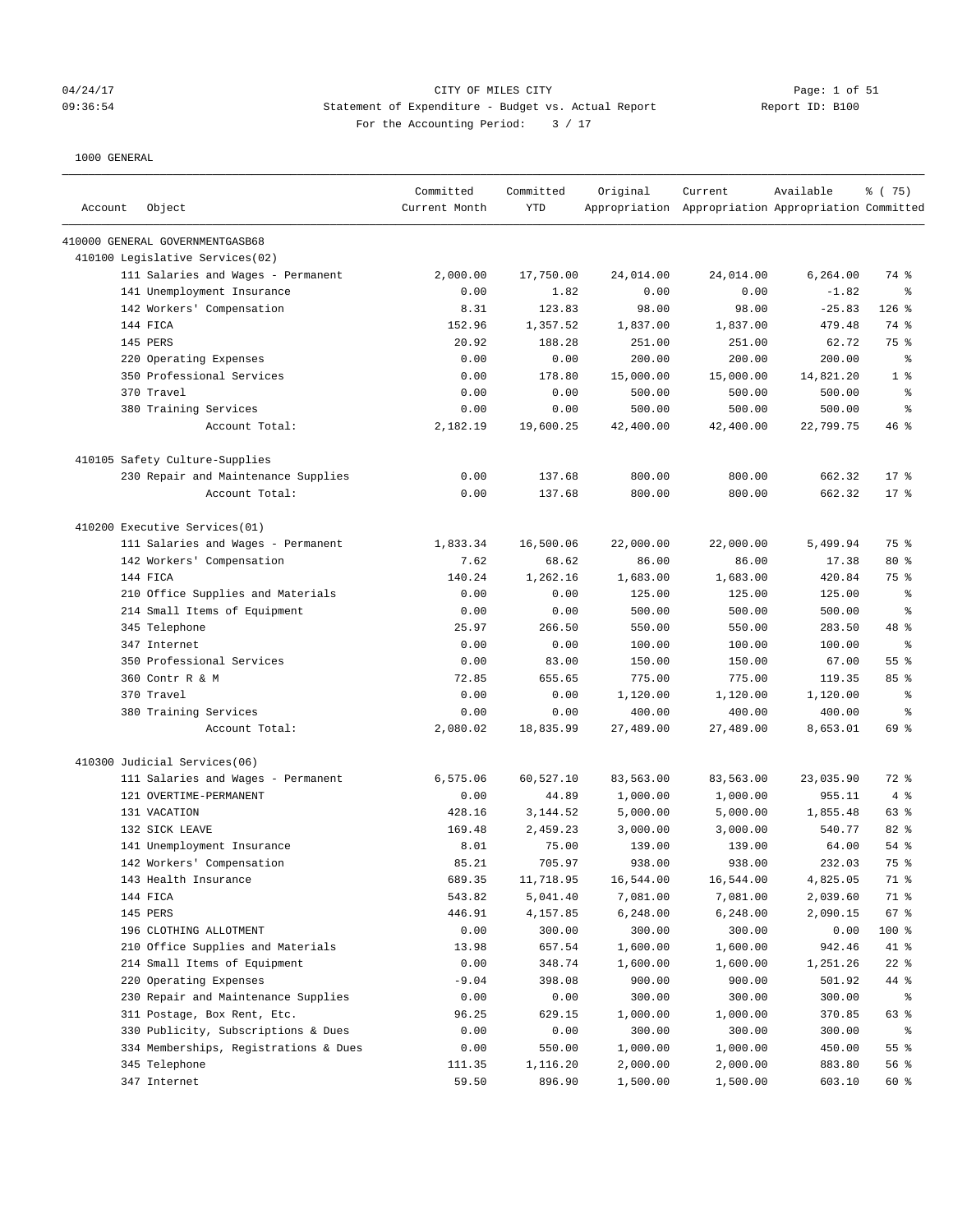#### 04/24/17 CITY OF MILES CITY Page: 2 of 51 09:36:54 Statement of Expenditure - Budget vs. Actual Report Report ID: B100 For the Accounting Period:  $3 / 17$

|         |                                                                 | Committed     | Committed  | Original   | Current                                             | Available   | % (75)          |
|---------|-----------------------------------------------------------------|---------------|------------|------------|-----------------------------------------------------|-------------|-----------------|
| Account | Object                                                          | Current Month | YTD        |            | Appropriation Appropriation Appropriation Committed |             |                 |
|         |                                                                 |               |            |            |                                                     |             |                 |
|         | 350 Professional Services                                       | 0.00          | 500.00     | 1,000.00   | 1,000.00                                            | 500.00      | 50%             |
|         | 360 Contr R & M                                                 | 45.00         | 1,921.87   | 2,000.00   | 2,000.00                                            | 78.13       | 96%             |
|         | 370 Travel                                                      | 0.00          | 1,543.92   | 3,500.00   | 3,500.00                                            | 1,956.08    | 44 %            |
|         | 380 Training Services                                           | 705.48        | 705.48     | 200.00     | 200.00                                              | $-505.48$   | $353$ $%$       |
|         | 382 Books                                                       | 0.00          | 0.00       | 600.00     | 600.00                                              | 600.00      | ್ಠಿ             |
|         | 394 Jury and Witness Fees                                       | 0.00          | 158.00     | 0.00       | 0.00                                                | $-158.00$   | る               |
|         | 530 Rent                                                        | 0.00          | 0.00       | 500.00     | 500.00                                              | 500.00      | နွ              |
|         | Account Total:                                                  | 9,968.52      | 97,600.79  | 141,813.00 | 141,813.00                                          | 44, 212. 21 | 69 %            |
|         | 410500 Financial Services(03)                                   |               |            |            |                                                     |             |                 |
|         | 111 Salaries and Wages - Permanent                              | 9,904.29      | 84,390.05  | 119,530.00 | 119,530.00                                          | 35,139.95   | 71 %            |
|         | 131 VACATION                                                    | 95.54         | 5,279.15   | 2,200.00   | 2,200.00                                            | $-3,079.15$ | $240$ %         |
|         | 132 SICK LEAVE                                                  | 757.97        | 2,683.65   | 700.00     | 700.00                                              | $-1,983.65$ | 383 %           |
|         | 133 OTHER LEAVE PAY                                             | 98.89         | 529.59     | 10,043.00  | 10,043.00                                           | 9,513.41    | 5 <sup>8</sup>  |
|         | 141 Unemployment Insurance                                      | 16.31         | 140.30     | 210.00     | 210.00                                              | 69.70       | 67 %            |
|         | 142 Workers' Compensation                                       | 133.27        | 1,148.01   | 1,685.00   | 1,685.00                                            | 536.99      | 68 %            |
|         | 143 Health Insurance                                            | 2,033.64      | 18,336.89  | 24,817.00  | 24,817.00                                           | 6,480.11    | 74 %            |
|         | 144 FICA                                                        | 830.53        | 7,154.45   | 10,712.00  | 10,712.00                                           | 3,557.55    | 67%             |
|         | 145 PERS                                                        | 908.71        | 7,774.35   | 11,721.00  | 11,721.00                                           | 3,946.65    | 66 %            |
|         | 196 CLOTHING ALLOTMENT                                          | 0.00          | 637.50     | 450.00     | 450.00                                              | $-187.50$   | 142 %           |
|         | 210 Office Supplies and Materials                               | 229.53        | 715.88     | 2,000.00   | 2,000.00                                            | 1,284.12    | 36%             |
|         | 214 Small Items of Equipment                                    | 2,311.18      | 2,508.56   | 2,550.00   | 2,550.00                                            | 41.44       | 98 %            |
|         | 220 Operating Expenses                                          | $-468.53$     | 2,105.15   | 2,600.00   | 3,041.00                                            | 935.85      | 69 %            |
|         | 311 Postage, Box Rent, Etc.                                     | 781.26        | 3,240.16   | 3,600.00   | 3,600.00                                            | 359.84      | 90%             |
|         | 320 Printing, Duplicating, Typing &                             | 78.20         | 146.74     | 100.00     | 100.00                                              | $-46.74$    | 147 %           |
|         | 330 Publicity, Subscriptions & Dues                             | 146.67        | 1,783.61   | 2,200.00   | 2,200.00                                            | 416.39      | 81 %            |
|         | 334 Memberships, Registrations & Dues                           | 199.00        | 3,124.30   | 3,000.00   | 3,000.00                                            | $-124.30$   | 104 %           |
|         | 345 Telephone                                                   | 47.59         | 461.00     | 750.00     | 750.00                                              | 289.00      | 61 %            |
|         | 347 Internet                                                    | 19.54         | 175.82     | 250.00     | 250.00                                              | 74.18       | 70 %            |
|         | 350 Professional Services                                       | 2,926.82      | 35,494.62  | 25,000.00  | 38,460.00                                           | 2,965.38    | $92$ $%$        |
|         | 360 Contr R & M                                                 | 291.40        | 8,501.91   | 20,700.00  | 20,700.00                                           | 12,198.09   | 41 %            |
|         | 370 Travel                                                      | 0.00          | 84.24      | 2,000.00   | 2,000.00                                            | 1,915.76    | 4%              |
|         | 380 Training Services                                           | 0.00          | 900.00     | 1,400.00   | 1,400.00                                            | 500.00      | 64 %            |
|         | 382 Books                                                       | 0.00          | 0.00       | 200.00     | 200.00                                              | 200.00      | ి               |
|         | 390 Other Purchased Services (Recorded                          | 12.00         | 26.00      | 300.00     | 300.00                                              | 274.00      | 9%              |
|         | 513 Liability                                                   | 0.00          | 22,495.63  | 22,496.00  | 22,496.00                                           | 0.37        | $100$ %         |
|         | 521 Surety Bonds for Officials & Employees                      | 0.00          | 750.00     | 750.00     | 750.00                                              | 0.00        | $100$ %         |
|         | 555 Bank Service Charges                                        | 0.00          | 0.00       | 100.00     | 100.00                                              | 100.00      | ま               |
|         | Account Total:                                                  | 21, 353.81    | 210,587.56 | 272,064.00 | 285,965.00                                          | 75, 377.44  | 74 %            |
|         |                                                                 |               |            |            |                                                     |             |                 |
|         | 410540 City Treasurer(09)<br>111 Salaries and Wages - Permanent |               |            |            | 22,000.00                                           |             | 75 %            |
|         |                                                                 | 1,833.34      | 16,500.06  | 22,000.00  |                                                     | 5,499.94    |                 |
|         | 142 Workers' Compensation                                       | 7.62          | 68.61      | 86.00      | 86.00                                               | 17.39       | $80*$           |
|         | 143 Health Insurance                                            | 0.00          | 0.00       | 8,272.00   | 8,272.00                                            | 8,272.00    | ိ               |
|         | 144 FICA                                                        | 140.24        | 1,262.16   | 1,683.00   | 1,683.00                                            | 420.84      | 75 %            |
|         | 145 PERS                                                        | 153.46        | 1,381.14   | 1,842.00   | 1,842.00                                            | 460.86      | 75 %            |
|         | 345 Telephone                                                   | $-0.22$       | 30.71      | 0.00       | 0.00                                                | $-30.71$    | ိ               |
|         | 350 Professional Services                                       | 0.00          | 83.00      | 550.00     | 550.00                                              | 467.00      | 15 <sup>°</sup> |
|         | 360 Contr R & M                                                 | 73.94         | 665.46     | 128.00     | 128.00                                              | $-537.46$   | 520%            |
|         | Account Total:                                                  | 2,208.38      | 19,991.14  | 34,561.00  | 34,561.00                                           | 14,569.86   | 58 %            |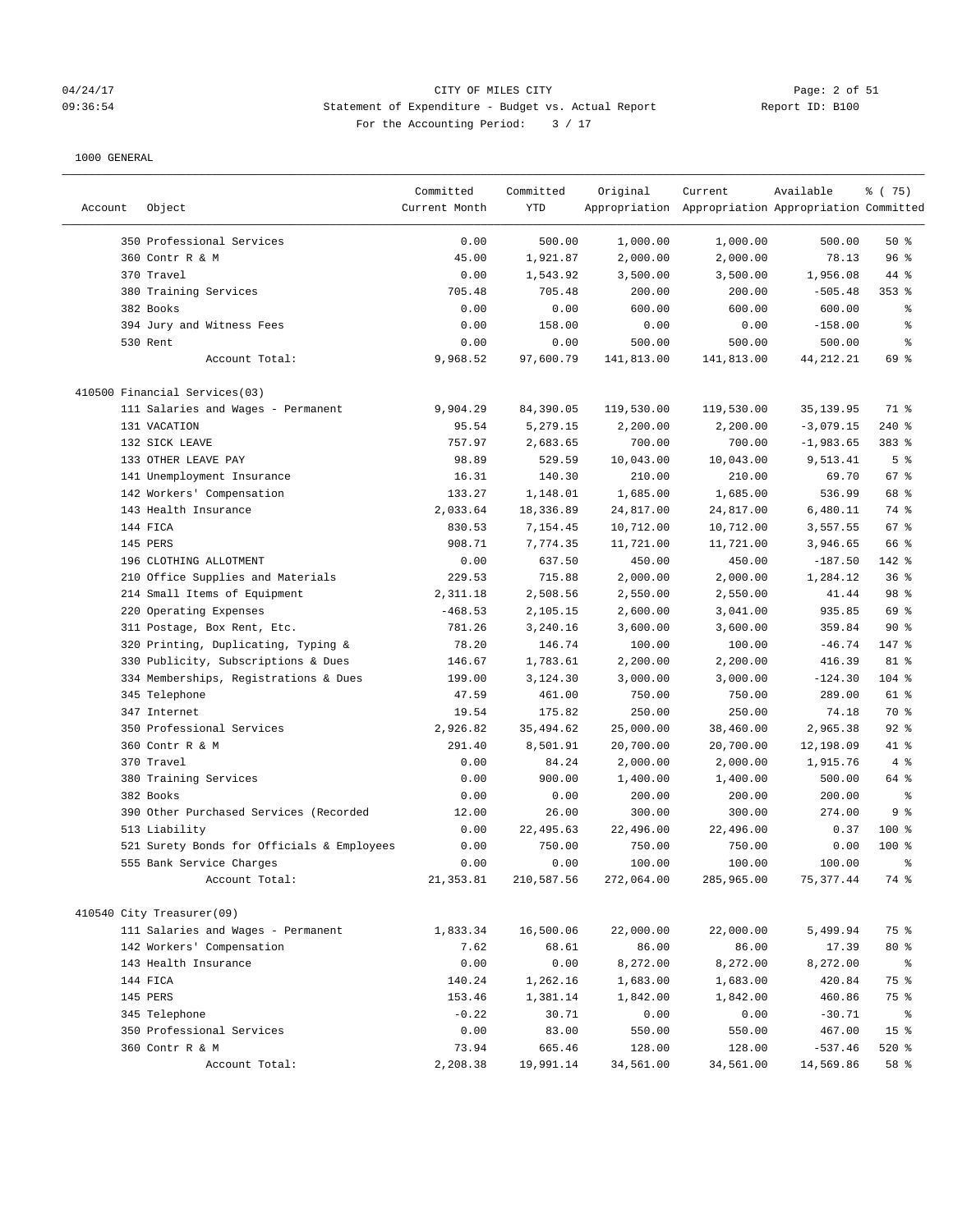### 04/24/17 CITY OF MILES CITY Page: 3 of 51 09:36:54 Statement of Expenditure - Budget vs. Actual Report Report ID: B100 For the Accounting Period:  $3 / 17$

| Account          | Object                                    | Committed<br>Current Month | Committed<br>YTD | Original   | Current<br>Appropriation Appropriation Appropriation Committed | Available  | 8 (75)          |
|------------------|-------------------------------------------|----------------------------|------------------|------------|----------------------------------------------------------------|------------|-----------------|
| 410600 Elections |                                           |                            |                  |            |                                                                |            |                 |
|                  | 300 PURCHASED SERVICES                    | 0.00                       | 0.00             | 6,772.00   | 6,772.00                                                       | 6,772.00   | ႜ               |
|                  | Account Total:                            | 0.00                       | 0.00             | 6,772.00   | 6,772.00                                                       | 6,772.00   | ి               |
|                  |                                           |                            |                  |            |                                                                |            |                 |
|                  | 411020 Community Services & Planning      |                            |                  |            |                                                                |            |                 |
|                  | 111 Salaries and Wages - Permanent        | 3,438.48                   | 28,366.06        | 38,228.00  | 38,716.00                                                      | 10,349.94  | 73 %            |
|                  | 121 OVERTIME-PERMANENT                    | 5.65                       | 93.11            | 500.00     | 500.00                                                         | 406.89     | 19 <sup>°</sup> |
|                  | 131 VACATION                              | 74.02                      | 2,407.62         | 4,000.00   | 4,000.00                                                       | 1,592.38   | 60 %            |
|                  | 132 SICK LEAVE                            | 176.46                     | 979.92           | 2,000.00   | 2,000.00                                                       | 1,020.08   | 49 %            |
|                  | 133 OTHER LEAVE PAY                       | 0.00                       | 1,449.25         | 3,529.00   | 3,529.00                                                       | 2,079.75   | 41 %            |
|                  | 141 Unemployment Insurance                | 5.52                       | 49.99            | 72.00      | 72.00                                                          | 22.01      | 69 %            |
|                  | 142 Workers' Compensation                 | 17.97                      | 163.25           | 227.00     | 234.00                                                         | 70.75      | 70 %            |
|                  | 143 Health Insurance                      | 751.39                     | 6,763.06         | 9,017.00   | 9,017.00                                                       | 2,253.94   | 75 %            |
|                  | 144 FICA                                  | 282.64                     | 2,559.61         | 3,692.00   | 3,729.00                                                       | 1,169.39   | 69 %            |
|                  | 145 PERS                                  | 309.21                     | 2,786.83         | 4,039.00   | 4,080.00                                                       | 1,293.17   | 68 %            |
|                  | 196 CLOTHING ALLOTMENT                    | 0.00                       | 163.50           | 314.00     | 314.00                                                         | 150.50     | $52$ $%$        |
|                  | 210 Office Supplies and Materials         | 100.35                     | 115.18           | 800.00     | 800.00                                                         | 684.82     | $14$ %          |
|                  | 214 Small Items of Equipment              | 0.00                       | 0.00             | 800.00     | 800.00                                                         | 800.00     | နွ              |
|                  | 220 Operating Expenses                    | 0.00                       | 95.30            | 200.00     | 200.00                                                         | 104.70     | 48 %            |
|                  | 311 Postage, Box Rent, Etc.               | 0.00                       | 168.92           | 250.00     | 250.00                                                         | 81.08      | 68 %            |
|                  | 320 Printing, Duplicating, Typing &       | 0.00                       | 0.00             | 1,000.00   | 1,000.00                                                       | 1,000.00   | နွ              |
|                  | 327 Map Printing                          | 0.00                       | 0.00             | 100.00     | 100.00                                                         | 100.00     | နွ              |
|                  | 330 Publicity, Subscriptions & Dues       | 0.00                       | 402.30           | 1,500.00   | 1,500.00                                                       | 1,097.70   | $27$ %          |
|                  | 331 Publication of Formal & Legal Notices | 0.00                       | 133.00           | 300.00     | 300.00                                                         | 167.00     | 44 %            |
|                  | 334 Memberships, Registrations & Dues     | 0.00                       | 35.00            | 200.00     | 200.00                                                         | 165.00     | 18 %            |
|                  | 345 Telephone                             | 72.63                      | 686.36           | 900.00     | 900.00                                                         | 213.64     | 76 %            |
|                  | 347 Internet                              | 0.00                       | 0.00             | 100.00     | 100.00                                                         | 100.00     | နွ              |
|                  | 350 Professional Services                 | 7,441.75                   | 31,395.05        | 63,611.00  | 63,611.00                                                      | 32, 215.95 | 49 %            |
|                  | 360 Contr R & M                           | 132.35                     | 1,115.15         | 1,819.00   | 1,819.00                                                       | 703.85     | 61 %            |
|                  | 370 Travel                                | 0.00                       | 799.23           | 1,500.00   | 1,500.00                                                       | 700.77     | 53%             |
|                  | 380 Training Services                     | 0.00                       | 74.20            | 1,200.00   | 1,200.00                                                       | 1,125.80   | 6 <sup>8</sup>  |
|                  | 382 Books                                 | 72.45                      | 119.90           | 150.00     | 150.00                                                         | 30.10      | $80*$           |
|                  | Account Total:                            | 12,880.87                  | 80,921.79        | 140,048.00 | 140,621.00                                                     | 59,699.21  | 58 %            |
|                  | 411100 Legal Services(04)                 |                            |                  |            |                                                                |            |                 |
|                  | 111 Salaries and Wages - Permanent        | 8,516.04                   | 75, 216.11       | 98,830.00  | 98,830.00                                                      | 23,613.89  | 76 %            |
|                  | 131 VACATION                              | 0.00                       | 1,951.36         | 3,000.00   | 3,000.00                                                       | 1,048.64   | 65 %            |
|                  | 132 SICK LEAVE                            | 209.56                     | 1,225.12         | 1,500.00   | 1,500.00                                                       | 274.88     | $82*$           |
|                  | 133 OTHER LEAVE PAY                       | 0.00                       | 96.72            | 0.00       | 0.00                                                           | $-96.72$   |                 |
|                  | 141 Unemployment Insurance                | 13.08                      | 117.84           | 160.00     | 160.00                                                         | 42.16      | 74 %            |
|                  | 142 Workers' Compensation                 | 53.29                      | 482.30           | 624.00     | 624.00                                                         | 141.70     | 77 %            |
|                  | 143 Health Insurance                      | 689.70                     | 5,517.58         | 8,272.00   | 8,272.00                                                       | 2,754.42   | 67 %            |
|                  | 144 FICA                                  | 662.00                     | 5,960.56         | 8,070.00   | 8,070.00                                                       | 2,109.44   | 74 %            |
|                  | 145 PERS                                  | 730.33                     | 6,569.57         | 8,829.00   | 8,829.00                                                       | 2,259.43   | 74 %            |
|                  | 196 CLOTHING ALLOTMENT                    | 0.00                       | 75.00            | 100.00     | 100.00                                                         | 25.00      | 75 %            |
|                  | 210 Office Supplies and Materials         | 71.97                      | 652.71           | 500.00     | 500.00                                                         | $-152.71$  | 131 %           |
|                  | 214 Small Items of Equipment              | 37.98                      | 959.91           | 425.00     | 425.00                                                         | $-534.91$  | $226$ %         |
|                  | 220 Operating Expenses                    | 150.24                     | 1,978.20         | 1,500.00   | 1,500.00                                                       | $-478.20$  | 132 %           |
|                  | 311 Postage, Box Rent, Etc.               | 38.82                      | 253.43           | 600.00     | 600.00                                                         | 346.57     | 42 %            |
|                  | 345 Telephone                             | $-0.23$                    | 29.98            | 120.00     | 120.00                                                         | 90.02      | 25%             |
|                  | 350 Professional Services                 | 166.60                     | 1,371.30         | 10,500.00  | 10,500.00                                                      | 9,128.70   | 13 <sub>8</sub> |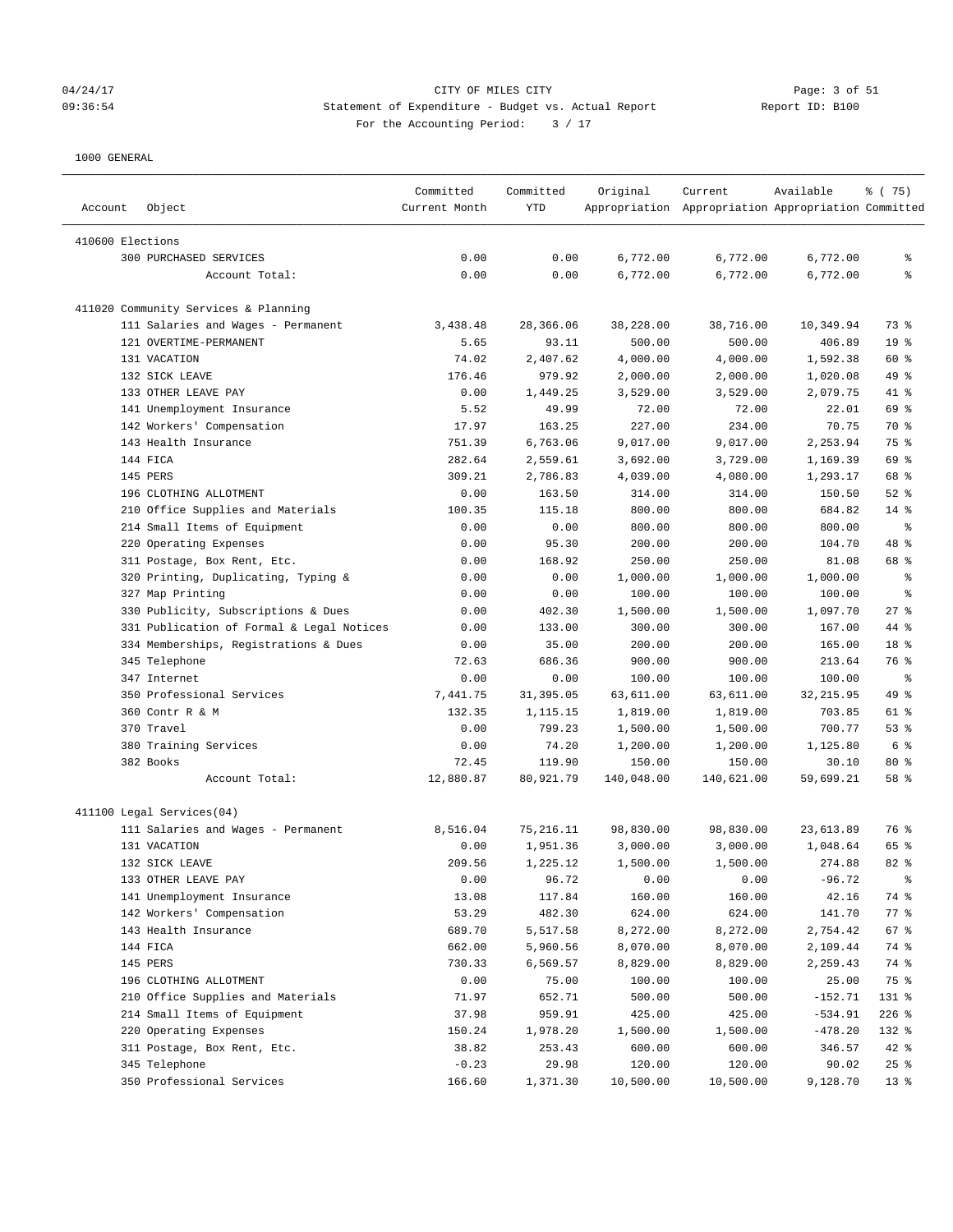## 04/24/17 CITY OF MILES CITY Page: 4 of 51 09:36:54 Statement of Expenditure - Budget vs. Actual Report Changer Report ID: B100 For the Accounting Period: 3 / 17

| Object<br>Account           |                                            | Committed<br>Current Month | Committed<br><b>YTD</b> | Original   | Current<br>Appropriation Appropriation Appropriation Committed | Available     | % (75)          |
|-----------------------------|--------------------------------------------|----------------------------|-------------------------|------------|----------------------------------------------------------------|---------------|-----------------|
| 360 Contr R & M             |                                            | 0.00                       | 0.00                    | 100.00     | 100.00                                                         | 100.00        | ి               |
| 370 Travel                  |                                            | 166.75                     | 680.80                  | 550.00     | 550.00                                                         | $-130.80$     | $124$ %         |
|                             | Account Total:                             | 11,506.13                  | 103,138.49              | 143,680.00 | 143,680.00                                                     | 40,541.51     | 72 %            |
| 411101 Labor Negotiations   |                                            |                            |                         |            |                                                                |               |                 |
|                             | 350 Professional Services                  | 0.00                       | 8,168.75                | 10,000.00  | 10,000.00                                                      | 1,831.25      | 82 %            |
|                             | Account Total:                             | 0.00                       | 8,168.75                | 10,000.00  | 10,000.00                                                      | 1,831.25      | 82 %            |
| 411230 City Hall            |                                            |                            |                         |            |                                                                |               |                 |
|                             | 214 Small Items of Equipment               | 0.00                       | 0.00                    | 400.00     | 400.00                                                         | 400.00        | ి               |
| 220 Operating Expenses      |                                            | 183.00                     | 2,223.04                | 2,500.00   | 2,500.00                                                       | 276.96        | 89 %            |
|                             | 230 Repair and Maintenance Supplies        | 0.00                       | 1,461.99                | 1,500.00   | 1,500.00                                                       | 38.01         | 97 <sub>8</sub> |
|                             | 341 Electric Utility Services              | 353.74                     | 3,963.01                | 6,000.00   | 6,000.00                                                       | 2,036.99      | 66 %            |
|                             | 342 Water Utility Services                 | 54.61                      | 491.39                  | 750.00     | 750.00                                                         | 258.61        | 66 %            |
|                             | 343 Sewer Utility Services                 | 65.31                      | 585.23                  | 370.00     | 370.00                                                         | $-215.23$     | 158 %           |
| 344 Gas Utility Service     |                                            | 388.81                     | 2,083.32                | 3,750.00   | 3,750.00                                                       | 1,666.68      | 56%             |
| 346 Garbage Service         |                                            | 0.00                       | 142.23                  | 200.00     | 200.00                                                         | 57.77         | 71 %            |
| 360 Contr R & M             |                                            | 2,337.59                   | 8,215.59                | 14,500.00  | 14,500.00                                                      | 6,284.41      | 57%             |
| 400 BUILDING MATERIALS      |                                            | 0.00                       | 0.00                    | 3,000.00   | 3,000.00                                                       | 3,000.00      | ి               |
|                             | 511 Insurance on Buildings                 | 0.00                       | 2,216.42                | 2,217.00   | 2,217.00                                                       | 0.58          | 100 %           |
|                             | Account Total:                             | 3,383.06                   | 21,382.22               | 35,187.00  | 35,187.00                                                      | 13,804.78     | 61 %            |
| 411840 Program Assistant    |                                            |                            |                         |            |                                                                |               |                 |
|                             | 111 Salaries and Wages - Permanent         | 2,450.81                   | 20,048.19               | 32,790.00  | 32,790.00                                                      | 12,741.81     | 61 %            |
| 131 VACATION                |                                            | 0.97                       | 1,969.91                | 468.00     | 468.00                                                         | $-1,501.91$   | 421 %           |
| 132 SICK LEAVE              |                                            | 208.41                     | 1,457.70                | 467.00     | 467.00                                                         | $-990.70$     | 312 %           |
| 133 OTHER LEAVE PAY         |                                            | 0.00                       | 341.19                  | 2,539.00   | 2,539.00                                                       | 2,197.81      | 13 <sup>8</sup> |
|                             | 141 Unemployment Insurance                 | 3.97                       | 35.90                   | 54.00      | 54.00                                                          | 18.10         | 66 %            |
|                             | 142 Workers' Compensation                  | 32.36                      | 292.77                  | 436.00     | 436.00                                                         | 143.23        | 67 %            |
| 143 Health Insurance        |                                            | 686.34                     | 6,214.12                | 8,272.00   | 8,272.00                                                       | 2,057.88      | 75 %            |
| 144 FICA                    |                                            | 201.76                     | 1,825.09                | 2,774.00   | 2,774.00                                                       | 948.91        | 66 %            |
| 145 PERS                    |                                            | 220.75                     | 1,985.11                | 3,035.00   | 3,035.00                                                       | 1,049.89      | 65 %            |
| 196 CLOTHING ALLOTMENT      |                                            | 0.00                       | 140.25                  | 141.00     | 141.00                                                         | 0.75          | 99 <sub>8</sub> |
| 220 Operating Expenses      |                                            | 0.00                       | 0.00                    | 2,169.00   | 2,169.00                                                       | 2,169.00      | g.              |
|                             | 350 Professional Services                  | 59.50                      | 279.19                  | 2,487.00   | 2,487.00                                                       | 2,207.81      | $11$ %          |
| 360 Contr R & M             |                                            | 0.00                       | 145.70                  | 194.00     | 194.00                                                         | 48.30         | 75 %            |
|                             | Account Total:                             | 3,864.87                   | 34,735.12               | 55,826.00  | 55,826.00                                                      | 21,090.88     | 62 %            |
| 420000 PUBLIC SAFETY-GASB68 | Account Group Total:                       | 69,427.85                  | 615,099.78              | 910,640.00 | 925, 114.00                                                    | 310,014.22    | 66 %            |
|                             | 420140 Crime Control and Investigation(05) |                            |                         |            |                                                                |               |                 |
|                             | 111 Salaries and Wages - Permanent         | 53,797.76                  | 488,656.74              | 765,127.00 | 765,127.00                                                     | 276,470.26    | 64 %            |
| 121 OVERTIME-PERMANENT      |                                            | 6,344.07                   | 76,648.92               | 21,500.00  | 21,500.00                                                      | $-55, 148.92$ | $357$ $%$       |
| 131 VACATION                |                                            | 417.02                     | 40,840.85               | 30,000.00  | 30,000.00                                                      | $-10,840.85$  | 136 %           |
| 132 SICK LEAVE              |                                            | 685.94                     | 26,875.96               | 7,500.00   | 7,500.00                                                       | $-19,375.96$  | 358 %           |
| 133 OTHER LEAVE PAY         |                                            | 2,693.27                   | 21,956.22               | 28,840.00  | 28,840.00                                                      | 6,883.78      | 76 %            |
| 134 HOLIDAY PAY             |                                            | 0.00                       | 9,462.28                | 21,500.00  | 21,500.00                                                      | 12,037.72     | 44 %            |
|                             | 141 Unemployment Insurance                 | 104.92                     | 1,015.79                | 1,388.00   | 1,388.00                                                       | 372.21        | 73 %            |
|                             | 142 Workers' Compensation                  | 3,292.75                   | 31,190.43               | 42,022.00  | 42,022.00                                                      | 10,831.57     | 74 %            |
| 143 Health Insurance        |                                            | 10,344.10                  | 94,361.31               | 140,627.00 | 140,627.00                                                     | 46,265.69     | 67 %            |
| 144 FICA                    |                                            | 1,100.32                   | 9,938.11                | 13,744.00  | 13,744.00                                                      | 3,805.89      | 72 %            |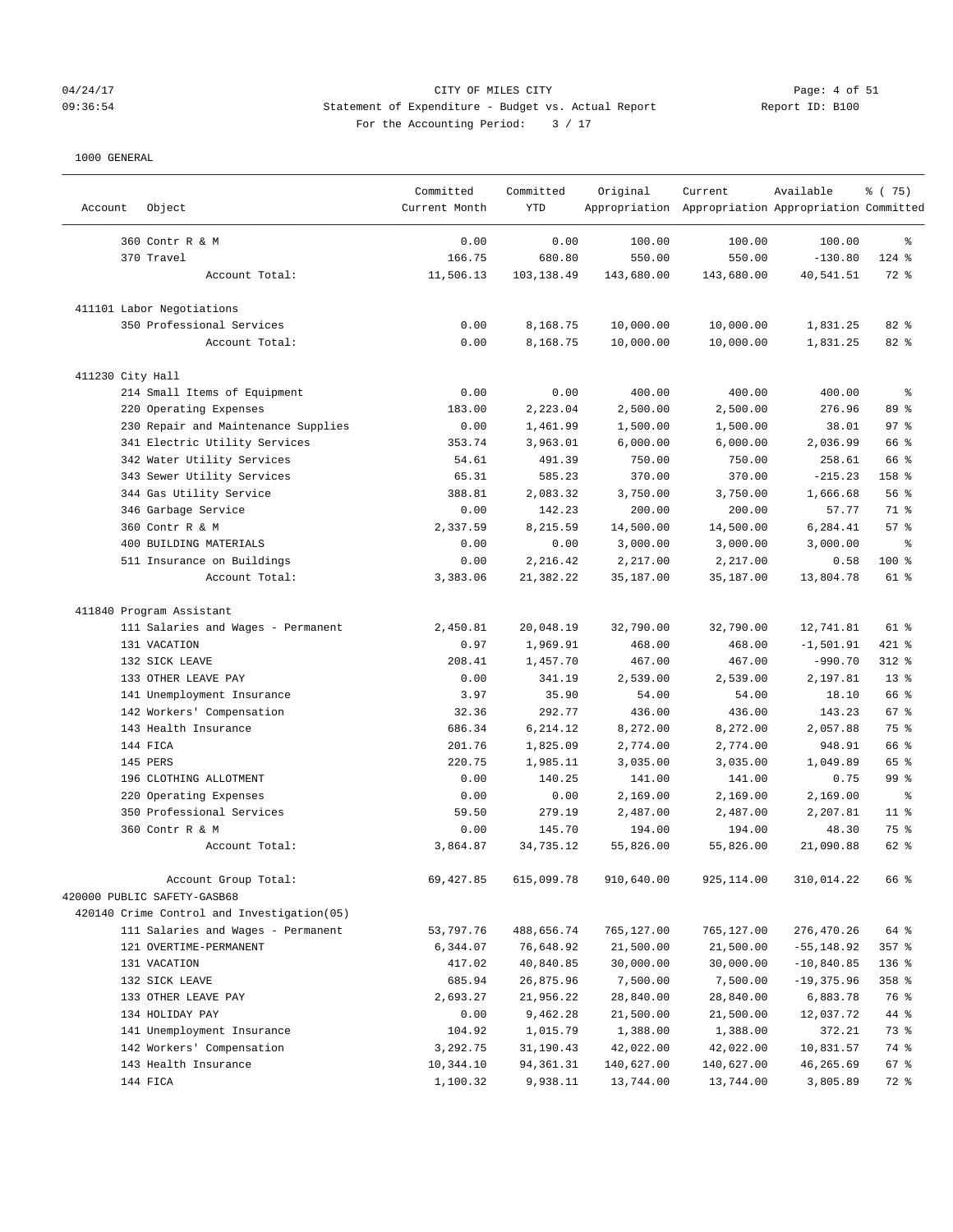#### 04/24/17 Page: 5 of 51 09:36:54 Statement of Expenditure - Budget vs. Actual Report Report ID: B100 For the Accounting Period:  $3 / 17$

| Account | Object                                   | Committed<br>Current Month | Committed<br>YTD | Original                | Current<br>Appropriation Appropriation Appropriation Committed | Available    | % (75)          |
|---------|------------------------------------------|----------------------------|------------------|-------------------------|----------------------------------------------------------------|--------------|-----------------|
|         | 145 PERS                                 | 97.97                      | 247.55           | 0.00                    | 0.00                                                           | $-247.55$    | ႜ               |
|         | 146 Police Pension                       | 7,923.60                   | 90,710.52        | 127,992.00              | 127,992.00                                                     | 37,281.48    | 71 %            |
|         | 196 CLOTHING ALLOTMENT                   | 6,010.00                   | 12,745.83        | 12,960.00               | 12,960.00                                                      | 214.17       | 98 %            |
|         | 210 Office Supplies and Materials        | 12.02                      | 4,966.42         | 7,000.00                | 7,000.00                                                       | 2,033.58     | 71 %            |
|         | 214 Small Items of Equipment             | 0.00                       | 3,175.51         | 11,500.00               | 11,500.00                                                      | 8,324.49     | $28$ %          |
|         | 220 Operating Expenses                   | 1,097.45                   | 14,635.58        | 13,125.00               | 13,125.00                                                      | $-1,510.58$  | 112 %           |
|         | 226 Clothing and Uniforms                | 8.00                       | 1,414.08         | 500.00                  | 500.00                                                         | $-914.08$    | 283 %           |
|         | 227 Firearm Supplies                     | 412.38                     | 3,323.98         | 4,800.00                | 4,800.00                                                       | 1,476.02     | 69 %            |
|         | 230 Repair and Maintenance Supplies      | 799.74                     | 9,076.26         | 10,000.00               | 10,000.00                                                      | 923.74       | $91$ %          |
|         | 231 Gas, Oil, Diesel Fuel, Grease, etc.  | 2,079.61                   | 16,265.44        | 38,000.00               | 38,000.00                                                      | 21,734.56    | $43$ %          |
|         | 311 Postage, Box Rent, Etc.              | 129.09                     | 694.34           | 1,000.00                | 1,000.00                                                       | 305.66       | 69 %            |
|         | 330 Publicity, Subscriptions & Dues      | 0.00                       | 649.00           | 300.00                  | 300.00                                                         | $-349.00$    | $216$ %         |
|         | 334 Memberships, Registrations & Dues    | 0.00                       | 529.00           | 2,708.00                | 2,708.00                                                       | 2,179.00     | $20*$           |
|         | 345 Telephone                            | 308.17                     | 2,806.22         | 4,500.00                | 4,500.00                                                       | 1,693.78     | 62 %            |
|         | 347 Internet                             | 65.66                      | 590.94           | 800.00                  | 800.00                                                         | 209.06       | 74 %            |
|         | 350 Professional Services                | 590.00                     | 11,910.93        | 20,000.00               | 20,000.00                                                      | 8,089.07     | 60 %            |
|         | 360 Contr R & M                          | 27.00                      | 270.00           | 400.00                  | 400.00                                                         | 130.00       | 68 %            |
|         | 366 R&M Vehicles - Police/Animal Control | 1,355.58                   | 5,966.49         | 18,000.00               | 18,000.00                                                      | 12,033.51    | 33%             |
|         | 370 Travel                               | 699.96                     | 2,860.90         | 4,500.00                | 4,500.00                                                       | 1,639.10     | 64 %            |
|         | 380 Training Services                    | 1,250.00                   | 7,532.00         | 9,000.00                | 9,000.00                                                       | 1,468.00     | 84 %            |
|         | 512 Insurance on Vehicles & Equipment    | 0.00                       | 1,268.83         | 1,269.00                | 1,269.00                                                       | 0.17         | 100 %           |
|         | 700 Grants, Contributions & Indemnities  | 0.00                       | 4,000.00         | 4,000.00                | 4,000.00                                                       | 0.00         | $100$ %         |
|         | 791 Shop With A Cop                      | 0.00                       | 0.00             | 5,000.00                | 5,000.00                                                       | 5,000.00     | နွ              |
|         | 940 Machinery & Equipment                | 0.00                       | 0.00             | 40,000.00               | 40,000.00                                                      | 40,000.00    | ್ಠಿ             |
|         | Account Total:                           | 101,646.38                 |                  | 996,586.43 1,409,602.00 | 1,409,602.00                                                   | 413,015.57   | 71 %            |
|         | 420160 Communications-Dispatch           |                            |                  |                         |                                                                |              |                 |
|         | 111 Salaries and Wages - Permanent       | 16,034.33                  | 139, 319.98      | 233,652.00              | 233,652.00                                                     | 94,332.02    | 60%             |
|         | 121 OVERTIME-PERMANENT                   | 603.11                     | 19,080.13        | 7,000.00                | 7,000.00                                                       | $-12,080.13$ | $273$ %         |
|         | 131 VACATION                             | 2,146.92                   | 9,399.22         | 12,000.00               | 12,000.00                                                      | 2,600.78     | 78 %            |
|         | 132 SICK LEAVE                           | 761.10                     | 6,525.15         | 4,500.00                | 4,500.00                                                       | $-2,025.15$  | 145 %           |
|         | 133 OTHER LEAVE PAY                      | 80.56                      | 4,045.39         | 6, 207.00               | 6,207.00                                                       | 2,161.61     | 65 %            |
|         | 134 HOLIDAY PAY                          | 0.00                       | 2,892.45         | 12,620.00               | 12,620.00                                                      | 9,727.55     | $23$ $%$        |
|         | 141 Unemployment Insurance               | 30.56                      | 274.03           | 429.00                  | 429.00                                                         | 154.97       | 64 %            |
|         | 142 Workers' Compensation                | 984.73                     | 8,492.63         | 13,664.00               | 13,664.00                                                      | 5,171.37     | 62 %            |
|         | 143 Health Insurance                     | 2,763.00                   | 26,110.93        | 49,633.00               | 49,633.00                                                      | 23,522.07    | 53%             |
|         | 144 FICA                                 | 1,554.92                   | 13,939.43        | 21,869.00               | 21,869.00                                                      | 7,929.57     | 64 %            |
|         | 145 PERS                                 | 1,642.71                   | 15, 171.65       | 23,927.00               | 23,927.00                                                      | 8,755.35     | 63 %            |
|         | 146 Police Pension                       | 0.00                       | $-76.63$         | 0.00                    | 0.00                                                           | 76.63        | ್ಠಿ             |
|         | 196 CLOTHING ALLOTMENT                   | 750.00                     | 1,406.25         | 2,000.00                | 2,000.00                                                       | 593.75       | 70 %            |
|         | 210 Office Supplies and Materials        | 190.55                     | 1,265.11         | 3,500.00                | 3,500.00                                                       | 2,234.89     | 36%             |
|         | 214 Small Items of Equipment             | 0.00                       | 0.00             | 4,500.00                | 4,500.00                                                       | 4,500.00     | ႜ               |
|         | 220 Operating Expenses                   | 0.00                       | 28.82            | 2,000.00                | 2,000.00                                                       | 1,971.18     | 1 <sup>8</sup>  |
|         | 231 Gas, Oil, Diesel Fuel, Grease, etc.  | 0.00                       | 0.00             | 600.00                  | 600.00                                                         | 600.00       | ್ಠಿ             |
|         | 311 Postage, Box Rent, Etc.              | 0.00                       | 34.65            | 75.00                   | 75.00                                                          | 40.35        | 46%             |
|         | 320 Printing, Duplicating, Typing &      | 0.00                       | 0.00             | 300.00                  | 300.00                                                         | 300.00       | ႜ               |
|         | 330 Publicity, Subscriptions & Dues      | 0.00                       | 0.00             | 100.00                  | 100.00                                                         | 100.00       | ိစ              |
|         | 334 Memberships, Registrations & Dues    | 0.00                       | 65.00            | 400.00                  | 400.00                                                         | 335.00       | 16 <sup>°</sup> |
|         | 345 Telephone                            | 306.30                     | 2,789.21         | 5,100.00                | 5,100.00                                                       | 2,310.79     | 55%             |
|         | 350 Professional Services                | 0.00                       | 664.00           | 10,000.00               | 10,000.00                                                      | 9,336.00     | 7 %             |
|         | 360 Contr R & M                          | 0.00                       | 0.00             | 100.00                  | 100.00                                                         | 100.00       | ႜ               |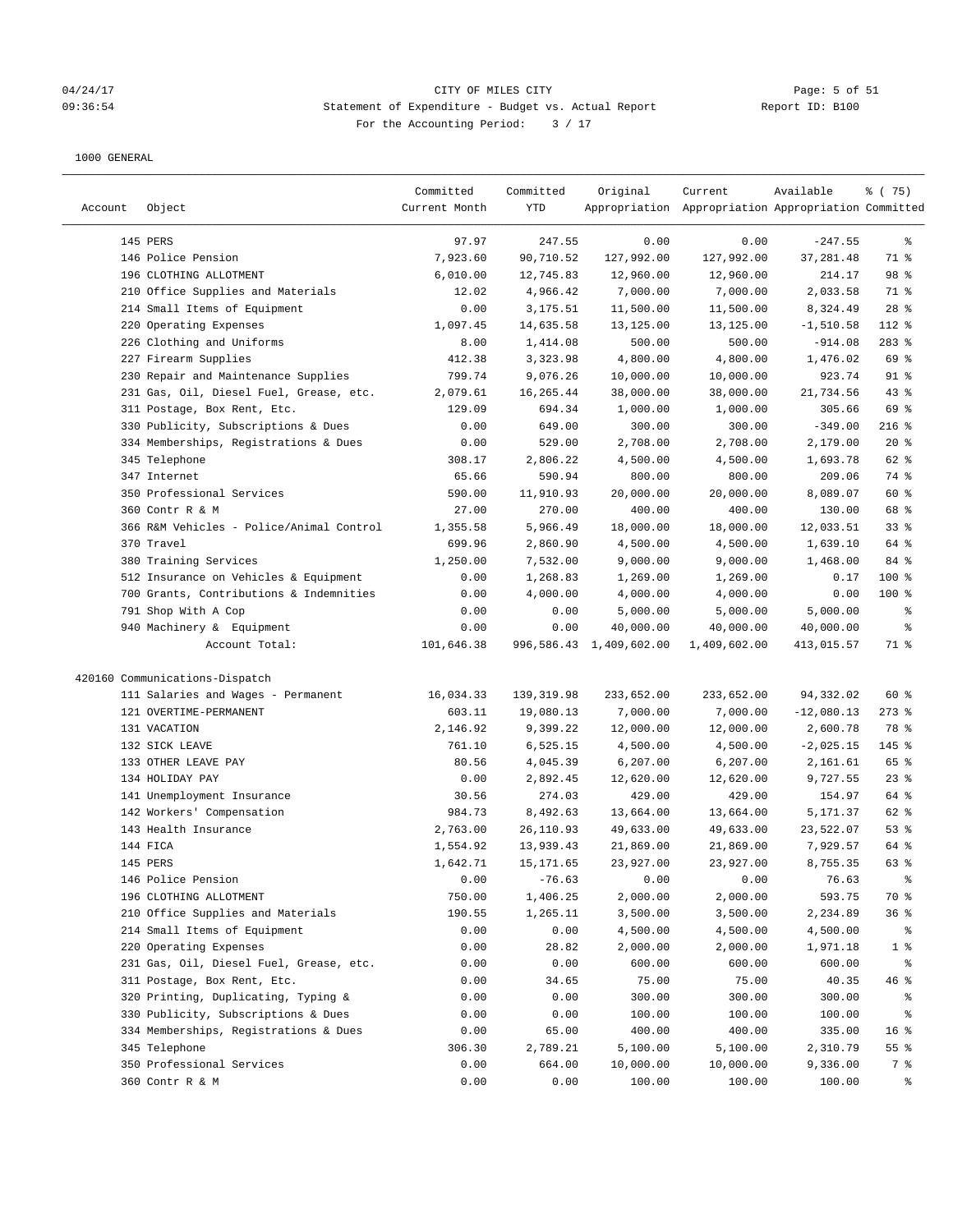#### 04/24/17 CITY OF MILES CITY Page: 6 of 51 09:36:54 Statement of Expenditure - Budget vs. Actual Report Report ID: B100 For the Accounting Period: 3 / 17

| Account | Object                                  | Committed<br>Current Month | Committed<br>YTD | Original                             | Current<br>Appropriation Appropriation Appropriation Committed | Available    | 8 (75)          |
|---------|-----------------------------------------|----------------------------|------------------|--------------------------------------|----------------------------------------------------------------|--------------|-----------------|
|         | 370 Travel                              | 0.00                       | 1,042.02         | 1,000.00                             | 1,000.00                                                       | $-42.02$     | $104$ %         |
|         | 380 Training Services                   | 0.00                       | 660.00           | 2,000.00                             | 2,000.00                                                       | 1,340.00     | $33$ $%$        |
|         | Account Total:                          | 27,848.79                  | 253, 129.42      | 417,176.00                           | 417,176.00                                                     | 164,046.58   | 61 %            |
|         | 420460 Fire Suppression(07)             |                            |                  |                                      |                                                                |              |                 |
|         | 111 Salaries and Wages - Permanent      | 37,688.58                  | 343,635.80       | 401,006.00                           | 401,006.00                                                     | 57,370.20    | 86 %            |
|         | 112 SALARIES AND WAGES - PART PAID      | 93.50                      | 3,265.00         | 15,000.00                            | 15,000.00                                                      | 11,735.00    | $22$ %          |
|         | 121 OVERTIME-PERMANENT                  | 3,481.77                   | 33,650.37        | 25,000.00                            | 25,000.00                                                      | $-8,650.37$  | $135$ %         |
|         | 131 VACATION                            | 404.70                     | 19,296.45        | 16,000.00                            | 16,000.00                                                      | $-3, 296.45$ | 121 %           |
|         | 132 SICK LEAVE                          | 2,821.67                   | 6,522.37         | 15,000.00                            | 15,000.00                                                      | 8,477.63     | $43$ %          |
|         | 133 OTHER LEAVE PAY                     | 404.71                     | 1,753.43         | 4,000.00                             | 4,000.00                                                       | 2,246.57     | 44 %            |
|         | 134 HOLIDAY PAY                         | 0.00                       | 10,965.94        | 10,000.00                            | 10,000.00                                                      | $-965.94$    | 110 %           |
|         | 141 Unemployment Insurance              | 67.33                      | 628.69           | 707.00                               | 707.00                                                         | 78.31        | 89 %            |
|         | 142 Workers' Compensation               | 1,671.37                   | 15,812.29        | 15,840.00                            | 15,840.00                                                      | 27.71        | 100 %           |
|         | 143 Health Insurance                    | 6,487.16                   | 57,392.01        | 77,428.00                            | 77,428.00                                                      | 20,035.99    | 74 %            |
|         | 144 FICA                                | 654.92                     | 6,262.14         | 6,830.00                             | 6,830.00                                                       | 567.86       | $92$ %          |
|         | 147 Firemen's Pension                   | 5,525.32                   | 48, 312.17       | 68,108.00                            | 68,108.00                                                      | 19,795.83    | 71 %            |
|         | 210 Office Supplies and Materials       | 870.43                     | 2,802.53         | 28,398.00                            | 28,398.00                                                      | 25,595.47    | 10 <sup>°</sup> |
|         | 211 Clothing Allotment                  | 0.00                       | 5,632.42         | 7,120.00                             | 7,120.00                                                       | 1,487.58     | 79 %            |
|         | 214 Small Items of Equipment            | 34.88                      | 18,961.34        | 12,358.00                            | 13,952.00                                                      | $-5,009.34$  | 136 %           |
|         | 217 Small Item Equ/Inspector            | 0.00                       | 85.99            | 250.00                               | 250.00                                                         | 164.01       | $34$ $%$        |
|         | 220 Operating Expenses                  | 233.86                     | 2,580.43         | 10,595.00                            | 10,595.00                                                      | 8,014.57     | $24$ %          |
|         | 223 Operating Exp/Inspector             | 0.00                       | 0.00             | 2,500.00                             | 2,500.00                                                       | 2,500.00     | နွ              |
|         | 226 Clothing and Uniforms               | 0.00                       | 694.36           | 8,000.00                             | 8,000.00                                                       | 7,305.64     | 9%              |
|         | 230 Repair and Maintenance Supplies     | 186.34                     | 2,138.55         | 6,500.00                             | 6,500.00                                                       | 4,361.45     | 33%             |
|         | 231 Gas, Oil, Diesel Fuel, Grease, etc. | 818.50                     | 5,930.09         | 8,000.00                             | 8,000.00                                                       | 2,069.91     | 74 %            |
|         | 241 Consumable Tools                    | 0.00                       | 119.80           | 2,000.00                             | 2,000.00                                                       | 1,880.20     | 6 %             |
|         | 311 Postage, Box Rent, Etc.             | 0.00                       | 0.00             | 75.00                                | 75.00                                                          | 75.00        | နွ              |
|         | 320 Printing, Duplicating, Typing &     | 0.00                       | 0.00             | 100.00                               | 100.00                                                         | 100.00       | ್ಠಿ             |
|         | 330 Publicity, Subscriptions & Dues     | 0.00                       | 282.54           | 200.00                               | 200.00                                                         | $-82.54$     | 141 %           |
|         | 334 Memberships, Registrations & Dues   | 0.00                       | 1,300.00         | 2,000.00                             | 2,000.00                                                       | 700.00       | 65 %            |
|         | 341 Electric Utility Services           | 343.59                     | 2,977.53         | 4,500.00                             | 4,500.00                                                       | 1,522.47     | 66 %            |
|         | 342 Water Utility Services              | 31.13                      | 285.40           | 450.00                               | 450.00                                                         | 164.60       | 63 %            |
|         | 343 Sewer Utility Services              | 37.23                      | 333.60           | 300.00                               | 300.00                                                         | $-33.60$     | 111 %           |
|         | 344 Gas Utility Service                 | 298.21                     | 1,657.47         | 2,400.00                             | 2,400.00                                                       | 742.53       | 69 %            |
|         | 345 Telephone                           | 219.65                     | 1,922.14         | 2,000.00                             | 2,000.00                                                       | 77.86        | 96%             |
|         | 346 Garbage Service                     | 0.00                       | 878.18           | 750.00                               | 750.00                                                         | $-128.18$    | 117 %           |
|         | 347 Internet                            | 135.60                     | 1,262.88         | 2,000.00                             | 2,000.00                                                       | 737.12       | 63 %            |
|         | 350 Professional Services               | 0.00                       | 12,212.67        | 6,000.00                             | 8,000.00                                                       | $-4, 212.67$ | 153 %           |
|         | 360 Contr R & M                         | 0.00                       | 4,243.15         | 8,335.00                             | 8,335.00                                                       | 4,091.85     | $51$ %          |
|         | 364 R&M Vehicles - Fire/Amb             | 0.00                       | 38,046.25        | 15,000.00                            | 48,237.00                                                      | 10,190.75    | 79 %            |
|         | 370 Travel                              | 0.00                       | 481.00           | 8,490.00                             | 8,490.00                                                       | 8,009.00     | 6 %             |
|         | 375 Travel/Inspector                    | 0.00                       | 0.00             | 1,000.00                             | 1,000.00                                                       | 1,000.00     | နွ              |
|         | 380 Training Services                   | 630.00                     | 9,156.40         | 20,000.00                            | 20,000.00                                                      | 10,843.60    | 46 %            |
|         | 382 Books                               | 0.00                       | 1,967.91         | 2,500.00                             | 2,500.00                                                       | 532.09       | 79 %            |
|         | 400 BUILDING MATERIALS                  | 0.00                       | 929.53           | 1,200.00                             | 1,200.00                                                       | 270.47       | 77 %            |
|         | 511 Insurance on Buildings              | 0.00                       | 1,525.81         | 1,526.00                             | 1,526.00                                                       | 0.19         | 100 %           |
|         | 512 Insurance on Vehicles & Equipment   | 0.00                       | 4,878.40         | 4,879.00                             | 4,879.00                                                       | 0.60         | 100 %           |
|         | Account Total:                          | 63,140.45                  | 670,783.03       | 824, 345.00                          | 861,176.00                                                     | 190,392.97   | 78 %            |
|         | Account Group Total:                    |                            |                  | 192,635.62 1,920,498.88 2,651,123.00 | 2,687,954.00                                                   | 767,455.12   | 71 %            |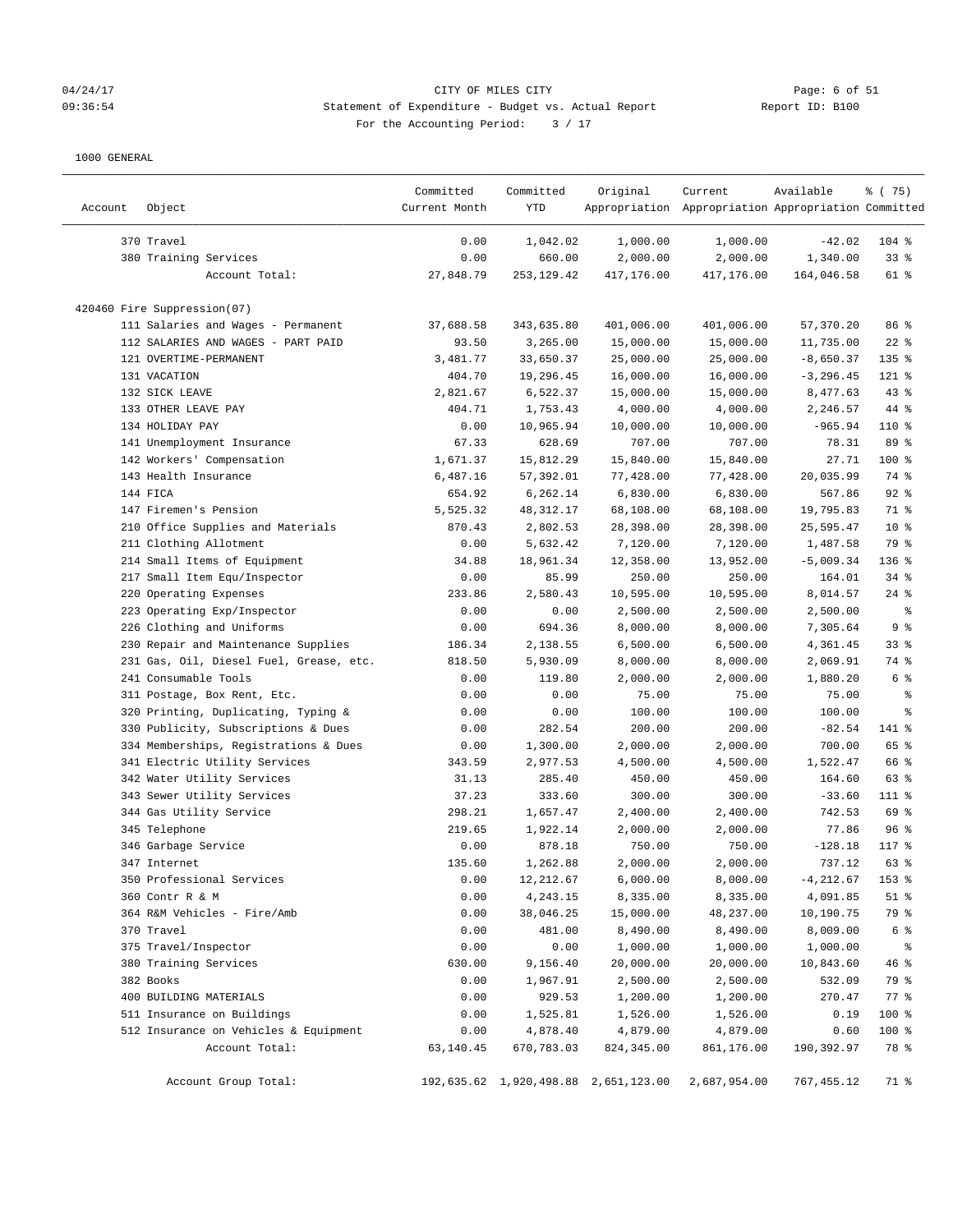#### 04/24/17 CITY OF MILES CITY Page: 7 of 51 09:36:54 Statement of Expenditure - Budget vs. Actual Report Report ID: B100 For the Accounting Period:  $3 / 17$

| Account | Object                                    | Committed<br>Current Month | Committed<br><b>YTD</b> | Original   | Current<br>Appropriation Appropriation Appropriation Committed | Available     | 8 (75)             |
|---------|-------------------------------------------|----------------------------|-------------------------|------------|----------------------------------------------------------------|---------------|--------------------|
|         | 430000 Public Works-GASB68                |                            |                         |            |                                                                |               |                    |
|         | 431200 Flood Control                      |                            |                         |            |                                                                |               |                    |
|         | 111 Salaries and Wages - Permanent        | 1,174.47                   | 10,502.03               | 12,956.00  | 12,956.00                                                      | 2,453.97      | 81 %               |
|         | 131 VACATION                              | 37.89                      | 837.31                  | 2,200.00   | 2,200.00                                                       | 1,362.69      | 38 <sup>8</sup>    |
|         | 132 SICK LEAVE                            | 106.08                     | 375.06                  | 700.00     | 700.00                                                         | 324.94        | 54 %               |
|         | 133 OTHER LEAVE PAY                       | 0.00                       | 151.53                  | 1,372.00   | 1,372.00                                                       | 1,220.47      | $11$ %             |
|         | 141 Unemployment Insurance                | 1.98                       | 17.75                   | 26.00      | 26.00                                                          | 8.25          | 68 %               |
|         | 142 Workers' Compensation                 | 73.51                      | 664.63                  | 941.00     | 941.00                                                         | 276.37        | 71 %               |
|         | 143 Health Insurance                      | 275.87                     | 2,482.81                | 3,309.00   | 3,309.00                                                       | 826.19        | 75 %               |
|         | 144 FICA                                  | 99.68                      | 901.68                  | 1,320.00   | 1,320.00                                                       | 418.32        | 68 %               |
|         | 145 PERS                                  | 110.35                     | 993.27                  | 1,425.00   | 1,425.00                                                       | 431.73        | 70 %               |
|         | 196 CLOTHING ALLOTMENT                    | 0.00                       | 60.00                   | 60.00      | 60.00                                                          | 0.00          | $100$ %            |
|         | 210 Office Supplies and Materials         | 0.00                       | 130.65                  | 300.00     | 300.00                                                         | 169.35        | 44 %               |
|         | 214 Small Items of Equipment              | 0.00                       | 0.00                    | 2,500.00   | 2,500.00                                                       | 2,500.00      | る                  |
|         | 220 Operating Expenses                    | 0.00                       | 0.00                    | 1,000.00   | 1,000.00                                                       | 1,000.00      | နွ                 |
|         | 231 Gas, Oil, Diesel Fuel, Grease, etc.   | 0.00                       | 0.00                    | 350.00     | 350.00                                                         | 350.00        | る                  |
|         | 311 Postage, Box Rent, Etc.               | 4.60                       | 1,037.14                | 4,000.00   | 4,000.00                                                       | 2,962.86      | $26$ %             |
|         | 330 Publicity, Subscriptions & Dues       | 0.00                       | 0.00                    | 100.00     | 100.00                                                         | 100.00        | နွ                 |
|         | 331 Publication of Formal & Legal Notices | 0.00                       | 888.00                  | 3,000.00   | 3,000.00                                                       | 2,112.00      | $30*$              |
|         | 334 Memberships, Registrations & Dues     | 0.00                       | 150.00                  | 250.00     | 250.00                                                         | 100.00        | 60 %               |
|         | 345 Telephone                             | 0.00                       | 0.00                    | 100.00     | 100.00                                                         | 100.00        | နွ                 |
|         | 350 Professional Services                 | 254, 553.53                | 288,643.86              | 362,900.00 | 362,900.00                                                     | 74,256.14     | $80*$              |
|         | 370 Travel                                | 0.00                       | 343.35                  | 1,200.00   | 1,200.00                                                       | 856.65        | 29%                |
|         | 380 Training Services                     | 0.00                       | 79.20                   | 250.00     | 250.00                                                         | 170.80        | $32$ $%$           |
|         | 382 Books                                 | 0.00                       | 0.00                    | 100.00     | 100.00                                                         | 100.00        | る                  |
|         | 533 Machinery and Equipment Rental        | 0.00                       | 0.00                    | 100.00     | 100.00                                                         | 100.00        | နွ                 |
|         | 540 Special Assessments                   | 0.00                       | 0.00                    | 500.00     | 500.00                                                         | 500.00        | နွ                 |
|         | Account Total:                            | 256, 437.96                | 308,258.27              | 400,959.00 | 400,959.00                                                     | 92,700.73     | $77$ $\frac{6}{9}$ |
|         | Account Group Total:                      | 256,437.96                 | 308,258.27              | 400,959.00 | 400,959.00                                                     | 92,700.73     | $77$ $\frac{6}{9}$ |
|         | 440000 PUBLIC HEALTH-GASB68               |                            |                         |            |                                                                |               |                    |
|         | 440600 Animal Control Services(21)        |                            |                         |            |                                                                |               |                    |
|         | 111 Salaries and Wages - Permanent        | 3,452.00                   | 23,985.27               | 45,146.00  | 45,146.00                                                      | 21,160.73     | 53%                |
|         | 121 OVERTIME-PERMANENT                    | 0.00                       | 246.75                  | 500.00     | 500.00                                                         | 253.25        | 49 %               |
|         | 131 VACATION                              | 0.00                       | 1,563.20                | 1,500.00   | 1,500.00                                                       | $-63.20$      | $104$ %            |
|         | 132 SICK LEAVE                            | 495.00                     | 12,011.83               | 700.00     | 700.00                                                         | $-11, 311.83$ | $***$ 8            |
|         | 133 OTHER LEAVE PAY                       | 0.00                       | 0.00                    | 500.00     | 500.00                                                         | 500.00        | နွ                 |
|         | 134 HOLIDAY PAY                           | 0.00                       | 0.00                    | 300.00     | 300.00                                                         | 300.00        | 昙                  |
|         | 141 Unemployment Insurance                | 5.93                       | 56.71                   | 73.00      | 73.00                                                          | 16.29         | 78 %               |
|         | 142 Workers' Compensation                 | 219.99                     | 2,097.12                | 2,657.00   | 2,657.00                                                       | 559.88        | 79 %               |
|         | 143 Health Insurance                      | 689.70                     | 6,207.30                | 8,272.00   | 8,272.00                                                       | 2,064.70      | 75 %               |
|         | 144 FICA                                  | 301.95                     | 2,892.28                | 3,722.00   | 3,722.00                                                       | 829.72        | 78 %               |
|         | 145 PERS                                  | 316.39                     | 2,931.63                | 3,963.00   | 3,963.00                                                       | 1,031.37      | 74 %               |
|         | 196 CLOTHING ALLOTMENT                    | 0.00                       | 0.00                    | 720.00     | 720.00                                                         | 720.00        | ႜ                  |
|         | 210 Office Supplies and Materials         | 0.00                       | 30.00                   | 150.00     | 150.00                                                         | 120.00        | $20*$              |
|         | 214 Small Items of Equipment              | 0.00                       | 0.00                    | 400.00     | 400.00                                                         | 400.00        | ႜ                  |
|         | 220 Operating Expenses                    | 180.53                     | 779.25                  | 1,200.00   | 1,200.00                                                       | 420.75        | 65 %               |
|         | 230 Repair and Maintenance Supplies       | 0.00                       | 0.00                    | 250.00     | 250.00                                                         | 250.00        | ႜ                  |
|         | 231 Gas, Oil, Diesel Fuel, Grease, etc.   | 76.21                      | 354.48                  | 1,400.00   | 1,400.00                                                       | 1,045.52      | 25%                |
|         | 311 Postage, Box Rent, Etc.               | 0.00                       | 24.00                   | 20.00      | 20.00                                                          | $-4.00$       | 120 %              |
|         | 320 Printing, Duplicating, Typing &       | 0.00                       | 0.00                    | 25.00      | 25.00                                                          | 25.00         | ႜ                  |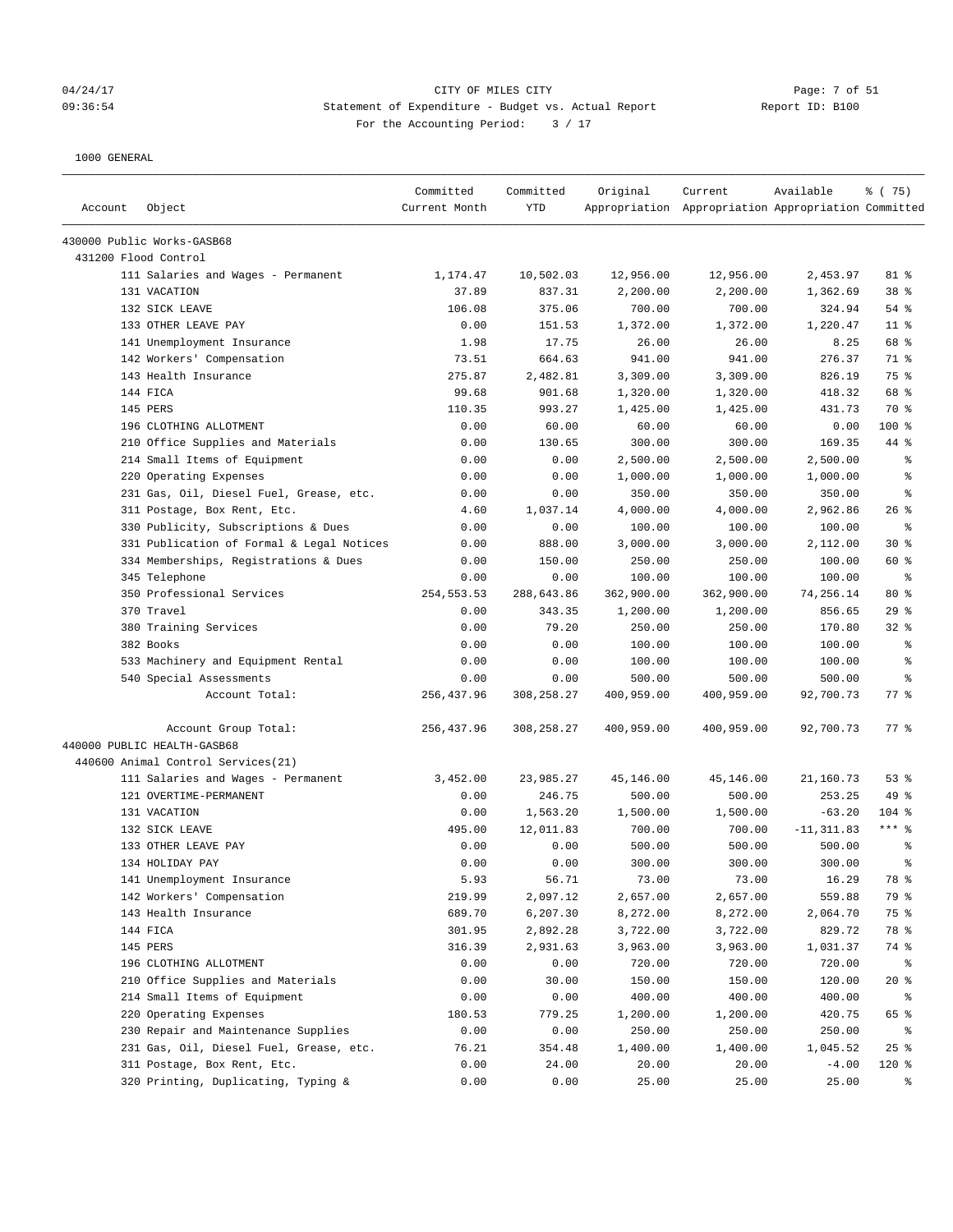## 04/24/17 CITY OF MILES CITY Page: 8 of 51 09:36:54 Statement of Expenditure - Budget vs. Actual Report Changer Report ID: B100 For the Accounting Period: 3 / 17

| Account             | Object                                   | Committed<br>Current Month | Committed<br><b>YTD</b> | Original   | Current<br>Appropriation Appropriation Appropriation Committed | Available    | 8 (75)          |
|---------------------|------------------------------------------|----------------------------|-------------------------|------------|----------------------------------------------------------------|--------------|-----------------|
|                     | 330 Publicity, Subscriptions & Dues      | 0.00                       | 0.00                    | 25.00      | 25.00                                                          | 25.00        | ႜ               |
|                     | 341 Electric Utility Services            | 25.72                      | 325.26                  | 529.00     | 529.00                                                         | 203.74       | 61 %            |
|                     | 342 Water Utility Services               | 22.16                      | 200.62                  | 350.00     | 350.00                                                         | 149.38       | 57%             |
|                     | 343 Sewer Utility Services               | 26.02                      | 233.16                  | 150.00     | 150.00                                                         | $-83.16$     | 155 %           |
|                     | 344 Gas Utility Service                  | 64.59                      | 362.90                  | 635.00     | 635.00                                                         | 272.10       | 57%             |
|                     | 345 Telephone                            | 40.03                      | 360.27                  | 500.00     | 500.00                                                         | 139.73       | 72 %            |
|                     | 347 Internet                             | 0.00                       | 0.00                    | 20.00      | 20.00                                                          | 20.00        | နွ              |
|                     | 350 Professional Services                | 337.60                     | 2,450.05                | 3,000.00   | 3,000.00                                                       | 549.95       | 82 %            |
|                     | 366 R&M Vehicles - Police/Animal Control | 0.00                       | 0.00                    | 100.00     | 100.00                                                         | 100.00       | ್ಠಿ             |
|                     | 370 Travel                               | 0.00                       | 0.00                    | 200.00     | 200.00                                                         | 200.00       | ್ಠಿ             |
|                     | 380 Training Services                    | 0.00                       | 0.00                    | 100.00     | 100.00                                                         | 100.00       | နွ              |
|                     | 511 Insurance on Buildings               | 0.00                       | 70.37                   | 71.00      | 71.00                                                          | 0.63         | 99 <sup>8</sup> |
|                     | Account Total:                           | 6,253.82                   | 57, 182.45              | 77,178.00  | 77,178.00                                                      | 19,995.55    | 74 %            |
|                     | Account Group Total:                     | 6,253.82                   | 57, 182.45              | 77,178.00  | 77,178.00                                                      | 19,995.55    | 74 %            |
|                     | 460000 CULTURE AND RECREATION-GASB68     |                            |                         |            |                                                                |              |                 |
| 460432 Lion Shelter |                                          |                            |                         |            |                                                                |              |                 |
|                     | 230 Repair and Maintenance Supplies      | 0.00                       | 0.00                    | 500.00     | 500.00                                                         | 500.00       | နွ              |
|                     | Account Total:                           | 0.00                       | 0.00                    | 500.00     | 500.00                                                         | 500.00       | ి               |
|                     | 460433 Park Operations(13)               |                            |                         |            |                                                                |              |                 |
|                     | 111 Salaries and Wages - Permanent       | 11,041.85                  | 102,757.00              | 148,394.00 | 148,394.00                                                     | 45,637.00    | 69 %            |
|                     | 121 OVERTIME-PERMANENT                   | 0.00                       | 6,107.61                | 800.00     | 7,600.00                                                       | 1,492.39     | $80*$           |
|                     | 131 VACATION                             | 962.77                     | 9,949.93                | 10,000.00  | 10,000.00                                                      | 50.07        | 99 %            |
|                     | 132 SICK LEAVE                           | 114.00                     | 8,235.81                | 5,000.00   | 5,000.00                                                       | $-3, 235.81$ | $165$ %         |
|                     | 133 OTHER LEAVE PAY                      | 0.00                       | 19.80                   | 1,085.00   | 1,085.00                                                       | 1,065.20     | 2%              |
|                     | 134 HOLIDAY PAY                          | 0.00                       | 3,541.78                | 400.00     | 3,800.00                                                       | 258.22       | 93%             |
|                     | 141 Unemployment Insurance               | 18.18                      | 196.75                  | 248.00     | 248.00                                                         | 51.25        | 79 %            |
|                     | 142 Workers' Compensation                | 675.45                     | 7,096.22                | 9,068.00   | 9,068.00                                                       | 1,971.78     | 78 %            |
|                     | 143 Health Insurance                     | 2,200.16                   | 19,801.22               | 26,388.00  | 26,388.00                                                      | 6,586.78     | 75 %            |
|                     | 144 FICA                                 | 883.09                     | 9,586.04                | 12,674.00  | 12,674.00                                                      | 3,087.96     | 76 %            |
|                     | 145 PERS                                 | 1,014.33                   | 10,097.52               | 12,599.00  | 12,599.00                                                      | 2,501.48     | $80*$           |
|                     | 196 CLOTHING ALLOTMENT                   | 0.00                       | 478.50                  | 500.00     | 500.00                                                         | 21.50        | 96%             |
|                     | 210 Office Supplies and Materials        | 73.72                      | 86.01                   | 150.00     | 150.00                                                         | 63.99        | 57%             |
|                     | 214 Small Items of Equipment             | 1,929.46                   | 6,950.00                | 7,500.00   | 7,500.00                                                       | 550.00       | $93$ $%$        |
|                     | 220 Operating Expenses                   | 75.50                      | 2,094.58                | 2,500.00   | 2,500.00                                                       | 405.42       | 84 %            |
|                     | 222 Chemicals, Lab & Med Supplies        | 0.00                       | 201.00                  | 9,000.00   | 9,000.00                                                       | 8,799.00     | 2%              |
|                     | 226 Clothing and Uniforms                | 0.00                       | 0.00                    | 500.00     | 500.00                                                         | 500.00       | ÷,              |
|                     | 230 Repair and Maintenance Supplies      | 1,952.45                   | 7,876.86                | 13,000.00  | 13,000.00                                                      | 5,123.14     | 61 %            |
|                     | 231 Gas, Oil, Diesel Fuel, Grease, etc.  | 263.82                     | 3,512.20                | 7,000.00   | 7,000.00                                                       | 3,487.80     | 50%             |
|                     | 334 Memberships, Registrations & Dues    | 0.00                       | 120.00                  | 500.00     | 500.00                                                         | 380.00       | $24$ %          |
|                     | 341 Electric Utility Services            | 713.33                     | 7,056.59                | 10,000.00  | 10,000.00                                                      | 2,943.41     | 71 %            |
|                     | 342 Water Utility Services               | 77.30                      | 17,187.21               | 22,000.00  | 22,000.00                                                      | 4,812.79     | 78 %            |
|                     | 343 Sewer Utility Services               | 42.86                      | 1,105.58                | 1,000.00   | 1,000.00                                                       | $-105.58$    | 111 %           |
|                     | 344 Gas Utility Service                  | 588.96                     | 2,695.92                | 3,715.00   | 3,715.00                                                       | 1,019.08     | 73 %            |
|                     | 345 Telephone                            | 35.86                      | 355.43                  | 500.00     | 500.00                                                         | 144.57       | 71 %            |
|                     | 346 Garbage Service                      | 0.00                       | 711.18                  | 700.00     | 700.00                                                         | $-11.18$     | 102 %           |
|                     | 347 Internet                             | 37.60                      | 338.40                  | 450.00     | 450.00                                                         | 111.60       | 75 %            |
|                     | 350 Professional Services                | 5,743.95                   | 14,590.56               | 20,000.00  | 20,000.00                                                      | 5,409.44     | 73 %            |
|                     | 360 Contr R & M                          | 0.00                       | 0.00                    | 11,000.00  | 11,000.00                                                      | 11,000.00    | ိ               |
|                     | 363 R&M Vehicles/Equip/Labor-PW          | 1,035.00                   | 3,107.28                | 15,000.00  | 15,000.00                                                      | 11,892.72    | $21$ %          |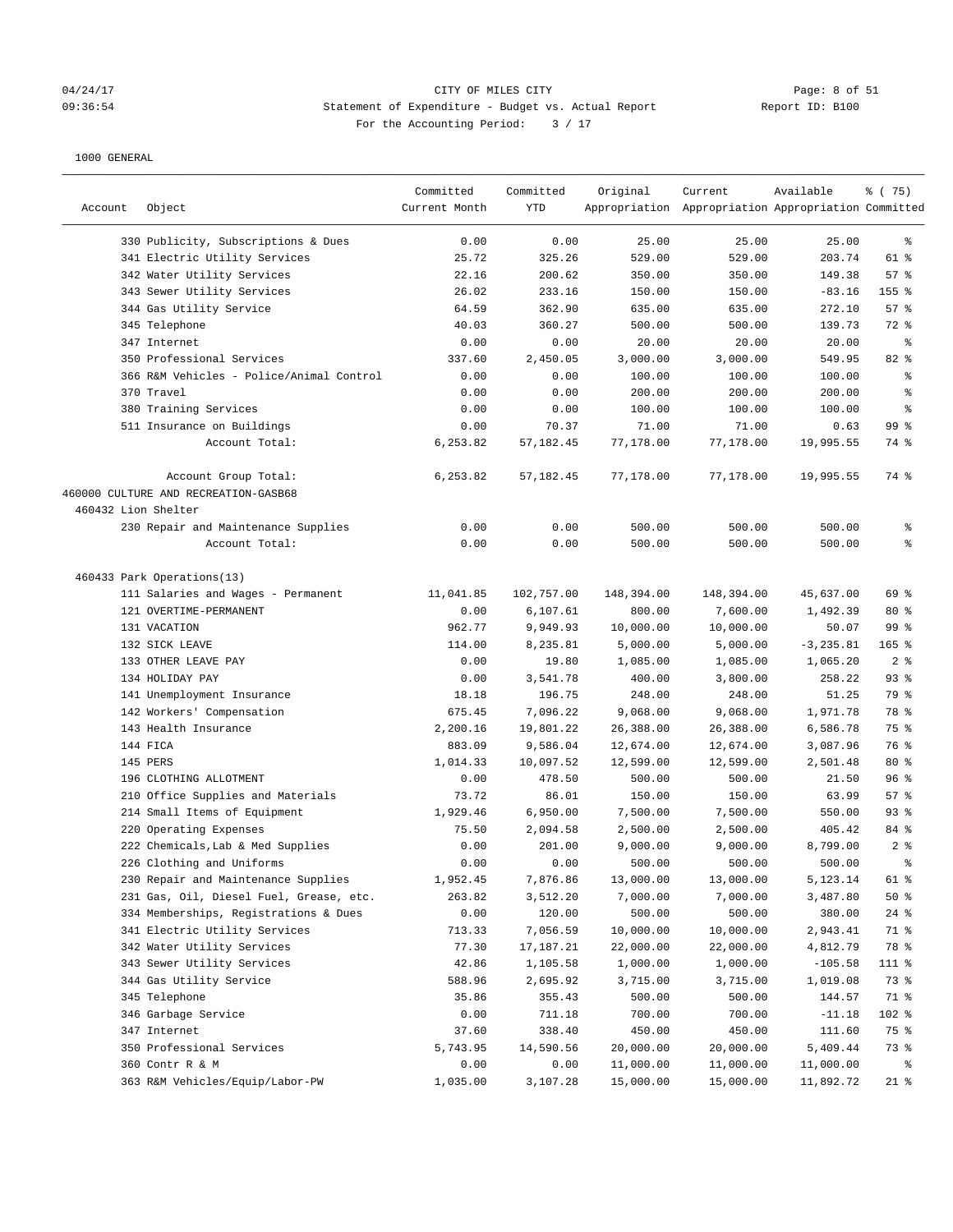### 04/24/17 CITY OF MILES CITY Page: 9 of 51 09:36:54 Statement of Expenditure - Budget vs. Actual Report Report ID: B100 For the Accounting Period:  $3 / 17$

| Account              | Object                                              | Committed<br>Current Month | Committed<br>YTD | Original             | Current<br>Appropriation Appropriation Appropriation Committed | Available          | 8 (75)     |
|----------------------|-----------------------------------------------------|----------------------------|------------------|----------------------|----------------------------------------------------------------|--------------------|------------|
|                      |                                                     |                            |                  |                      |                                                                |                    | ి          |
|                      | 370 Travel                                          | 0.00<br>0.00               | 0.00<br>0.00     | 600.00<br>600.00     | 600.00<br>600.00                                               | 600.00<br>600.00   | ి          |
|                      | 380 Training Services<br>511 Insurance on Buildings | 0.00                       | 3,039.21         | 3,040.00             | 3,040.00                                                       | 0.79               | $100$ %    |
|                      | 512 Insurance on Vehicles & Equipment               | 0.00                       | 437.47           | 438.00               | 438.00                                                         | 0.53               | $100$ %    |
|                      | 514 Other Insurance (Boilers)                       | 0.00                       | 0.00             | 800.00               | 800.00                                                         | 800.00             | ್ಠಿ        |
|                      | Account Total:                                      | 29, 479.64                 | 249, 333.66      | 357,149.00           | 367,349.00                                                     | 118,015.34         | 68 %       |
|                      | 460435 Florence Stacy Fountain                      |                            |                  |                      |                                                                |                    |            |
|                      | 350 Professional Services                           | 0.00                       | 7,500.00         | 27,968.00            | 27,968.00                                                      | 20,468.00          | $27$ %     |
|                      | Account Total:                                      | 0.00                       | 7,500.00         | 27,968.00            | 27,968.00                                                      | 20,468.00          | 27%        |
|                      | 460436 Denton Complex Upgrades                      |                            |                  |                      |                                                                |                    |            |
|                      | 350 Professional Services                           | 0.00                       | 6,500.00         | 83,206.00            | 83,206.00                                                      | 76,706.00          | 8 %        |
|                      | Account Total:                                      | 0.00                       | 6,500.00         | 83,206.00            | 83,206.00                                                      | 76,706.00          | 8 %        |
|                      | 460437 Milwaukee Park Project                       |                            |                  |                      |                                                                |                    |            |
|                      | 210 Office Supplies and Materials                   | 0.00                       | 0.00             | 18,217.00            | 18,217.00                                                      | 18,217.00          | ್ಠಿ        |
|                      | 230 Repair and Maintenance Supplies                 | 0.00                       | 0.00             | 1.00                 | 1.00                                                           | 1.00               | ್ಠಿ        |
|                      | 350 Professional Services                           | 0.00                       | 0.00             | 1.00                 | 1.00                                                           | 1.00               | ್ಠಿ        |
|                      | Account Total:                                      | 0.00                       | 0.00             | 18,219.00            | 18,219.00                                                      | 18,219.00          | $\epsilon$ |
|                      | 460439 Riverside Park Tennis Court Project          |                            |                  |                      |                                                                |                    |            |
|                      | 230 Repair and Maintenance Supplies                 | 0.00                       | 0.00             | 200.00               | 200.00                                                         | 200.00             | ್ಠಿ        |
|                      | Account Total:                                      | 0.00                       | 0.00             | 200.00               | 200.00                                                         | 200.00             | ి          |
| 460445 Swimming Pool |                                                     |                            |                  |                      |                                                                |                    |            |
|                      | 111 Salaries and Wages - Permanent                  | 0.00                       | 35,974.14        | 49,904.00            | 49,904.00                                                      | 13,929.86          | 72 %       |
|                      | 141 Unemployment Insurance                          | 0.00                       | 53.94            | 75.00                | 75.00                                                          | 21.06              | 72 %       |
|                      | 142 Workers' Compensation                           | 0.00                       | 2,014.76         | 2,725.00             | 2,725.00                                                       | 710.24             | 74 %       |
|                      | 144 FICA                                            | 0.00                       | 2,752.09         | 3,818.00             | 3,818.00                                                       | 1,065.91           | 72 %       |
|                      | 145 PERS                                            | 0.00                       | 525.20           | 629.00               | 629.00                                                         | 103.80             | 83 %       |
|                      | 214 Small Items of Equipment                        | 0.00                       | 0.00             | 300.00               | 300.00                                                         | 300.00             | နွ         |
|                      | 220 Operating Expenses                              | 0.00                       | 0.00             | 1,000.00             | 1,000.00                                                       | 1,000.00           | ి          |
|                      | 222 Chemicals, Lab & Med Supplies                   | 0.00                       | 1,300.00         | 3,500.00             | 3,500.00                                                       | 2,200.00           | 37%        |
|                      | 226 Clothing and Uniforms                           | 0.00                       | 471.25           | 500.00               | 500.00                                                         | 28.75              | $94$ %     |
|                      | 230 Repair and Maintenance Supplies                 | 0.00                       | 0.00             | 1,000.00             | 1,000.00                                                       | 1,000.00           | ి          |
|                      | 341 Electric Utility Services                       | 74.46                      | 1,238.62         | 1,375.00             | 1,375.00                                                       | 136.38             | $90*$      |
|                      | 342 Water Utility Services                          | 0.00                       | 242.46           | 300.00               | 300.00                                                         | 57.54              | $81$ %     |
|                      | 343 Sewer Utility Services                          | 0.00                       | 127.74           | 100.00               | 100.00                                                         | $-27.74$           | 128 %      |
|                      | 345 Telephone                                       | 0.00                       | 65.97            | 200.00               | 200.00                                                         | 134.03             | 33%        |
|                      | 350 Professional Services                           | 0.00                       | 0.00             | 250.00               | 250.00                                                         | 250.00             | န့         |
|                      | 360 Contr R & M<br>363 R&M Vehicles/Equip/Labor-PW  | 0.00                       | 0.00             | 1,000.00             | 1,000.00                                                       | 1,000.00           | န့         |
|                      | 380 Training Services                               | 0.00<br>0.00               | 0.00             | 1,000.00<br>1,200.00 | 1,000.00                                                       | 1,000.00           | န့<br>್ಠಿ  |
|                      | 540 Special Assessments                             | 562.50                     | 0.00<br>562.50   | 700.00               | 1,200.00<br>700.00                                             | 1,200.00<br>137.50 | $80*$      |
|                      | Account Total:                                      | 636.96                     | 45,328.67        | 69,576.00            | 69,576.00                                                      | 24, 247.33         | 65 %       |
|                      | Account Group Total:                                | 30,116.60                  | 308,662.33       | 556,818.00           | 567,018.00                                                     | 258,355.67         | 54 %       |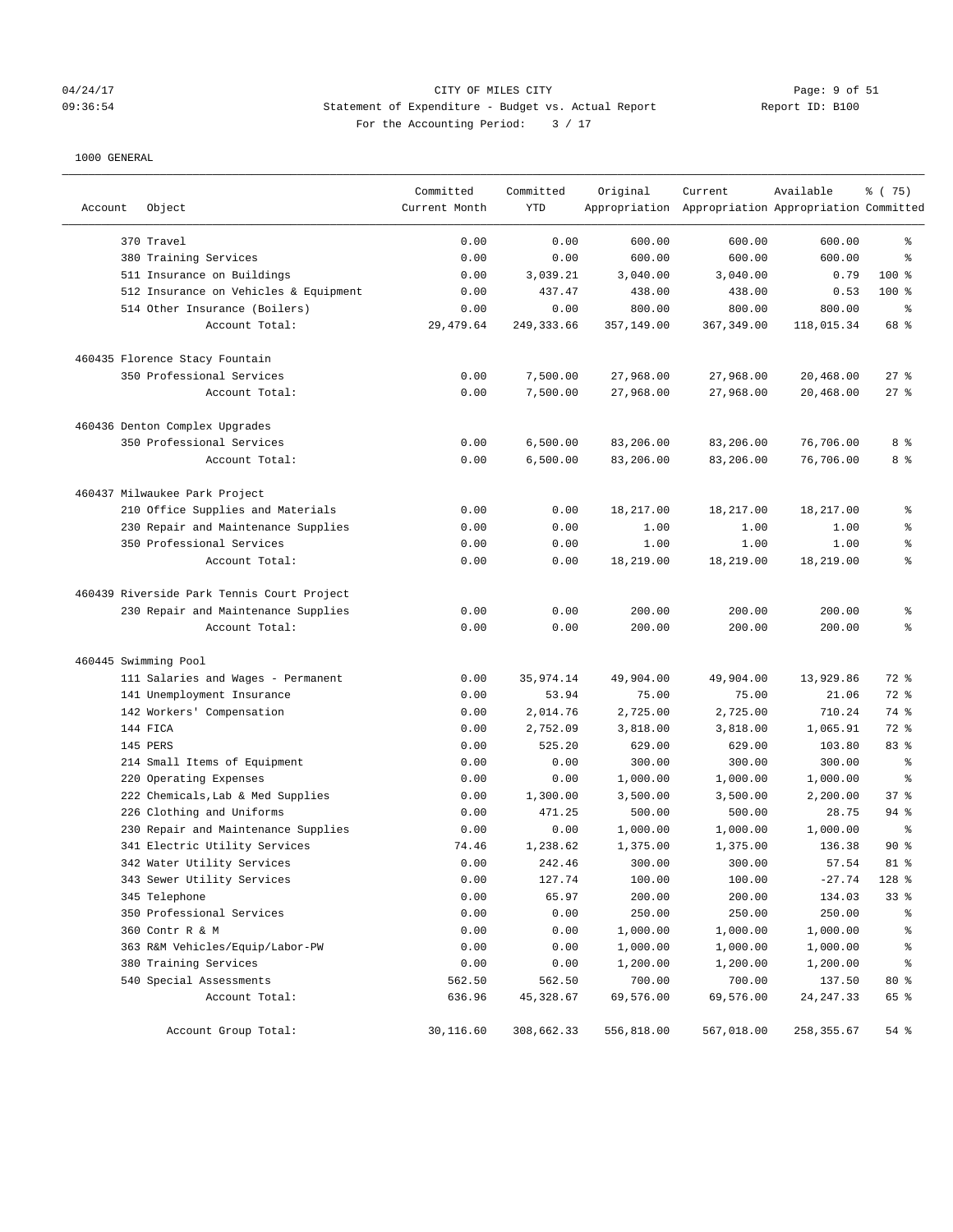### 04/24/17 Page: 10 of 51 09:36:54 Statement of Expenditure - Budget vs. Actual Report Report ID: B100 For the Accounting Period:  $3 / 17$

|                                          | Committed     | Committed    | Original      | Current    | Available                             | % (75)         |
|------------------------------------------|---------------|--------------|---------------|------------|---------------------------------------|----------------|
| Object<br>Account                        | Current Month | <b>YTD</b>   | Appropriation |            | Appropriation Appropriation Committed |                |
| 470000 Housing and Community Development |               |              |               |            |                                       |                |
| 470300 Ecomonic Development              |               |              |               |            |                                       |                |
| 350 Professional Services                | 0.00          | 15,995.00    | 15,995.00     | 15,995.00  | 0.00                                  | $100*$         |
| Account Total:                           | 0.00          | 15,995.00    | 15,995.00     | 15,995.00  | 0.00                                  | $100$ %        |
| Account Group Total:                     | 0.00          | 15,995.00    | 15,995.00     | 15,995.00  | 0.00                                  | $100$ %        |
| 490000 DEBT SERVICE                      |               |              |               |            |                                       |                |
| 490500 Other Debt Service Payments       |               |              |               |            |                                       |                |
| 610 Principal-Police Cars                | 0.00          | 0.00         | 4,800.00      | 4,800.00   | 4,800.00                              | ್ಠಿ            |
| 620 Interest-Police Cars                 | 0.00          | 0.00         | 4,211.00      | 4,211.00   | 4,211.00                              | ి              |
| 652 Principle- Flood Study Loan          | 0.00          | 0.00         | 11,000.00     | 11,000.00  | 11,000.00                             | နွ             |
| 653 Interest- Flood Study Loan           | 0.00          | 0.00         | 12,959.00     | 12,959.00  | 12,959.00                             | $\,$ $\,$ $\,$ |
| Account Total:                           | 0.00          | 0.00         | 32,970.00     | 32,970.00  | 32,970.00                             | နွ             |
| Account Group Total:                     | 0.00          | 0.00         | 32,970.00     | 32,970.00  | 32,970.00                             | ి              |
| 520000 OTHER FINANCING USES              |               |              |               |            |                                       |                |
| 521000 Interfund Operating Transfers Out |               |              |               |            |                                       |                |
| 820 Transfers to Other Funds             | 24,483.00     | 311,847.00   | 379,491.00    | 385,291.00 | 73,444.00                             | 81 %           |
| Account Total:                           | 24,483.00     | 311,847.00   | 379,491.00    | 385,291.00 | 73,444.00                             | 81 %           |
| Account Group Total:                     | 24,483.00     | 311,847.00   | 379,491.00    | 385,291.00 | 73,444.00                             | $81$ %         |
| Fund Total:                              | 579,354.85    | 3,537,543.71 | 5,025,174.00  |            | 5,092,479.00 1,554,935.29             | 69 %           |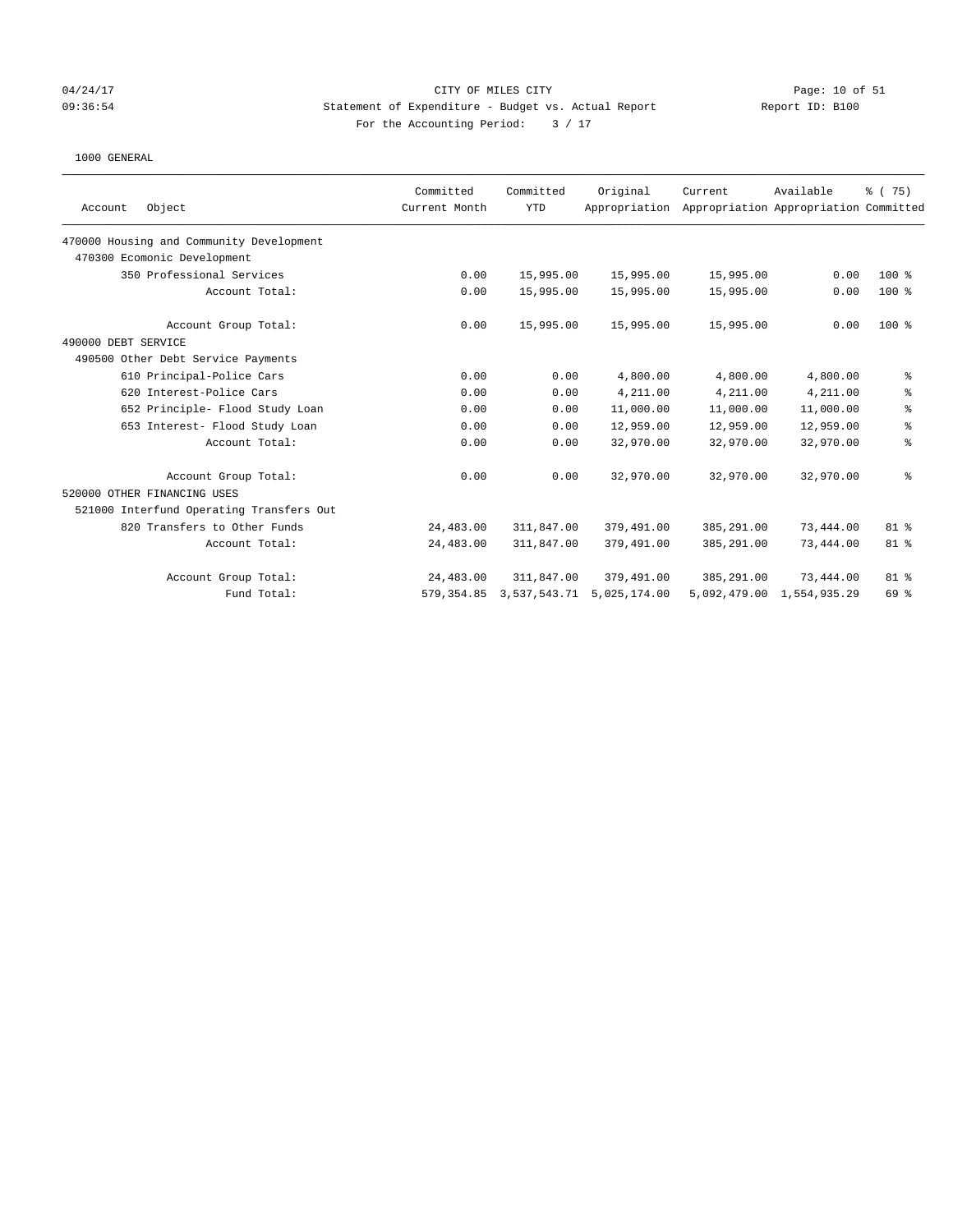## 04/24/17 Page: 11 of 51 09:36:54 Statement of Expenditure - Budget vs. Actual Report Changer Report ID: B100 For the Accounting Period: 3 / 17

2220 LIBRARY

|         |                                          | Committed     | Committed  | Original   | Current                                             | Available   | % (75)          |
|---------|------------------------------------------|---------------|------------|------------|-----------------------------------------------------|-------------|-----------------|
| Account | Object                                   | Current Month | <b>YTD</b> |            | Appropriation Appropriation Appropriation Committed |             |                 |
|         | 460000 CULTURE AND RECREATION-GASB68     |               |            |            |                                                     |             |                 |
|         | 460100 Library Services(16)              |               |            |            |                                                     |             |                 |
|         | 111 Salaries and Wages - Permanent       | 13,797.45     | 125,584.27 | 177,608.00 | 177,608.00                                          | 52,023.73   | 71 %            |
|         | 121 OVERTIME-PERMANENT                   | 0.00          | 0.00       | 600.00     | 600.00                                              | 600.00      | $\approx$       |
|         | 131 VACATION                             | 1,284.76      | 13,745.87  | 12,000.00  | 12,000.00                                           | $-1,745.87$ | 115 %           |
|         | 132 SICK LEAVE                           | 577.01        | 4,675.00   | 4,000.00   | 4,000.00                                            | $-675.00$   | 117 %           |
|         | 133 OTHER LEAVE PAY                      | 0.00          | 255.62     | 3,860.00   | 3,860.00                                            | 3,604.38    | 7 <sup>8</sup>  |
|         | 141 Unemployment Insurance               | 23.48         | 217.51     | 297.00     | 297.00                                              | 79.49       | 73 %            |
|         | 142 Workers' Compensation                | 65.13         | 603.11     | 807.00     | 807.00                                              | 203.89      | 75 %            |
|         | 143 Health Insurance                     | 3,447.80      | 31,030.20  | 41,361.00  | 41,361.00                                           | 10,330.80   | 75 %            |
|         | 144 FICA                                 | 1,186.06      | 10,986.55  | 15,152.00  | 15,152.00                                           | 4,165.45    | 73 %            |
|         | 145 PERS                                 | 1,310.67      | 12,074.53  | 16,578.00  | 16,578.00                                           | 4,503.47    | 73 %            |
|         | 196 CLOTHING ALLOTMENT                   | 0.00          | 750.00     | 750.00     | 750.00                                              | 0.00        | 100 %           |
|         | 210 Office Supplies and Materials        | 0.00          | 365.14     | 1,000.00   | 1,000.00                                            | 634.86      | 37%             |
|         | 214 Small Items of Equipment             | 0.00          | 254.00     | 3,000.00   | 3,000.00                                            | 2,746.00    | 8 %             |
|         | 220 Operating Expenses                   | 0.00          | 0.00       | 1,000.00   | 1,000.00                                            | 1,000.00    | နွ              |
|         | 224 Janitorial Supplies                  | 0.00          | 206.08     | 1,200.00   | 1,200.00                                            | 993.92      | 17 <sup>8</sup> |
|         | 311 Postage, Box Rent, Etc.              | 105.13        | 866.06     | 1,500.00   | 1,500.00                                            | 633.94      | 58 %            |
|         | 320 Printing, Duplicating, Typing &      | 0.00          | 754.99     | 2,351.00   | 2,351.00                                            | 1,596.01    | 32%             |
|         | 334 Memberships, Registrations & Dues    | 0.00          | 0.00       | 250.00     | 250.00                                              | 250.00      | $\rm ^{9}$      |
|         | 341 Electric Utility Services            | 448.62        | 4,875.12   | 8,000.00   | 8,000.00                                            | 3,124.88    | 61 %            |
|         | 342 Water Utility Services               | 56.53         | 463.81     | 1,252.00   | 1,252.00                                            | 788.19      | 37%             |
|         | 343 Sewer Utility Services               | 44.88         | 402.90     | 800.00     | 800.00                                              | 397.10      | 50%             |
|         | 344 Gas Utility Service                  | 243.12        | 1,479.76   | 5,000.00   | 5,000.00                                            | 3,520.24    | $30*$           |
|         | 345 Telephone                            | 105.71        | 942.66     | 1,500.00   | 1,500.00                                            | 557.34      | 63 %            |
|         | 346 Garbage Service                      | 0.00          | 0.00       | 500.00     | 500.00                                              | 500.00      | $\rm ^{9}$      |
|         | 347 Internet                             | 108.84        | 1,160.20   | 2,000.00   | 2,000.00                                            | 839.80      | 58 %            |
|         | 350 Professional Services                | 0.00          | 1,478.07   | 9,000.00   | 9,000.00                                            | 7,521.93    | 16 <sup>8</sup> |
|         | 360 Contr R & M                          | 325.00        | 5, 312.44  | 9,500.00   | 9,500.00                                            | 4,187.56    | 56 %            |
|         | 370 Travel                               | 0.00          | 570.14     | 2,000.00   | 2,000.00                                            | 1,429.86    | $29$ %          |
|         | 380 Training Services                    | 0.00          | 0.00       | 1,000.00   | 1,000.00                                            | 1,000.00    | $\epsilon$      |
|         | 382 Books                                | 322.40        | 2,674.01   | 15,000.00  | 15,000.00                                           | 12,325.99   | 18 %            |
|         | 511 Insurance on Buildings               | 0.00          | 2,881.28   | 2,882.00   | 2,882.00                                            | 0.72        | 100 %           |
|         | 513 Liability                            | 0.00          | 1,266.06   | 1,267.00   | 1,267.00                                            | 0.94        | $100*$          |
|         | Account Total:                           | 23, 452.59    | 225,875.38 | 343,015.00 | 343,015.00                                          | 117,139.62  | 66 %            |
|         | Account Group Total:                     | 23, 452.59    | 225,875.38 | 343,015.00 | 343,015.00                                          | 117,139.62  | 66 %            |
|         | 520000 OTHER FINANCING USES              |               |            |            |                                                     |             |                 |
|         | 521000 Interfund Operating Transfers Out |               |            |            |                                                     |             |                 |
|         | 820 Transfers to Other Funds             | 1,912.00      | 17,208.00  | 22,994.00  | 22,994.00                                           | 5,786.00    | 75 %            |
|         | Account Total:                           | 1,912.00      | 17,208.00  | 22,994.00  | 22,994.00                                           | 5,786.00    | 75 %            |
|         | Account Group Total:                     | 1,912.00      | 17,208.00  | 22,994.00  | 22,994.00                                           | 5,786.00    | 75 %            |
|         | Fund Total:                              | 25, 364.59    | 243,083.38 | 366,009.00 | 366,009.00                                          | 122,925.62  | 66 %            |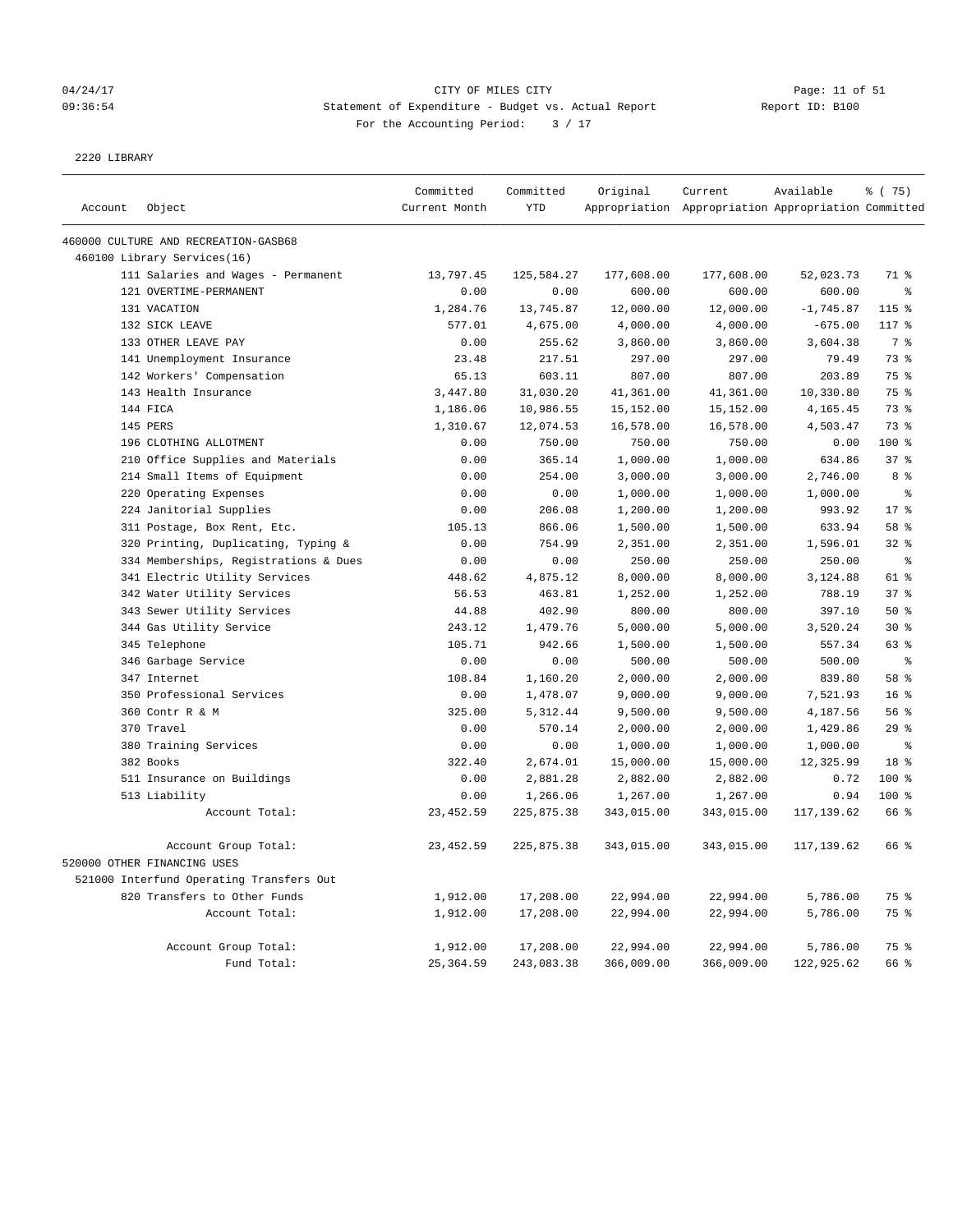### 04/24/17 Page: 12 of 51 and 04/24/17 Page: 12 of 51 09:36:54 Statement of Expenditure - Budget vs. Actual Report Report ID: B100 For the Accounting Period:  $3 / 17$

### 2270 Health

| Object<br>Account                  | Committed<br>Current Month | Committed<br>YTD | Original<br>Appropriation | Current   | Available<br>Appropriation Appropriation Committed | 8 (75) |
|------------------------------------|----------------------------|------------------|---------------------------|-----------|----------------------------------------------------|--------|
| 440000 PUBLIC HEALTH-GASB68        |                            |                  |                           |           |                                                    |        |
| 440140 Registration and Inspection |                            |                  |                           |           |                                                    |        |
| 311 Postage, Box Rent, Etc.        | 0.00                       | 0.67             | 200.00                    | 200.00    | 199.33                                             | နွ     |
| 350 Professional Services          | 0.00                       | 0.00             | 25,500.00                 | 25,500.00 | 25,500.00                                          | ま      |
| Account Total:                     | 0.00                       | 0.67             | 25,700.00                 | 25,700.00 | 25,699.33                                          | ⊱      |
| Account Group Total:               | 0.00                       | 0.67             | 25,700.00                 | 25,700.00 | 25,699.33                                          | ま      |
| Fund Total:                        | 0.00                       | 0.67             | 25,700.00                 | 25,700.00 | 25,699.33                                          | နွ     |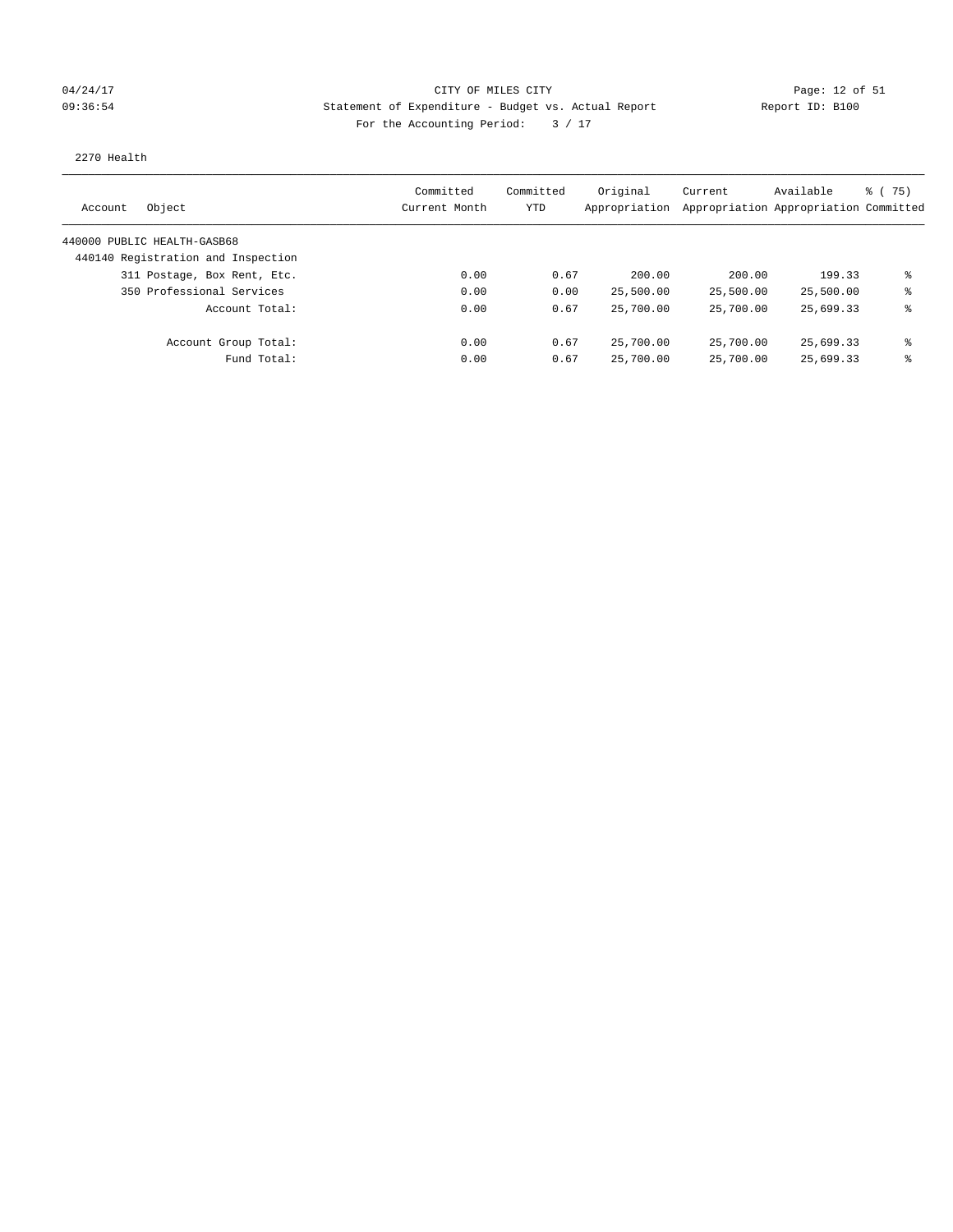### 04/24/17 Page: 13 of 51 09:36:54 Statement of Expenditure - Budget vs. Actual Report Report ID: B100 For the Accounting Period:  $3 / 17$

### 2310 TIFD-Downtown

| Object<br>Account                             | Committed<br>Current Month | Committed<br><b>YTD</b> | Original<br>Appropriation | Current    | Available<br>Appropriation Appropriation Committed | % (75)         |
|-----------------------------------------------|----------------------------|-------------------------|---------------------------|------------|----------------------------------------------------|----------------|
| 460000 CULTURE AND RECREATION-GASB68          |                            |                         |                           |            |                                                    |                |
| 460462 Urban Renewal District                 |                            |                         |                           |            |                                                    |                |
| 350 Professional Services                     | 0.00                       | 5,800.00                | 18,800.00                 | 18,800.00  | 13,000.00                                          | $31*$          |
| 721 Redevelopment                             | 0.00                       | 0.00                    | 190,000.00                | 190,000.00 | 190,000.00                                         | နွ             |
| Account Total:                                | 0.00                       | 5,800.00                | 208,800.00                | 208,800.00 | 203,000.00                                         | 3 <sup>8</sup> |
| 460466 Historic Preservation- Montana Main St |                            |                         |                           |            |                                                    |                |
| 730 Grants & Donations to Other               | 0.00                       | 7,650.00                | 12,000.00                 | 12,000.00  | 4,350.00                                           | 64 %           |
| Account Total:                                | 0.00                       | 7,650.00                | 12,000.00                 | 12,000.00  | 4,350.00                                           | 64 %           |
| Account Group Total:                          | 0.00                       | 13,450.00               | 220,800.00                | 220,800.00 | 207,350.00                                         | 6 %            |
| 520000 OTHER FINANCING USES                   |                            |                         |                           |            |                                                    |                |
| 521000 Interfund Operating Transfers Out      |                            |                         |                           |            |                                                    |                |
| 820 Transfers to Other Funds                  | 0.00                       | 0.00                    | 10,000.00                 | 10,000.00  | 10,000.00                                          | နွ             |
| Account Total:                                | 0.00                       | 0.00                    | 10,000.00                 | 10,000.00  | 10,000.00                                          | る              |
| Account Group Total:                          | 0.00                       | 0.00                    | 10,000.00                 | 10,000.00  | 10,000.00                                          | နွ             |
| Fund Total:                                   | 0.00                       | 13,450.00               | 230,800.00                | 230,800.00 | 217,350.00                                         | 6 %            |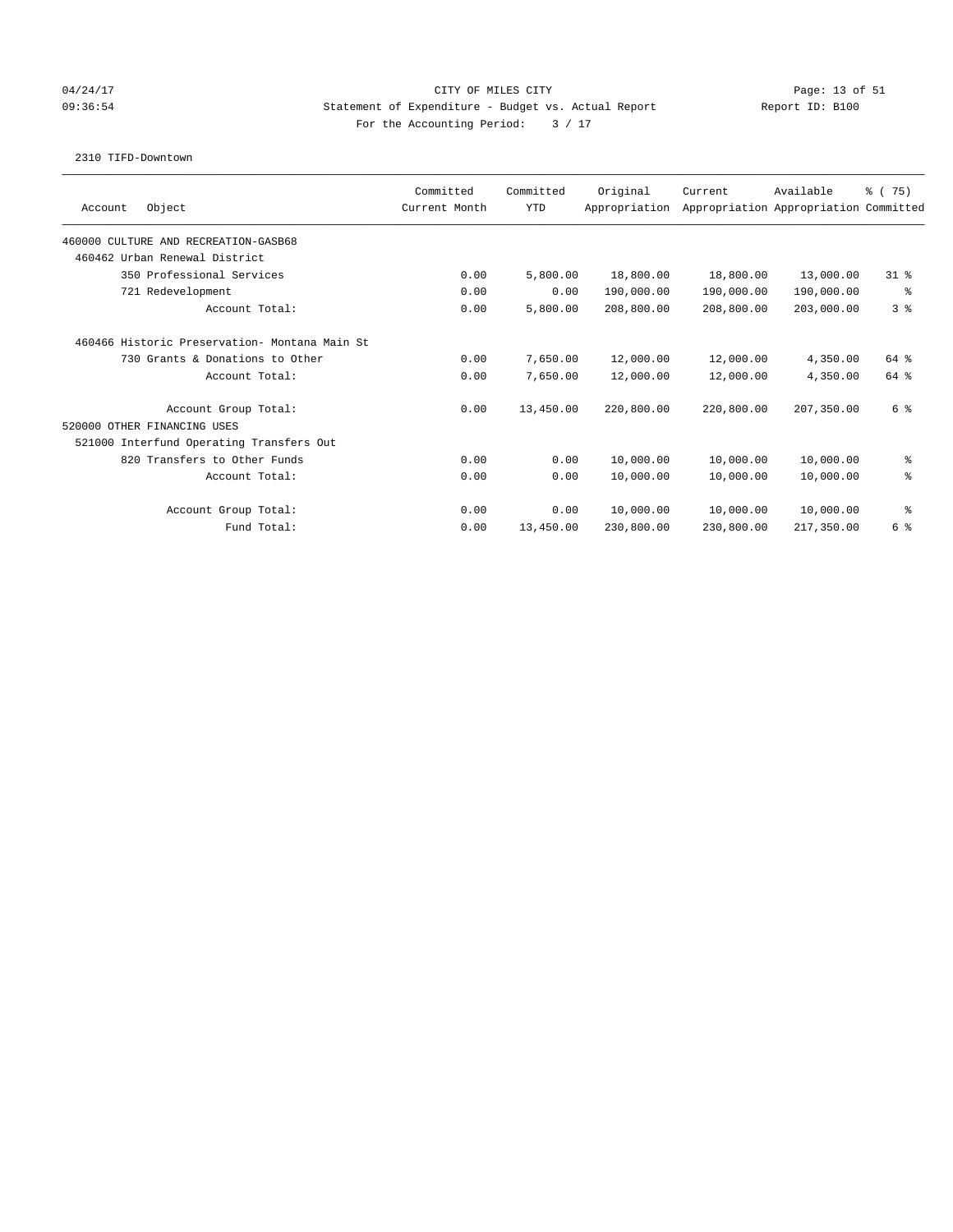# 04/24/17 Page: 14 of 51 09:36:54 Statement of Expenditure - Budget vs. Actual Report Changer (Report ID: B100 For the Accounting Period: 3 / 17

2350 Local Government/Study Commission

| Object<br>Account                    | Committed<br>Current Month | Committed<br><b>YTD</b> | Original<br>Appropriation | Current  | Available<br>Appropriation Appropriation Committed | $\frac{6}{6}$ (75) |
|--------------------------------------|----------------------------|-------------------------|---------------------------|----------|----------------------------------------------------|--------------------|
| 410000 GENERAL GOVERNMENTGASB68      |                            |                         |                           |          |                                                    |                    |
| 410130 Committees and Special Bodies |                            |                         |                           |          |                                                    |                    |
| 210 Office Supplies and Materials    | 0.00                       | 1,190.73                | 500.00                    | 500.00   | $-690.73$                                          | $238$ %            |
| 311 Postage, Box Rent, Etc.          | 0.00                       | 1,234.68                | 2,000.00                  | 2,000.00 | 765.32                                             | 62 %               |
| 320 Printing, Duplicating, Typing &  | 0.00                       | 5.17                    | 3,000.00                  | 3,000.00 | 2,994.83                                           | ႜ                  |
| 350 Professional Services            | 0.00                       | 2,603.00                | 3,500.00                  | 3,500.00 | 897.00                                             | 74 %               |
| 370 Travel                           | 0.00                       | 808.88                  | 692.00                    | 692.00   | $-116.88$                                          | $117*$             |
| Account Total:                       | 0.00                       | 5,842.46                | 9,692.00                  | 9,692.00 | 3,849.54                                           | $60*$              |
| Account Group Total:                 | 0.00                       | 5,842.46                | 9,692.00                  | 9.692.00 | 3,849.54                                           | 60 %               |
| Fund Total:                          | 0.00                       | 5,842.46                | 9,692.00                  | 9,692.00 | 3,849.54                                           | $60*$              |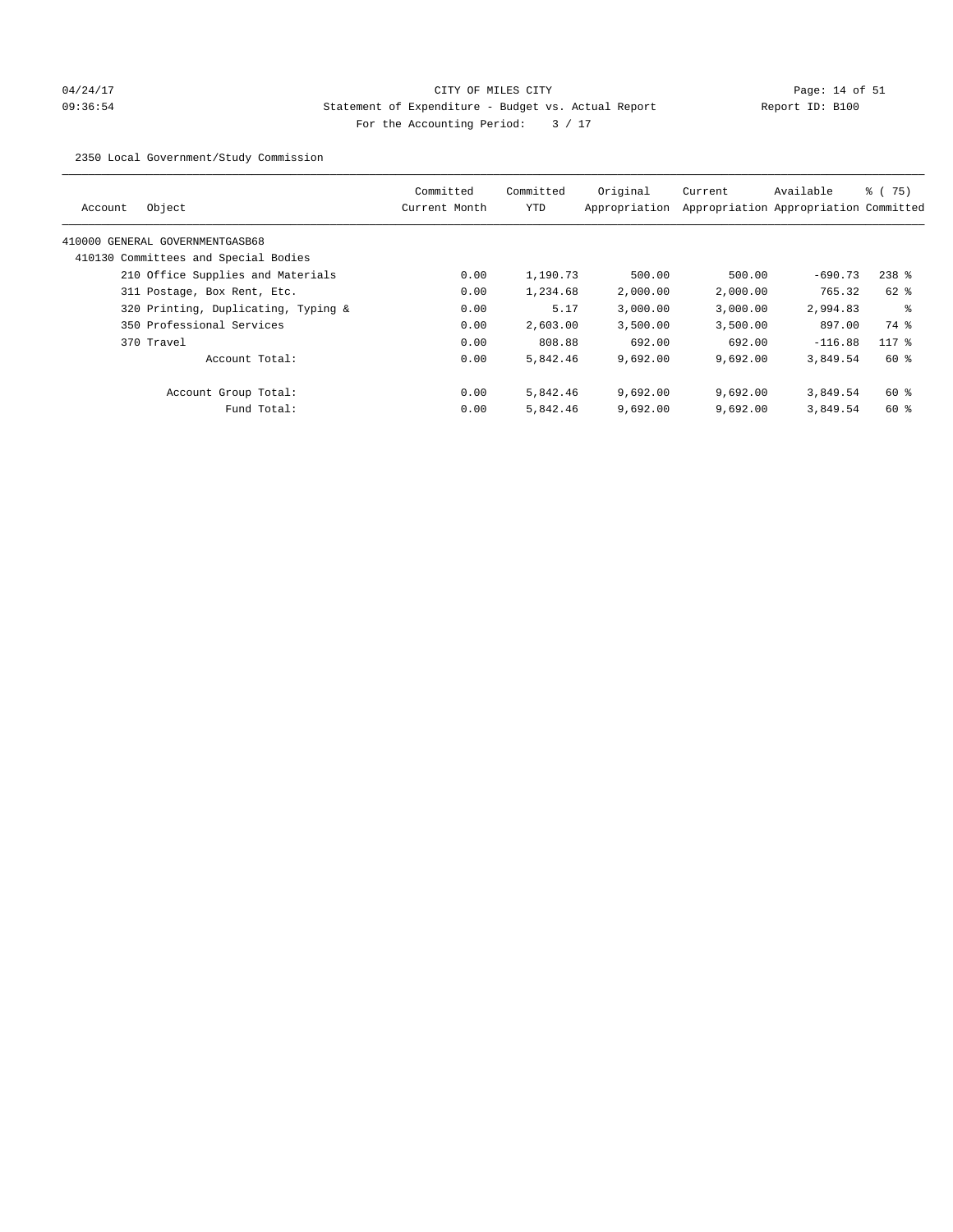# 04/24/17 Page: 15 of 51 09:36:54 Statement of Expenditure - Budget vs. Actual Report Report ID: B100 For the Accounting Period:  $3 / 17$

2372 Permissive Medical Levy

| Object<br>Account                        | Committed<br>Current Month | Committed<br>YTD | Original<br>Appropriation | Current    | Available<br>Appropriation Appropriation Committed | 8 (75)   |
|------------------------------------------|----------------------------|------------------|---------------------------|------------|----------------------------------------------------|----------|
| 520000 OTHER FINANCING USES              |                            |                  |                           |            |                                                    |          |
| 521000 Interfund Operating Transfers Out |                            |                  |                           |            |                                                    |          |
| 820 Transfers to Other Funds             | 0.00                       | 107,401.00       | 192,718.00                | 192,718.00 | 85,317.00                                          | $56$ $%$ |
| Account Total:                           | 0.00                       | 107,401.00       | 192,718.00                | 192,718.00 | 85, 317, 00                                        | $56$ $%$ |
| Account Group Total:                     | 0.00                       | 107,401.00       | 192,718.00                | 192,718.00 | 85,317.00                                          | $56$ $%$ |
| Fund Total:                              | 0.00                       | 107,401.00       | 192,718.00                | 192,718.00 | 85,317.00                                          | $56$ $%$ |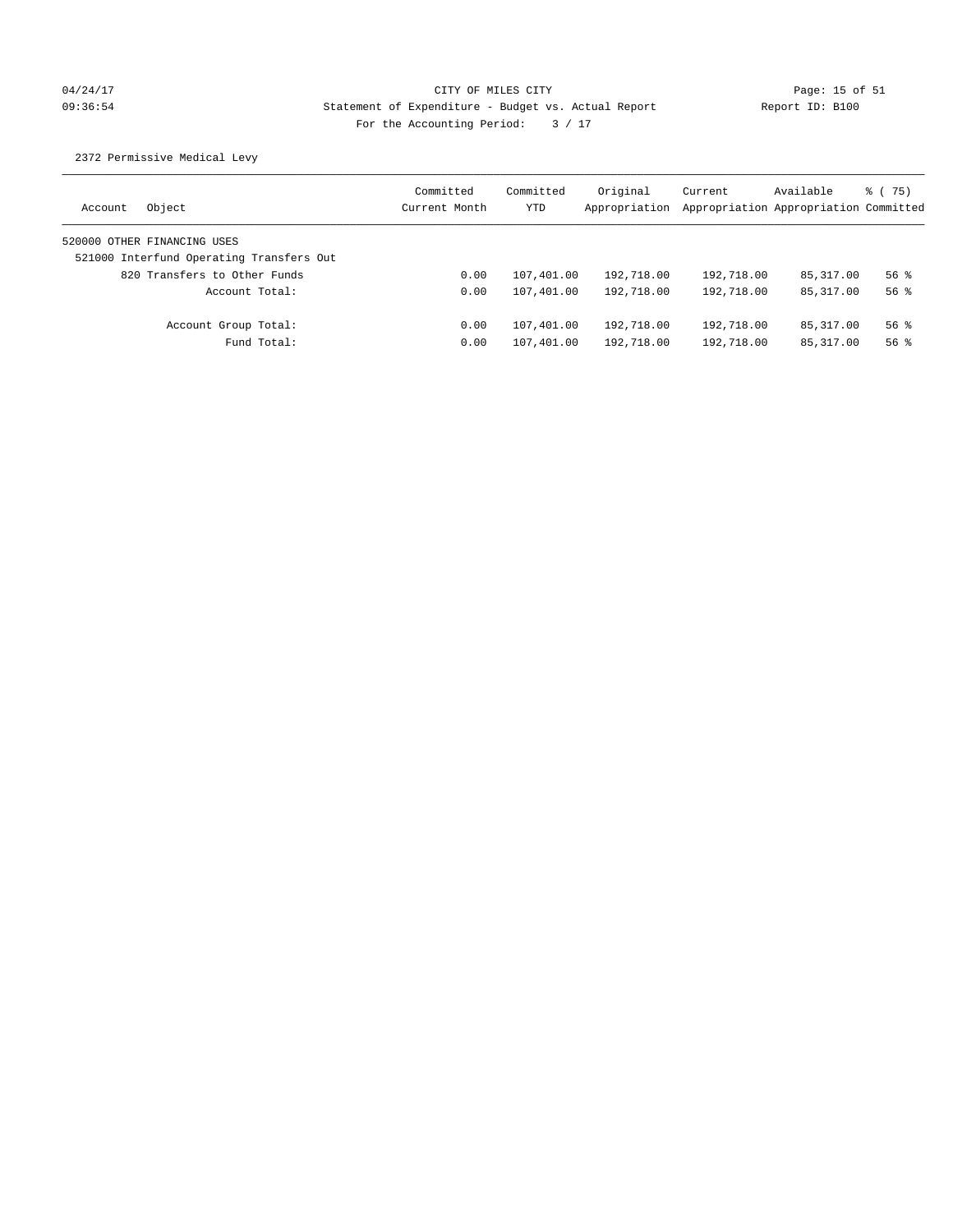### 04/24/17 CITY OF MILES CITY Page: 16 of 51 09:36:54 Statement of Expenditure - Budget vs. Actual Report Report ID: B100 For the Accounting Period:  $3 / 17$

2394 BUILDING CODE ENFORCEMENT

|                      |                                          | Committed     | Committed  | Original   | Current                                             | Available  | % (75)         |
|----------------------|------------------------------------------|---------------|------------|------------|-----------------------------------------------------|------------|----------------|
| Account              | Object                                   | Current Month | <b>YTD</b> |            | Appropriation Appropriation Appropriation Committed |            |                |
|                      | 420000 PUBLIC SAFETY-GASB68              |               |            |            |                                                     |            |                |
|                      | 420531 Building Inspection               |               |            |            |                                                     |            |                |
|                      | 111 Salaries and Wages - Permanent       | 828.40        | 7,862.20   | 12,812.00  | 13,897.00                                           | 6,034.80   | 57%            |
|                      | 121 OVERTIME-PERMANENT                   | 12.53         | 189.96     | 150.00     | 150.00                                              | $-39.96$   | $127$ %        |
|                      | 131 VACATION                             | 109.74        | 795.86     | 500.00     | 500.00                                              | $-295.86$  | 159 %          |
|                      | 132 SICK LEAVE                           | 93.35         | 455.19     | 300.00     | 300.00                                              | $-155.19$  | 152 %          |
|                      | 133 OTHER LEAVE PAY                      | 0.00          | 37.89      | 515.00     | 515.00                                              | 477.11     | 7 <sup>°</sup> |
|                      | 141 Unemployment Insurance               | 1.56          | 14.09      | 22.00      | 22.00                                               | 7.91       | 64 %           |
|                      | 142 Workers' Compensation                | 27.08         | 243.80     | 460.00     | 472.00                                              | 228.20     | $52$ %         |
|                      | 143 Health Insurance                     | 206.91        | 1,793.13   | 2,896.00   | 2,896.00                                            | 1,102.87   | 62%            |
|                      | 144 FICA                                 | 79.48         | 713.51     | 1,093.00   | 1,175.00                                            | 461.49     | 61 %           |
|                      | 145 PERS                                 | 87.40         | 781.91     | 1,195.00   | 1,286.00                                            | 504.09     | 61 %           |
|                      | 196 CLOTHING ALLOTMENT                   | 0.00          | 30.00      | 30.00      | 30.00                                               | 0.00       | $100$ %        |
|                      | 210 Office Supplies and Materials        | 18.08         | 219.41     | 2,000.00   | 2,000.00                                            | 1,780.59   | $11$ %         |
|                      | 214 Small Items of Equipment             | 0.00          | 435.84     | 15,000.00  | 15,000.00                                           | 14,564.16  | 3 <sup>8</sup> |
|                      | 220 Operating Expenses                   | 0.00          | 146.08     | 600.00     | 600.00                                              | 453.92     | $24$ %         |
|                      | 311 Postage, Box Rent, Etc.              | 0.00          | 138.32     | 400.00     | 400.00                                              | 261.68     | 35%            |
|                      | 320 Printing, Duplicating, Typing &      | 0.00          | 267.95     | 350.00     | 350.00                                              | 82.05      | 77 %           |
|                      | 330 Publicity, Subscriptions & Dues      | 0.00          | 0.00       | 500.00     | 500.00                                              | 500.00     | $\approx$      |
|                      | 334 Memberships, Registrations & Dues    | 75.00         | 75.00      | 300.00     | 300.00                                              | 225.00     | 25%            |
|                      | 345 Telephone                            | 26.36         | 237.24     | 400.00     | 400.00                                              | 162.76     | 59 %           |
|                      | 347 Internet                             | 0.00          | 0.00       | 200.00     | 200.00                                              | 200.00     | $\,$ $\,$ $\,$ |
|                      | 350 Professional Services                | 7,138.96      | 57,273.80  | 95,000.00  | 95,000.00                                           | 37,726.20  | 60 %           |
|                      | 360 Contr R & M                          | 152.26        | 1,370.28   | 1,866.00   | 1,866.00                                            | 495.72     | 73 %           |
|                      | 380 Training Services                    | 440.00        | 440.00     | 2,000.00   | 2,000.00                                            | 1,560.00   | $22$ %         |
|                      | 382 Books                                | 0.00          | 0.00       | 5,000.00   | 5,000.00                                            | 5,000.00   | နွ             |
|                      | 540 Special Assessments                  | 0.00          | 613.54     | 800.00     | 800.00                                              | 186.46     | 77%            |
|                      | Account Total:                           | 9,297.11      | 74,135.00  | 144,389.00 | 145,659.00                                          | 71,524.00  | $51$ %         |
|                      | Account Group Total:                     | 9,297.11      | 74,135.00  | 144,389.00 | 145,659.00                                          | 71,524.00  | $51$ %         |
| 510000 MISCELLANEOUS |                                          |               |            |            |                                                     |            |                |
|                      | 510330 Comprehensive Liability Insurance |               |            |            |                                                     |            |                |
|                      | 513 Liability                            | 0.00          | 51.72      | 52.00      | 52.00                                               | 0.28       | 99 %           |
|                      | Account Total:                           | 0.00          | 51.72      | 52.00      | 52.00                                               | 0.28       | 99 %           |
|                      | Account Group Total:                     | 0.00          | 51.72      | 52.00      | 52.00                                               | 0.28       | 99 %           |
|                      | 520000 OTHER FINANCING USES              |               |            |            |                                                     |            |                |
|                      | 521000 Interfund Operating Transfers Out |               |            |            |                                                     |            |                |
|                      | 820 Transfers to Other Funds             | 617.00        | 5,553.00   | 7,407.00   | 7,407.00                                            | 1,854.00   | 75 %           |
|                      | Account Total:                           | 617.00        | 5,553.00   | 7,407.00   | 7,407.00                                            | 1,854.00   | 75 %           |
|                      | Account Group Total:                     | 617.00        | 5,553.00   | 7,407.00   | 7,407.00                                            | 1,854.00   | 75 %           |
|                      | Fund Total:                              | 9,914.11      | 79,739.72  | 151,848.00 | 153,118.00                                          | 73, 378.28 | $52$ %         |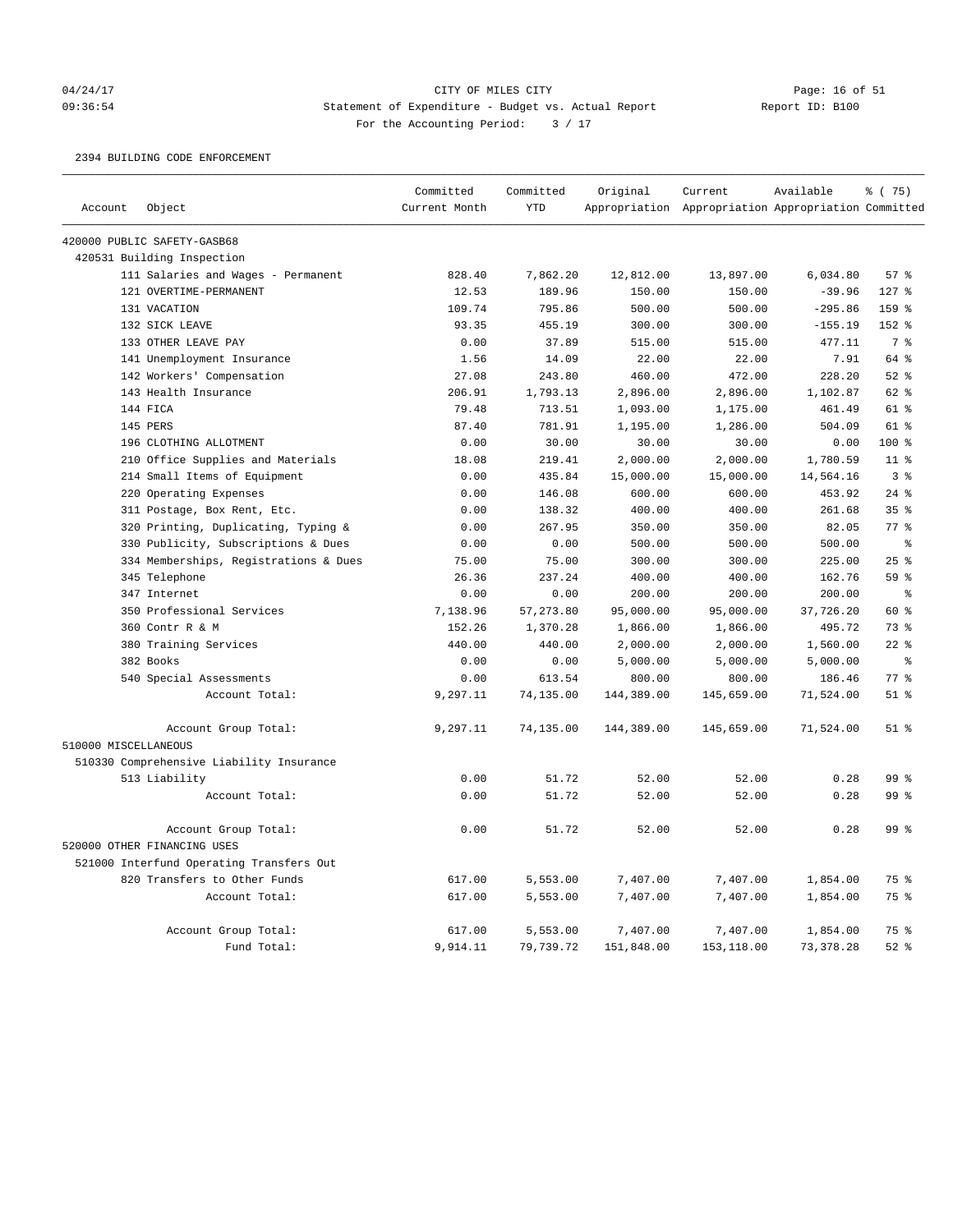## 04/24/17 Page: 17 of 51 09:36:54 Statement of Expenditure - Budget vs. Actual Report Report ID: B100 For the Accounting Period:  $3 / 17$

## 2400 LTG M D#165-(Gen City)

|                                          | Committed     | Committed  | Original      | Current    | Available                             | 8 (75)  |
|------------------------------------------|---------------|------------|---------------|------------|---------------------------------------|---------|
| Object<br>Account                        | Current Month | <b>YTD</b> | Appropriation |            | Appropriation Appropriation Committed |         |
| 430000 Public Works-GASB68               |               |            |               |            |                                       |         |
| 430263 STREET LIGHTING                   |               |            |               |            |                                       |         |
| 341 Electric Utility Services            | 10,066.92     | 88,558.70  | 117,500.00    | 117,500.00 | 28,941.30                             | 75 %    |
| 533 Machinery and Equipment Rental       | 5,286.70      | 44,824.90  | 47,000.00     | 47,000.00  | 2,175.10                              | 95%     |
| Account Total:                           | 15,353.62     | 133,383.60 | 164,500.00    | 164,500.00 | 31,116.40                             | 81 %    |
| Account Group Total:                     | 15,353.62     | 133,383.60 | 164,500.00    | 164,500.00 | 31,116.40                             | $81$ %  |
| 520000 OTHER FINANCING USES              |               |            |               |            |                                       |         |
| 521000 Interfund Operating Transfers Out |               |            |               |            |                                       |         |
| 820 Transfers to Other Funds             | 0.00          | 1,000.00   | 1,000.00      | 1,000.00   | 0.00                                  | $100$ % |
| Account Total:                           | 0.00          | 1,000.00   | 1,000.00      | 1,000.00   | 0.00                                  | $100*$  |
| Account Group Total:                     | 0.00          | 1,000.00   | 1,000.00      | 1,000.00   | 0.00                                  | $100*$  |
| Fund Total:                              | 15,353.62     | 134,383.60 | 165,500.00    | 165,500.00 | 31,116.40                             | $81$ %  |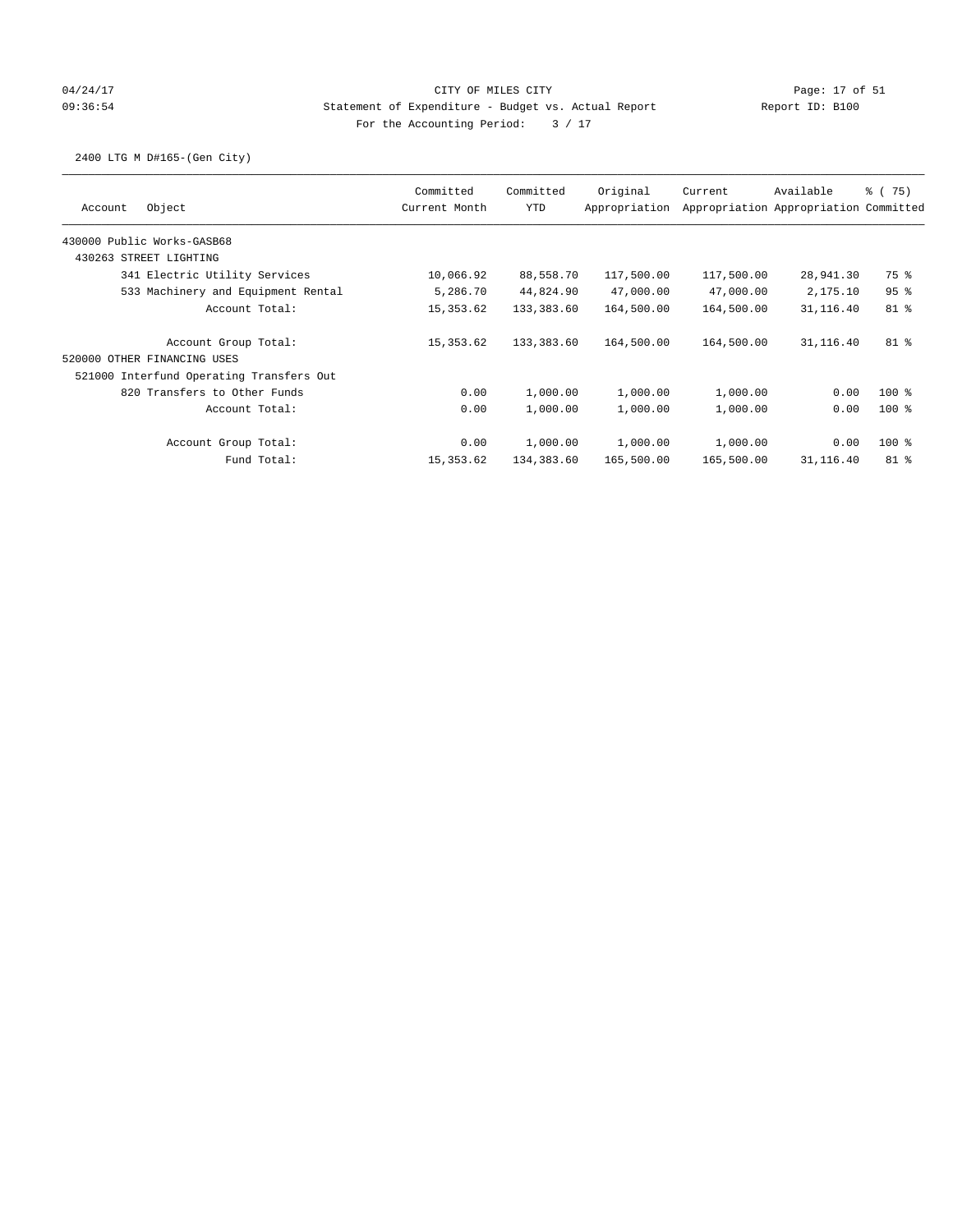## 04/24/17 Page: 18 of 51 09:36:54 Statement of Expenditure - Budget vs. Actual Report Report ID: B100 For the Accounting Period:  $3 / 17$

### 2420 LTG M D#167-(MilesAddn Etc)

|                                          | Committed     | Committed  | Original      | Current   | Available                             | % (75)  |
|------------------------------------------|---------------|------------|---------------|-----------|---------------------------------------|---------|
| Object<br>Account                        | Current Month | YTD        | Appropriation |           | Appropriation Appropriation Committed |         |
| 430000 Public Works-GASB68               |               |            |               |           |                                       |         |
| 430263 STREET LIGHTING                   |               |            |               |           |                                       |         |
| 341 Electric Utility Services            | 1,858.51      | 16,081.99  | 23,280.00     | 23,280.00 | 7,198.01                              | 69 %    |
| 360 Contr R & M                          | 0.00          | 0.00       | 9,000.00      | 9,000.00  | 9,000.00                              | る       |
| 533 Machinery and Equipment Rental       | 728.60        | 6,251.55   | 0.00          | 0.00      | $-6, 251.55$                          | る       |
| Account Total:                           | 2,587.11      | 22,333.54  | 32,280.00     | 32,280.00 | 9,946.46                              | 69 %    |
| Account Group Total:                     | 2,587.11      | 22,333.54  | 32,280.00     | 32,280.00 | 9,946.46                              | 69 %    |
| 520000 OTHER FINANCING USES              |               |            |               |           |                                       |         |
| 521000 Interfund Operating Transfers Out |               |            |               |           |                                       |         |
| 820 Transfers to Other Funds             | 0.00          | 1,000.00   | 1,000.00      | 1,000.00  | 0.00                                  | $100$ % |
| Account Total:                           | 0.00          | 1,000.00   | 1,000.00      | 1,000.00  | 0.00                                  | $100$ % |
| Account Group Total:                     | 0.00          | 1,000.00   | 1,000.00      | 1,000.00  | 0.00                                  | $100$ % |
| Fund Total:                              | 2,587.11      | 23, 333.54 | 33,280.00     | 33,280.00 | 9,946.46                              | 70 %    |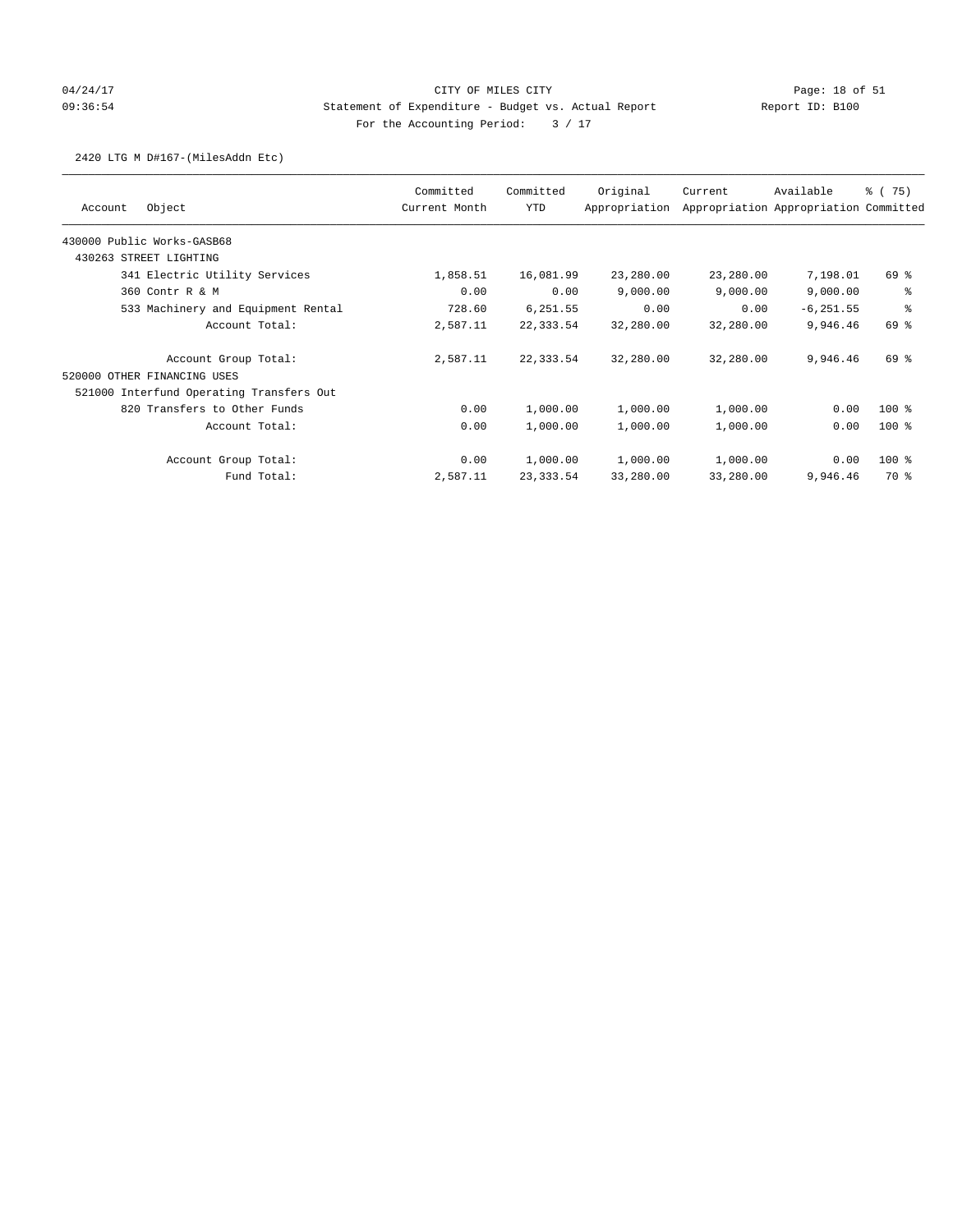## 04/24/17 Page: 19 of 51 CITY OF MILES CITY CHANGES COMPANY Page: 19 of 51 09:36:54 Statement of Expenditure - Budget vs. Actual Report Report ID: B100 For the Accounting Period:  $3 / 17$

### 2430 LTG M D#171-(Balsam Est)

| Object<br>Account                        | Committed<br>Current Month | Committed<br>YTD | Original<br>Appropriation | Current  | Available<br>Appropriation Appropriation Committed | % (75)          |
|------------------------------------------|----------------------------|------------------|---------------------------|----------|----------------------------------------------------|-----------------|
| 430000 Public Works-GASB68               |                            |                  |                           |          |                                                    |                 |
| 430263 STREET LIGHTING                   |                            |                  |                           |          |                                                    |                 |
| 230 Repair and Maintenance Supplies      | 0.00                       | 227.33           | 850.00                    | 850.00   | 622.67                                             | $27$ %          |
| 341 Electric Utility Services            | 132.82                     | 1,157.12         | 1,801.00                  | 1,801.00 | 643.88                                             | 64 %            |
| 360 Contr R & M                          | 0.00                       | 193.50           | 1,500.00                  | 1,500.00 | 1,306.50                                           | $13*$           |
| Account Total:                           | 132.82                     | 1,577.95         | 4,151.00                  | 4,151.00 | 2,573.05                                           | 38 <sup>8</sup> |
| Account Group Total:                     | 132.82                     | 1,577.95         | 4,151.00                  | 4,151.00 | 2,573.05                                           | 38 <sup>8</sup> |
| 520000 OTHER FINANCING USES              |                            |                  |                           |          |                                                    |                 |
| 521000 Interfund Operating Transfers Out |                            |                  |                           |          |                                                    |                 |
| 820 Transfers to Other Funds             | 0.00                       | 1,000.00         | 1,000.00                  | 1,000.00 | 0.00                                               | $100*$          |
| Account Total:                           | 0.00                       | 1,000.00         | 1,000.00                  | 1,000.00 | 0.00                                               | $100$ %         |
| Account Group Total:                     | 0.00                       | 1,000.00         | 1,000.00                  | 1,000.00 | 0.00                                               | $100$ %         |
| Fund Total:                              | 132.82                     | 2,577.95         | 5,151.00                  | 5,151.00 | 2,573.05                                           | 50%             |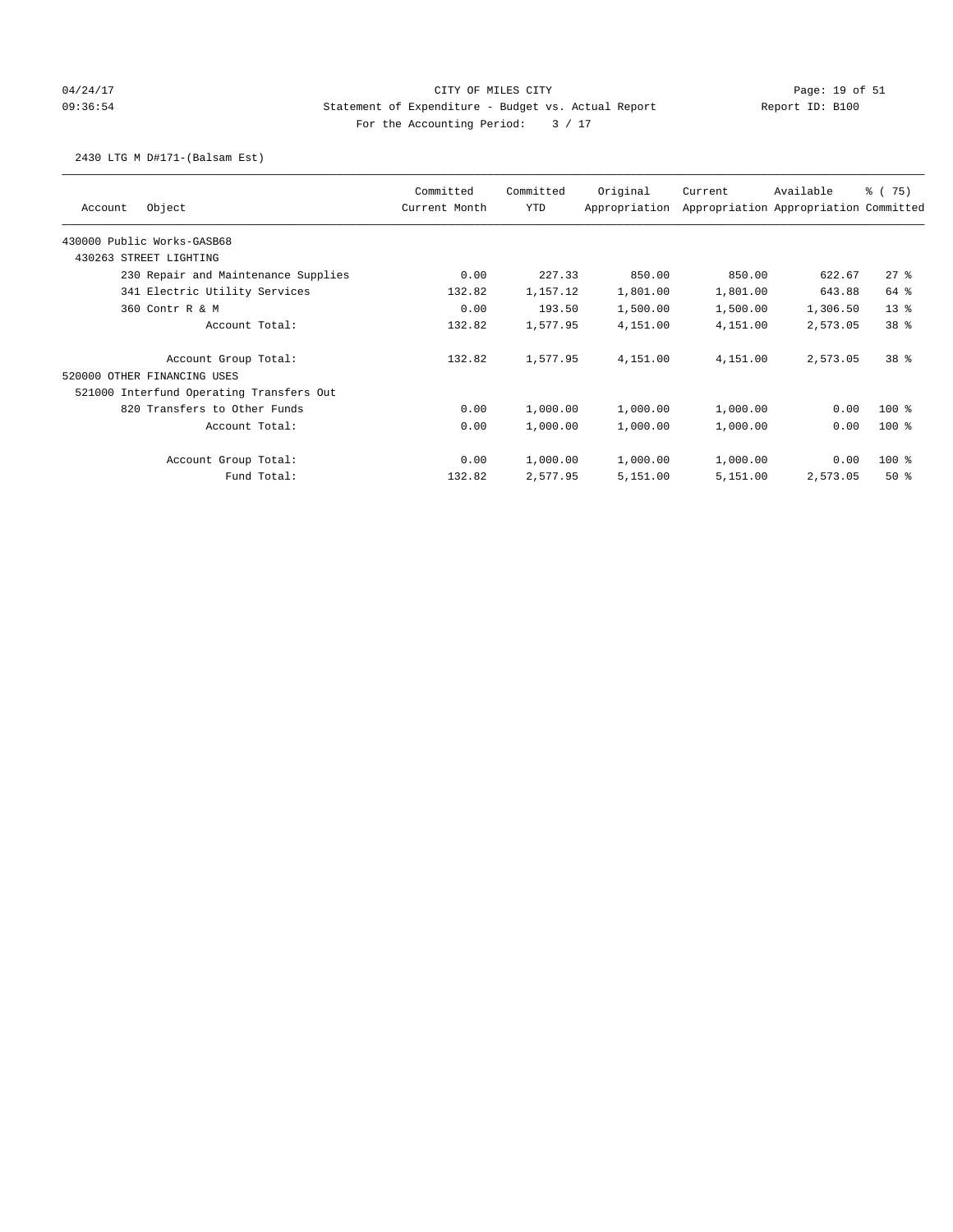## 04/24/17 CITY OF MILES CITY Page: 20 of 51 09:36:54 Statement of Expenditure - Budget vs. Actual Report Report ID: B100 For the Accounting Period:  $3 / 17$

## 2440 LTG M D#172-(Main Str)

|                                          | Committed     | Committed | Original      | Current   | Available                             | % (75)          |
|------------------------------------------|---------------|-----------|---------------|-----------|---------------------------------------|-----------------|
| Object<br>Account                        | Current Month | YTD       | Appropriation |           | Appropriation Appropriation Committed |                 |
| 430000 Public Works-GASB68               |               |           |               |           |                                       |                 |
| 430263 STREET LIGHTING                   |               |           |               |           |                                       |                 |
| 230 Repair and Maintenance Supplies      | $-3,567.64$   | 2,958.46  | 3,000.00      | 3,000.00  | 41.54                                 | 99 <sub>8</sub> |
| 341 Electric Utility Services            | 1,250.41      | 10,585.00 | 14,890.00     | 14,890.00 | 4,305.00                              | 71 %            |
| 360 Contr R & M                          | 382.50        | 1,488.50  | 1,700.00      | 1,700.00  | 211.50                                | 88 %            |
| Account Total:                           | $-1,934.73$   | 15,031.96 | 19,590.00     | 19,590.00 | 4,558.04                              | 77.8            |
| Account Group Total:                     | $-1,934.73$   | 15,031.96 | 19,590.00     | 19,590.00 | 4,558.04                              | $77*$           |
| 520000 OTHER FINANCING USES              |               |           |               |           |                                       |                 |
| 521000 Interfund Operating Transfers Out |               |           |               |           |                                       |                 |
| 820 Transfers to Other Funds             | 0.00          | 1,000.00  | 1,000.00      | 1,000.00  | 0.00                                  | $100$ %         |
| Account Total:                           | 0.00          | 1,000.00  | 1,000.00      | 1,000.00  | 0.00                                  | $100$ %         |
| Account Group Total:                     | 0.00          | 1,000.00  | 1,000.00      | 1,000.00  | 0.00                                  | $100$ %         |
| Fund Total:                              | $-1,934.73$   | 16,031.96 | 20,590.00     | 20,590.00 | 4,558.04                              | 78 %            |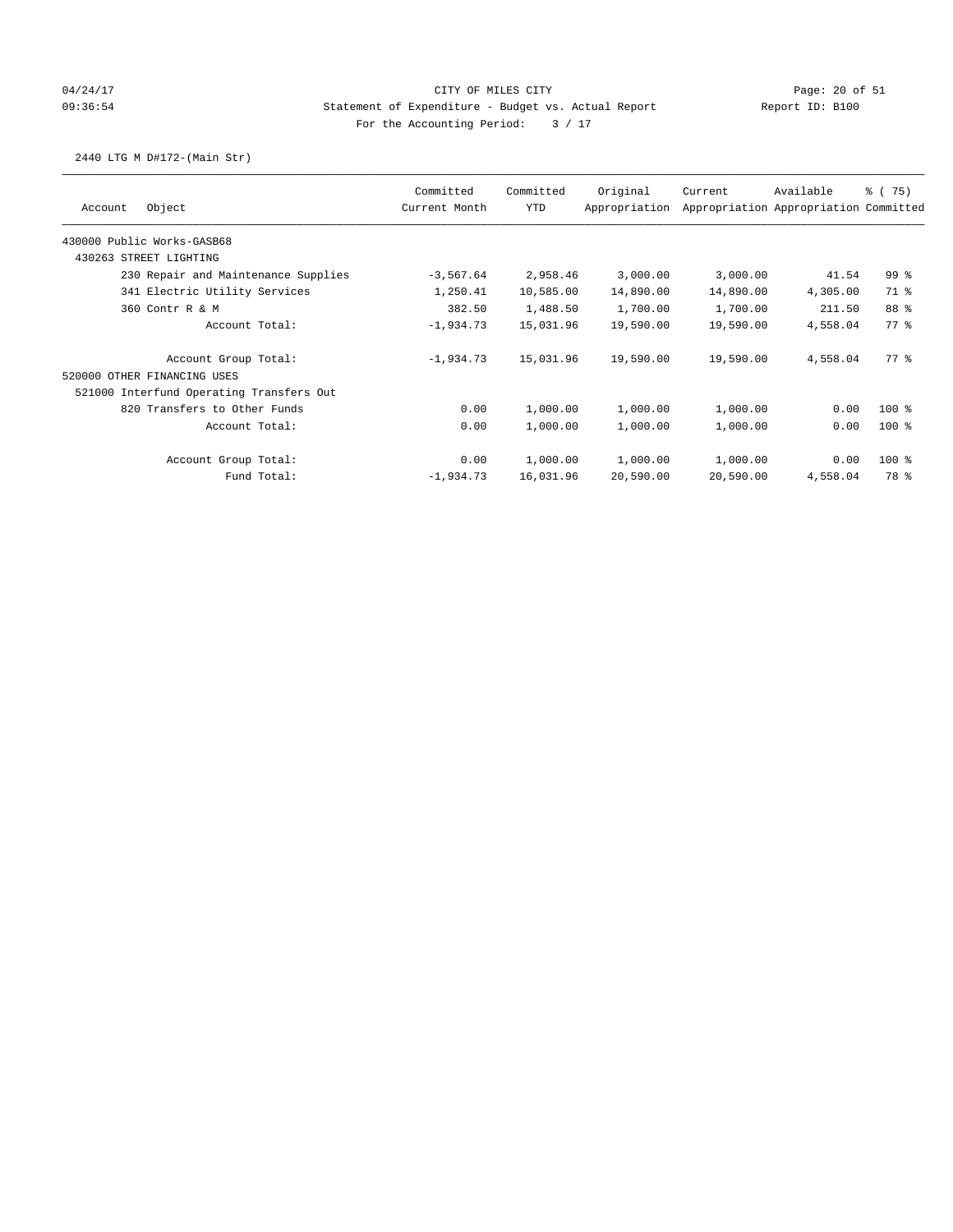## 04/24/17 Page: 21 of 51 and 2012 CITY OF MILES CITY 09:36:54 Statement of Expenditure - Budget vs. Actual Report Report ID: B100 For the Accounting Period:  $3 / 17$

## 2450 LTG M D#195-(SG-Trico)

| Object<br>Account                        | Committed<br>Current Month | Committed<br><b>YTD</b> | Original<br>Appropriation | Current  | Available<br>Appropriation Appropriation Committed | % (75) |
|------------------------------------------|----------------------------|-------------------------|---------------------------|----------|----------------------------------------------------|--------|
| 430000 Public Works-GASB68               |                            |                         |                           |          |                                                    |        |
| 430263 STREET LIGHTING                   |                            |                         |                           |          |                                                    |        |
| 341 Electric Utility Services            | 401.84                     | 3,616.56                | 5,505.00                  | 5,505.00 | 1,888.44                                           | 66 %   |
| Account Total:                           | 401.84                     | 3,616.56                | 5,505.00                  | 5,505.00 | 1,888.44                                           | 66 %   |
| Account Group Total:                     | 401.84                     | 3,616.56                | 5,505.00                  | 5,505.00 | 1,888.44                                           | 66 %   |
| 520000 OTHER FINANCING USES              |                            |                         |                           |          |                                                    |        |
| 521000 Interfund Operating Transfers Out |                            |                         |                           |          |                                                    |        |
| 820 Transfers to Other Funds             | 0.00                       | 1,000.00                | 1,000.00                  | 1,000.00 | 0.00                                               | $100*$ |
| Account Total:                           | 0.00                       | 1,000.00                | 1,000.00                  | 1,000.00 | 0.00                                               | $100*$ |
| Account Group Total:                     | 0.00                       | 1,000.00                | 1,000.00                  | 1,000.00 | 0.00                                               | $100*$ |
| Fund Total:                              | 401.84                     | 4,616.56                | 6,505.00                  | 6,505.00 | 1,888.44                                           | 71 %   |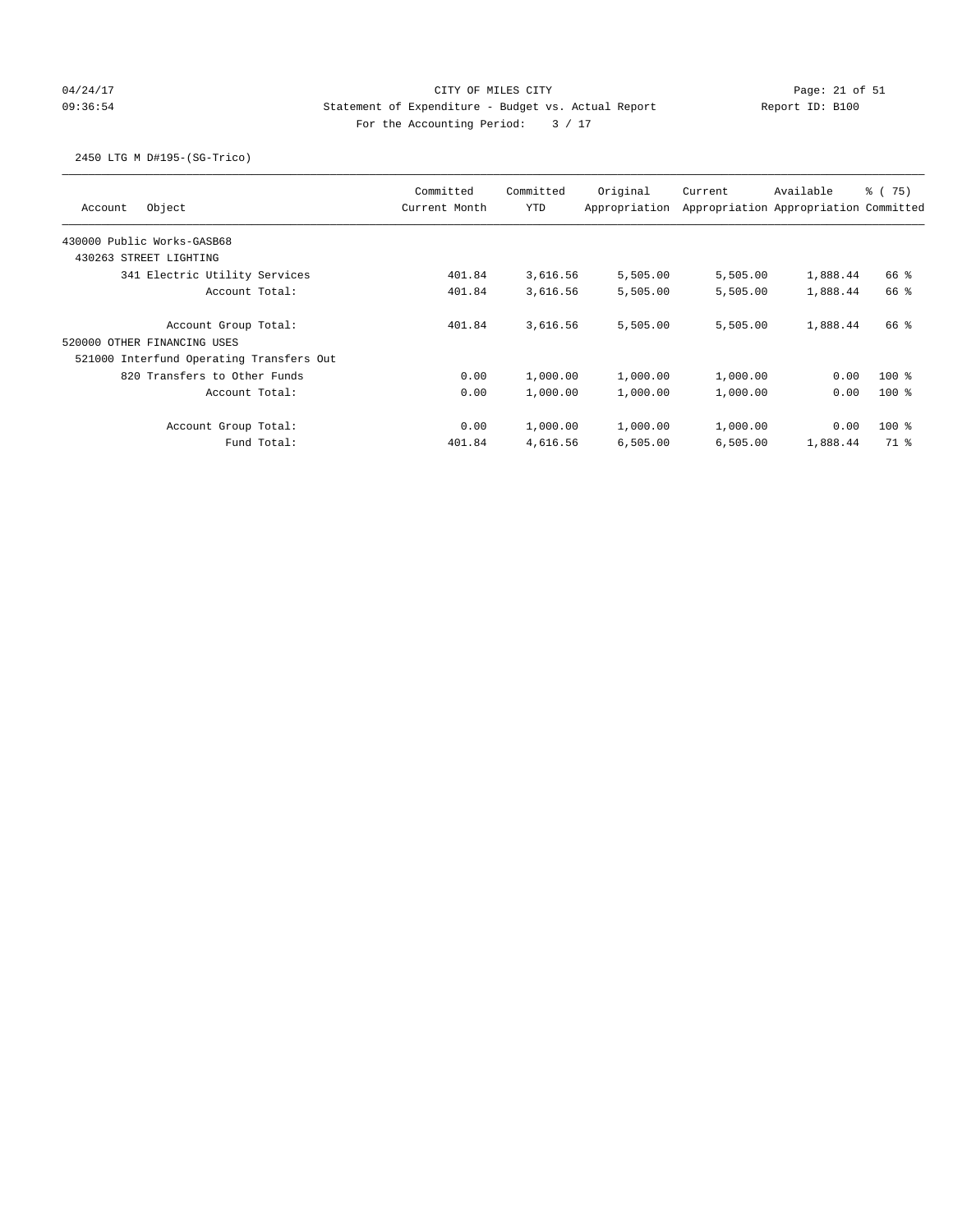# 04/24/17 Page: 22 of 51 09:36:54 Statement of Expenditure - Budget vs. Actual Report Report ID: B100 For the Accounting Period:  $3 / 17$

### 2470 LTG M D#202-(SG-MDU&NV)

| Object<br>Account                        | Committed<br>Current Month | Committed<br><b>YTD</b> | Original<br>Appropriation | Current  | Available<br>Appropriation Appropriation Committed | 8 (75)   |
|------------------------------------------|----------------------------|-------------------------|---------------------------|----------|----------------------------------------------------|----------|
| 430000 Public Works-GASB68               |                            |                         |                           |          |                                                    |          |
| 430263 STREET LIGHTING                   |                            |                         |                           |          |                                                    |          |
| 341 Electric Utility Services            | 589.30                     | 3,673.91                | 3,809.00                  | 3,809.00 | 135.09                                             | 96%      |
| 533 Machinery and Equipment Rental       | 3.00                       | 1,523.60                | 3,200.00                  | 3,200.00 | 1,676.40                                           | 48 %     |
| Account Total:                           | 592.30                     | 5,197.51                | 7,009.00                  | 7,009.00 | 1,811.49                                           | 74 %     |
| Account Group Total:                     | 592.30                     | 5,197.51                | 7,009.00                  | 7,009.00 | 1,811.49                                           | 74 %     |
| 520000 OTHER FINANCING USES              |                            |                         |                           |          |                                                    |          |
| 521000 Interfund Operating Transfers Out |                            |                         |                           |          |                                                    |          |
| 820 Transfers to Other Funds             | 0.00                       | 1,000.00                | 1,000.00                  | 1,000.00 | 0.00                                               | $100*$   |
| Account Total:                           | 0.00                       | 1,000.00                | 1,000.00                  | 1,000.00 | 0.00                                               | $100*$   |
| Account Group Total:                     | 0.00                       | 1,000.00                | 1,000.00                  | 1,000.00 | 0.00                                               | $100*$   |
| Fund Total:                              | 592.30                     | 6,197.51                | 8,009.00                  | 8,009.00 | 1,811.49                                           | $77$ $%$ |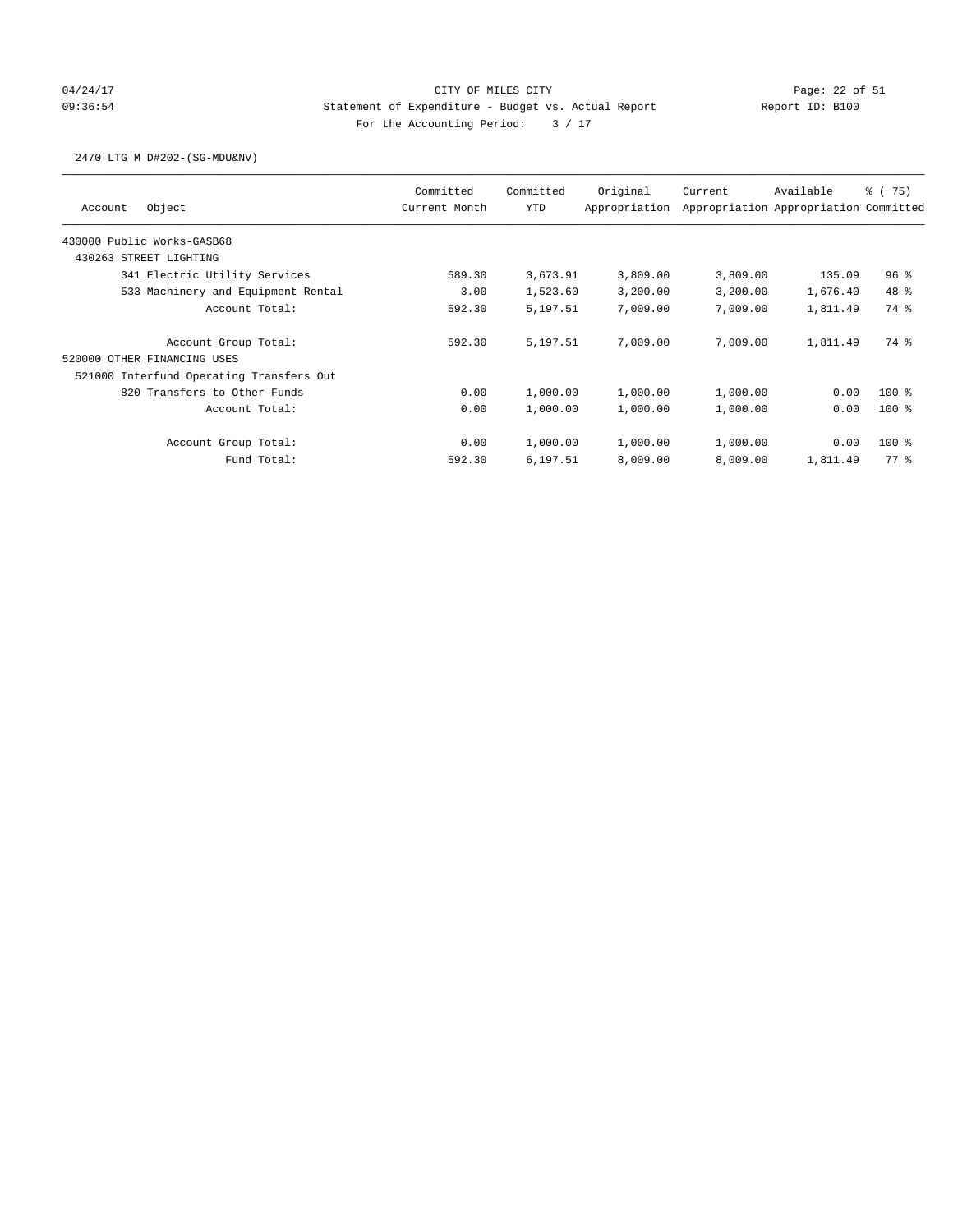# 04/24/17 Page: 23 of 51 09:36:54 Statement of Expenditure - Budget vs. Actual Report Report ID: B100 For the Accounting Period:  $3 / 17$

### 2480 LTG M M#173-(Milestown Estates)

| Object<br>Account                        | Committed<br>Current Month | Committed<br>YTD | Original<br>Appropriation | Current  | Available<br>Appropriation Appropriation Committed | % (75)          |
|------------------------------------------|----------------------------|------------------|---------------------------|----------|----------------------------------------------------|-----------------|
| 430000 Public Works-GASB68               |                            |                  |                           |          |                                                    |                 |
| 430263 STREET LIGHTING                   |                            |                  |                           |          |                                                    |                 |
| 230 Repair and Maintenance Supplies      | 0.00                       | 84.37            | 460.00                    | 460.00   | 375.63                                             | 18 <sup>8</sup> |
| 341 Electric Utility Services            | 117.08                     | 944.67           | 1,400.00                  | 1,400.00 | 455.33                                             | 67%             |
| 360 Contr R & M                          | 0.00                       | 129.00           | 100.00                    | 100.00   | $-29.00$                                           | $129$ $%$       |
| Account Total:                           | 117.08                     | 1,158.04         | 1,960.00                  | 1,960.00 | 801.96                                             | 59%             |
| Account Group Total:                     | 117.08                     | 1,158.04         | 1,960.00                  | 1,960.00 | 801.96                                             | 59 <sup>8</sup> |
| 520000 OTHER FINANCING USES              |                            |                  |                           |          |                                                    |                 |
| 521000 Interfund Operating Transfers Out |                            |                  |                           |          |                                                    |                 |
| 820 Transfers to Other Funds             | 0.00                       | 250.00           | 250.00                    | 250.00   | 0.00                                               | $100$ %         |
| Account Total:                           | 0.00                       | 250.00           | 250.00                    | 250.00   | 0.00                                               | $100$ %         |
| Account Group Total:                     | 0.00                       | 250.00           | 250.00                    | 250.00   | 0.00                                               | $100$ %         |
| Fund Total:                              | 117.08                     | 1,408.04         | 2,210.00                  | 2,210.00 | 801.96                                             | 64 %            |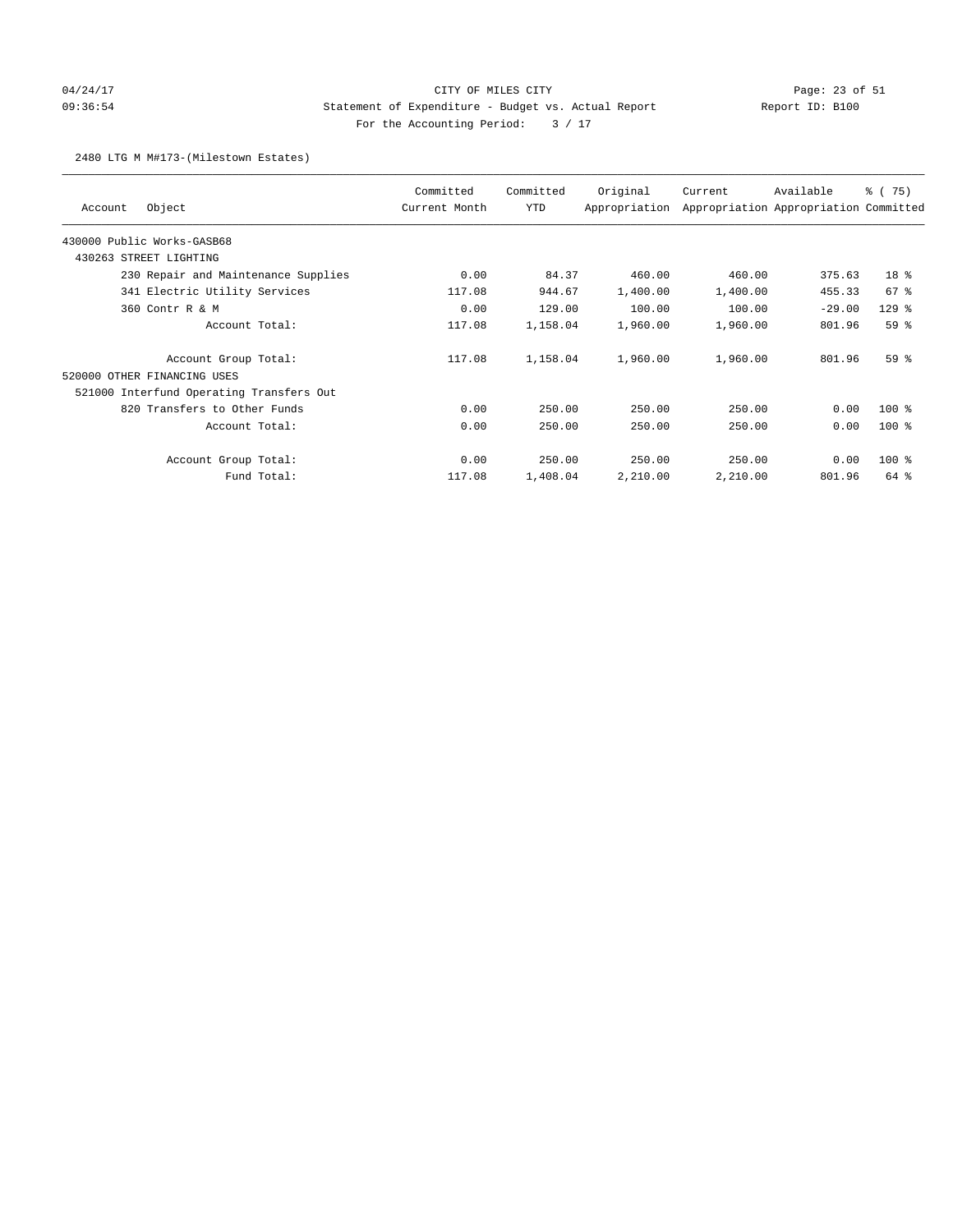### 04/24/17 Page: 24 of 51 09:36:54 Statement of Expenditure - Budget vs. Actual Report Report ID: B100 For the Accounting Period:  $3 / 17$

| 430000 Public Works-GASB68<br>430220 Operations<br>170,854.03<br>73,025.97<br>70 %<br>111 Salaries and Wages - Permanent<br>16,011.95<br>240,512.00<br>243,880.00<br>121 OVERTIME-PERMANENT<br>141.45<br>7,671.44<br>800.00<br>6,800.00<br>$-871.44$<br>$113*$<br>131 VACATION<br>2,626.90<br>14, 132. 48<br>10,000.00<br>10,000.00<br>$-4, 132.48$<br>141 %<br>132 SICK LEAVE<br>886.51<br>6,525.40<br>5,000.00<br>5,000.00<br>$-1,525.40$<br>$131$ $%$<br>133 OTHER LEAVE PAY<br>0.00<br>151.36<br>4%<br>4,135.00<br>4,135.00<br>3,983.64<br>205%<br>134 HOLIDAY PAY<br>0.00<br>2,650.56<br>400.00<br>$-1, 354.56$<br>1,296.00<br>141 Unemployment Insurance<br>29.53<br>304.43<br>392.00<br>403.00<br>76 %<br>98.57<br>142 Workers' Compensation<br>1,094.49<br>11,351.39<br>14,008.00<br>14,458.00<br>3,106.61<br>79 %<br>34, 257.89<br>45,456.00<br>45,456.00<br>75 %<br>143 Health Insurance<br>3,827.82<br>11,198.11<br>144 FICA<br>73 %<br>1,459.74<br>14,999.36<br>19,955.00<br>20,555.00<br>5,555.64<br>145 PERS<br>1,646.11<br>22,490.00<br>75 %<br>16,906.02<br>21,833.00<br>5,583.98<br>97%<br>196 CLOTHING ALLOTMENT<br>0.00<br>775.50<br>800.00<br>800.00<br>24.50<br>210 Office Supplies and Materials<br>24.96<br>432.12<br>500.00<br>500.00<br>67.88<br>86 %<br>48 %<br>214 Small Items of Equipment<br>2,668.40<br>3,360.30<br>7,000.00<br>7,000.00<br>3,639.70<br>95%<br>220 Operating Expenses<br>3,471.26<br>14,285.06<br>15,000.00<br>714.94<br>15,000.00<br>222 Chemicals, Lab & Med Supplies<br>0.00<br>132.47<br>600.00<br>467.53<br>$22$ %<br>600.00<br>$20*$<br>226 Clothing and Uniforms<br>0.00<br>137.38<br>700.00<br>700.00<br>562.62<br>230 Repair and Maintenance Supplies<br>934.68<br>7,903.71<br>18,000.00<br>18,000.00<br>10,096.29<br>44 %<br>231 Gas, Oil, Diesel Fuel, Grease, etc.<br>22, 273.46<br>36,000.00<br>36,000.00<br>13,726.54<br>62 %<br>4,522.61<br>241 Consumable Tools<br>0.00<br>0.00<br>50.00<br>50.00<br>50.00<br>ႜ<br>242 Sign Parts and Supplies<br>134.44<br>6,791.89<br>8,000.00<br>8,000.00<br>1,208.11<br>85%<br>311 Postage, Box Rent, Etc.<br>0.00<br>33.08<br>75.00<br>75.00<br>41.92<br>44 %<br>320 Printing, Duplicating, Typing &<br>0.00<br>0.00<br>100.00<br>100.00<br>100.00<br>್ಠಿ<br>5 <sup>8</sup><br>330 Publicity, Subscriptions & Dues<br>0.00<br>24.00<br>500.00<br>476.00<br>500.00<br>331 Publication of Formal & Legal Notices<br>201.12<br>0.00<br>0.00<br>0.00<br>$-201.12$<br>ႜ<br>334 Memberships, Registrations & Dues<br>285.20<br>250.00<br>250.00<br>$-35.20$<br>114 %<br>0.00<br>341 Electric Utility Services<br>93%<br>986.55<br>1,060.00<br>1,060.00<br>73.45<br>76.06<br>344 Gas Utility Service<br>550.16<br>$52$ $%$<br>0.00<br>1,050.00<br>1,050.00<br>499.84<br>49 %<br>345 Telephone<br>110.94<br>982.85<br>2,000.00<br>2,000.00<br>1,017.15<br>346 Garbage Service<br>0.00<br>175.00<br>0.00<br>175.00<br>175.00<br>ႜ<br>347 Internet<br>0.00<br>0.00<br>200.00<br>200.00<br>200.00<br>ႜ<br>35%<br>350 Professional Services<br>669.29<br>6,998.51<br>20,000.00<br>20,000.00<br>13,001.49<br>360 Contr R & M<br>103.45<br>6,504.55<br>62 %<br>10,453.00<br>10,453.00<br>3,948.45<br>98 %<br>363 R&M Vehicles/Equip/Labor-PW<br>14,328.96<br>78,082.04<br>80,000.00<br>80,000.00<br>1,917.96<br>5 <sup>8</sup><br>370 Travel<br>0.00<br>50.40<br>1,000.00<br>1,000.00<br>949.60<br>380 Training Services<br>0.00<br>809.78<br>1,000.00<br>1,000.00<br>190.22<br>$81$ %<br>56%<br>382 Books<br>0.00<br>111.91<br>200.00<br>200.00<br>88.09<br>511 Insurance on Buildings<br>100 %<br>0.00<br>747.55<br>748.00<br>748.00<br>0.45<br>100 %<br>512 Insurance on Vehicles & Equipment<br>0.00<br>3,033.77<br>3,034.00<br>3,034.00<br>0.23<br>513 Liability<br>7,092.03<br>$217$ %<br>0.00<br>3,271.00<br>3,271.00<br>$-3,821.03$<br>531 Building & Office Rental<br>4,200.00<br>75 %<br>350.00<br>3,150.00<br>4,200.00<br>1,050.00<br>532 Land Rental<br>346.07<br>5,329.31<br>8,100.00<br>8,100.00<br>2,770.69<br>66 %<br>Account Total:<br>55,465.62<br>450,869.06<br>586,557.00<br>598,539.00<br>147,669.94<br>75 % | Account | Object | Committed<br>Current Month | Committed<br>YTD | Original | Current<br>Appropriation Appropriation Appropriation Committed | Available | % (75) |
|------------------------------------------------------------------------------------------------------------------------------------------------------------------------------------------------------------------------------------------------------------------------------------------------------------------------------------------------------------------------------------------------------------------------------------------------------------------------------------------------------------------------------------------------------------------------------------------------------------------------------------------------------------------------------------------------------------------------------------------------------------------------------------------------------------------------------------------------------------------------------------------------------------------------------------------------------------------------------------------------------------------------------------------------------------------------------------------------------------------------------------------------------------------------------------------------------------------------------------------------------------------------------------------------------------------------------------------------------------------------------------------------------------------------------------------------------------------------------------------------------------------------------------------------------------------------------------------------------------------------------------------------------------------------------------------------------------------------------------------------------------------------------------------------------------------------------------------------------------------------------------------------------------------------------------------------------------------------------------------------------------------------------------------------------------------------------------------------------------------------------------------------------------------------------------------------------------------------------------------------------------------------------------------------------------------------------------------------------------------------------------------------------------------------------------------------------------------------------------------------------------------------------------------------------------------------------------------------------------------------------------------------------------------------------------------------------------------------------------------------------------------------------------------------------------------------------------------------------------------------------------------------------------------------------------------------------------------------------------------------------------------------------------------------------------------------------------------------------------------------------------------------------------------------------------------------------------------------------------------------------------------------------------------------------------------------------------------------------------------------------------------------------------------------------------------------------------------------------------------------------------------------------------------------------------------------------------------------------------------------------------------------------------------------------------------------------------------------------------------------------------------------------------------------------------------------------------------------------------------------------------------------------------------------------------------------------------------------------------------------------------------------------------------------------------------------------------------------------------------------|---------|--------|----------------------------|------------------|----------|----------------------------------------------------------------|-----------|--------|
|                                                                                                                                                                                                                                                                                                                                                                                                                                                                                                                                                                                                                                                                                                                                                                                                                                                                                                                                                                                                                                                                                                                                                                                                                                                                                                                                                                                                                                                                                                                                                                                                                                                                                                                                                                                                                                                                                                                                                                                                                                                                                                                                                                                                                                                                                                                                                                                                                                                                                                                                                                                                                                                                                                                                                                                                                                                                                                                                                                                                                                                                                                                                                                                                                                                                                                                                                                                                                                                                                                                                                                                                                                                                                                                                                                                                                                                                                                                                                                                                                                                                                                                        |         |        |                            |                  |          |                                                                |           |        |
|                                                                                                                                                                                                                                                                                                                                                                                                                                                                                                                                                                                                                                                                                                                                                                                                                                                                                                                                                                                                                                                                                                                                                                                                                                                                                                                                                                                                                                                                                                                                                                                                                                                                                                                                                                                                                                                                                                                                                                                                                                                                                                                                                                                                                                                                                                                                                                                                                                                                                                                                                                                                                                                                                                                                                                                                                                                                                                                                                                                                                                                                                                                                                                                                                                                                                                                                                                                                                                                                                                                                                                                                                                                                                                                                                                                                                                                                                                                                                                                                                                                                                                                        |         |        |                            |                  |          |                                                                |           |        |
|                                                                                                                                                                                                                                                                                                                                                                                                                                                                                                                                                                                                                                                                                                                                                                                                                                                                                                                                                                                                                                                                                                                                                                                                                                                                                                                                                                                                                                                                                                                                                                                                                                                                                                                                                                                                                                                                                                                                                                                                                                                                                                                                                                                                                                                                                                                                                                                                                                                                                                                                                                                                                                                                                                                                                                                                                                                                                                                                                                                                                                                                                                                                                                                                                                                                                                                                                                                                                                                                                                                                                                                                                                                                                                                                                                                                                                                                                                                                                                                                                                                                                                                        |         |        |                            |                  |          |                                                                |           |        |
|                                                                                                                                                                                                                                                                                                                                                                                                                                                                                                                                                                                                                                                                                                                                                                                                                                                                                                                                                                                                                                                                                                                                                                                                                                                                                                                                                                                                                                                                                                                                                                                                                                                                                                                                                                                                                                                                                                                                                                                                                                                                                                                                                                                                                                                                                                                                                                                                                                                                                                                                                                                                                                                                                                                                                                                                                                                                                                                                                                                                                                                                                                                                                                                                                                                                                                                                                                                                                                                                                                                                                                                                                                                                                                                                                                                                                                                                                                                                                                                                                                                                                                                        |         |        |                            |                  |          |                                                                |           |        |
|                                                                                                                                                                                                                                                                                                                                                                                                                                                                                                                                                                                                                                                                                                                                                                                                                                                                                                                                                                                                                                                                                                                                                                                                                                                                                                                                                                                                                                                                                                                                                                                                                                                                                                                                                                                                                                                                                                                                                                                                                                                                                                                                                                                                                                                                                                                                                                                                                                                                                                                                                                                                                                                                                                                                                                                                                                                                                                                                                                                                                                                                                                                                                                                                                                                                                                                                                                                                                                                                                                                                                                                                                                                                                                                                                                                                                                                                                                                                                                                                                                                                                                                        |         |        |                            |                  |          |                                                                |           |        |
|                                                                                                                                                                                                                                                                                                                                                                                                                                                                                                                                                                                                                                                                                                                                                                                                                                                                                                                                                                                                                                                                                                                                                                                                                                                                                                                                                                                                                                                                                                                                                                                                                                                                                                                                                                                                                                                                                                                                                                                                                                                                                                                                                                                                                                                                                                                                                                                                                                                                                                                                                                                                                                                                                                                                                                                                                                                                                                                                                                                                                                                                                                                                                                                                                                                                                                                                                                                                                                                                                                                                                                                                                                                                                                                                                                                                                                                                                                                                                                                                                                                                                                                        |         |        |                            |                  |          |                                                                |           |        |
|                                                                                                                                                                                                                                                                                                                                                                                                                                                                                                                                                                                                                                                                                                                                                                                                                                                                                                                                                                                                                                                                                                                                                                                                                                                                                                                                                                                                                                                                                                                                                                                                                                                                                                                                                                                                                                                                                                                                                                                                                                                                                                                                                                                                                                                                                                                                                                                                                                                                                                                                                                                                                                                                                                                                                                                                                                                                                                                                                                                                                                                                                                                                                                                                                                                                                                                                                                                                                                                                                                                                                                                                                                                                                                                                                                                                                                                                                                                                                                                                                                                                                                                        |         |        |                            |                  |          |                                                                |           |        |
|                                                                                                                                                                                                                                                                                                                                                                                                                                                                                                                                                                                                                                                                                                                                                                                                                                                                                                                                                                                                                                                                                                                                                                                                                                                                                                                                                                                                                                                                                                                                                                                                                                                                                                                                                                                                                                                                                                                                                                                                                                                                                                                                                                                                                                                                                                                                                                                                                                                                                                                                                                                                                                                                                                                                                                                                                                                                                                                                                                                                                                                                                                                                                                                                                                                                                                                                                                                                                                                                                                                                                                                                                                                                                                                                                                                                                                                                                                                                                                                                                                                                                                                        |         |        |                            |                  |          |                                                                |           |        |
|                                                                                                                                                                                                                                                                                                                                                                                                                                                                                                                                                                                                                                                                                                                                                                                                                                                                                                                                                                                                                                                                                                                                                                                                                                                                                                                                                                                                                                                                                                                                                                                                                                                                                                                                                                                                                                                                                                                                                                                                                                                                                                                                                                                                                                                                                                                                                                                                                                                                                                                                                                                                                                                                                                                                                                                                                                                                                                                                                                                                                                                                                                                                                                                                                                                                                                                                                                                                                                                                                                                                                                                                                                                                                                                                                                                                                                                                                                                                                                                                                                                                                                                        |         |        |                            |                  |          |                                                                |           |        |
|                                                                                                                                                                                                                                                                                                                                                                                                                                                                                                                                                                                                                                                                                                                                                                                                                                                                                                                                                                                                                                                                                                                                                                                                                                                                                                                                                                                                                                                                                                                                                                                                                                                                                                                                                                                                                                                                                                                                                                                                                                                                                                                                                                                                                                                                                                                                                                                                                                                                                                                                                                                                                                                                                                                                                                                                                                                                                                                                                                                                                                                                                                                                                                                                                                                                                                                                                                                                                                                                                                                                                                                                                                                                                                                                                                                                                                                                                                                                                                                                                                                                                                                        |         |        |                            |                  |          |                                                                |           |        |
|                                                                                                                                                                                                                                                                                                                                                                                                                                                                                                                                                                                                                                                                                                                                                                                                                                                                                                                                                                                                                                                                                                                                                                                                                                                                                                                                                                                                                                                                                                                                                                                                                                                                                                                                                                                                                                                                                                                                                                                                                                                                                                                                                                                                                                                                                                                                                                                                                                                                                                                                                                                                                                                                                                                                                                                                                                                                                                                                                                                                                                                                                                                                                                                                                                                                                                                                                                                                                                                                                                                                                                                                                                                                                                                                                                                                                                                                                                                                                                                                                                                                                                                        |         |        |                            |                  |          |                                                                |           |        |
|                                                                                                                                                                                                                                                                                                                                                                                                                                                                                                                                                                                                                                                                                                                                                                                                                                                                                                                                                                                                                                                                                                                                                                                                                                                                                                                                                                                                                                                                                                                                                                                                                                                                                                                                                                                                                                                                                                                                                                                                                                                                                                                                                                                                                                                                                                                                                                                                                                                                                                                                                                                                                                                                                                                                                                                                                                                                                                                                                                                                                                                                                                                                                                                                                                                                                                                                                                                                                                                                                                                                                                                                                                                                                                                                                                                                                                                                                                                                                                                                                                                                                                                        |         |        |                            |                  |          |                                                                |           |        |
|                                                                                                                                                                                                                                                                                                                                                                                                                                                                                                                                                                                                                                                                                                                                                                                                                                                                                                                                                                                                                                                                                                                                                                                                                                                                                                                                                                                                                                                                                                                                                                                                                                                                                                                                                                                                                                                                                                                                                                                                                                                                                                                                                                                                                                                                                                                                                                                                                                                                                                                                                                                                                                                                                                                                                                                                                                                                                                                                                                                                                                                                                                                                                                                                                                                                                                                                                                                                                                                                                                                                                                                                                                                                                                                                                                                                                                                                                                                                                                                                                                                                                                                        |         |        |                            |                  |          |                                                                |           |        |
|                                                                                                                                                                                                                                                                                                                                                                                                                                                                                                                                                                                                                                                                                                                                                                                                                                                                                                                                                                                                                                                                                                                                                                                                                                                                                                                                                                                                                                                                                                                                                                                                                                                                                                                                                                                                                                                                                                                                                                                                                                                                                                                                                                                                                                                                                                                                                                                                                                                                                                                                                                                                                                                                                                                                                                                                                                                                                                                                                                                                                                                                                                                                                                                                                                                                                                                                                                                                                                                                                                                                                                                                                                                                                                                                                                                                                                                                                                                                                                                                                                                                                                                        |         |        |                            |                  |          |                                                                |           |        |
|                                                                                                                                                                                                                                                                                                                                                                                                                                                                                                                                                                                                                                                                                                                                                                                                                                                                                                                                                                                                                                                                                                                                                                                                                                                                                                                                                                                                                                                                                                                                                                                                                                                                                                                                                                                                                                                                                                                                                                                                                                                                                                                                                                                                                                                                                                                                                                                                                                                                                                                                                                                                                                                                                                                                                                                                                                                                                                                                                                                                                                                                                                                                                                                                                                                                                                                                                                                                                                                                                                                                                                                                                                                                                                                                                                                                                                                                                                                                                                                                                                                                                                                        |         |        |                            |                  |          |                                                                |           |        |
|                                                                                                                                                                                                                                                                                                                                                                                                                                                                                                                                                                                                                                                                                                                                                                                                                                                                                                                                                                                                                                                                                                                                                                                                                                                                                                                                                                                                                                                                                                                                                                                                                                                                                                                                                                                                                                                                                                                                                                                                                                                                                                                                                                                                                                                                                                                                                                                                                                                                                                                                                                                                                                                                                                                                                                                                                                                                                                                                                                                                                                                                                                                                                                                                                                                                                                                                                                                                                                                                                                                                                                                                                                                                                                                                                                                                                                                                                                                                                                                                                                                                                                                        |         |        |                            |                  |          |                                                                |           |        |
|                                                                                                                                                                                                                                                                                                                                                                                                                                                                                                                                                                                                                                                                                                                                                                                                                                                                                                                                                                                                                                                                                                                                                                                                                                                                                                                                                                                                                                                                                                                                                                                                                                                                                                                                                                                                                                                                                                                                                                                                                                                                                                                                                                                                                                                                                                                                                                                                                                                                                                                                                                                                                                                                                                                                                                                                                                                                                                                                                                                                                                                                                                                                                                                                                                                                                                                                                                                                                                                                                                                                                                                                                                                                                                                                                                                                                                                                                                                                                                                                                                                                                                                        |         |        |                            |                  |          |                                                                |           |        |
|                                                                                                                                                                                                                                                                                                                                                                                                                                                                                                                                                                                                                                                                                                                                                                                                                                                                                                                                                                                                                                                                                                                                                                                                                                                                                                                                                                                                                                                                                                                                                                                                                                                                                                                                                                                                                                                                                                                                                                                                                                                                                                                                                                                                                                                                                                                                                                                                                                                                                                                                                                                                                                                                                                                                                                                                                                                                                                                                                                                                                                                                                                                                                                                                                                                                                                                                                                                                                                                                                                                                                                                                                                                                                                                                                                                                                                                                                                                                                                                                                                                                                                                        |         |        |                            |                  |          |                                                                |           |        |
|                                                                                                                                                                                                                                                                                                                                                                                                                                                                                                                                                                                                                                                                                                                                                                                                                                                                                                                                                                                                                                                                                                                                                                                                                                                                                                                                                                                                                                                                                                                                                                                                                                                                                                                                                                                                                                                                                                                                                                                                                                                                                                                                                                                                                                                                                                                                                                                                                                                                                                                                                                                                                                                                                                                                                                                                                                                                                                                                                                                                                                                                                                                                                                                                                                                                                                                                                                                                                                                                                                                                                                                                                                                                                                                                                                                                                                                                                                                                                                                                                                                                                                                        |         |        |                            |                  |          |                                                                |           |        |
|                                                                                                                                                                                                                                                                                                                                                                                                                                                                                                                                                                                                                                                                                                                                                                                                                                                                                                                                                                                                                                                                                                                                                                                                                                                                                                                                                                                                                                                                                                                                                                                                                                                                                                                                                                                                                                                                                                                                                                                                                                                                                                                                                                                                                                                                                                                                                                                                                                                                                                                                                                                                                                                                                                                                                                                                                                                                                                                                                                                                                                                                                                                                                                                                                                                                                                                                                                                                                                                                                                                                                                                                                                                                                                                                                                                                                                                                                                                                                                                                                                                                                                                        |         |        |                            |                  |          |                                                                |           |        |
|                                                                                                                                                                                                                                                                                                                                                                                                                                                                                                                                                                                                                                                                                                                                                                                                                                                                                                                                                                                                                                                                                                                                                                                                                                                                                                                                                                                                                                                                                                                                                                                                                                                                                                                                                                                                                                                                                                                                                                                                                                                                                                                                                                                                                                                                                                                                                                                                                                                                                                                                                                                                                                                                                                                                                                                                                                                                                                                                                                                                                                                                                                                                                                                                                                                                                                                                                                                                                                                                                                                                                                                                                                                                                                                                                                                                                                                                                                                                                                                                                                                                                                                        |         |        |                            |                  |          |                                                                |           |        |
|                                                                                                                                                                                                                                                                                                                                                                                                                                                                                                                                                                                                                                                                                                                                                                                                                                                                                                                                                                                                                                                                                                                                                                                                                                                                                                                                                                                                                                                                                                                                                                                                                                                                                                                                                                                                                                                                                                                                                                                                                                                                                                                                                                                                                                                                                                                                                                                                                                                                                                                                                                                                                                                                                                                                                                                                                                                                                                                                                                                                                                                                                                                                                                                                                                                                                                                                                                                                                                                                                                                                                                                                                                                                                                                                                                                                                                                                                                                                                                                                                                                                                                                        |         |        |                            |                  |          |                                                                |           |        |
|                                                                                                                                                                                                                                                                                                                                                                                                                                                                                                                                                                                                                                                                                                                                                                                                                                                                                                                                                                                                                                                                                                                                                                                                                                                                                                                                                                                                                                                                                                                                                                                                                                                                                                                                                                                                                                                                                                                                                                                                                                                                                                                                                                                                                                                                                                                                                                                                                                                                                                                                                                                                                                                                                                                                                                                                                                                                                                                                                                                                                                                                                                                                                                                                                                                                                                                                                                                                                                                                                                                                                                                                                                                                                                                                                                                                                                                                                                                                                                                                                                                                                                                        |         |        |                            |                  |          |                                                                |           |        |
|                                                                                                                                                                                                                                                                                                                                                                                                                                                                                                                                                                                                                                                                                                                                                                                                                                                                                                                                                                                                                                                                                                                                                                                                                                                                                                                                                                                                                                                                                                                                                                                                                                                                                                                                                                                                                                                                                                                                                                                                                                                                                                                                                                                                                                                                                                                                                                                                                                                                                                                                                                                                                                                                                                                                                                                                                                                                                                                                                                                                                                                                                                                                                                                                                                                                                                                                                                                                                                                                                                                                                                                                                                                                                                                                                                                                                                                                                                                                                                                                                                                                                                                        |         |        |                            |                  |          |                                                                |           |        |
|                                                                                                                                                                                                                                                                                                                                                                                                                                                                                                                                                                                                                                                                                                                                                                                                                                                                                                                                                                                                                                                                                                                                                                                                                                                                                                                                                                                                                                                                                                                                                                                                                                                                                                                                                                                                                                                                                                                                                                                                                                                                                                                                                                                                                                                                                                                                                                                                                                                                                                                                                                                                                                                                                                                                                                                                                                                                                                                                                                                                                                                                                                                                                                                                                                                                                                                                                                                                                                                                                                                                                                                                                                                                                                                                                                                                                                                                                                                                                                                                                                                                                                                        |         |        |                            |                  |          |                                                                |           |        |
|                                                                                                                                                                                                                                                                                                                                                                                                                                                                                                                                                                                                                                                                                                                                                                                                                                                                                                                                                                                                                                                                                                                                                                                                                                                                                                                                                                                                                                                                                                                                                                                                                                                                                                                                                                                                                                                                                                                                                                                                                                                                                                                                                                                                                                                                                                                                                                                                                                                                                                                                                                                                                                                                                                                                                                                                                                                                                                                                                                                                                                                                                                                                                                                                                                                                                                                                                                                                                                                                                                                                                                                                                                                                                                                                                                                                                                                                                                                                                                                                                                                                                                                        |         |        |                            |                  |          |                                                                |           |        |
|                                                                                                                                                                                                                                                                                                                                                                                                                                                                                                                                                                                                                                                                                                                                                                                                                                                                                                                                                                                                                                                                                                                                                                                                                                                                                                                                                                                                                                                                                                                                                                                                                                                                                                                                                                                                                                                                                                                                                                                                                                                                                                                                                                                                                                                                                                                                                                                                                                                                                                                                                                                                                                                                                                                                                                                                                                                                                                                                                                                                                                                                                                                                                                                                                                                                                                                                                                                                                                                                                                                                                                                                                                                                                                                                                                                                                                                                                                                                                                                                                                                                                                                        |         |        |                            |                  |          |                                                                |           |        |
|                                                                                                                                                                                                                                                                                                                                                                                                                                                                                                                                                                                                                                                                                                                                                                                                                                                                                                                                                                                                                                                                                                                                                                                                                                                                                                                                                                                                                                                                                                                                                                                                                                                                                                                                                                                                                                                                                                                                                                                                                                                                                                                                                                                                                                                                                                                                                                                                                                                                                                                                                                                                                                                                                                                                                                                                                                                                                                                                                                                                                                                                                                                                                                                                                                                                                                                                                                                                                                                                                                                                                                                                                                                                                                                                                                                                                                                                                                                                                                                                                                                                                                                        |         |        |                            |                  |          |                                                                |           |        |
|                                                                                                                                                                                                                                                                                                                                                                                                                                                                                                                                                                                                                                                                                                                                                                                                                                                                                                                                                                                                                                                                                                                                                                                                                                                                                                                                                                                                                                                                                                                                                                                                                                                                                                                                                                                                                                                                                                                                                                                                                                                                                                                                                                                                                                                                                                                                                                                                                                                                                                                                                                                                                                                                                                                                                                                                                                                                                                                                                                                                                                                                                                                                                                                                                                                                                                                                                                                                                                                                                                                                                                                                                                                                                                                                                                                                                                                                                                                                                                                                                                                                                                                        |         |        |                            |                  |          |                                                                |           |        |
|                                                                                                                                                                                                                                                                                                                                                                                                                                                                                                                                                                                                                                                                                                                                                                                                                                                                                                                                                                                                                                                                                                                                                                                                                                                                                                                                                                                                                                                                                                                                                                                                                                                                                                                                                                                                                                                                                                                                                                                                                                                                                                                                                                                                                                                                                                                                                                                                                                                                                                                                                                                                                                                                                                                                                                                                                                                                                                                                                                                                                                                                                                                                                                                                                                                                                                                                                                                                                                                                                                                                                                                                                                                                                                                                                                                                                                                                                                                                                                                                                                                                                                                        |         |        |                            |                  |          |                                                                |           |        |
|                                                                                                                                                                                                                                                                                                                                                                                                                                                                                                                                                                                                                                                                                                                                                                                                                                                                                                                                                                                                                                                                                                                                                                                                                                                                                                                                                                                                                                                                                                                                                                                                                                                                                                                                                                                                                                                                                                                                                                                                                                                                                                                                                                                                                                                                                                                                                                                                                                                                                                                                                                                                                                                                                                                                                                                                                                                                                                                                                                                                                                                                                                                                                                                                                                                                                                                                                                                                                                                                                                                                                                                                                                                                                                                                                                                                                                                                                                                                                                                                                                                                                                                        |         |        |                            |                  |          |                                                                |           |        |
|                                                                                                                                                                                                                                                                                                                                                                                                                                                                                                                                                                                                                                                                                                                                                                                                                                                                                                                                                                                                                                                                                                                                                                                                                                                                                                                                                                                                                                                                                                                                                                                                                                                                                                                                                                                                                                                                                                                                                                                                                                                                                                                                                                                                                                                                                                                                                                                                                                                                                                                                                                                                                                                                                                                                                                                                                                                                                                                                                                                                                                                                                                                                                                                                                                                                                                                                                                                                                                                                                                                                                                                                                                                                                                                                                                                                                                                                                                                                                                                                                                                                                                                        |         |        |                            |                  |          |                                                                |           |        |
|                                                                                                                                                                                                                                                                                                                                                                                                                                                                                                                                                                                                                                                                                                                                                                                                                                                                                                                                                                                                                                                                                                                                                                                                                                                                                                                                                                                                                                                                                                                                                                                                                                                                                                                                                                                                                                                                                                                                                                                                                                                                                                                                                                                                                                                                                                                                                                                                                                                                                                                                                                                                                                                                                                                                                                                                                                                                                                                                                                                                                                                                                                                                                                                                                                                                                                                                                                                                                                                                                                                                                                                                                                                                                                                                                                                                                                                                                                                                                                                                                                                                                                                        |         |        |                            |                  |          |                                                                |           |        |
|                                                                                                                                                                                                                                                                                                                                                                                                                                                                                                                                                                                                                                                                                                                                                                                                                                                                                                                                                                                                                                                                                                                                                                                                                                                                                                                                                                                                                                                                                                                                                                                                                                                                                                                                                                                                                                                                                                                                                                                                                                                                                                                                                                                                                                                                                                                                                                                                                                                                                                                                                                                                                                                                                                                                                                                                                                                                                                                                                                                                                                                                                                                                                                                                                                                                                                                                                                                                                                                                                                                                                                                                                                                                                                                                                                                                                                                                                                                                                                                                                                                                                                                        |         |        |                            |                  |          |                                                                |           |        |
|                                                                                                                                                                                                                                                                                                                                                                                                                                                                                                                                                                                                                                                                                                                                                                                                                                                                                                                                                                                                                                                                                                                                                                                                                                                                                                                                                                                                                                                                                                                                                                                                                                                                                                                                                                                                                                                                                                                                                                                                                                                                                                                                                                                                                                                                                                                                                                                                                                                                                                                                                                                                                                                                                                                                                                                                                                                                                                                                                                                                                                                                                                                                                                                                                                                                                                                                                                                                                                                                                                                                                                                                                                                                                                                                                                                                                                                                                                                                                                                                                                                                                                                        |         |        |                            |                  |          |                                                                |           |        |
|                                                                                                                                                                                                                                                                                                                                                                                                                                                                                                                                                                                                                                                                                                                                                                                                                                                                                                                                                                                                                                                                                                                                                                                                                                                                                                                                                                                                                                                                                                                                                                                                                                                                                                                                                                                                                                                                                                                                                                                                                                                                                                                                                                                                                                                                                                                                                                                                                                                                                                                                                                                                                                                                                                                                                                                                                                                                                                                                                                                                                                                                                                                                                                                                                                                                                                                                                                                                                                                                                                                                                                                                                                                                                                                                                                                                                                                                                                                                                                                                                                                                                                                        |         |        |                            |                  |          |                                                                |           |        |
|                                                                                                                                                                                                                                                                                                                                                                                                                                                                                                                                                                                                                                                                                                                                                                                                                                                                                                                                                                                                                                                                                                                                                                                                                                                                                                                                                                                                                                                                                                                                                                                                                                                                                                                                                                                                                                                                                                                                                                                                                                                                                                                                                                                                                                                                                                                                                                                                                                                                                                                                                                                                                                                                                                                                                                                                                                                                                                                                                                                                                                                                                                                                                                                                                                                                                                                                                                                                                                                                                                                                                                                                                                                                                                                                                                                                                                                                                                                                                                                                                                                                                                                        |         |        |                            |                  |          |                                                                |           |        |
|                                                                                                                                                                                                                                                                                                                                                                                                                                                                                                                                                                                                                                                                                                                                                                                                                                                                                                                                                                                                                                                                                                                                                                                                                                                                                                                                                                                                                                                                                                                                                                                                                                                                                                                                                                                                                                                                                                                                                                                                                                                                                                                                                                                                                                                                                                                                                                                                                                                                                                                                                                                                                                                                                                                                                                                                                                                                                                                                                                                                                                                                                                                                                                                                                                                                                                                                                                                                                                                                                                                                                                                                                                                                                                                                                                                                                                                                                                                                                                                                                                                                                                                        |         |        |                            |                  |          |                                                                |           |        |
|                                                                                                                                                                                                                                                                                                                                                                                                                                                                                                                                                                                                                                                                                                                                                                                                                                                                                                                                                                                                                                                                                                                                                                                                                                                                                                                                                                                                                                                                                                                                                                                                                                                                                                                                                                                                                                                                                                                                                                                                                                                                                                                                                                                                                                                                                                                                                                                                                                                                                                                                                                                                                                                                                                                                                                                                                                                                                                                                                                                                                                                                                                                                                                                                                                                                                                                                                                                                                                                                                                                                                                                                                                                                                                                                                                                                                                                                                                                                                                                                                                                                                                                        |         |        |                            |                  |          |                                                                |           |        |
|                                                                                                                                                                                                                                                                                                                                                                                                                                                                                                                                                                                                                                                                                                                                                                                                                                                                                                                                                                                                                                                                                                                                                                                                                                                                                                                                                                                                                                                                                                                                                                                                                                                                                                                                                                                                                                                                                                                                                                                                                                                                                                                                                                                                                                                                                                                                                                                                                                                                                                                                                                                                                                                                                                                                                                                                                                                                                                                                                                                                                                                                                                                                                                                                                                                                                                                                                                                                                                                                                                                                                                                                                                                                                                                                                                                                                                                                                                                                                                                                                                                                                                                        |         |        |                            |                  |          |                                                                |           |        |
|                                                                                                                                                                                                                                                                                                                                                                                                                                                                                                                                                                                                                                                                                                                                                                                                                                                                                                                                                                                                                                                                                                                                                                                                                                                                                                                                                                                                                                                                                                                                                                                                                                                                                                                                                                                                                                                                                                                                                                                                                                                                                                                                                                                                                                                                                                                                                                                                                                                                                                                                                                                                                                                                                                                                                                                                                                                                                                                                                                                                                                                                                                                                                                                                                                                                                                                                                                                                                                                                                                                                                                                                                                                                                                                                                                                                                                                                                                                                                                                                                                                                                                                        |         |        |                            |                  |          |                                                                |           |        |
|                                                                                                                                                                                                                                                                                                                                                                                                                                                                                                                                                                                                                                                                                                                                                                                                                                                                                                                                                                                                                                                                                                                                                                                                                                                                                                                                                                                                                                                                                                                                                                                                                                                                                                                                                                                                                                                                                                                                                                                                                                                                                                                                                                                                                                                                                                                                                                                                                                                                                                                                                                                                                                                                                                                                                                                                                                                                                                                                                                                                                                                                                                                                                                                                                                                                                                                                                                                                                                                                                                                                                                                                                                                                                                                                                                                                                                                                                                                                                                                                                                                                                                                        |         |        |                            |                  |          |                                                                |           |        |
|                                                                                                                                                                                                                                                                                                                                                                                                                                                                                                                                                                                                                                                                                                                                                                                                                                                                                                                                                                                                                                                                                                                                                                                                                                                                                                                                                                                                                                                                                                                                                                                                                                                                                                                                                                                                                                                                                                                                                                                                                                                                                                                                                                                                                                                                                                                                                                                                                                                                                                                                                                                                                                                                                                                                                                                                                                                                                                                                                                                                                                                                                                                                                                                                                                                                                                                                                                                                                                                                                                                                                                                                                                                                                                                                                                                                                                                                                                                                                                                                                                                                                                                        |         |        |                            |                  |          |                                                                |           |        |
|                                                                                                                                                                                                                                                                                                                                                                                                                                                                                                                                                                                                                                                                                                                                                                                                                                                                                                                                                                                                                                                                                                                                                                                                                                                                                                                                                                                                                                                                                                                                                                                                                                                                                                                                                                                                                                                                                                                                                                                                                                                                                                                                                                                                                                                                                                                                                                                                                                                                                                                                                                                                                                                                                                                                                                                                                                                                                                                                                                                                                                                                                                                                                                                                                                                                                                                                                                                                                                                                                                                                                                                                                                                                                                                                                                                                                                                                                                                                                                                                                                                                                                                        |         |        |                            |                  |          |                                                                |           |        |
|                                                                                                                                                                                                                                                                                                                                                                                                                                                                                                                                                                                                                                                                                                                                                                                                                                                                                                                                                                                                                                                                                                                                                                                                                                                                                                                                                                                                                                                                                                                                                                                                                                                                                                                                                                                                                                                                                                                                                                                                                                                                                                                                                                                                                                                                                                                                                                                                                                                                                                                                                                                                                                                                                                                                                                                                                                                                                                                                                                                                                                                                                                                                                                                                                                                                                                                                                                                                                                                                                                                                                                                                                                                                                                                                                                                                                                                                                                                                                                                                                                                                                                                        |         |        |                            |                  |          |                                                                |           |        |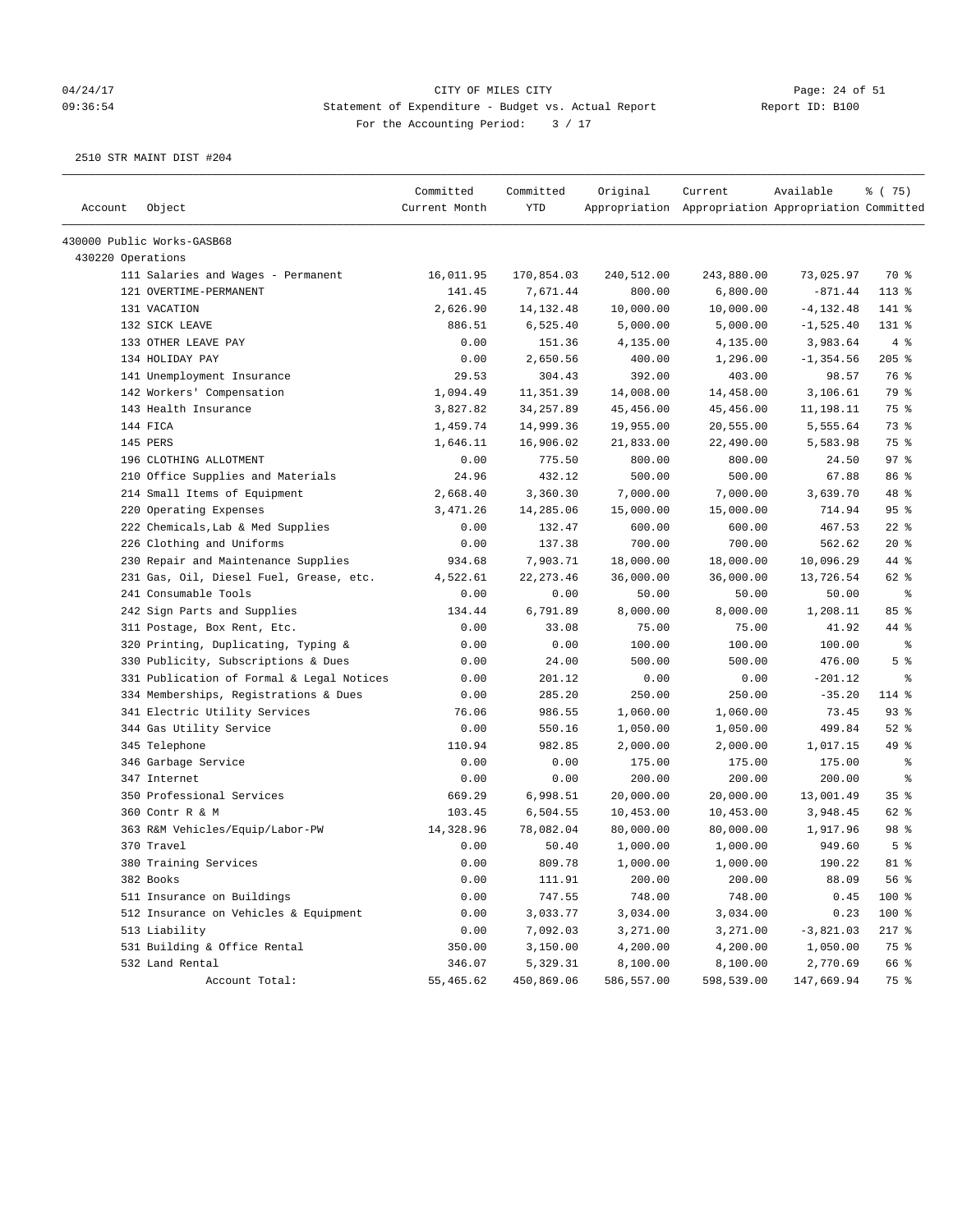### 04/24/17 Page: 25 of 51 09:36:54 Statement of Expenditure - Budget vs. Actual Report Report ID: B100 For the Accounting Period:  $3 / 17$

| Account | Object                                   | Committed<br>Current Month | Committed<br><b>YTD</b> | Original<br>Appropriation    | Current      | Available<br>Appropriation Appropriation Committed | % (75)          |
|---------|------------------------------------------|----------------------------|-------------------------|------------------------------|--------------|----------------------------------------------------|-----------------|
|         | 430233 Roadway/Re-surfacing              |                            |                         |                              |              |                                                    |                 |
|         | 350 Professional Services                | 3,384.26                   | 19,201.65               | 200,000.00                   | 200,000.00   | 180,798.35                                         | $10*$           |
|         | Account Total:                           |                            |                         |                              |              | 180,798.35                                         | $10*$           |
|         |                                          | 3,384.26                   | 19,201.65               | 200,000.00                   | 200,000.00   |                                                    |                 |
|         | 430234 CURB AND GUTTER                   |                            |                         |                              |              |                                                    |                 |
|         | 350 Professional Services                | 2,150.00                   | 34, 357. 21             | 110,000.00                   | 110,000.00   | 75,642.79                                          | $31$ %          |
|         | Account Total:                           | 2,150.00                   | 34, 357. 21             | 110,000.00                   | 110,000.00   | 75,642.79                                          | $31*$           |
|         | 430235 Storm Drain & Culvert Maintenance |                            |                         |                              |              |                                                    |                 |
|         | 230 Repair and Maintenance Supplies      | 10,022.00                  | 38, 332.86              | 300,000.00                   | 300,000.00   | 261,667.14                                         | $13*$           |
|         | 350 Professional Services                | 0.00                       | 19,419.53               | 80,000.00                    | 80,000.00    | 60,580.47                                          | $24$ %          |
|         | Account Total:                           | 10,022.00                  | 57,752.39               | 380,000.00                   | 380,000.00   | 322, 247.61                                        | 15 <sup>8</sup> |
|         | 430550 Transmission and Distribution(23) |                            |                         |                              |              |                                                    |                 |
|         | 363 R&M Vehicles/Equip/Labor-PW          | 0.00                       | 206.00                  | 0.00                         | 0.00         | $-206.00$                                          | ႜ               |
|         | Account Total:                           | 0.00                       | 206.00                  | 0.00                         | 0.00         | $-206.00$                                          | န့              |
|         | Account Group Total:                     | 71,021.88                  |                         | 562, 386.31 1, 276, 557.00   | 1,288,539.00 | 726,152.69                                         | 44 %            |
|         | 520000 OTHER FINANCING USES              |                            |                         |                              |              |                                                    |                 |
|         | 521000 Interfund Operating Transfers Out |                            |                         |                              |              |                                                    |                 |
|         | 820 Transfers to Other Funds             | 2,319.00                   | 89,801.00               | 105,690.00                   | 105,690.00   | 15,889.00                                          | 85%             |
|         | Account Total:                           | 2,319.00                   | 89,801.00               | 105,690.00                   | 105,690.00   | 15,889.00                                          | 85%             |
|         | Account Group Total:                     | 2,319.00                   | 89,801.00               | 105,690.00                   | 105,690.00   | 15,889.00                                          | 85%             |
|         | Fund Total:                              | 73,340.88                  |                         | 652, 187. 31 1, 382, 247. 00 | 1,394,229.00 | 742,041.69                                         | 47 %            |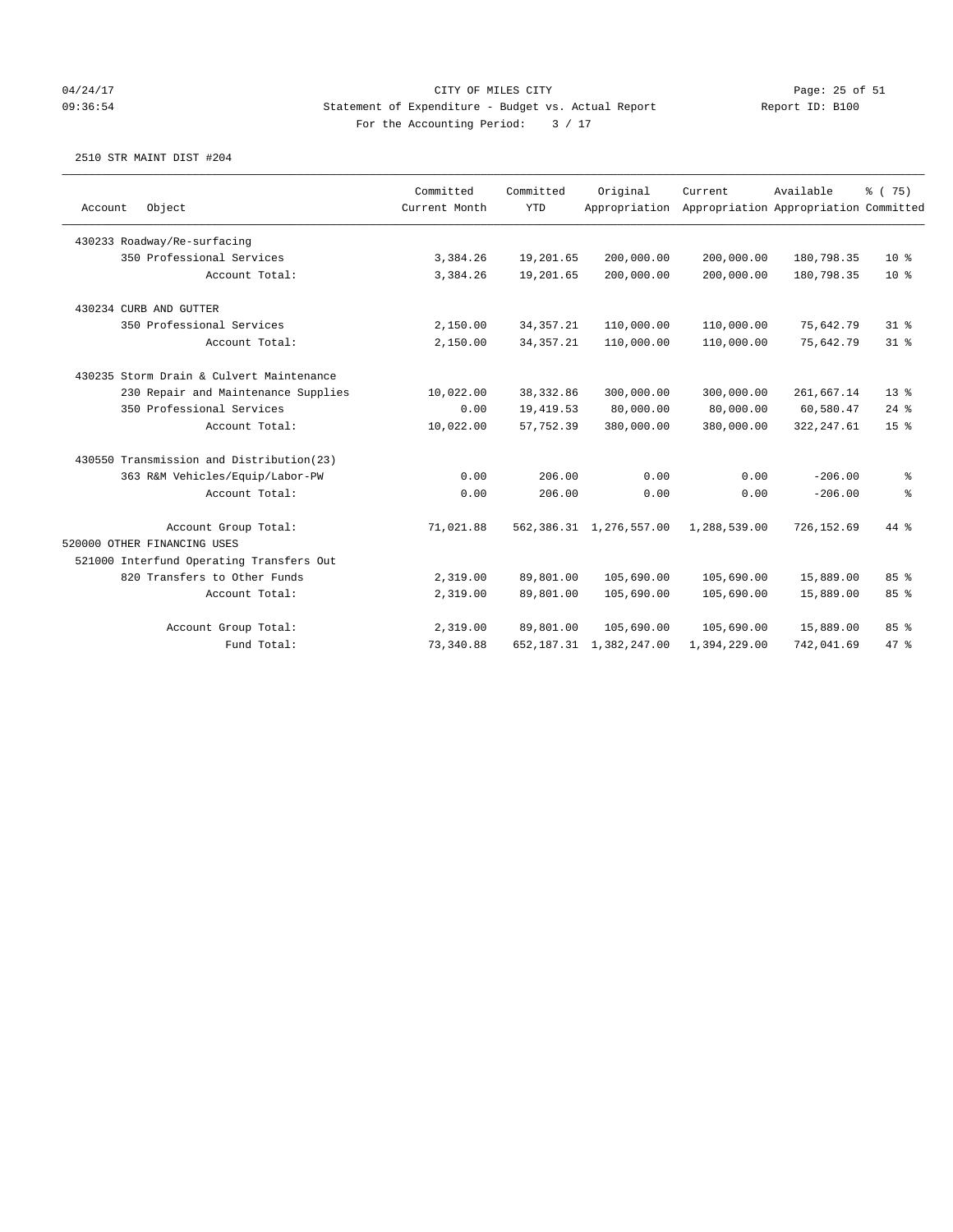#### 04/24/17 CITY OF MILES CITY Page: 26 of 51 09:36:54 Statement of Expenditure - Budget vs. Actual Report Report ID: B100 For the Accounting Period:  $3 / 17$

| Account           |                                           | Committed<br>Current Month | Committed<br><b>YTD</b> | Original   | Current                                             | Available  | % (75)             |
|-------------------|-------------------------------------------|----------------------------|-------------------------|------------|-----------------------------------------------------|------------|--------------------|
|                   | Object                                    |                            |                         |            | Appropriation Appropriation Appropriation Committed |            |                    |
|                   | 430000 Public Works-GASB68                |                            |                         |            |                                                     |            |                    |
| 430220 Operations |                                           |                            |                         |            |                                                     |            |                    |
|                   | 111 Salaries and Wages - Permanent        | 4,707.91                   | 48,933.94               | 62,903.00  | 63,825.00                                           | 14,891.06  | $77$ $\frac{6}{9}$ |
|                   | 121 OVERTIME-PERMANENT                    | 42.79                      | 2,043.27                | 800.00     | 2,900.00                                            | 856.73     | 70 %               |
|                   | 131 VACATION                              | 715.04                     | 4,345.10                | 10,000.00  | 10,000.00                                           | 5,654.90   | 43%                |
|                   | 132 SICK LEAVE                            | 307.95                     | 2,070.27                | 5,000.00   | 5,000.00                                            | 2,929.73   | 41 %               |
|                   | 133 OTHER LEAVE PAY                       | 0.00                       | 45.65                   | 1,463.00   | 1,463.00                                            | 1,417.35   | 3 <sup>8</sup>     |
|                   | 134 HOLIDAY PAY                           | 0.00                       | 663.14                  | 400.00     | 400.00                                              | $-263.14$  | 166 %              |
|                   | 141 Unemployment Insurance                | 8.67                       | 87.46                   | 122.00     | 125.00                                              | 37.54      | 70 %               |
|                   | 142 Workers' Compensation                 | 302.07                     | 3,078.39                | 4,147.00   | 4,147.00                                            | 1,068.61   | 74 %               |
|                   | 143 Health Insurance                      | 1,096.67                   | 9,752.43                | 13, 153.00 | 13, 153.00                                          | 3,400.57   | 74 %               |
|                   | 144 FICA                                  | 429.96                     | 4,315.54                | 6,164.00   | 6,164.00                                            | 1,848.46   | 70 %               |
|                   | 145 PERS                                  | 483.27                     | 4,863.16                | 6,744.00   | 6,744.00                                            | 1,880.84   | 72 %               |
|                   | 196 CLOTHING ALLOTMENT                    | 0.00                       | 228.00                  | 250.00     | 250.00                                              | 22.00      | $91$ %             |
|                   | 210 Office Supplies and Materials         | 6.24                       | 150.31                  | 200.00     | 200.00                                              | 49.69      | 75 %               |
|                   | 214 Small Items of Equipment              | 667.10                     | 840.09                  | 3,000.00   | 3,000.00                                            | 2,159.91   | $28$ %             |
|                   | 220 Operating Expenses                    | 867.82                     | 3,740.65                | 3,500.00   | 3,500.00                                            | $-240.65$  | 107 %              |
|                   | 222 Chemicals, Lab & Med Supplies         | 0.00                       | 0.00                    | 500.00     | 500.00                                              | 500.00     | နွ                 |
|                   | 226 Clothing and Uniforms                 | 0.00                       | 29.00                   | 200.00     | 200.00                                              | 171.00     | 15 <sup>°</sup>    |
|                   | 230 Repair and Maintenance Supplies       | 253.55                     | 1,902.23                | 5,000.00   | 5,000.00                                            | 3,097.77   | 38 <sup>8</sup>    |
|                   | 231 Gas, Oil, Diesel Fuel, Grease, etc.   | 1,130.66                   | 5,646.60                | 10,000.00  | 10,000.00                                           | 4,353.40   | 56%                |
|                   | 242 Sign Parts and Supplies               | 33.61                      | 1,697.97                | 2,500.00   | 2,500.00                                            | 802.03     | 68 %               |
|                   | 311 Postage, Box Rent, Etc.               | 0.00                       | 8.27                    | 40.00      | 40.00                                               | 31.73      | $21$ %             |
|                   | 330 Publicity, Subscriptions & Dues       | 0.00                       | 13.20                   | 150.00     | 150.00                                              | 136.80     | 9 <sup>8</sup>     |
|                   | 331 Publication of Formal & Legal Notices | 0.00                       | 25.20                   | 0.00       | 0.00                                                | $-25.20$   | $\epsilon$         |
|                   | 334 Memberships, Registrations & Dues     | 0.00                       | 38.80                   | 50.00      | 50.00                                               | 11.20      | 78 %               |
|                   | 341 Electric Utility Services             | 0.00                       | 38.71                   | 150.00     | 150.00                                              | 111.29     | 26%                |
|                   | 344 Gas Utility Service                   | 0.00                       | 53.48                   | 200.00     | 200.00                                              | 146.52     | $27$ %             |
|                   | 345 Telephone                             | 39.96                      | 380.23                  | 750.00     | 750.00                                              | 369.77     | $51$ %             |
|                   | 350 Professional Services                 | 64.63                      | 158.41                  | 1,000.00   | 1,000.00                                            | 841.59     | 16 <sup>°</sup>    |
|                   | 360 Contr R & M                           | 55.36                      | 789.82                  | 1,242.00   | 1,242.00                                            | 452.18     | 64 %               |
|                   | 363 R&M Vehicles/Equip/Labor-PW           | 4,806.98                   | 24, 135. 16             | 35,000.00  | 35,000.00                                           | 10,864.84  | 69 %               |
|                   | 370 Travel                                | 0.00                       | 12.60                   | 250.00     | 250.00                                              | 237.40     | 5 <sup>8</sup>     |
|                   | 380 Training Services                     | 0.00                       | 202.46                  | 200.00     | 200.00                                              | $-2.46$    | 101 %              |
|                   | 382 Books                                 | 0.00                       | 0.00                    | 100.00     | 100.00                                              | 100.00     | $\epsilon$         |
|                   | 511 Insurance on Buildings                | 0.00                       | 186.88                  | 187.00     | 187.00                                              | 0.12       | 100%               |
|                   | 512 Insurance on Vehicles & Equipment     | 0.00                       | 760.96                  | 761.00     | 761.00                                              | 0.04       | $100$ %            |
|                   | 513 Liability                             | 0.00                       | 1,416.29                | 461.00     | 461.00                                              | $-955.29$  | 307 <sub>8</sub>   |
|                   | 531 Building & Office Rental              | 166.66                     | 1,499.94                | 2,000.00   | 2,000.00                                            | 500.06     | 75 %               |
|                   | 532 Land Rental                           | 0.00                       | 0.00                    | 1,500.00   | 1,500.00                                            | 1,500.00   | $\,$ %             |
|                   | Account Total:                            | 16,186.90                  | 124, 153.61             | 180,087.00 | 183, 112.00                                         | 58,958.39  | 68 %               |
|                   | 430233 Roadway/Re-surfacing               |                            |                         |            |                                                     |            |                    |
|                   | 350 Professional Services                 | 846.07                     | 7,699.18                | 375,000.00 | 115,706.00                                          | 108,006.82 | 7 %                |
|                   | Account Total:                            | 846.07                     | 7,699.18                | 375,000.00 | 115,706.00                                          | 108,006.82 | 7 %                |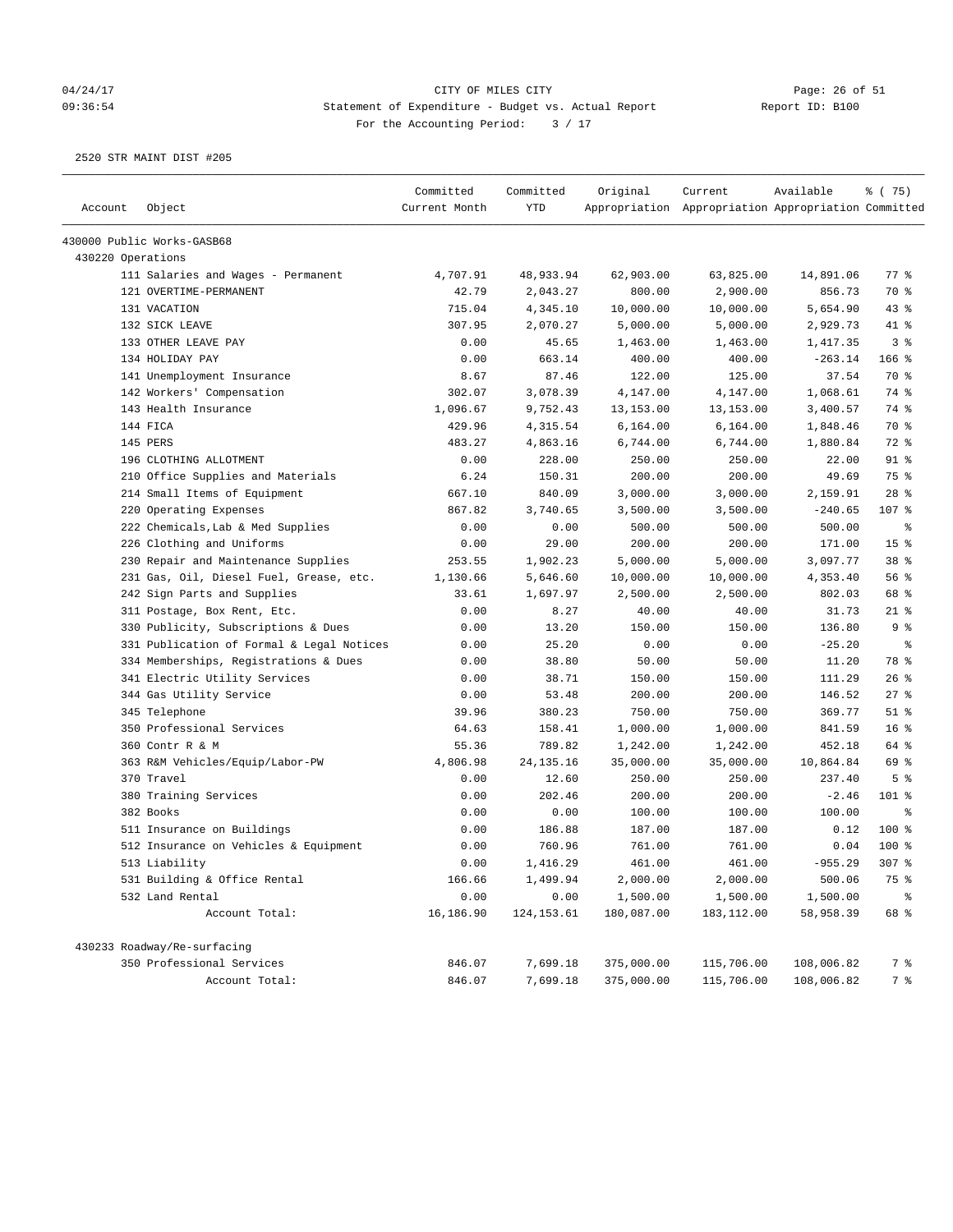## 04/24/17 Page: 27 of 51 09:36:54 Statement of Expenditure - Budget vs. Actual Report Report ID: B100 For the Accounting Period:  $3 / 17$

|                                          | Committed     | Committed  | Original      | Current    | Available                             | 8 (75) |
|------------------------------------------|---------------|------------|---------------|------------|---------------------------------------|--------|
| Object<br>Account                        | Current Month | YTD        | Appropriation |            | Appropriation Appropriation Committed |        |
| 430235 Storm Drain & Culvert Maintenance |               |            |               |            |                                       |        |
| 230 Repair and Maintenance Supplies      | 1,715.00      | 1,715.00   | 20,000.00     | 20,000.00  | 18,285.00                             | 9 %    |
| Account Total:                           | 1,715.00      | 1,715.00   | 20,000.00     | 20,000.00  | 18,285.00                             | 9%     |
| Account Group Total:                     | 18,747.97     | 133,567.79 | 575,087.00    | 318,818.00 | 185,250.21                            | $42$ % |
| 520000 OTHER FINANCING USES              |               |            |               |            |                                       |        |
| 521000 Interfund Operating Transfers Out |               |            |               |            |                                       |        |
| 820 Transfers to Other Funds             | 1,229.00      | 28,294.00  | 34,207.00     | 34,207.00  | 5,913.00                              | 83%    |
| Account Total:                           | 1,229.00      | 28,294.00  | 34,207.00     | 34,207.00  | 5,913.00                              | 83%    |
| Account Group Total:                     | 1,229.00      | 28,294.00  | 34,207.00     | 34,207.00  | 5,913.00                              | 83%    |
| Fund Total:                              | 19,976.97     | 161,861.79 | 609,294.00    | 353,025.00 | 191,163.21                            | 46%    |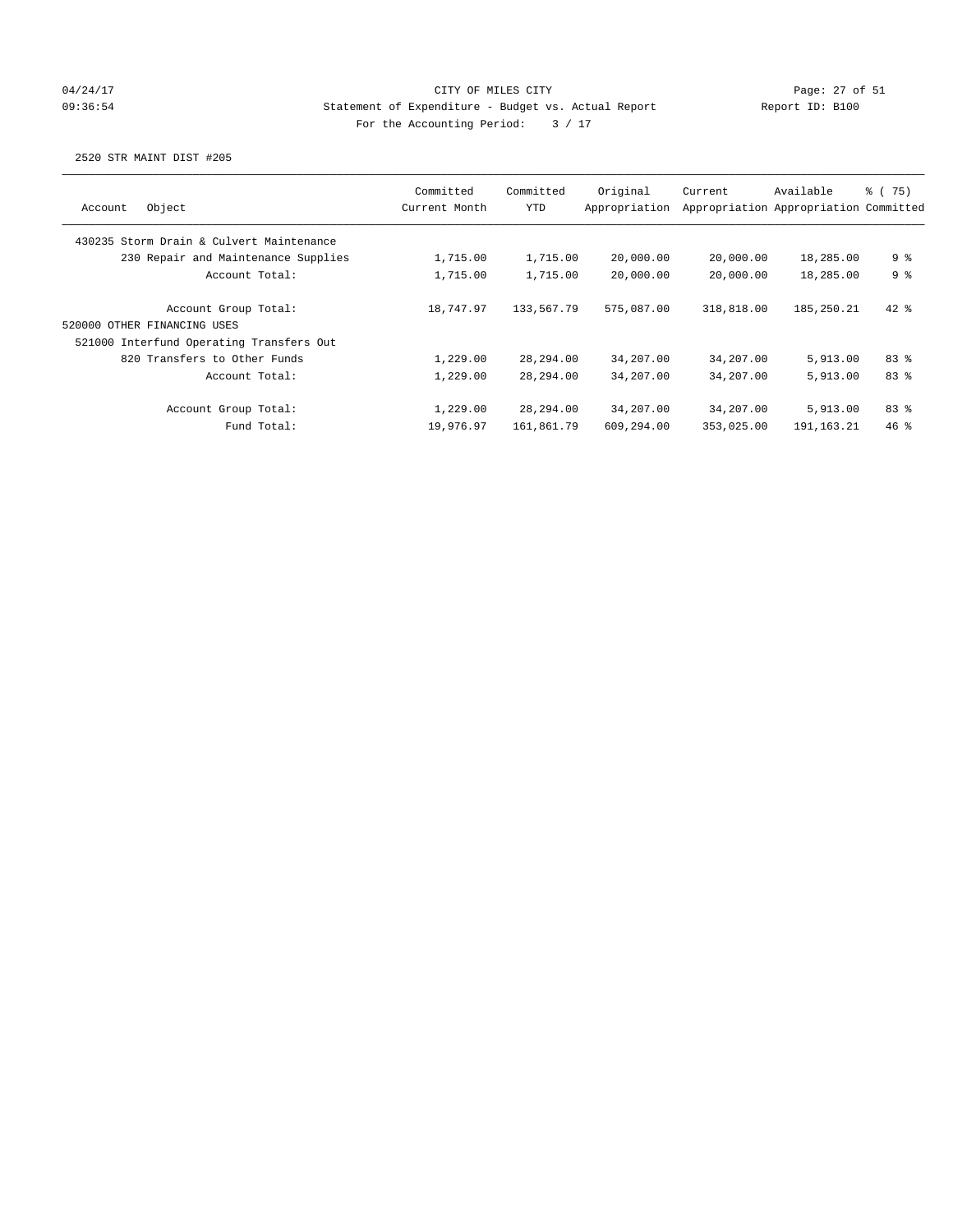## 04/24/17 Page: 28 of 51 09:36:54 Statement of Expenditure - Budget vs. Actual Report Report ID: B100 For the Accounting Period: 3 / 17

#### 2540 STR MAINT DIST#207-(MILESTOWN ESTATES)

|                      | Object                                   | Committed<br>Current Month | Committed<br><b>YTD</b> | Original | Current<br>Appropriation Appropriation Appropriation Committed | Available | % (75)              |
|----------------------|------------------------------------------|----------------------------|-------------------------|----------|----------------------------------------------------------------|-----------|---------------------|
| Account              |                                          |                            |                         |          |                                                                |           |                     |
|                      | 430000 Public Works-GASB68               |                            |                         |          |                                                                |           |                     |
| 430220 Operations    |                                          |                            |                         |          |                                                                |           |                     |
|                      | 111 Salaries and Wages - Permanent       | 236.06                     | 2,491.76                | 3,322.00 | 3,322.00                                                       | 830.24    | 75 %                |
|                      | 121 OVERTIME-PERMANENT                   | 2.29                       | 112.28                  | 100.00   | 100.00                                                         | $-12.28$  | 112 %               |
|                      | 131 VACATION                             | 36.79                      | 214.53                  | 300.00   | 300.00                                                         | 85.47     | 72 %                |
|                      | 132 SICK LEAVE                           | 14.64                      | 106.12                  | 100.00   | 100.00                                                         | $-6.12$   | 106%                |
|                      | 133 OTHER LEAVE PAY                      | 0.00                       | 1.04                    | 58.00    | 58.00                                                          | 56.96     | 2 <sup>8</sup>      |
|                      | 134 HOLIDAY PAY                          | 0.00                       | 35.31                   | 20.00    | 20.00                                                          | $-15.31$  | $177$ $\frac{6}{9}$ |
|                      | 141 Unemployment Insurance               | 0.42                       | 4.27                    | 6.00     | 6.00                                                           | 1.73      | 71.8                |
|                      | 142 Workers' Compensation                | 14.92                      | 154.93                  | 199.00   | 199.00                                                         | 44.07     | 78 %                |
|                      | 143 Health Insurance                     | 55.13                      | 496.18                  | 662.00   | 662.00                                                         | 165.82    | 75 %                |
|                      | 144 FICA                                 | 21.61                      | 220.34                  | 300.00   | 300.00                                                         | 79.66     | 73 %                |
|                      | 145 PERS                                 | 24.26                      | 247.77                  | 326.00   | 326.00                                                         | 78.23     | 76 %                |
|                      | 196 CLOTHING ALLOTMENT                   | 0.00                       | 12.00                   | 20.00    | 20.00                                                          | 8.00      | 60 %                |
|                      | 350 Professional Services                | 0.00                       | 0.00                    | 1,000.00 | 1,000.00                                                       | 1,000.00  | နွ                  |
|                      | Account Total:                           | 406.12                     | 4,096.53                | 6,413.00 | 6,413.00                                                       | 2,316.47  | 64 %                |
|                      | Account Group Total:                     | 406.12                     | 4,096.53                | 6,413.00 | 6,413.00                                                       | 2,316.47  | 64 %                |
| 510000 MISCELLANEOUS |                                          |                            |                         |          |                                                                |           |                     |
|                      | 510330 Comprehensive Liability Insurance |                            |                         |          |                                                                |           |                     |
|                      | 513 Liability                            | 0.00                       | 24.39                   | 25.00    | 25.00                                                          | 0.61      | 98 <sup>8</sup>     |
|                      | Account Total:                           | 0.00                       | 24.39                   | 25.00    | 25.00                                                          | 0.61      | 98 %                |
|                      | Account Group Total:                     | 0.00                       | 24.39                   | 25.00    | 25.00                                                          | 0.61      | 98 <sup>8</sup>     |
|                      | Fund Total:                              | 406.12                     | 4,120.92                | 6,438.00 | 6,438.00                                                       | 2,317.08  | 64 %                |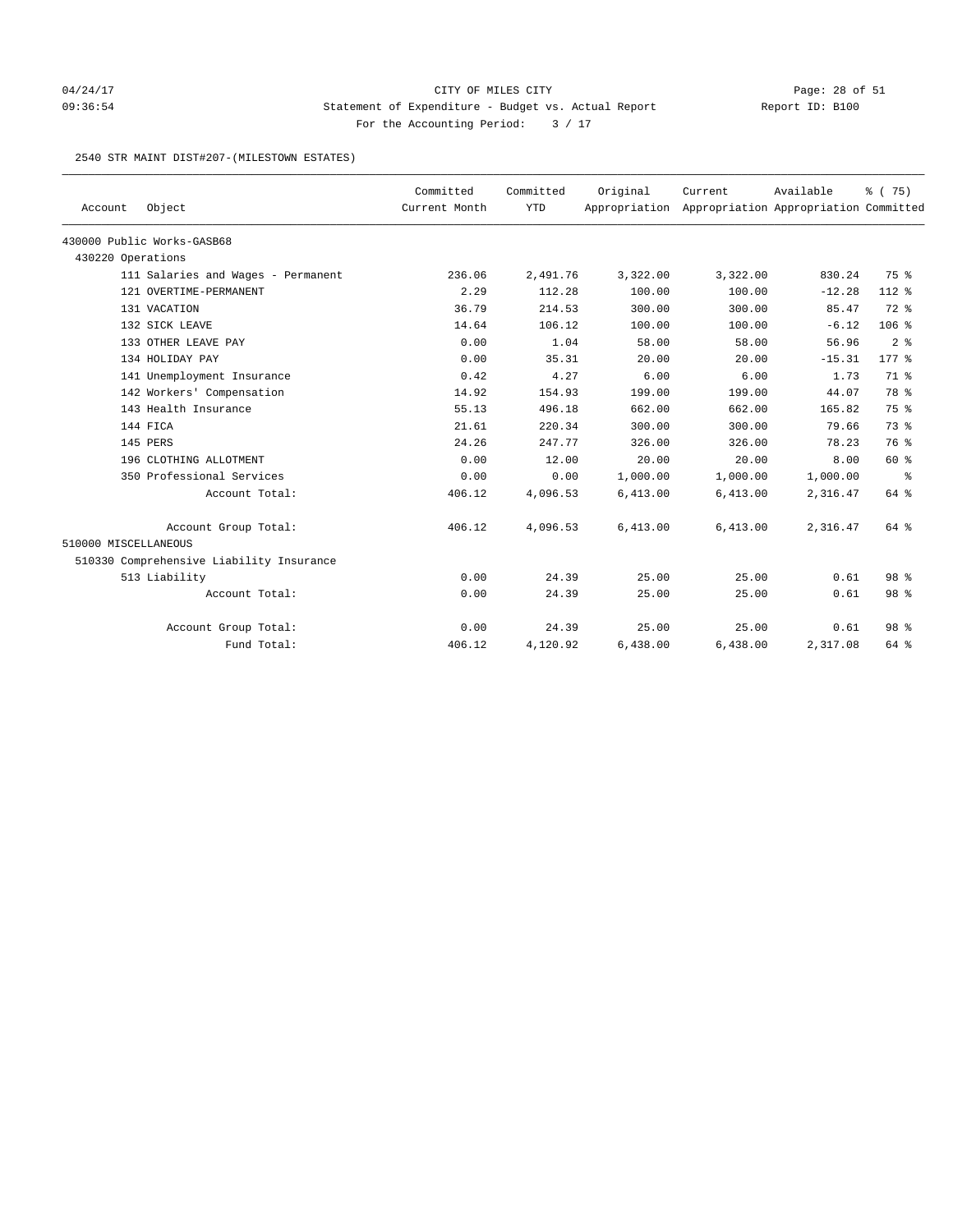### 04/24/17 Page: 29 of 51 09:36:54 Statement of Expenditure - Budget vs. Actual Report Report ID: B100 For the Accounting Period:  $3 / 17$

#### 2820 GAS TAX

| Object<br>Account                        | Committed<br>Current Month | Committed<br><b>YTD</b> | Original<br>Appropriation | Current    | Available<br>Appropriation Appropriation Committed | $\frac{1}{6}$ ( 75) |
|------------------------------------------|----------------------------|-------------------------|---------------------------|------------|----------------------------------------------------|---------------------|
| 520000 OTHER FINANCING USES              |                            |                         |                           |            |                                                    |                     |
| 521000 Interfund Operating Transfers Out |                            |                         |                           |            |                                                    |                     |
| 820 Transfers to Other Funds             | 557.00                     | 5,013.00                | 6,686.00                  | 6,686.00   | 1,673.00                                           | 75 %                |
| Account Total:                           | 557.00                     | 5,013.00                | 6,686.00                  | 6,686.00   | 1,673.00                                           | 75 %                |
| 521204 TRANSFER:<br>SID 204              |                            |                         |                           |            |                                                    |                     |
| 820 Transfers to Other Funds             | 0.00                       | 44,781.00               | 86,220.00                 | 86,220.00  | 41,439.00                                          | $52$ $%$            |
| Account Total:                           | 0.00                       | 44,781.00               | 86,220.00                 | 86,220.00  | 41,439.00                                          | $52$ $%$            |
| 521205 TRANSFER:<br>SID 205              |                            |                         |                           |            |                                                    |                     |
| 820 Transfers to Other Funds             | 0.00                       | 44,781.00               | 86,219.00                 | 86,219.00  | 41,438.00                                          | $52$ $%$            |
| Account Total:                           | 0.00                       | 44,781.00               | 86,219.00                 | 86,219.00  | 41,438.00                                          | $52$ $%$            |
| Account Group Total:                     | 557.00                     | 94,575.00               | 179,125.00                | 179,125.00 | 84,550.00                                          | 53%                 |
| Fund Total:                              | 557.00                     | 94,575.00               | 179,125.00                | 179,125.00 | 84,550.00                                          | 53%                 |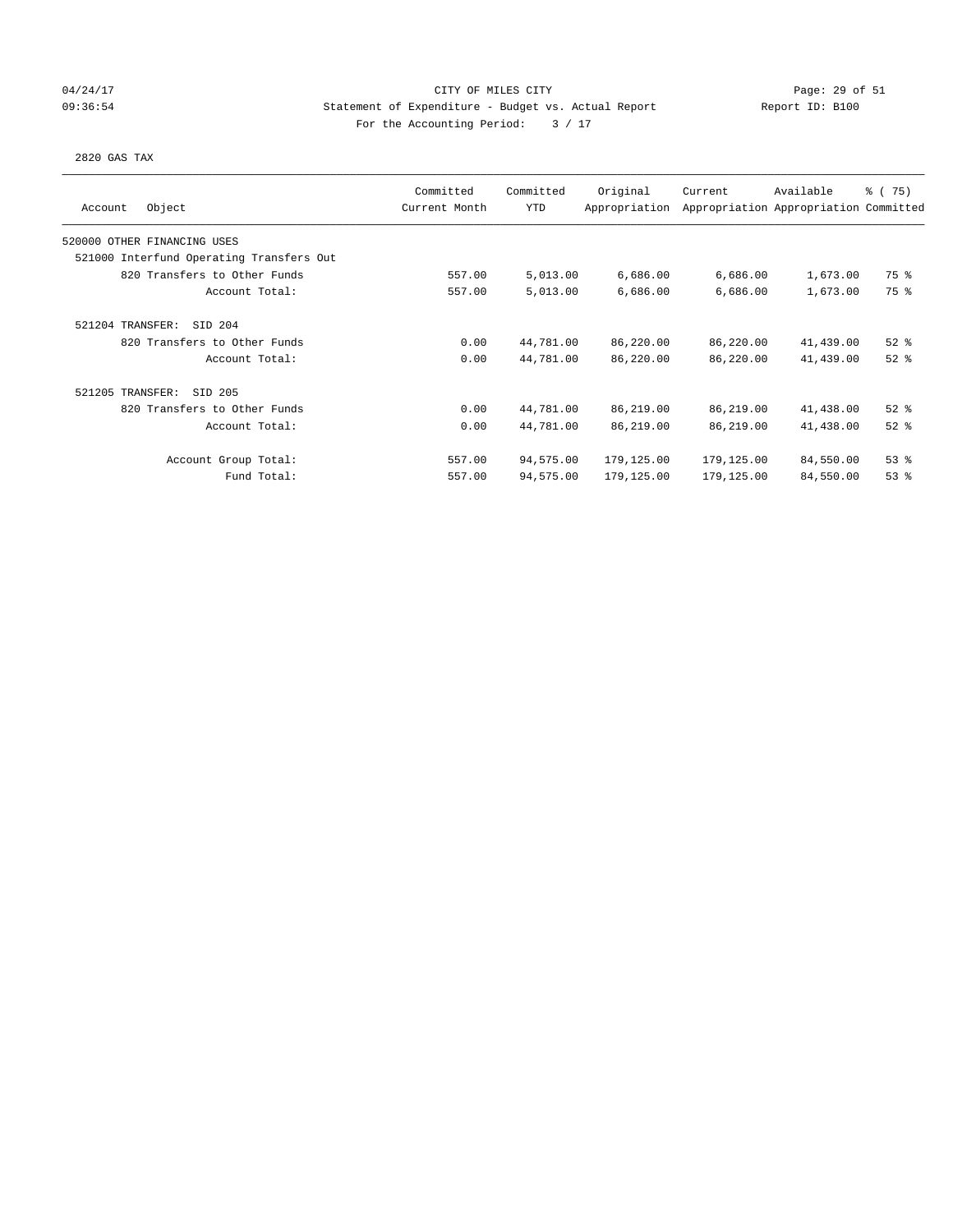## 04/24/17 Page: 30 of 51 09:36:54 Statement of Expenditure - Budget vs. Actual Report Changer Report ID: B100 For the Accounting Period: 3 / 17

2850 911 EMERGENCY

| Account | Object                                     | Committed<br>Current Month | Committed<br><b>YTD</b> | Original   | Current<br>Appropriation Appropriation Appropriation Committed | Available     | % (75)          |
|---------|--------------------------------------------|----------------------------|-------------------------|------------|----------------------------------------------------------------|---------------|-----------------|
|         | 420000 PUBLIC SAFETY-GASB68                |                            |                         |            |                                                                |               |                 |
|         | 420140 Crime Control and Investigation(05) |                            |                         |            |                                                                |               |                 |
|         | 210 Office Supplies and Materials          | 0.00                       | 129.38                  | 1,000.00   | 1,000.00                                                       | 870.62        | $13*$           |
|         | 214 Small Items of Equipment               | 0.00                       | 0.00                    | 2,000.00   | 2,000.00                                                       | 2,000.00      | ႜ               |
|         | 220 Operating Expenses                     | 0.00                       | 788.05                  | 2,000.00   | 2,000.00                                                       | 1,211.95      | 39 <sup>8</sup> |
|         | 311 Postage, Box Rent, Etc.                | 0.00                       | 6.70                    | 100.00     | 100.00                                                         | 93.30         | 7 %             |
|         | 320 Printing, Duplicating, Typing &        | 0.00                       | 0.00                    | 100.00     | 100.00                                                         | 100.00        | $\epsilon$      |
|         | 334 Memberships, Registrations & Dues      | 0.00                       | 0.00                    | 100.00     | 100.00                                                         | 100.00        | ి               |
|         | 341 Electric Utility Services              | 45.79                      | 404.06                  | 600.00     | 600.00                                                         | 195.94        | 67 <sup>8</sup> |
|         | 345 Telephone                              | 337.11                     | 17,529.40               | 25,250.00  | 25,250.00                                                      | 7,720.60      | 69 %            |
|         | 350 Professional Services                  | 81,554.84                  | 132, 247. 17            | 60,000.00  | 60,000.00                                                      | $-72, 247.17$ | $220$ %         |
|         | 370 Travel                                 | 0.00                       | 0.00                    | 500.00     | 500.00                                                         | 500.00        | ႜ               |
|         | 380 Training Services                      | 0.00                       | 0.00                    | 2,000.00   | 2,000.00                                                       | 2,000.00      | နွ              |
|         | 512 Insurance on Vehicles & Equipment      | 0.00                       | 152.93                  | 153.00     | 153.00                                                         | 0.07          | 100 %           |
|         | 940 Machinery & Equipment                  | 0.00                       | 52,250.00               | 115,000.00 | 115,000.00                                                     | 62,750.00     | 45%             |
|         | 941 911 Eq & Software (2/01)               | 0.00                       | 0.00                    | 82,000.00  | 82,000.00                                                      | 82,000.00     | ႜ               |
|         | Account Total:                             | 81,937.74                  | 203,507.69              | 290,803.00 | 290,803.00                                                     | 87,295.31     | 70 %            |
|         | Account Group Total:                       | 81,937.74                  | 203,507.69              | 290,803.00 | 290,803.00                                                     | 87, 295.31    | 70 %            |
|         | 520000 OTHER FINANCING USES                |                            |                         |            |                                                                |               |                 |
|         | 521000 Interfund Operating Transfers Out   |                            |                         |            |                                                                |               |                 |
|         | 820 Transfers to Other Funds               | 14,000.00                  | 42,000.00               | 56,000.00  | 56,000.00                                                      | 14,000.00     | 75 %            |
|         | Account Total:                             | 14,000.00                  | 42,000.00               | 56,000.00  | 56,000.00                                                      | 14,000.00     | 75 %            |
|         | Account Group Total:                       | 14,000.00                  | 42,000.00               | 56,000.00  | 56,000.00                                                      | 14,000.00     | 75 %            |
|         | Fund Total:                                | 95,937.74                  | 245,507.69              | 346,803.00 | 346,803.00                                                     | 101,295.31    | 71 %            |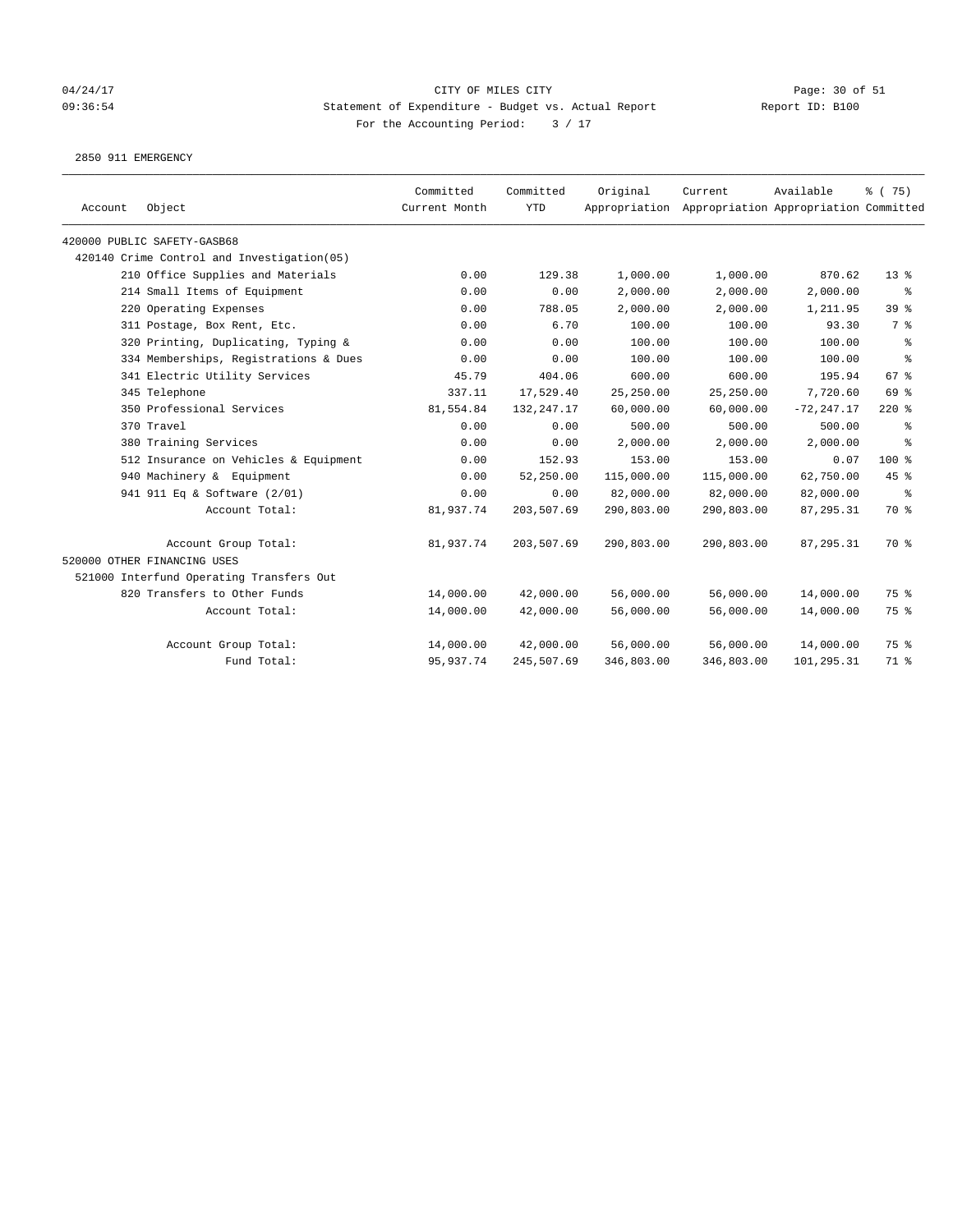## 04/24/17 Page: 31 of 51 and 04/24/17 Page: 31 of 51 09:36:54 Statement of Expenditure - Budget vs. Actual Report Report ID: B100 For the Accounting Period:  $3 / 17$

2880 LIBRARY GRANTS

| Committed<br>Current Month | Committed<br>YTD | Original<br>Appropriation | Current                                                                    | Available | 8 (75)                                                                                                                                                                                                              |
|----------------------------|------------------|---------------------------|----------------------------------------------------------------------------|-----------|---------------------------------------------------------------------------------------------------------------------------------------------------------------------------------------------------------------------|
|                            |                  |                           |                                                                            |           |                                                                                                                                                                                                                     |
|                            |                  |                           |                                                                            |           |                                                                                                                                                                                                                     |
| 0.00                       |                  | 1,350.00                  |                                                                            | 1,143.27  | 15 <sup>8</sup>                                                                                                                                                                                                     |
| 260.00                     |                  | 4,900.00                  |                                                                            |           | $48*$                                                                                                                                                                                                               |
| 0.00                       |                  | 16,053.00                 |                                                                            |           | $13*$                                                                                                                                                                                                               |
| 0.00                       |                  | 3,000.00                  |                                                                            | 3,000.00  | နွ                                                                                                                                                                                                                  |
| 0.00                       |                  | 1,000.00                  |                                                                            | 1,000.00  | ి                                                                                                                                                                                                                   |
| 0.00                       |                  | 100.00                    |                                                                            | 100.00    | ి                                                                                                                                                                                                                   |
| 260.00                     |                  | 26,403.00                 |                                                                            |           | 18 <sup>8</sup>                                                                                                                                                                                                     |
| 260.00                     |                  | 26,403.00                 |                                                                            |           | 18 <sup>8</sup>                                                                                                                                                                                                     |
| 260.00                     |                  | 26,403.00                 |                                                                            |           | 18 <sup>8</sup>                                                                                                                                                                                                     |
|                            |                  | 0.00<br>0.00              | 206.73<br>2,328.50<br>2,104.00<br>0.00<br>4,639.23<br>4,639.23<br>4,639.23 |           | Appropriation Appropriation Committed<br>1,350.00<br>4,900.00<br>2,571.50<br>16,053.00<br>13,949.00<br>3.000.00<br>1,000.00<br>100.00<br>26,403.00<br>21,763.77<br>26,403.00<br>21,763.77<br>26,403.00<br>21,763.77 |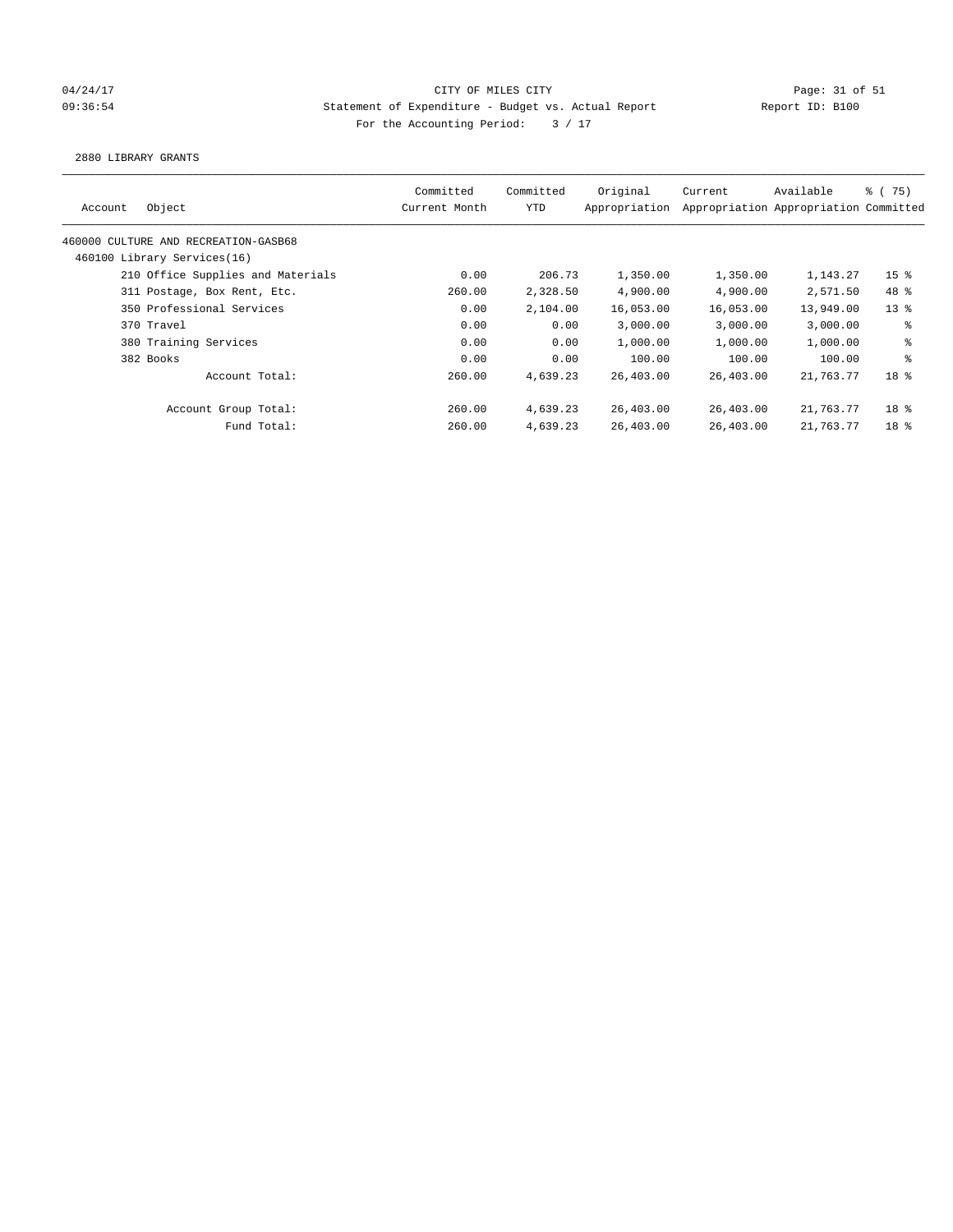### 04/24/17 Page: 32 of 51 09:36:54 Statement of Expenditure - Budget vs. Actual Report Report ID: B100 For the Accounting Period:  $3 / 17$

2935 Historic Preservation

|         |                                             | Committed     | Committed  | Original  | Current                                             | Available | % (75)          |
|---------|---------------------------------------------|---------------|------------|-----------|-----------------------------------------------------|-----------|-----------------|
| Account | Object                                      | Current Month | <b>YTD</b> |           | Appropriation Appropriation Appropriation Committed |           |                 |
|         | 460000 CULTURE AND RECREATION-GASB68        |               |            |           |                                                     |           |                 |
|         | 460461 Historic Preservation-Administration |               |            |           |                                                     |           |                 |
|         | 111 Salaries and Wages - Permanent          | 170.38        | 1,393.12   | 4,254.00  | 4,254.00                                            | 2,860.88  | 33%             |
|         | 131 VACATION                                | $-0.97$       | 64.00      | 64.00     | 64.00                                               | 0.00      | 100 %           |
|         | 132 SICK LEAVE                              | $-8.92$       | 66.00      | 66.00     | 66.00                                               | 0.00      | 100 %           |
|         | 133 OTHER LEAVE PAY                         | 0.00          | 23.49      | 380.00    | 380.00                                              | 356.51    | 6 %             |
|         | 141 Unemployment Insurance                  | 0.27          | 2.45       | 8.00      | 8.00                                                | 5.55      | $31$ $8$        |
|         | 142 Workers' Compensation                   | 2.26          | 20.37      | 58.00     | 58.00                                               | 37.63     | 35 <sup>8</sup> |
|         | 143 Health Insurance                        | 3.01          | $-9.97$    | 0.00      | 0.00                                                | 9.97      | နွ              |
|         | 144 FICA                                    | 14.02         | 126.69     | 364.00    | 364.00                                              | 237.31    | 35%             |
|         | 145 PERS                                    | 15.35         | 137.89     | 398.00    | 398.00                                              | 260.11    | 35 <sup>8</sup> |
|         | 196 CLOTHING ALLOTMENT                      | 0.00          | 9.75       | 10.00     | 10.00                                               | 0.25      | 98 %            |
|         | 210 Office Supplies and Materials           | 104.36        | 265.82     | 1,000.00  | 1,000.00                                            | 734.18    | 27%             |
|         | 220 Operating Expenses                      | 0.00          | 0.00       | 1,000.00  | 1,000.00                                            | 1,000.00  | ႜ               |
|         | 311 Postage, Box Rent, Etc.                 | 3.45          | 11.68      | 200.00    | 200.00                                              | 188.32    | 6 %             |
|         | 320 Printing, Duplicating, Typing &         | 0.00          | 0.00       | 750.00    | 750.00                                              | 750.00    | နွ              |
|         | 330 Publicity, Subscriptions & Dues         | 0.00          | 166.00     | 250.00    | 250.00                                              | 84.00     | 66 %            |
|         | 350 Professional Services                   | 0.00          | 3,000.00   | 4,162.00  | 4,162.00                                            | 1,162.00  | $72*$           |
|         | 360 Contr R & M                             | 72.85         | 509.95     | 0.00      | 0.00                                                | $-509.95$ | နွ              |
|         | 370 Travel                                  | 0.00          | 0.00       | 1,000.00  | 1,000.00                                            | 1,000.00  | $\approx$       |
|         | Account Total:                              | 376.06        | 5,787.24   | 13,964.00 | 13,964.00                                           | 8,176.76  | 41 %            |
|         | 460465 Historic Preservation- CDGB-ED Grant |               |            |           |                                                     |           |                 |
|         | 370 Travel                                  | 135.09        | 135.09     | 0.00      | 0.00                                                | $-135.09$ | နွ              |
|         | Account Total:                              | 135.09        | 135.09     | 0.00      | 0.00                                                | $-135.09$ | နွ              |
|         | 460468 Historic Preservation- CCHS          |               |            |           |                                                     |           |                 |
|         | 370 Travel                                  | 286.00        | 286.00     | 0.00      | 0.00                                                | $-286.00$ | ႜ               |
|         | Account Total:                              | 286.00        | 286.00     | 0.00      | 0.00                                                | $-286.00$ | နွ              |
|         | Account Group Total:                        | 797.15        | 6,208.33   | 13,964.00 | 13,964.00                                           | 7,755.67  | $44*$           |
|         | Fund Total:                                 | 797.15        | 6,208.33   | 13,964.00 | 13,964.00                                           | 7,755.67  | 44 %            |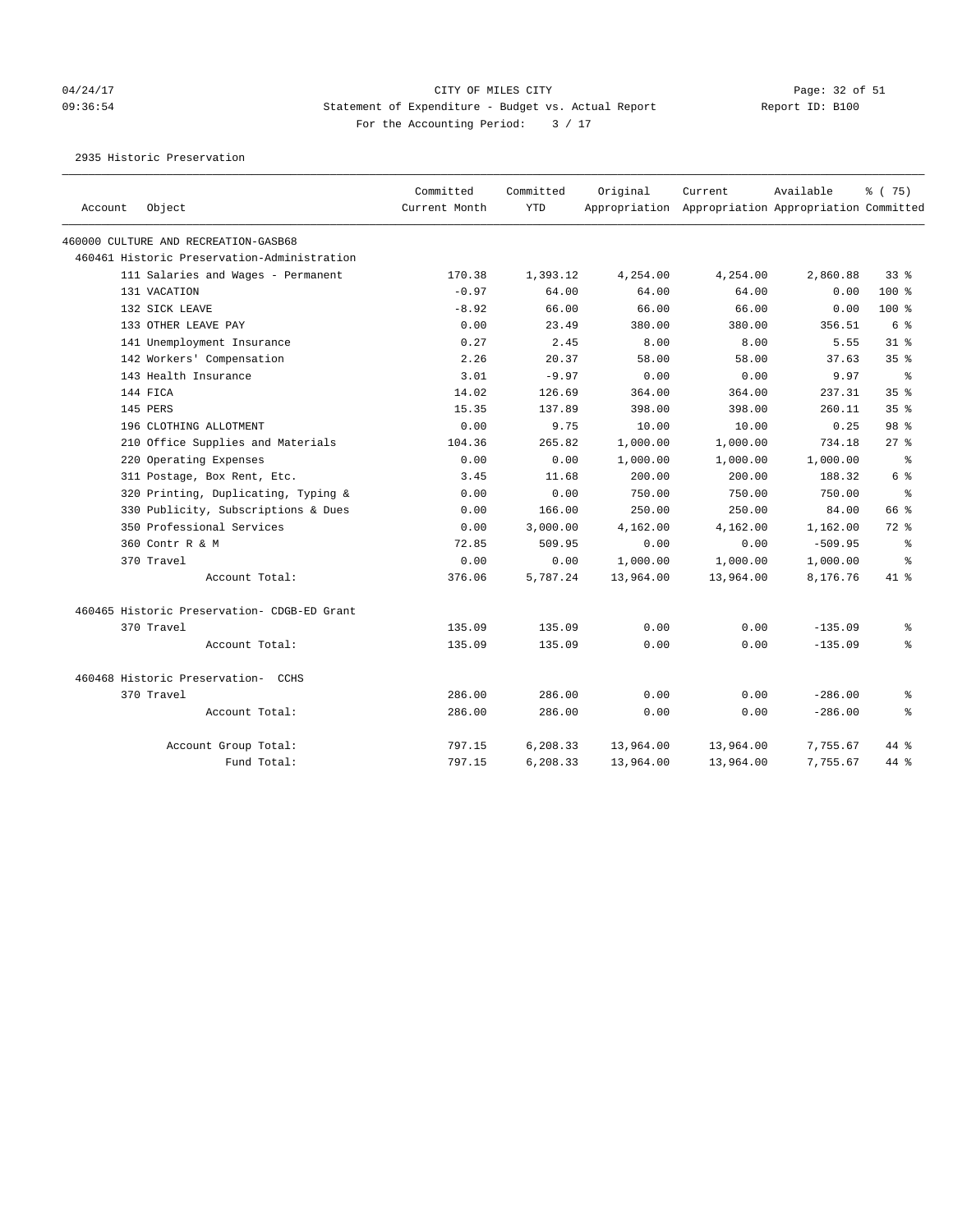### 04/24/17 Page: 33 of 51 09:36:54 Statement of Expenditure - Budget vs. Actual Report Report ID: B100 For the Accounting Period: 3 / 17

2985 RETIRED SENIOR VOLUNTEER PROG (RSVP)

| Account            | Object                                     | Committed<br>Current Month | Committed<br><b>YTD</b> | Original  | Current<br>Appropriation Appropriation Appropriation Committed | Available    | 8 (75)          |
|--------------------|--------------------------------------------|----------------------------|-------------------------|-----------|----------------------------------------------------------------|--------------|-----------------|
|                    |                                            |                            |                         |           |                                                                |              |                 |
|                    | 450000 Social and Economic Services-GASB68 |                            |                         |           |                                                                |              |                 |
|                    | 450330 RSVP Non-Federal                    |                            |                         |           |                                                                |              |                 |
|                    | 210 Office Supplies and Materials          | 0.00                       | 0.00                    | 2,000.00  | 2,000.00                                                       | 2,000.00     | နွ              |
|                    | 220 Operating Expenses                     | 4,572.04                   | 8,792.72                | 5,558.00  | 5,558.00                                                       | $-3, 234.72$ | 158 %           |
|                    | 230 Repair and Maintenance Supplies        | 0.00                       | 135.59                  | 0.00      | 0.00                                                           | $-135.59$    | ႜ               |
|                    | 311 Postage, Box Rent, Etc.                | 127.08                     | 844.83                  | 750.00    | 750.00                                                         | $-94.83$     | $113*$          |
|                    | 370 Travel                                 | 0.00                       | 0.00                    | 300.00    | 300.00                                                         | 300.00       | ႜ               |
|                    | 379 Other Travel                           | 0.00                       | 252.50                  | 878.00    | 878.00                                                         | 625.50       | 29%             |
|                    | 512 Insurance on Vehicles & Equipment      | 0.00                       | 0.00                    | 671.00    | 671.00                                                         | 671.00       | နွ              |
|                    | 513 Liability                              | 0.00                       | 0.00                    | 656.00    | 656.00                                                         | 656.00       | ್ಠಿ             |
|                    | 530 Rent                                   | 0.00                       | 0.00                    | 450.00    | 450.00                                                         | 450.00       | နွ              |
|                    | Account Total:                             | 4,699.12                   | 10,025.64               | 11,263.00 | 11,263.00                                                      | 1,237.36     | 89 %            |
|                    | 450340 RSVP FEDERAL GRANT- FALLON/CUSTER   |                            |                         |           |                                                                |              |                 |
|                    | 111 Salaries and Wages - Permanent         | 3,793.10                   | 29,734.12               | 48,000.00 | 48,000.00                                                      | 18,265.88    | 62 %            |
|                    | 131 VACATION                               | 0.00                       | 1,792.99                | 0.00      | 0.00                                                           | $-1,792.99$  | နွ              |
|                    | 132 SICK LEAVE                             | 206.90                     | 2,337.49                | 0.00      | 0.00                                                           | $-2,337.49$  | နွ              |
|                    | 133 OTHER LEAVE PAY                        | 0.00                       | 227.70                  | 0.00      | 0.00                                                           | $-227.70$    | နွ              |
|                    | 141 Unemployment Insurance                 | 6.00                       | 51.15                   | 216.00    | 216.00                                                         | 164.85       | $24$ %          |
|                    | 142 Workers' Compensation                  | 49.10                      | 418.88                  | 596.00    | 596.00                                                         | 177.12       | 70 %            |
|                    | 143 Health Insurance                       | 689.35                     | 5,991.53                | 8,272.00  | 8,272.00                                                       | 2,280.47     | 72 %            |
|                    | 144 FICA                                   | 306.00                     | 2,624.71                | 3,672.00  | 3,672.00                                                       | 1,047.29     | 71 %            |
|                    | 145 PERS                                   | 334.80                     | 2,854.32                | 3,312.00  | 3,312.00                                                       | 457.68       | 86 %            |
|                    | 210 Office Supplies and Materials          | 0.00                       | 1,190.66                | 2,073.00  | 2,073.00                                                       | 882.34       | 57%             |
|                    | 220 Operating Expenses                     | 0.00                       | 1,033.53                | 1,875.00  | 1,875.00                                                       | 841.47       | 55%             |
|                    | 311 Postage, Box Rent, Etc.                | 0.00                       | 218.24                  | 250.00    | 250.00                                                         | 31.76        | 87%             |
|                    | 330 Publicity, Subscriptions & Dues        | 0.00                       | 148.20                  | 140.00    | 140.00                                                         | $-8.20$      | $106$ %         |
|                    | 334 Memberships, Registrations & Dues      | 0.00                       | 75.00                   | 250.00    | 250.00                                                         | 175.00       | $30*$           |
|                    | 345 Telephone                              | 118.03                     | 838.71                  | 1,680.00  | 1,680.00                                                       | 841.29       | 50%             |
|                    | 370 Travel                                 | 274.36                     | 2,777.94                | 7,066.00  | 7,066.00                                                       | 4,288.06     | 39 <sup>8</sup> |
|                    | 530 Rent                                   | 0.00                       | 5,010.00                | 5,010.00  | 5,010.00                                                       | 0.00         | $100$ %         |
|                    | Account Total:                             | 5,777.64                   | 57, 325.17              | 82,412.00 | 82,412.00                                                      | 25,086.83    | 70 %            |
| 450351 RSVP-Excess |                                            |                            |                         |           |                                                                |              |                 |
|                    | 111 Salaries and Wages - Permanent         | 0.00                       | 2,167.30                | 1,997.00  | 1,997.00                                                       | $-170.30$    | $109$ %         |
|                    | 131 VACATION                               | 0.00                       | 36.78                   | 0.00      | 0.00                                                           | $-36.78$     | နွ              |
|                    | 132 SICK LEAVE                             | 0.00                       | 257.47                  | 0.00      | 0.00                                                           | $-257.47$    | နွ              |
|                    | 141 Unemployment Insurance                 | 0.00                       | 3.68                    | 9.00      | 9.00                                                           | 5.32         | $41*$           |
|                    | 142 Workers' Compensation                  | 0.00                       | 29.82                   | 27.00     | 27.00                                                          | $-2.82$      | 110 %           |
|                    | 143 Health Insurance                       | 0.00                       | 212.62                  | 0.00      | 0.00                                                           | $-212.62$    | နွ              |
|                    | 144 FICA                                   | 0.00                       | 171.66                  | 153.00    | 153.00                                                         | $-18.66$     | 112 %           |
|                    | 145 PERS                                   | 0.00                       | 205.24                  | 138.00    | 138.00                                                         | $-67.24$     | 149 %           |
|                    | Account Total:                             | 0.00                       | 3,084.57                | 2,324.00  | 2,324.00                                                       | $-760.57$    | 133 %           |
|                    |                                            |                            |                         |           |                                                                |              |                 |
|                    | Account Group Total:                       | 10,476.76                  | 70,435.38               | 95,999.00 | 95,999.00                                                      | 25,563.62    | 73 %            |
|                    | Fund Total:                                | 10,476.76                  | 70,435.38               | 95,999.00 | 95,999.00                                                      | 25,563.62    | 73 %            |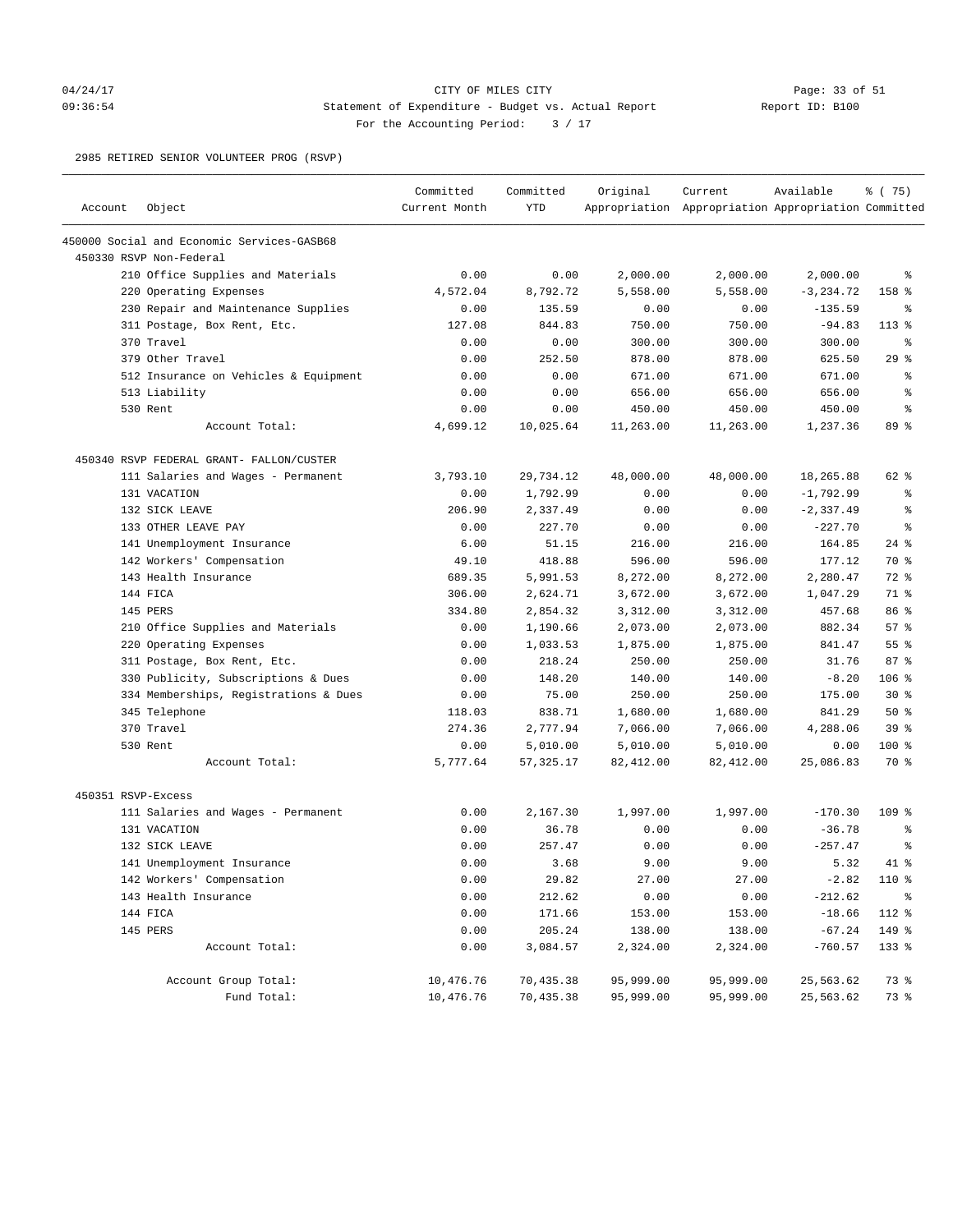### 04/24/17 Page: 34 of 51 09:36:54 Statement of Expenditure - Budget vs. Actual Report Report ID: B100 For the Accounting Period:  $3 / 17$

## 3670 SID 211

| Object<br>Account                        | Committed<br>Current Month | Committed<br><b>YTD</b> | Original<br>Appropriation | Current  | Available<br>Appropriation Appropriation Committed | $\frac{1}{6}$ ( 75) |
|------------------------------------------|----------------------------|-------------------------|---------------------------|----------|----------------------------------------------------|---------------------|
| 490000 DEBT SERVICE                      |                            |                         |                           |          |                                                    |                     |
| 490500 Other Debt Service Payments       |                            |                         |                           |          |                                                    |                     |
| 643 Principal- SID 211                   | 0.00                       | 3,666.12                | 3,667.00                  | 3,667.00 | 0.88                                               | $100$ %             |
| 644 Interest- SID 211                    | 0.00                       | 883.20                  | 884.00                    | 884.00   | 0.80                                               | $100$ %             |
| Account Total:                           | 0.00                       | 4,549.32                | 4,551.00                  | 4,551.00 | 1.68                                               | $100$ %             |
| Account Group Total:                     | 0.00                       | 4,549.32                | 4,551.00                  | 4,551.00 | 1.68                                               | $100*$              |
| 520000 OTHER FINANCING USES              |                            |                         |                           |          |                                                    |                     |
| 521000 Interfund Operating Transfers Out |                            |                         |                           |          |                                                    |                     |
| 820 Transfers to Other Funds             | 0.00                       | 2,985.00                | 0.00                      | 0.00     | $-2,985.00$                                        | ి                   |
| Account Total:                           | 0.00                       | 2,985.00                | 0.00                      | 0.00     | $-2,985.00$                                        | る                   |
| Account Group Total:                     | 0.00                       | 2,985.00                | 0.00                      | 0.00     | $-2,985.00$                                        | နွ                  |
| Fund Total:                              | 0.00                       | 7,534.32                | 4,551.00                  | 4,551.00 | $-2,983.32$                                        | $166$ %             |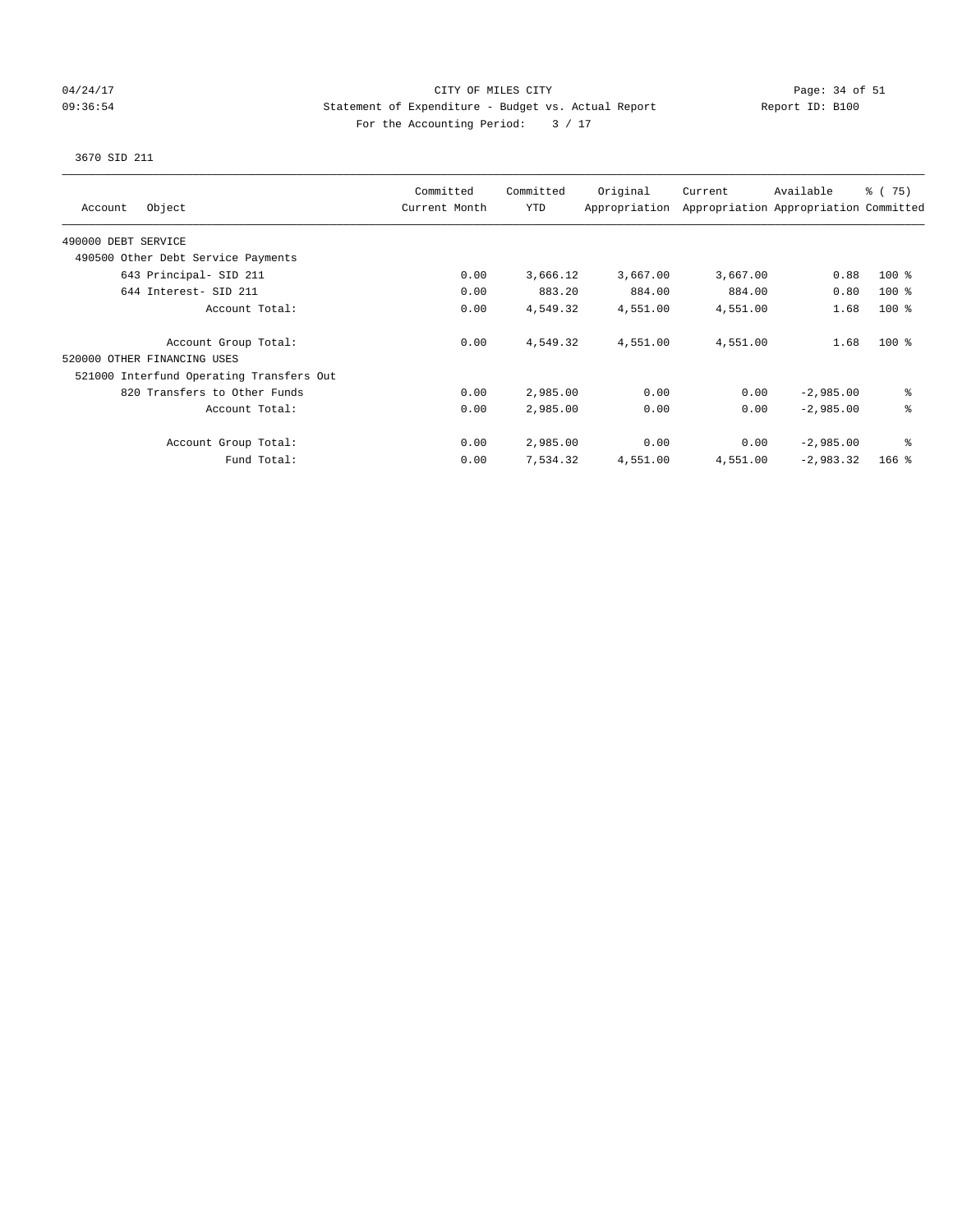4000 General Fund Capitol Improvement Fund

| Object<br>Account               | Committed<br>Current Month | Committed<br>YTD | Original<br>Appropriation | Current<br>Appropriation Appropriation Committed | Available | 8 (75) |
|---------------------------------|----------------------------|------------------|---------------------------|--------------------------------------------------|-----------|--------|
| 410000 GENERAL GOVERNMENTGASB68 |                            |                  |                           |                                                  |           |        |
| 410100 Legislative Services(02) |                            |                  |                           |                                                  |           |        |
| 940 Machinery &<br>Equipment    | 0.00                       | 0.00             | 40,000.00                 | 79,867,00                                        | 79,867.00 | နွ     |
| Account Total:                  | 0.00                       | 0.00             | 40,000.00                 | 79,867.00                                        | 79,867.00 | နွ     |
| Account Group Total:            | 0.00                       | 0.00             | 40,000.00                 | 79,867,00                                        | 79,867.00 | နွ     |
| Fund Total:                     | 0.00                       | 0.00             | 40,000.00                 | 79,867,00                                        | 79,867.00 | နွ     |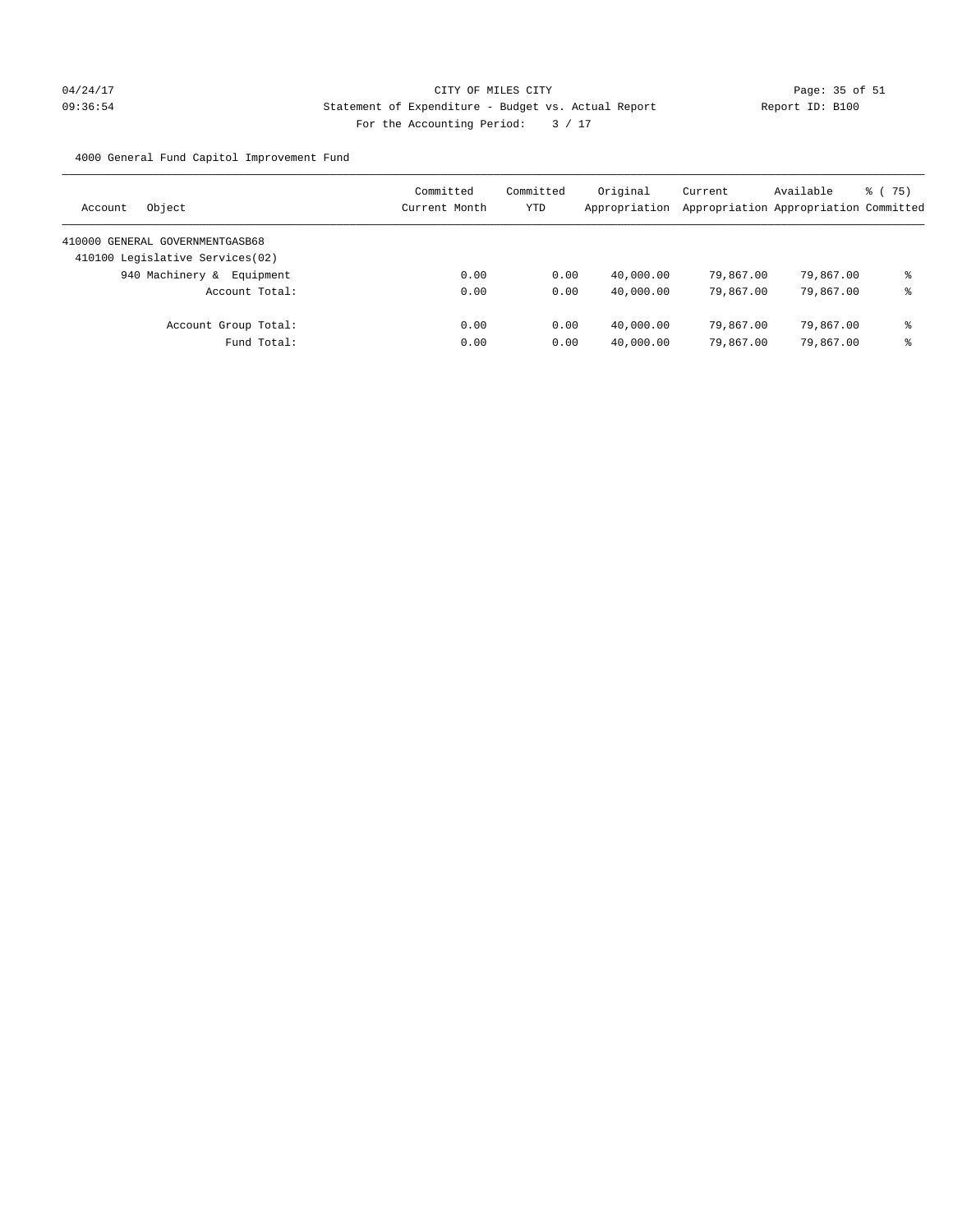# 04/24/17 Page: 36 of 51 09:36:54 Statement of Expenditure - Budget vs. Actual Report Changer Report ID: B100 For the Accounting Period: 3 / 17

4050 Ambulance Capital Improvement Fund

| Object<br>Account                           | Committed<br>Current Month | Committed<br>YTD | Original<br>Appropriation | Current<br>Appropriation Appropriation Committed | Available | 8 (75) |
|---------------------------------------------|----------------------------|------------------|---------------------------|--------------------------------------------------|-----------|--------|
| 420000 PUBLIC SAFETY-GASB68                 |                            |                  |                           |                                                  |           |        |
| 420730 Emergency Medical Services-Ambulance |                            |                  |                           |                                                  |           |        |
| 940 Machinery &<br>Equipment                | 0.00                       | 0.00             | 13,779.00                 | 13,779.00                                        | 13,779.00 | ి      |
| Account Total:                              | 0.00                       | 0.00             | 13,779.00                 | 13,779.00                                        | 13,779.00 | နွ     |
| Account Group Total:                        | 0.00                       | 0.00             | 13,779.00                 | 13,779.00                                        | 13,779.00 | နွ     |
| Fund Total:                                 | 0.00                       | 0.00             | 13,779.00                 | 13,779.00                                        | 13,779.00 | နွ     |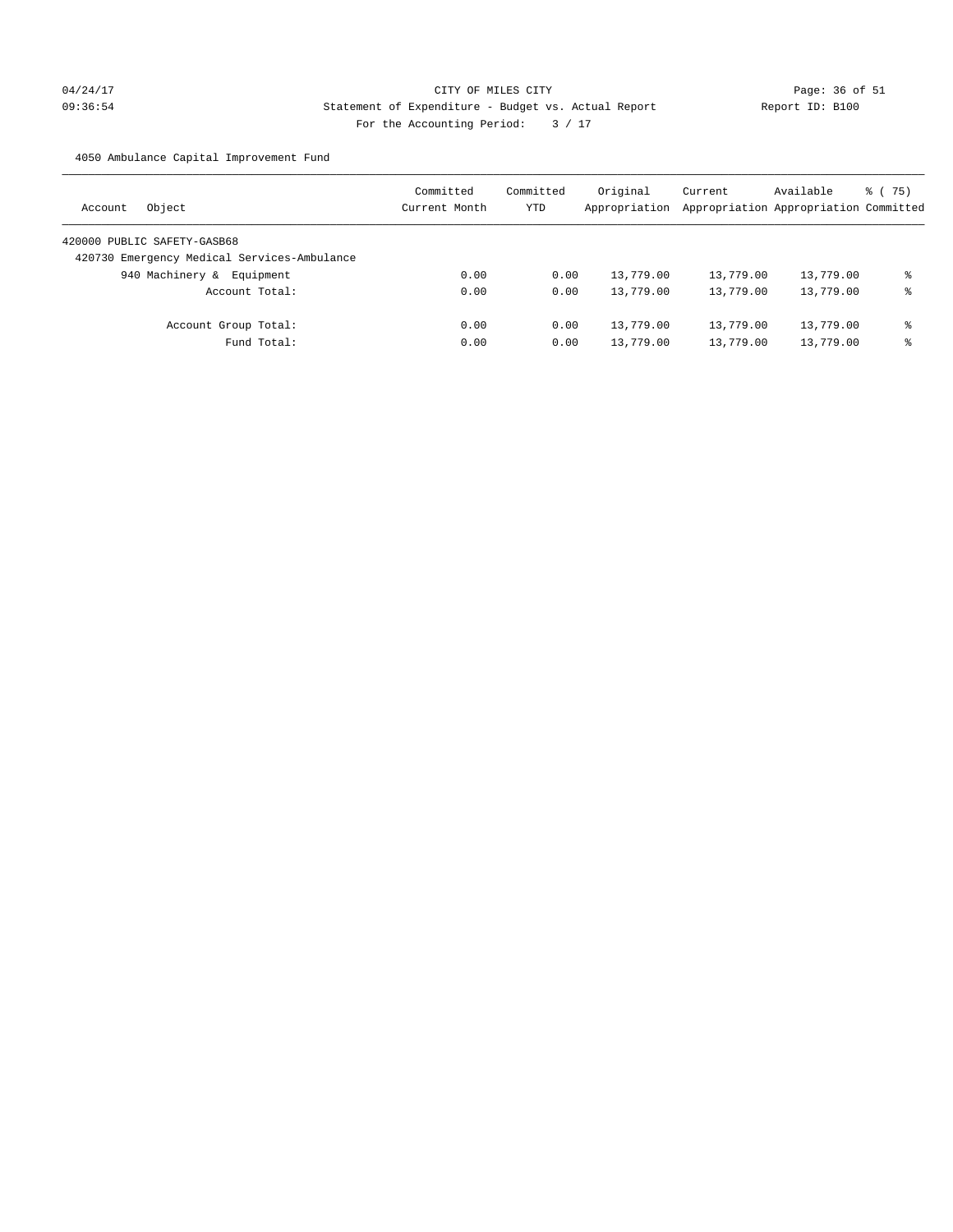# 04/24/17 Page: 37 of 51 09:36:54 Statement of Expenditure - Budget vs. Actual Report Changer (Report ID: B100 For the Accounting Period: 3 / 17

4056 Airport- Capital Improvement Plan

| Object<br>Account                   | Committed<br>Current Month | Committed<br>YTD | Original<br>Appropriation | Current<br>Appropriation Appropriation Committed | Available | 8 (75) |
|-------------------------------------|----------------------------|------------------|---------------------------|--------------------------------------------------|-----------|--------|
| 430000 Public Works-GASB68          |                            |                  |                           |                                                  |           |        |
| 430300 Airport (87)                 |                            |                  |                           |                                                  |           |        |
| 230 Repair and Maintenance Supplies | 0.00                       | 0.00             | 1,000.00                  | 1,000.00                                         | 1,000.00  | ႜ      |
| 360 Contr R & M                     | 0.00                       | 30,500.00        | 50,000.00                 | 50,000.00                                        | 19,500.00 | 61 %   |
| Account Total:                      | 0.00                       | 30,500.00        | 51,000.00                 | 51,000.00                                        | 20,500.00 | 60 %   |
| Account Group Total:                | 0.00                       | 30,500.00        | 51,000.00                 | 51,000.00                                        | 20,500.00 | 60 %   |
| Fund Total:                         | 0.00                       | 30,500.00        | 51,000.00                 | 51,000.00                                        | 20,500.00 | 60 %   |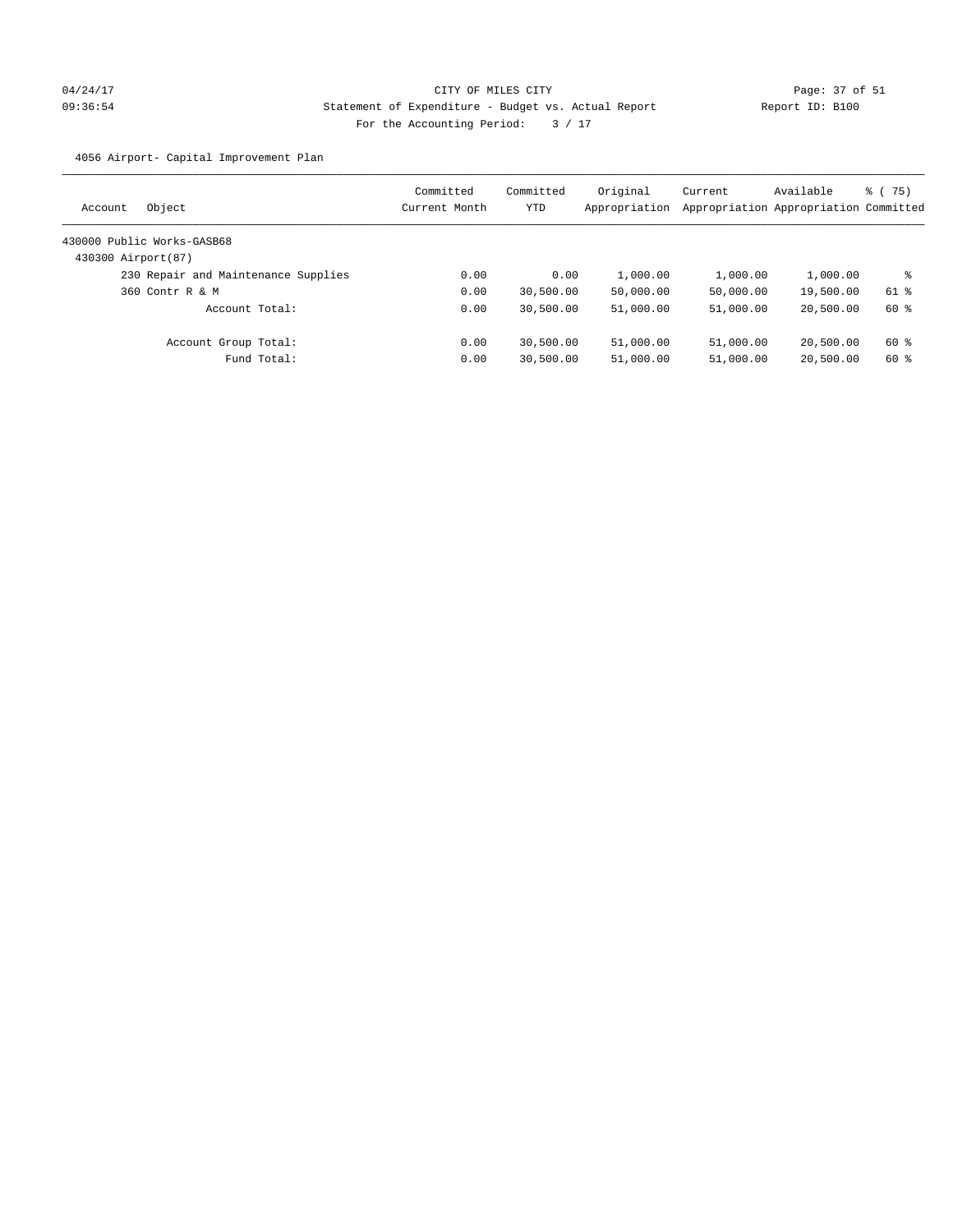# 04/24/17 Page: 38 of 51 09:36:54 Statement of Expenditure - Budget vs. Actual Report Report ID: B100 For the Accounting Period:  $3 / 17$

4060 CAPITAL IMPROV-PUBLIC WORKS

| Object<br>Account            | Committed<br>Current Month | Committed<br>YTD | Original<br>Appropriation | Current   | Available<br>Appropriation Appropriation Committed | 8 (75) |
|------------------------------|----------------------------|------------------|---------------------------|-----------|----------------------------------------------------|--------|
| 430000 Public Works-GASB68   |                            |                  |                           |           |                                                    |        |
| 430233 Roadway/Re-surfacing  |                            |                  |                           |           |                                                    |        |
| 940 Machinery &<br>Equipment | 0.00                       | 0.00             | 75,000.00                 | 75,000.00 | 75,000.00                                          | နွ     |
| Account Total:               | 0.00                       | 0.00             | 75,000.00                 | 75,000.00 | 75,000.00                                          | နွ     |
| Account Group Total:         | 0.00                       | 0.00             | 75,000.00                 | 75,000.00 | 75,000.00                                          | နွ     |
| Fund Total:                  | 0.00                       | 0.00             | 75,000.00                 | 75,000.00 | 75,000.00                                          | နွ     |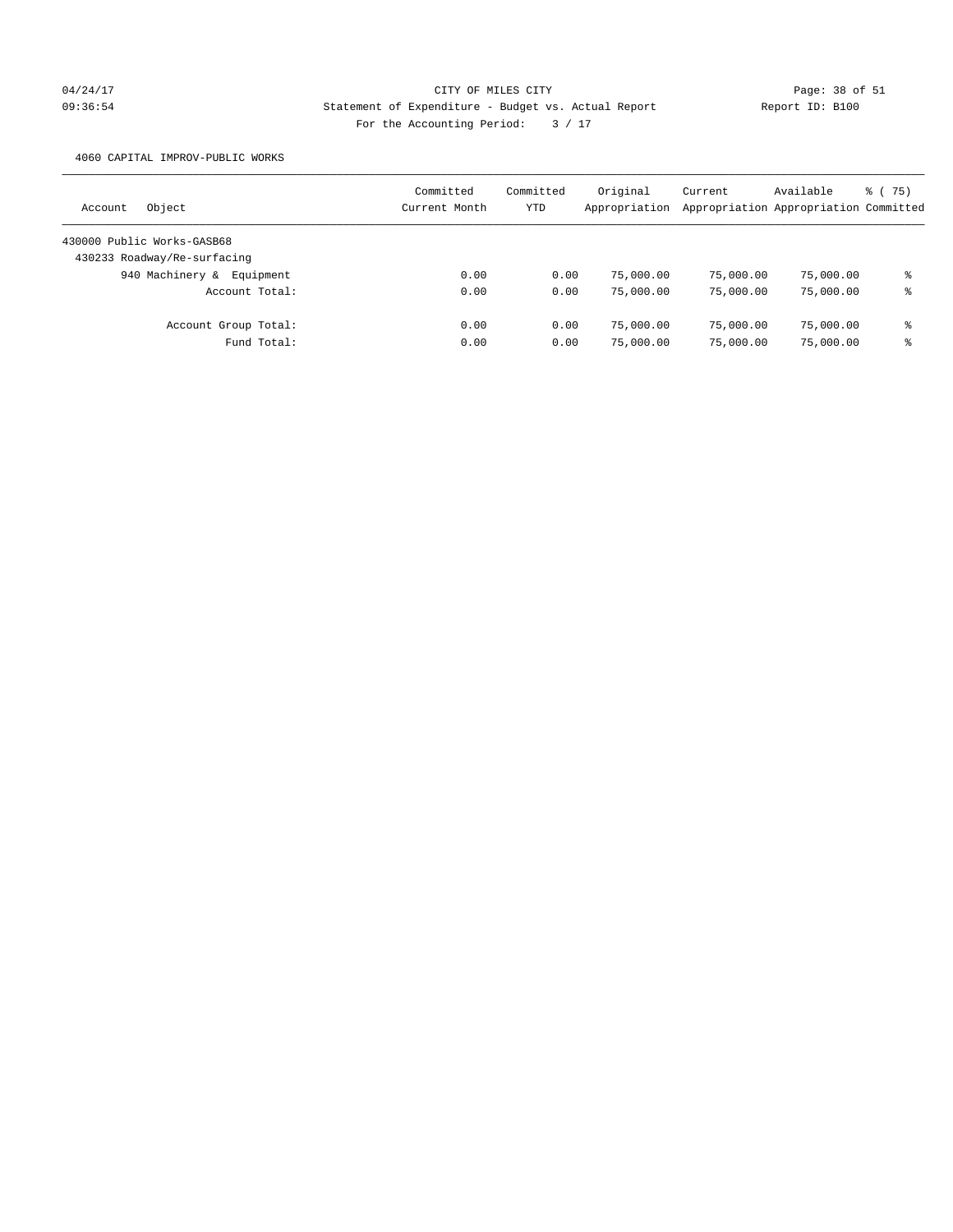## 04/24/17 Page: 39 of 51 09:36:54 Statement of Expenditure - Budget vs. Actual Report Changer Report ID: B100 For the Accounting Period: 3 / 17

| Account | Object                                        | Committed<br>Current Month | Committed<br>YTD | Original   | Current<br>Appropriation Appropriation Appropriation Committed | Available   | 8 (75)          |
|---------|-----------------------------------------------|----------------------------|------------------|------------|----------------------------------------------------------------|-------------|-----------------|
|         | 430000 Public Works-GASB68                    |                            |                  |            |                                                                |             |                 |
|         | 430510 Water Administration(25)               |                            |                  |            |                                                                |             |                 |
|         | 111 Salaries and Wages - Permanent            | 1,957.50                   | 17,783.50        | 25,762.00  | 25,762.00                                                      | 7,978.50    | 69 %            |
|         | 121 OVERTIME-PERMANENT                        | 48.50                      | 48.50            | 250.00     | 250.00                                                         | 201.50      | 19 <sup>°</sup> |
|         | 131 VACATION                                  | 48.20                      | 1,398.11         | 1,500.00   | 1,500.00                                                       | 101.89      | 93%             |
|         | 132 SICK LEAVE                                | 168.70                     | 677.06           | 1,000.00   | 1,000.00                                                       | 322.94      | 68 %            |
|         | 133 OTHER LEAVE PAY                           | 0.84                       | 0.84             | 0.00       | 0.00                                                           | $-0.84$     | ႜ               |
|         | 141 Unemployment Insurance                    | 3.32                       | 29.95            | 39.00      | 39.00                                                          | 9.05        | $77$ $%$        |
|         | 142 Workers' Compensation                     | 27.10                      | 245.04           | 312.00     | 312.00                                                         | 66.96       | 79 %            |
|         | 143 Health Insurance                          | 362.15                     | 3, 241.79        | 4,136.00   | 4,136.00                                                       | 894.21      | 78 %            |
|         | 144 FICA                                      | 168.85                     | 1,517.15         | 1,985.00   | 1,985.00                                                       | 467.85      | 76 %            |
|         | 145 PERS                                      | 186.13                     | 1,296.17         | 2,171.00   | 2,171.00                                                       | 874.83      | 60 %            |
|         | 196 CLOTHING ALLOTMENT                        | 0.00                       | 75.00            | 150.00     | 150.00                                                         | 75.00       | 50%             |
|         | 210 Office Supplies and Materials             | 229.53                     | 1,233.38         | 2,000.00   | 2,000.00                                                       | 766.62      | 62 %            |
|         | 214 Small Items of Equipment                  | 0.00                       | 591.33           | 3,000.00   | 3,000.00                                                       | 2,408.67    | $20*$           |
|         | 220 Operating Expenses                        | 243.72                     | 2,087.24         | 2,200.00   | 2,200.00                                                       | 112.76      | 95%             |
|         | 230 Repair and Maintenance Supplies           | 0.00                       | 0.00             | 500.00     | 500.00                                                         | 500.00      | ႜ               |
|         | 311 Postage, Box Rent, Etc.                   | 553.93                     | 5,189.86         | 10,000.00  | 10,000.00                                                      | 4,810.14    | $52$ $%$        |
|         | 320 Printing, Duplicating, Typing &           | 0.00                       | 68.54            | 2,300.00   | 2,300.00                                                       | 2,231.46    | 3%              |
|         | 330 Publicity, Subscriptions & Dues           | 0.00                       | 1,134.28         | 1,000.00   | 1,000.00                                                       | $-134.28$   | $113$ %         |
|         | 345 Telephone                                 | 42.20                      | 412.49           | 600.00     | 600.00                                                         | 187.51      | 69 %            |
|         | 347 Internet                                  | 8.12                       | 105.86           | 200.00     | 200.00                                                         | 94.14       | 53%             |
|         | 350 Professional Services                     | 0.00                       | 3,146.31         | 2,500.00   | 2,500.00                                                       | $-646.31$   | $126$ %         |
|         | 360 Contr R & M                               | 136.78                     | 7,943.34         | 8,099.00   | 8,099.00                                                       | 155.66      | 98 %            |
|         | 370 Travel                                    | 0.00                       | 0.00             | 500.00     | 500.00                                                         | 500.00      | ್ಠಿ             |
|         | 380 Training Services                         | 0.00                       | 0.00             | 500.00     | 500.00                                                         | 500.00      | နွ              |
|         | 382 Books                                     | 0.00                       | 0.00             | 100.00     | 100.00                                                         | 100.00      | နွ              |
|         | 513 Liability                                 | 0.00                       | 12,289.86        | 4,412.00   | 4,412.00                                                       | $-7,877.86$ | $279$ $%$       |
|         | 531 Building & Office Rental                  | 500.00                     | 4,500.00         | 6,000.00   | 6,000.00                                                       | 1,500.00    | 75 %            |
|         | 810 Losses (Bad debt expense - Enterprise     | 0.00                       | 0.01             | 500.00     | 500.00                                                         | 499.99      | ್ಠಿ             |
|         | Account Total:                                | 4,685.57                   | 65,015.61        | 81,716.00  | 81,716.00                                                      | 16,700.39   | $80*$           |
|         | 430530 Water Source of Supply and Pumping(22) |                            |                  |            |                                                                |             |                 |
|         | 111 Salaries and Wages - Permanent            | 18,543.67                  | 175,974.68       | 242,361.00 | 242,361.00                                                     | 66,386.32   | 73 %            |
|         | 121 OVERTIME-PERMANENT                        | 295.31                     | 6,035.16         | 16,709.00  | 16,709.00                                                      | 10,673.84   | 36%             |
|         | 131 VACATION                                  | 1,824.60                   | 14, 241. 25      | 15,773.00  | 15,773.00                                                      | 1,531.75    | 90%             |
|         | 132 SICK LEAVE                                | 383.67                     | 4,486.20         | 7,093.00   | 7,093.00                                                       | 2,606.80    | 63 %            |
|         | 133 OTHER LEAVE PAY                           | 203.81                     | 1,527.49         | 4,090.00   | 4,090.00                                                       | 2,562.51    | 378             |
|         | 134 HOLIDAY PAY                               | 0.00                       | 4,721.28         | 5,002.00   | 5,002.00                                                       | 280.72      | 94 %            |
|         | 141 Unemployment Insurance                    | 31.93                      | 312.06           | 436.00     | 436.00                                                         | 123.94      | 72 %            |
|         | 142 Workers' Compensation                     | 1,327.79                   | 12,896.29        | 15,893.00  | 15,893.00                                                      | 2,996.71    | 81 %            |
|         | 143 Health Insurance                          | 3,862.00                   | 35, 432.29       | 46,324.00  | 46,324.00                                                      | 10,891.71   | 76 %            |
|         | 144 FICA                                      | 1,510.07                   | 14,931.93        | 22,264.00  | 22,264.00                                                      | 7,332.07    | 67 %            |
|         | 145 PERS                                      | 1,778.75                   | 17, 138.75       | 24,359.00  | 24,359.00                                                      | 7,220.25    | 70 %            |
|         | 196 CLOTHING ALLOTMENT                        | 0.00                       | 840.00           | 840.00     | 840.00                                                         | 0.00        | 100 %           |
|         | 210 Office Supplies and Materials             | 43.77                      | 420.86           | 250.00     | 250.00                                                         | $-170.86$   | 168 %           |
|         | 214 Small Items of Equipment                  | 0.00                       | 1,534.00         | 5,950.00   | 5,950.00                                                       | 4,416.00    | 26%             |
|         | 220 Operating Expenses                        | 18.96                      | 1,039.52         | 2,000.00   | 2,000.00                                                       | 960.48      | $52$ $%$        |
|         | 222 Chemicals, Lab & Med Supplies             | 0.00                       | 109.22           | 150.00     | 150.00                                                         | 40.78       | 73 %            |
|         | 226 Clothing and Uniforms                     | 0.00                       | 198.68           | 500.00     | 500.00                                                         | 301.32      | 40 %            |
|         | 230 Repair and Maintenance Supplies           | 26.22                      | 4,255.85         | 12,000.00  | 12,000.00                                                      | 7,744.15    | 35%             |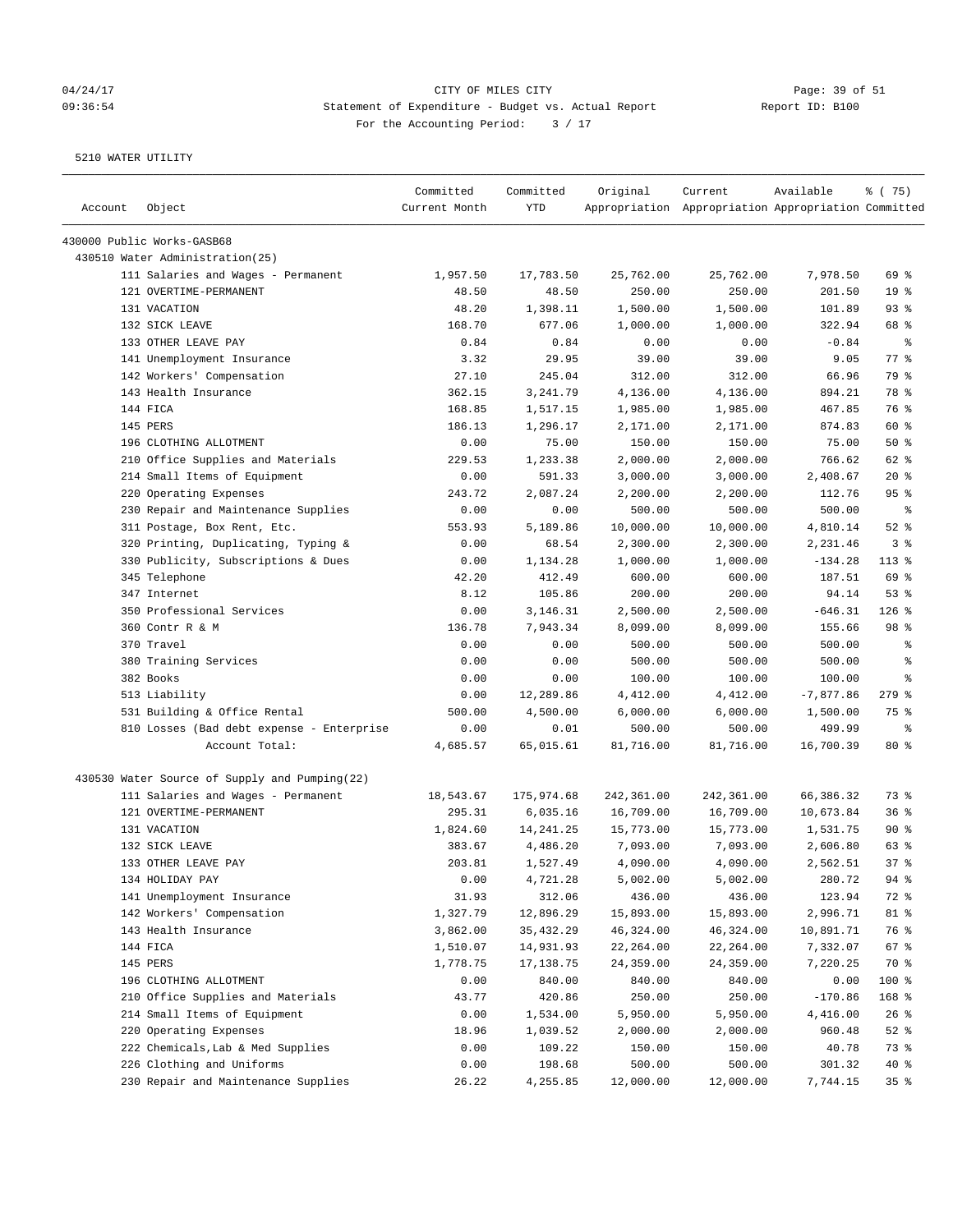## 04/24/17 CITY OF MILES CITY<br>
09:36:54 Statement of Expenditure - Budget vs. Actual Report Report ID: B100 09:36:54 Statement of Expenditure - Budget vs. Actual Report For the Accounting Period: 3 / 17

| Account | Object                                  | Committed<br>Current Month | Committed<br>YTD | Original   | Current<br>Appropriation Appropriation Appropriation Committed | Available  | 8 (75)     |
|---------|-----------------------------------------|----------------------------|------------------|------------|----------------------------------------------------------------|------------|------------|
|         | 231 Gas, Oil, Diesel Fuel, Grease, etc. | 35.21                      | 602.89           | 1,500.00   | 1,500.00                                                       | 897.11     | $40*$      |
|         | 241 Consumable Tools                    | 12.87                      | 90.60            | 200.00     | 200.00                                                         | 109.40     | 45 %       |
|         | 311 Postage, Box Rent, Etc.             | 2.05                       | 2.05             | 50.00      | 50.00                                                          | 47.95      | 4%         |
|         | 330 Publicity, Subscriptions & Dues     | 0.00                       | 0.00             | 250.00     | 250.00                                                         | 250.00     | $\epsilon$ |
|         | 334 Memberships, Registrations & Dues   | 0.00                       | 105.00           | 400.00     | 400.00                                                         | 295.00     | $26$ %     |
|         | 341 Electric Utility Services           | 4,275.63                   | 46, 312.71       | 55,000.00  | 55,000.00                                                      | 8,687.29   | 84 %       |
|         | 344 Gas Utility Service                 | 2,124.03                   | 8,005.35         | 20,000.00  | 20,000.00                                                      | 11,994.65  | $40*$      |
|         | 345 Telephone                           | 71.31                      | 674.48           | 1,000.00   | 1,000.00                                                       | 325.52     | 67%        |
|         | 346 Garbage Service                     | 0.00                       | 433.36           | 300.00     | 300.00                                                         | $-133.36$  | 144 %      |
|         | 347 Internet                            | 80.25                      | 722.25           | 1,000.00   | 1,000.00                                                       | 277.75     | 72 %       |
|         | 350 Professional Services               | 0.00                       | 312.10           | 500.00     | 500.00                                                         | 187.90     | 62 %       |
|         | 352 Wtr/Swr Lab Testing                 | 0.00                       | 0.00             | 1,000.00   | 1,000.00                                                       | 1,000.00   | နွ         |
|         | 357 Architectual, Engineering Serv Etc. | 0.00                       | 0.00             | 10,000.00  | 10,000.00                                                      | 10,000.00  | နွ         |
|         | 360 Contr R & M                         | 516.00                     | 1,484.00         | 40,000.00  | 40,000.00                                                      | 38,516.00  | 4%         |
|         | 363 R&M Vehicles/Equip/Labor-PW         | 217.92                     | 1,908.83         | 3,000.00   | 3,000.00                                                       | 1,091.17   | 64 %       |
|         | 369 Other Repair and Maintenance        | 0.00                       | 0.00             | 2,000.00   | 2,000.00                                                       | 2,000.00   | ್ಠಿ        |
|         | 370 Travel                              | 58.89                      | 399.84           | 1,000.00   | 1,000.00                                                       | 600.16     | $40*$      |
|         | 380 Training Services                   | 76.00                      | 438.85           | 1,500.00   | 1,500.00                                                       | 1,061.15   | 29%        |
|         | 382 Books                               | 0.00                       | 0.00             | 200.00     | 200.00                                                         | 200.00     | ್ಠಿ        |
|         | 400 BUILDING MATERIALS                  | 0.00                       | 0.00             | 500.00     | 500.00                                                         | 500.00     | ್ಠಿ        |
|         | 511 Insurance on Buildings              | 0.00                       | 11,965.84        | 11,966.00  | 11,966.00                                                      | 0.16       | $100$ %    |
|         | 512 Insurance on Vehicles & Equipment   | 0.00                       | 292.31           | 293.00     | 293.00                                                         | 0.69       | $100$ %    |
|         | 940 Machinery & Equipment               | 0.00                       | 0.00             | 130,000.00 | 130,000.00                                                     | 130,000.00 | နွ         |
|         | Account Total:                          | 37, 320.71                 | 369,845.97       | 703,653.00 | 703,653.00                                                     | 333,807.03 | 53%        |
|         | 430540 Water Purification and Treatment |                            |                  |            |                                                                |            |            |
|         | 210 Office Supplies and Materials       | 79.98                      | 113.88           | 200.00     | 200.00                                                         | 86.12      | 57%        |
|         | 214 Small Items of Equipment            | 0.00                       | 6,570.81         | 13,700.00  | 13,700.00                                                      | 7,129.19   | 48 %       |
|         | 220 Operating Expenses                  | 18.97                      | 1,916.40         | 3,000.00   | 3,000.00                                                       | 1,083.60   | 64 %       |
|         | 222 Chemicals, Lab & Med Supplies       | 188.39                     | 38,515.92        | 58,350.00  | 58,350.00                                                      | 19,834.08  | 66 %       |
|         | 226 Clothing and Uniforms               | 0.00                       | 198.68           | 500.00     | 500.00                                                         | 301.32     | $40*$      |
|         | 230 Repair and Maintenance Supplies     | 3,299.37                   | 5,162.74         | 9,500.00   | 9,500.00                                                       | 4,337.26   | $54$ %     |
|         | 231 Gas, Oil, Diesel Fuel, Grease, etc. | 23.48                      | 401.94           | 1,000.00   | 1,000.00                                                       | 598.06     | $40*$      |
|         | 241 Consumable Tools                    | 15.93                      | 93.65            | 150.00     | 150.00                                                         | 56.35      | 62 %       |
|         | 311 Postage, Box Rent, Etc.             | 0.00                       | 66.17            | 150.00     | 150.00                                                         | 83.83      | 44 %       |
|         | 320 Printing, Duplicating, Typing &     | 0.00                       | 0.00             | 100.00     | 100.00                                                         | 100.00     | ್ಠಿ        |
|         | 330 Publicity, Subscriptions & Dues     | 0.00                       | 0.00             | 400.00     | 400.00                                                         | 400.00     | ್ಠಿ        |
|         | 334 Memberships, Registrations & Dues   | 0.00                       | 30.00            | 450.00     | 450.00                                                         | 420.00     | 7 %        |
|         | 352 Wtr/Swr Lab Testing                 | 287.75                     | 3,808.75         | 10,000.00  | 10,000.00                                                      | 6,191.25   | 38 %       |
|         | 357 Architectual, Engineering Serv Etc. | 0.00                       | 0.00             | 12,000.00  | 12,000.00                                                      | 12,000.00  | ್ಠಿ        |
|         | 360 Contr R & M                         | 539.50                     | 822.19           | 6,000.00   | 6,000.00                                                       | 5,177.81   | $14$ %     |
|         | 369 Other Repair and Maintenance        | 0.00                       | 0.00             | 1,500.00   | 1,500.00                                                       | 1,500.00   | ႜ          |
|         | 370 Travel                              | 70.66                      | 353.54           | 1,500.00   | 1,500.00                                                       | 1,146.46   | $24$ %     |
|         | 380 Training Services                   | 64.00                      | 367.55           | 1,250.00   | 1,250.00                                                       | 882.45     | 29%        |
|         | 382 Books                               | 0.00                       | 0.00             | 200.00     | 200.00                                                         | 200.00     | ိစ         |
|         | 533 Machinery and Equipment Rental      | 0.00                       | 0.00             | 1,000.00   | 1,000.00                                                       | 1,000.00   | ိစ         |
|         | 930 Improvements Other than Buildings   | 0.00                       | 0.00             | 15,500.00  | 15,500.00                                                      | 15,500.00  | နွ         |
|         | Account Total:                          | 4,588.03                   | 58,422.22        | 136,450.00 | 136,450.00                                                     | 78,027.78  | $43$ %     |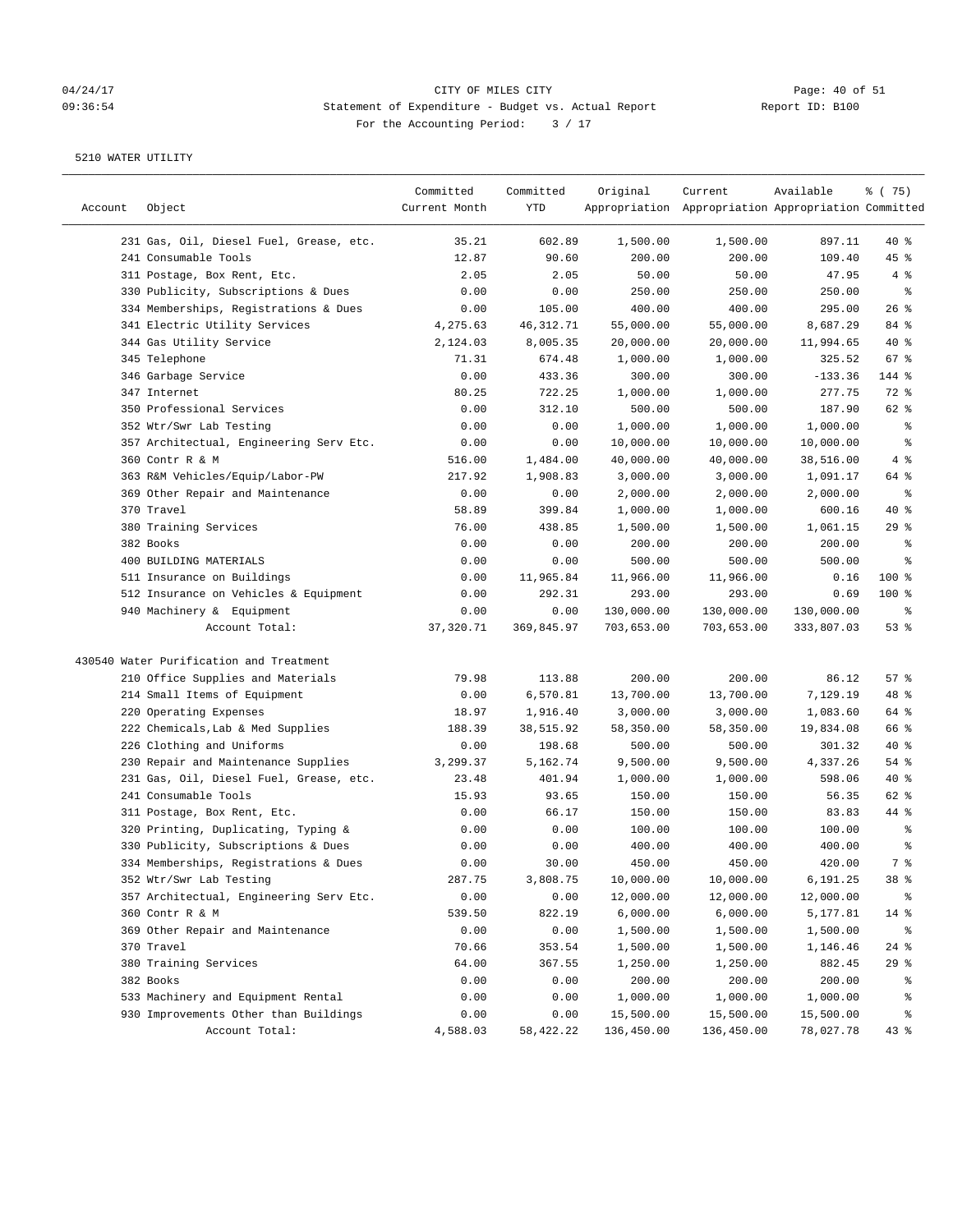# 04/24/17 Page: 41 of 51 09:36:54 Statement of Expenditure - Budget vs. Actual Report Report ID: B100 For the Accounting Period: 3 / 17

| Account | Object                                   | Committed<br>Current Month | Committed<br>YTD | Original                | Current<br>Appropriation Appropriation Appropriation Committed | Available                 | 8 (75)          |
|---------|------------------------------------------|----------------------------|------------------|-------------------------|----------------------------------------------------------------|---------------------------|-----------------|
|         | 430550 Transmission and Distribution(23) |                            |                  |                         |                                                                |                           |                 |
|         | 111 Salaries and Wages - Permanent       | 11,915.74                  | 106,480.36       | 137,531.00              | 137,531.00                                                     | 31,050.64                 | $77$ $%$        |
|         | 121 OVERTIME-PERMANENT                   | 390.99                     | 8,843.82         | 10,599.00               | 10,599.00                                                      | 1,755.18                  | 83%             |
|         | 131 VACATION                             | 561.51                     | 6,633.83         | 15,773.00               | 15,773.00                                                      | 9,139.17                  | 42 %            |
|         | 132 SICK LEAVE                           | 109.56                     | 3,898.83         | 7,093.00                | 7,093.00                                                       | 3,194.17                  | 55%             |
|         | 133 OTHER LEAVE PAY                      | 0.00                       | 37.89            | 2,243.00                | 2,243.00                                                       | 2,205.11                  | 2 <sup>8</sup>  |
|         | 134 HOLIDAY PAY                          | 45.76                      | 2,044.51         | 4,558.00                | 4,558.00                                                       | 2,513.49                  | 45 %            |
|         | 141 Unemployment Insurance               | 19.55                      | 192.96           | 267.00                  | 267.00                                                         | 74.04                     | 72 %            |
|         | 142 Workers' Compensation                | 716.75                     | 6,950.03         | 9,573.00                | 9,573.00                                                       | 2,622.97                  | 73 %            |
|         | 143 Health Insurance                     | 2,468.76                   | 22,405.00        | 29,615.00               | 29,615.00                                                      | 7,210.00                  | 76 %            |
|         | 144 FICA                                 | 989.90                     | 9,773.90         | 13,602.00               | 13,602.00                                                      | 3,828.10                  | 72 %            |
|         | 145 PERS                                 | 1,090.07                   | 10,708.42        | 14,882.00               | 14,882.00                                                      | 4,173.58                  | 72 %            |
|         | 196 CLOTHING ALLOTMENT                   | 0.00                       | 577.50           | 650.00                  | 650.00                                                         | 72.50                     | 89 %            |
|         | 210 Office Supplies and Materials        | 35.04                      | 171.17           | 500.00                  | 500.00                                                         | 328.83                    | 34%             |
|         | 214 Small Items of Equipment             | 0.00                       | 1,679.10         | 19,500.00               | 19,500.00                                                      | 17,820.90                 | 9%              |
|         | 220 Operating Expenses                   | 230.42                     | 5,390.39         | 35,000.00               | 35,000.00                                                      | 29,609.61                 | 15 <sup>°</sup> |
|         | 222 Chemicals, Lab & Med Supplies        | 0.00                       | 0.00             | 200.00                  | 200.00                                                         | 200.00                    | နွ              |
|         |                                          |                            | 384.37           |                         |                                                                |                           | 55 %            |
|         | 226 Clothing and Uniforms                | 0.00                       | 24, 456.12       | 700.00                  | 700.00                                                         | 315.63                    |                 |
|         | 230 Repair and Maintenance Supplies      | 756.23                     |                  | 40,000.00               | 40,000.00                                                      | 15,543.88                 | 61 %            |
|         | 231 Gas, Oil, Diesel Fuel, Grease, etc.  | 837.47                     | 8,285.26         | 10,000.00               | 10,000.00<br>10,000.00                                         | 1,714.74                  | 83%<br>$23$ $%$ |
|         | 233 Water/Sewer Main Replacement and     | 0.00                       | 2,318.40         | 10,000.00               |                                                                | 7,681.60                  |                 |
|         | 234 Hydrant/Manhole Replacement, Valves  | 0.00                       | 40,371.97        | 45,000.00               | 45,000.00                                                      | 4,628.03                  | 90%             |
|         | 235 Curb Stop Replacement                | 0.00                       | 14,539.67        | 18,000.00               | 18,000.00                                                      | 3,460.33                  | 81 %            |
|         | 241 Consumable Tools                     | 0.00                       | 0.00             | 200.00                  | 200.00                                                         | 200.00                    | နွ              |
|         | 311 Postage, Box Rent, Etc.              | 0.00                       | 2.62             | 100.00                  | 100.00                                                         | 97.38                     | 3%              |
|         | 320 Printing, Duplicating, Typing &      | 0.00                       | 0.00             | 100.00                  | 100.00                                                         | 100.00                    | ್ಠಿ             |
|         | 330 Publicity, Subscriptions & Dues      | 0.00                       | 0.00             | 250.00                  | 250.00                                                         | 250.00                    | る               |
|         | 334 Memberships, Registrations & Dues    | 0.00                       | 312.00           | 325.00                  | 325.00                                                         | 13.00                     | 96%             |
|         | 341 Electric Utility Services            | 43.99                      | 328.36           | 650.00                  | 650.00                                                         | 321.64                    | $51$ %          |
|         | 344 Gas Utility Service                  | 87.11                      | 281.52           | 450.00                  | 450.00                                                         | 168.48                    | 63%             |
|         | 345 Telephone                            | 41.57                      | 412.35           | 600.00                  | 600.00                                                         | 187.65                    | 69 %            |
|         | 347 Internet                             | 11.40                      | 102.60           | 200.00                  | 200.00                                                         | 97.40                     | $51$ %          |
|         | 350 Professional Services                | 161.56                     | 1,083.38         | 8,400.00                | 8,400.00                                                       | 7,316.62                  | $13*$           |
|         | 357 Architectual, Engineering Serv Etc.  | 0.00                       | 765.50           | 70,000.00               | 70,000.00                                                      | 69,234.50                 | 1 <sup>8</sup>  |
|         | 360 Contr R & M                          | 144.24                     | 3,493.91         | 18,500.00               | 18,500.00                                                      | 15,006.09                 | 19 <sup>°</sup> |
|         | 363 R&M Vehicles/Equip/Labor-PW          | 8,102.25                   | 34,806.21        | 29,000.00               | 29,000.00                                                      | $-5,806.21$               | $120*$          |
|         | 369 Other Repair and Maintenance         | 0.00                       | 0.00             | 1,000.00                | 1,000.00                                                       | 1,000.00                  | ႜ               |
|         | 370 Travel                               | 0.00                       | 242.06           | 750.00                  | 750.00                                                         | 507.94                    | 32%             |
|         | 380 Training Services                    | 95.78                      | 449.89           | 700.00                  | 700.00                                                         | 250.11                    | 64 %            |
|         | 382 Books                                | 0.00                       | 0.00             | 200.00                  | 200.00                                                         | 200.00                    | ್ಠಿ             |
|         | 400 BUILDING MATERIALS                   | 0.00                       | 110.14           | 500.00                  | 500.00                                                         | 389.86                    | $22$ %          |
|         | 511 Insurance on Buildings               | 0.00                       | 2,998.30         | 2,999.00                | 2,999.00                                                       | 0.70                      | 100 %           |
|         | 512 Insurance on Vehicles & Equipment    | 0.00                       | 716.97           | 717.00                  | 717.00                                                         | 0.03                      | 100 %           |
|         | 532 Land Rental                          | 0.00                       | 968.43           | 1,500.00                | 1,500.00                                                       | 531.57                    | 65 %            |
|         | 533 Machinery and Equipment Rental       | 0.00                       | 0.00             | 1,000.00                | 1,000.00                                                       | 1,000.00                  | ್ಠಿ             |
|         | 940 Machinery & Equipment                | 0.00                       | 347,850.23       | 2,005,000.00            |                                                                | 2,005,000.00 1,657,149.77 | $17$ %          |
|         | Account Total:                           | 28,855.65                  |                  | 671,067.97 2,568,427.00 |                                                                | 2,568,427.00 1,897,359.03 | $26$ %          |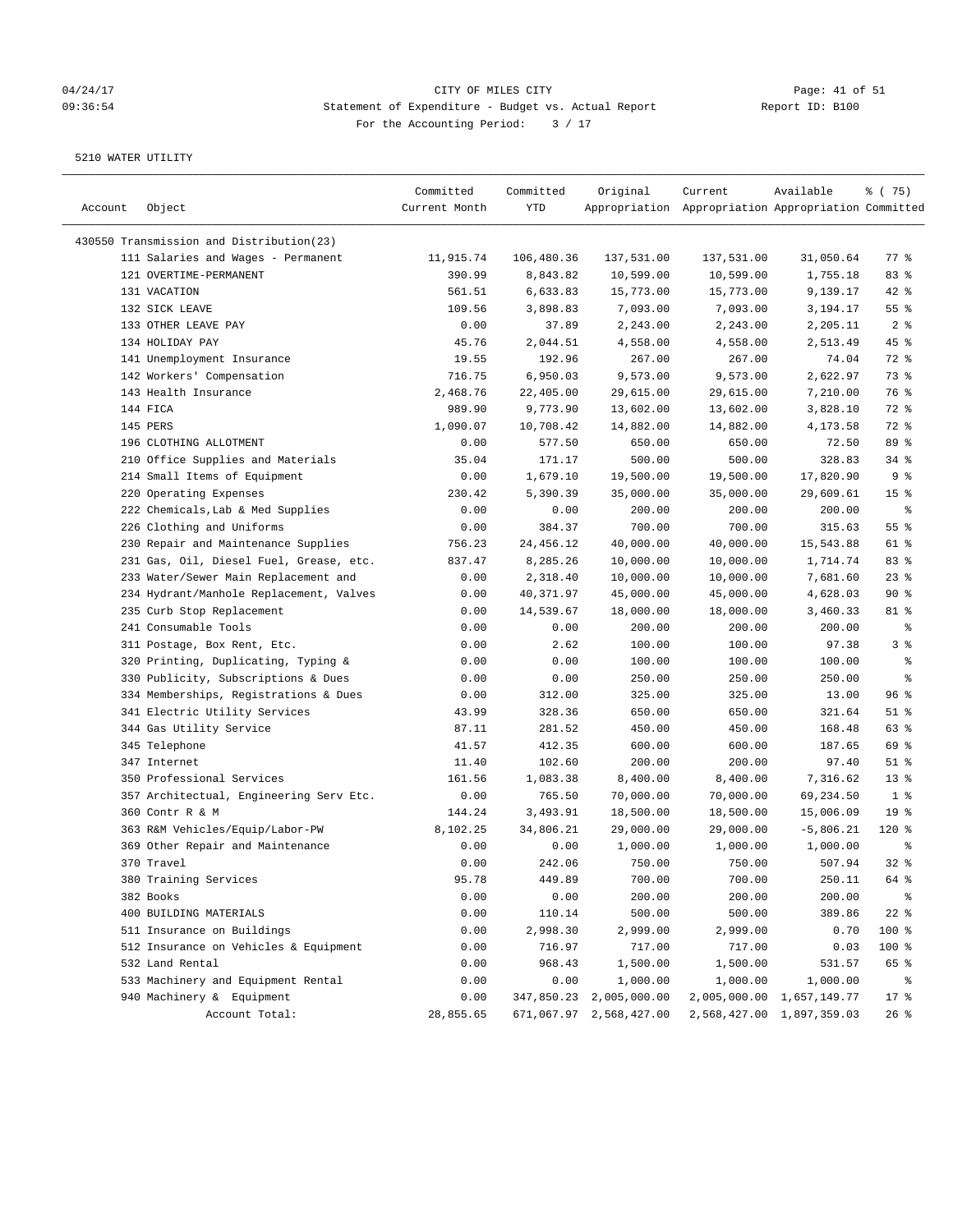### 04/24/17 CITY OF MILES CITY Page: 42 of 51 09:36:54 Statement of Expenditure - Budget vs. Actual Report Report ID: B100 For the Accounting Period:  $3 / 17$

|           | Original     | Committed<br>Current<br><b>YTD</b><br>Appropriation                   | Available<br>% (75)<br>Appropriation Appropriation Committed |
|-----------|--------------|-----------------------------------------------------------------------|--------------------------------------------------------------|
|           |              |                                                                       |                                                              |
| 0.00      | 0.00         | $-164.00$                                                             | 164.00<br>နွ                                                 |
| 0.00      | 0.00         | $-164.00$                                                             | 164.00<br>ి                                                  |
|           |              | 75, 449.96 1, 164, 187.77 3, 490, 246.00<br>3,490,246.00 2,326,058.23 | 338                                                          |
|           |              |                                                                       |                                                              |
|           |              |                                                                       |                                                              |
| 16,000.00 | 16,000.00    | 8,000.00                                                              | 8,000.00<br>50%                                              |
| 62,000.00 | 62,000.00    | 31,000.00                                                             | 31,000.00<br>50%                                             |
| 60,000.00 | 60,000.00    | 30,000.00                                                             | 30,000.00<br>50%                                             |
| 14,000.00 | 14,000.00    | 7,000.00                                                              | 50%<br>7,000.00                                              |
| 14,000.00 | 14,000.00    | 7,000.00                                                              | 7,000.00<br>50%                                              |
| 1,688.00  | 1,688.00     | 858.75                                                                | 829.25<br>$51$ $%$                                           |
| 11,207.00 | 11,207.00    | 5,651.25                                                              | 50%<br>5,555.75                                              |
| 11,207.00 | 11,207.00    | 5,651.25                                                              | 5,555.75<br>50%                                              |
| 54,465.00 | 54,465.00    | 27,465.00                                                             | 50%<br>27,000.00                                             |
| 53,040.00 | 53,040.00    | 26,745.00                                                             | 26, 295.00<br>50%                                            |
|           | 297,607.00   | 149, 371.25<br>297,607.00                                             | 50%<br>148, 235. 75                                          |
|           | 297,607.00   | 149, 371.25<br>297,607.00                                             | 148, 235. 75<br>50%                                          |
|           |              |                                                                       |                                                              |
|           |              |                                                                       |                                                              |
| 76,630.00 | 76,630.00    | 54,685.00                                                             | 21,945.00<br>71 %                                            |
| 76,630.00 | 76,630.00    | 54,685.00                                                             | 21,945.00<br>71 %                                            |
| 76,630.00 | 76,630.00    | 54,685.00                                                             | 21,945.00<br>71 %                                            |
|           | 3,864,483.00 | 80,905.96 1,368,244.02<br>3,864,483.00                                | 35%<br>2,496,238.98                                          |
|           |              |                                                                       |                                                              |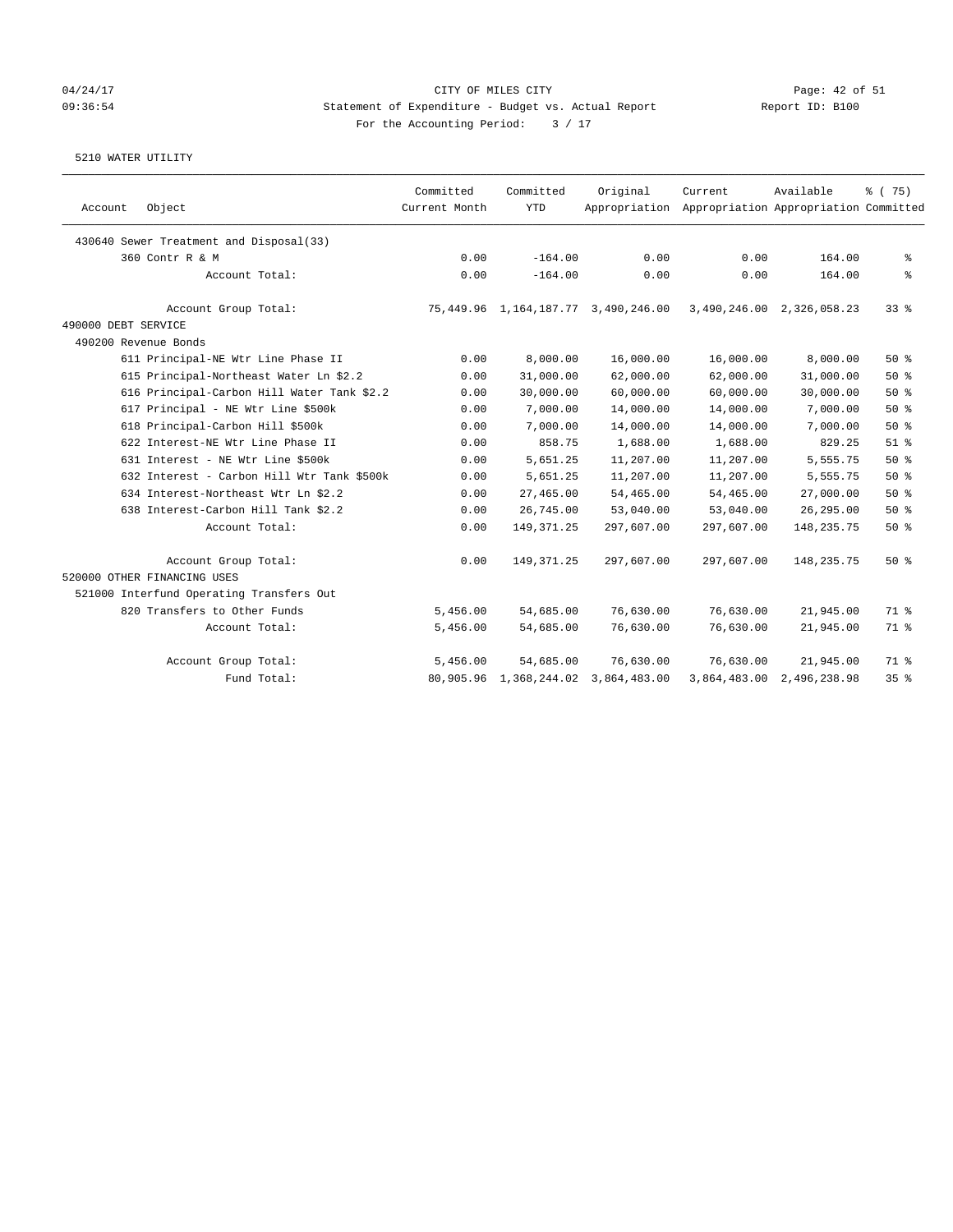## 04/24/17 Page: 43 of 51 09:36:54 Statement of Expenditure - Budget vs. Actual Report Changer Report ID: B100 For the Accounting Period: 3 / 17

| Account | Object                                       | Committed<br>Current Month | Committed<br>YTD | Original   | Current<br>Appropriation Appropriation Appropriation Committed | Available | 8 (75)          |
|---------|----------------------------------------------|----------------------------|------------------|------------|----------------------------------------------------------------|-----------|-----------------|
|         | 430000 Public Works-GASB68                   |                            |                  |            |                                                                |           |                 |
|         | 430610 Sewer Administration(29)              |                            |                  |            |                                                                |           |                 |
|         | 111 Salaries and Wages - Permanent           | 1,957.09                   | 17,781.62        | 25,800.00  | 25,800.00                                                      | 8,018.38  | 69 %            |
|         | 121 OVERTIME-PERMANENT                       | 48.52                      | 48.52            | 250.00     | 250.00                                                         | 201.48    | 19 <sup>°</sup> |
|         | 131 VACATION                                 | 48.20                      | 1,397.59         | 1,500.00   | 1,500.00                                                       | 102.41    | 93%             |
|         | 132 SICK LEAVE                               | 168.37                     | 675.56           | 1,000.00   | 1,000.00                                                       | 324.44    | 68 %            |
|         | 133 OTHER LEAVE PAY                          | 0.84                       | 0.84             | 0.00       | 0.00                                                           | $-0.84$   | ႜ               |
|         | 141 Unemployment Insurance                   | 3.33                       | 29.99            | 39.00      | 39.00                                                          | 9.01      | $77$ $%$        |
|         | 142 Workers' Compensation                    | 27.10                      | 245.08           | 311.00     | 311.00                                                         | 65.92     | 79 %            |
|         | 143 Health Insurance                         | 361.96                     | 3,241.07         | 4,136.00   | 4,136.00                                                       | 894.93    | 78 %            |
|         | 144 FICA                                     | 168.81                     | 1,517.00         | 1,979.00   | 1,979.00                                                       | 462.00    | $77$ $%$        |
|         | 145 PERS                                     | 186.07                     | 1,296.00         | 2,139.00   | 2,139.00                                                       | 843.00    | 61 %            |
|         | 196 CLOTHING ALLOTMENT                       | 0.00                       | 75.00            | 138.00     | 138.00                                                         | 63.00     | $54$ %          |
|         | 210 Office Supplies and Materials            | 229.53                     | 1,233.37         | 2,000.00   | 2,000.00                                                       | 766.63    | 62 %            |
|         | 214 Small Items of Equipment                 | 0.00                       | 591.30           | 3,000.00   | 3,000.00                                                       | 2,408.70  | $20*$           |
|         | 220 Operating Expenses                       | 214.04                     | 2,057.52         | 2,200.00   | 2,200.00                                                       | 142.48    | $94$ %          |
|         | 230 Repair and Maintenance Supplies          | 0.00                       | 0.00             | 500.00     | 500.00                                                         | 500.00    | ႜ               |
|         | 311 Postage, Box Rent, Etc.                  | 553.94                     | 5,189.85         | 10,000.00  | 10,000.00                                                      | 4,810.15  | $52$ $%$        |
|         | 320 Printing, Duplicating, Typing &          | 0.00                       | 68.53            | 2,300.00   | 2,300.00                                                       | 2,231.47  | 3%              |
|         | 330 Publicity, Subscriptions & Dues          | 0.00                       | 1,085.58         | 1,000.00   | 1,000.00                                                       | $-85.58$  | 109 %           |
|         | 345 Telephone                                | 42.18                      | 412.31           | 600.00     | 600.00                                                         | 187.69    | 69 %            |
|         | 347 Internet                                 | 19.51                      | 175.59           | 200.00     | 200.00                                                         | 24.41     | 88 %            |
|         | 350 Professional Services                    | 0.00                       | 3,146.30         | 2,500.00   | 2,500.00                                                       | $-646.30$ | $126$ %         |
|         | 360 Contr R & M                              | 136.78                     | 7,943.35         | 8,099.00   | 8,099.00                                                       | 155.65    | 98 %            |
|         | 370 Travel                                   | 0.00                       | 0.00             | 500.00     | 500.00                                                         | 500.00    | ್ಠಿ             |
|         | 380 Training Services                        | 0.00                       | 0.00             | 500.00     | 500.00                                                         | 500.00    | ႜ               |
|         | 382 Books                                    | 0.00                       | 0.00             | 100.00     | 100.00                                                         | 100.00    | နွ              |
|         | 513 Liability                                | 0.00                       | 0.00             | 5,037.00   | 5,037.00                                                       | 5,037.00  | နွ              |
|         | 531 Building & Office Rental                 | 333.33                     | 2,999.97         | 6,000.00   | 6,000.00                                                       | 3,000.03  | 50%             |
|         | 540 Special Assessments                      | 3,000.00                   | 3,750.00         | 4,000.00   | 4,000.00                                                       | 250.00    | $94$ %          |
|         | 810 Losses (Bad debt expense - Enterprise    | 0.00                       | $-0.01$          | 500.00     | 500.00                                                         | 500.01    | ႜ               |
|         | Account Total:                               | 7,499.60                   | 54,961.93        | 86,328.00  | 86,328.00                                                      | 31,366.07 | 64 %            |
|         | 430630 Sewer Collection and Transmission(31) |                            |                  |            |                                                                |           |                 |
|         | 111 Salaries and Wages - Permanent           | 11,626.42                  | 103,969.87       | 133,489.00 | 133,489.00                                                     | 29,519.13 | 78 %            |
|         | 121 OVERTIME-PERMANENT                       | 390.39                     | 8,834.11         | 10,599.00  | 10,599.00                                                      | 1,764.89  | 83%             |
|         | 131 VACATION                                 | 520.46                     | 6,342.66         | 15,773.00  | 15,773.00                                                      | 9,430.34  | $40*$           |
|         | 132 SICK LEAVE                               | 106.22                     | 3,720.38         | 7,093.00   | 7,093.00                                                       | 3,372.62  | $52$ $%$        |
|         | 133 OTHER LEAVE PAY                          | 0.00                       | 37.89            | 1,927.00   | 1,927.00                                                       | 1,889.11  | 2 <sup>8</sup>  |
|         | 134 HOLIDAY PAY                              | 45.76                      | 2,044.49         | 4,558.00   | 4,558.00                                                       | 2,513.51  | 45 %            |
|         | 141 Unemployment Insurance                   | 19.02                      | 188.38           | 262.00     | 262.00                                                         | 73.62     | 72 %            |
|         | 142 Workers' Compensation                    | 699.71                     | 6,796.39         | 9,349.00   | 9,349.00                                                       | 2,552.61  | 73 %            |
|         | 143 Health Insurance                         | 2,427.42                   | 22,039.99        | 29,119.00  | 29,119.00                                                      | 7,079.01  | 76 %            |
|         | 144 FICA                                     | 964.60                     | 9,547.23         | 13,268.00  | 13,268.00                                                      | 3,720.77  | 72 %            |
|         | 145 PERS                                     | 1,062.11                   | 10,458.34        | 14,517.00  | 14,517.00                                                      | 4,058.66  | 72 %            |
|         | 196 CLOTHING ALLOTMENT                       | 0.00                       | 570.00           | 495.00     | 495.00                                                         | $-75.00$  | 115 %           |
|         | 210 Office Supplies and Materials            | 12.77                      | 117.20           | 350.00     | 350.00                                                         | 232.80    | 33%             |
|         | 214 Small Items of Equipment                 | 0.00                       | 2,315.11         | 18,750.00  | 18,750.00                                                      | 16,434.89 | $12$ %          |
|         | 220 Operating Expenses                       | 44.90                      | 1,661.91         | 2,600.00   | 2,600.00                                                       | 938.09    | 64 %            |
|         | 222 Chemicals, Lab & Med Supplies            | 0.00                       | 0.00             | 2,000.00   | 2,000.00                                                       | 2,000.00  | နွ              |
|         | 226 Clothing and Uniforms                    | 0.00                       | 252.89           | 700.00     | 700.00                                                         | 447.11    | 36%             |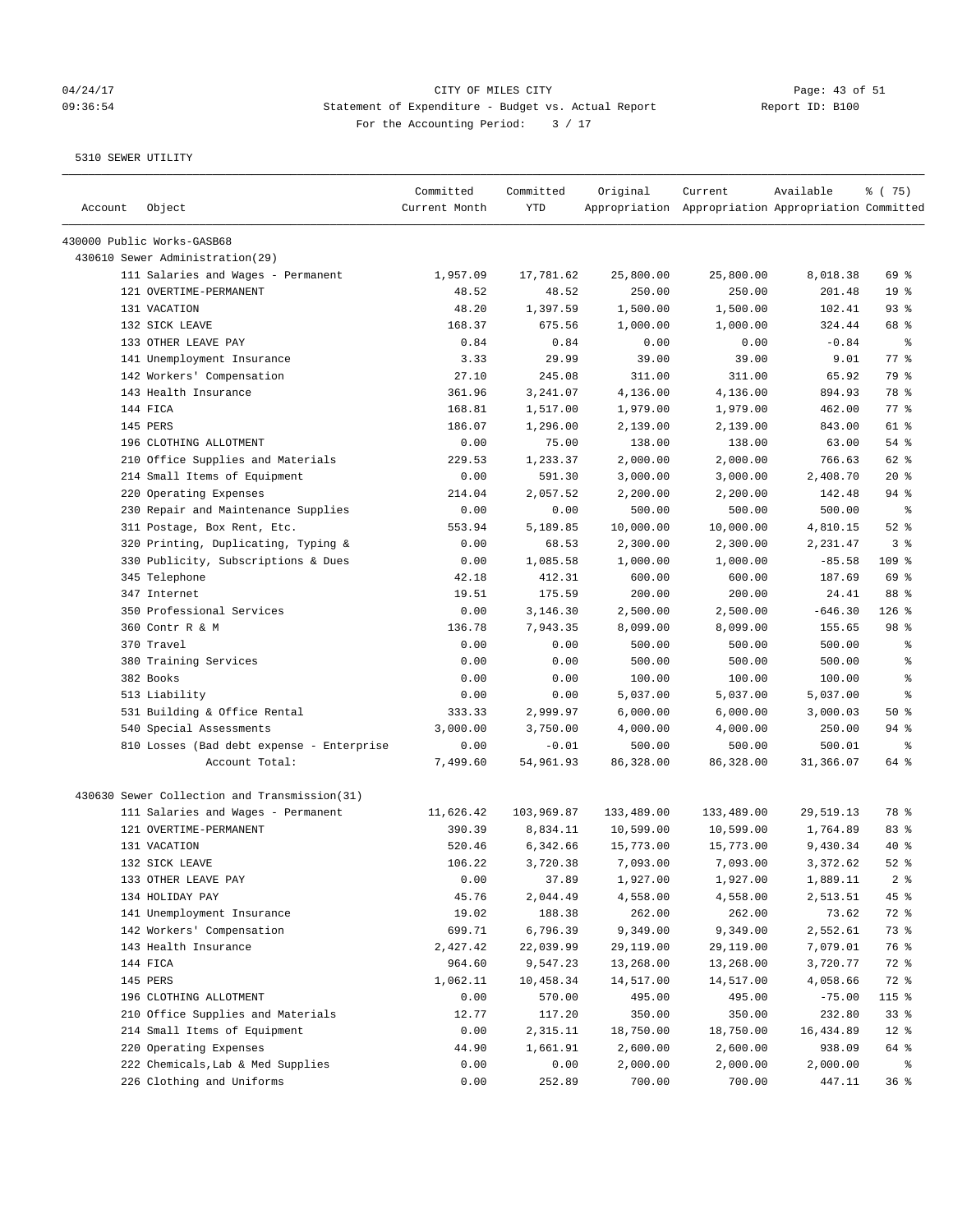# 04/24/17 CITY OF MILES CITY<br>
09:36:54 Statement of Expenditure - Budget vs. Actual Report Report ID: B100 09:36:54 Statement of Expenditure - Budget vs. Actual Report For the Accounting Period: 3 / 17

| Account | Object                                  | Committed<br>Current Month | Committed<br>YTD | Original   | Current<br>Appropriation Appropriation Appropriation Committed | Available   | % (75)          |
|---------|-----------------------------------------|----------------------------|------------------|------------|----------------------------------------------------------------|-------------|-----------------|
|         | 230 Repair and Maintenance Supplies     | 714.55                     | 2,842.07         | 5,000.00   | 5,000.00                                                       | 2,157.93    | 57%             |
|         | 231 Gas, Oil, Diesel Fuel, Grease, etc. | 837.47                     | 8,271.52         | 10,000.00  | 10,000.00                                                      | 1,728.48    | 83%             |
|         | 233 Water/Sewer Main Replacement and    | 0.00                       | 882.99           | 5,000.00   | 5,000.00                                                       | 4,117.01    | 18 %            |
|         | 234 Hydrant/Manhole Replacement, Valves | 0.00                       | 169.95           | 10,000.00  | 10,000.00                                                      | 9,830.05    | 2 <sup>8</sup>  |
|         | 241 Consumable Tools                    | 0.00                       | 0.00             | 100.00     | 100.00                                                         | 100.00      | ್ಠಿ             |
|         | 311 Postage, Box Rent, Etc.             | 37.21                      | 42.11            | 50.00      | 50.00                                                          | 7.89        | 84 %            |
|         | 320 Printing, Duplicating, Typing &     | 0.00                       | 0.00             | 75.00      | 75.00                                                          | 75.00       | る               |
|         | 330 Publicity, Subscriptions & Dues     | 0.00                       | 0.00             | 125.00     | 125.00                                                         | 125.00      | နွ              |
|         | 334 Memberships, Registrations & Dues   | 150.00                     | 275.00           | 300.00     | 300.00                                                         | 25.00       | 92%             |
|         | 341 Electric Utility Services           | 43.99                      | 1,906.99         | 220.00     | 220.00                                                         | $-1,686.99$ | 867 %           |
|         | 344 Gas Utility Service                 | 87.12                      | 117.55           | 500.00     | 500.00                                                         | 382.45      | $24$ %          |
|         | 345 Telephone                           | 41.57                      | 412.23           | 550.00     | 550.00                                                         | 137.77      | 75 %            |
|         | 347 Internet                            | 11.40                      | 102.60           | 140.00     | 140.00                                                         | 37.40       | 73 %            |
|         | 350 Professional Services               | 161.56                     | 1,278.38         | 30,000.00  | 30,000.00                                                      | 28,721.62   | 4%              |
|         | 357 Architectual, Engineering Serv Etc. | 0.00                       | 0.00             | 10,000.00  | 10,000.00                                                      | 10,000.00   | ್ಠಿ             |
|         | 360 Contr R & M                         | 144.24                     | 3,090.17         | 8,000.00   | 8,000.00                                                       | 4,909.83    | 39 %            |
|         | 363 R&M Vehicles/Equip/Labor-PW         | 7,854.75                   | 32,595.70        | 29,000.00  | 29,000.00                                                      | $-3,595.70$ | $112*$          |
|         | 369 Other Repair and Maintenance        | 0.00                       | 0.00             | 2,500.00   | 2,500.00                                                       | 2,500.00    | နွ              |
|         | 370 Travel                              | 0.00                       | 179.05           | 500.00     | 500.00                                                         | 320.95      | 36%             |
|         | 380 Training Services                   | 95.77                      | 449.88           | 550.00     | 550.00                                                         | 100.12      | 82%             |
|         | 382 Books                               | 0.00                       | 0.00             | 100.00     | 100.00                                                         | 100.00      | နွ              |
|         | 400 BUILDING MATERIALS                  | 0.00                       | 92.66            | 400.00     | 400.00                                                         | 307.34      | $23$ $%$        |
|         | 512 Insurance on Vehicles & Equipment   | 0.00                       | 1,528.34         | 1,529.00   | 1,529.00                                                       | 0.66        | $100$ %         |
|         | 513 Liability                           | 0.00                       | 68.72            | 5,000.00   | 5,000.00                                                       | 4,931.28    | 1 <sup>8</sup>  |
|         | 532 Land Rental                         | 0.00                       | 739.61           | 720.00     | 720.00                                                         | $-19.61$    | $103$ %         |
|         | Account Total:                          | 28,099.41                  | 233,942.36       | 385,208.00 | 385,208.00                                                     | 151,265.64  | 61 %            |
|         | 430640 Sewer Treatment and Disposal(33) |                            |                  |            |                                                                |             |                 |
|         | 111 Salaries and Wages - Permanent      | 7,942.66                   | 74,940.70        | 104,289.00 | 104,289.00                                                     | 29, 348.30  | 72 %            |
|         | 121 OVERTIME-PERMANENT                  | 118.19                     | 2,412.80         | 6,848.00   | 6,848.00                                                       | 4,435.20    | 35%             |
|         | 131 VACATION                            | 801.94                     | 6,226.05         | 6,309.00   | 6,309.00                                                       | 82.95       | 99 %            |
|         | 132 SICK LEAVE                          | 153.46                     | 2,117.17         | 2,810.00   | 2,810.00                                                       | 692.83      | 75 %            |
|         | 133 OTHER LEAVE PAY                     | 81.52                      | 610.97           | 4,090.00   | 4,090.00                                                       | 3,479.03    | 15 <sup>°</sup> |
|         | 134 HOLIDAY PAY                         | 0.00                       | 1,888.70         | 2,167.00   | 2,167.00                                                       | 278.30      | 87%             |
|         | 141 Unemployment Insurance              | 13.62                      | 132.67           | 190.00     | 190.00                                                         | 57.33       | 70 %            |
|         | 142 Workers' Compensation               | 564.45                     | 5,455.35         | 7,027.00   | 7,027.00                                                       | 1,571.65    | 78 %            |
|         | 143 Health Insurance                    | 1,613.72                   | 14,932.34        | 18,861.00  | 18,861.00                                                      | 3,928.66    | 79 %            |
|         | 144 FICA                                | 649.17                     | 6,382.24         | 9,678.00   | 9,678.00                                                       | 3,295.76    | 66 %            |
|         | 145 PERS                                | 761.46                     | 7,346.14         | 10,589.00  | 10,589.00                                                      | 3,242.86    | 69 %            |
|         | 196 CLOTHING ALLOTMENT                  | 0.00                       | 351.00           | 351.00     | 351.00                                                         | 0.00        | 100 %           |
|         | 210 Office Supplies and Materials       | 0.00                       | 199.65           | 150.00     | 150.00                                                         | $-49.65$    | 133 %           |
|         | 214 Small Items of Equipment            | 0.00                       | 444.98           | 15,500.00  | 15,500.00                                                      | 15,055.02   | 3%              |
|         | 220 Operating Expenses                  | 0.00                       | 1,208.44         | 7,000.00   | 7,000.00                                                       | 5,791.56    | $17$ %          |
|         | 222 Chemicals, Lab & Med Supplies       | 137.97                     | 5,097.46         | 7,000.00   | 7,000.00                                                       | 1,902.54    | 73 %            |
|         | 226 Clothing and Uniforms               | 0.00                       | 242.55           | 600.00     | 600.00                                                         | 357.45      | 40 %            |
|         | 230 Repair and Maintenance Supplies     | 220.91                     | 5,402.70         | 12,000.00  | 12,000.00                                                      | 6,597.30    | $45$ %          |
|         | 231 Gas, Oil, Diesel Fuel, Grease, etc. | 46.95                      | 829.37           | 2,000.00   | 2,000.00                                                       | 1,170.63    | 41 %            |
|         | 241 Consumable Tools                    | 40.97                      | 40.97            | 100.00     | 100.00                                                         | 59.03       | 41 %            |
|         | 311 Postage, Box Rent, Etc.             | 3.89                       | 97.98            | 100.00     | 100.00                                                         | 2.02        | 98 %            |
|         | 320 Printing, Duplicating, Typing &     | 0.00                       | 0.00             | 100.00     | 100.00                                                         | 100.00      | ိစ              |
|         | 330 Publicity, Subscriptions & Dues     | 0.00                       | 0.00             | 170.00     | 170.00                                                         | 170.00      | ွေ              |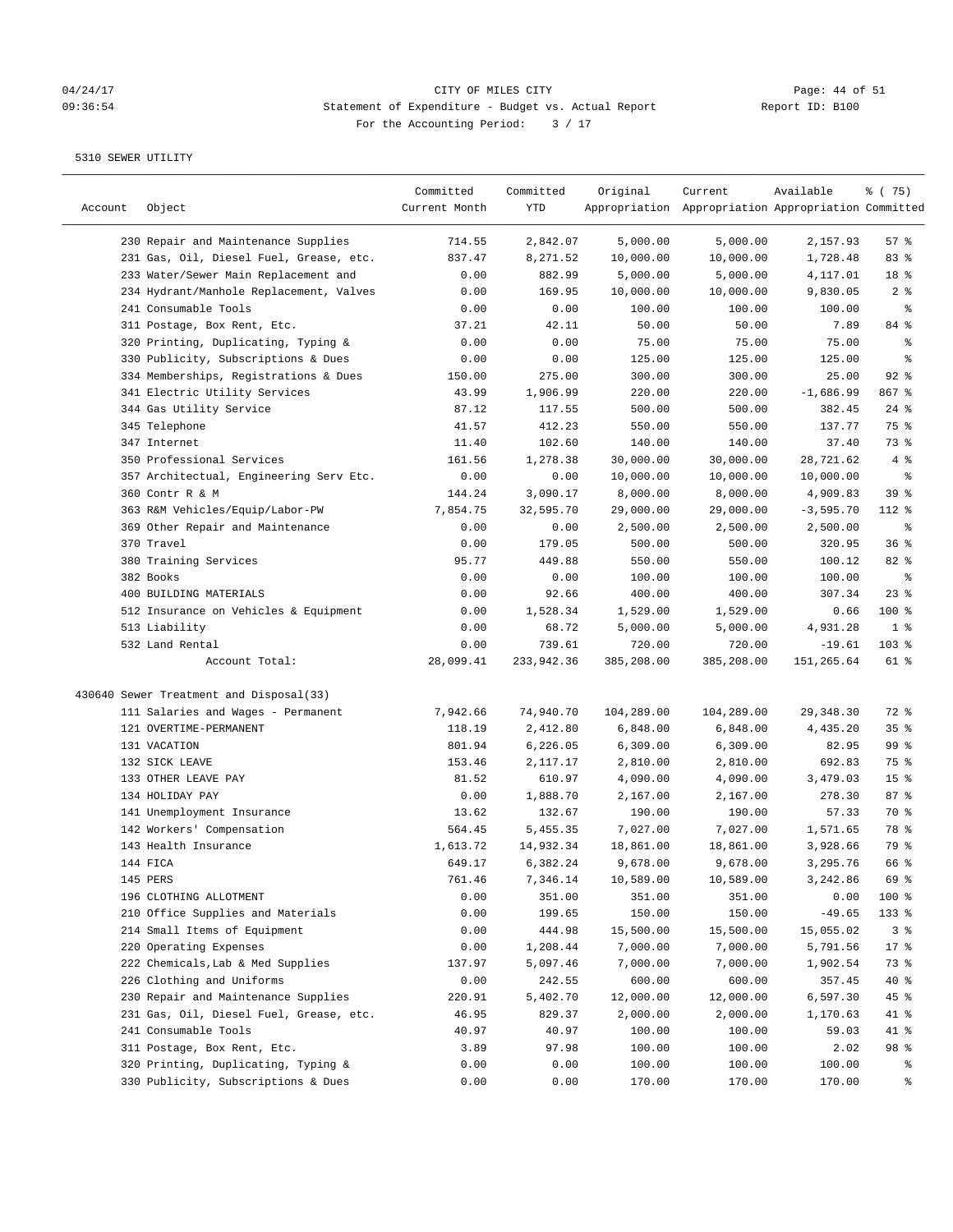## 04/24/17 CITY OF MILES CITY<br>09:36:54 Statement of Expenditure - Budget vs. Actual Report Report ID: B100 09:36:54 Statement of Expenditure - Budget vs. Actual Report For the Accounting Period: 3 / 17

| Account | Object                                  | Committed<br>Current Month | Committed<br>YTD | Original                                  | Current<br>Appropriation Appropriation Appropriation Committed | Available                     | 8 (75)          |
|---------|-----------------------------------------|----------------------------|------------------|-------------------------------------------|----------------------------------------------------------------|-------------------------------|-----------------|
|         | 334 Memberships, Registrations & Dues   | 170.00                     | 230.00           | 600.00                                    | 600.00                                                         | 370.00                        | 38 <sup>8</sup> |
|         | 341 Electric Utility Services           | 5,166.68                   | 33, 465. 31      | 73,000.00                                 | 73,000.00                                                      | 39,534.69                     | 46%             |
|         | 342 Water Utility Services              | 62.16                      | 682.31           | 1,000.00                                  | 1,000.00                                                       | 317.69                        | 68 %            |
|         | 343 Sewer Utility Services              | 81.32                      | 730.20           | 600.00                                    | 600.00                                                         | $-130.20$                     | 122 %           |
|         | 345 Telephone                           | 30.05                      | 303.14           | 800.00                                    | 800.00                                                         | 496.86                        | 38 %            |
|         | 346 Garbage Service                     | 63.00                      | 520.26           | 800.00                                    | 800.00                                                         | 279.74                        | 65 %            |
|         | 347 Internet                            | 45.60                      | 410.40           | 500.00                                    | 500.00                                                         | 89.60                         | 82 %            |
|         | 350 Professional Services               | 0.00                       | 312.10           | 500.00                                    | 500.00                                                         | 187.90                        | 62 %            |
|         | 352 Wtr/Swr Lab Testing                 | 1,022.00                   | 4,496.72         | 8,000.00                                  | 8,000.00                                                       | 3,503.28                      | 56%             |
|         | 357 Architectual, Engineering Serv Etc. | 0.00                       | 0.00             | 5,000.00                                  | 5,000.00                                                       | 5,000.00                      | ್ಠಿ             |
|         | 360 Contr R & M                         | 432.00                     | 2,477.10         | 7,500.00                                  | 7,500.00                                                       | 5,022.90                      | 33%             |
|         | 363 R&M Vehicles/Equip/Labor-PW         | 3.04                       | 873.89           | 8,000.00                                  | 8,000.00                                                       | 7,126.11                      | $11$ %          |
|         | 370 Travel                              | 44.17                      | 326.35           | 900.00                                    | 900.00                                                         | 573.65                        | 36%             |
|         | 380 Training Services                   | 0.00                       | 307.38           | 900.00                                    | 900.00                                                         | 592.62                        | 34%             |
|         | 382 Books                               | 0.00                       | 0.00             | 200.00                                    | 200.00                                                         | 200.00                        | ್ಠಿ             |
|         | 400 BUILDING MATERIALS                  | 0.00                       | 14.90            | 500.00                                    | 500.00                                                         | 485.10                        | 3%              |
|         | 511 Insurance on Buildings              | 0.00                       | 2,322.06         | 2,323.00                                  | 2,323.00                                                       | 0.94                          | $100$ %         |
|         | 512 Insurance on Vehicles & Equipment   | 0.00                       | 127.69           | 128.00                                    | 128.00                                                         | 0.31                          | $100$ %         |
|         | 513 Liability                           | 0.00                       | 0.00             | 2,000.00                                  | 2,000.00                                                       | 2,000.00                      | ್ಠಿ             |
|         | 533 Machinery and Equipment Rental      | 0.00                       | 0.00             | 2,000.00                                  | 2,000.00                                                       | 2,000.00                      | ್ಠಿ             |
|         | 940 Machinery & Equipment               | 400,009.59                 | 2,320,716.22     | 6,900,000.00                              |                                                                | 6,900,000.00 4,579,283.78     | $34$ $%$        |
|         | 951 WWTP Phase II                       | 0.00                       | 0.00             | 1.00                                      | 1.00                                                           | 1.00                          | နွ              |
|         | Account Total:                          |                            |                  | 420, 280.49 2, 504, 676.26 7, 233, 181.00 |                                                                | 7, 233, 181.00 4, 728, 504.74 | 35 <sup>8</sup> |
|         | 430690 Sewer Lift Stations(32)          |                            |                  |                                           |                                                                |                               |                 |
|         | 111 Salaries and Wages - Permanent      | 5,032.52                   | 47,697.95        | 65,901.00                                 | 65,901.00                                                      | 18,203.05                     | 72 %            |
|         | 121 OVERTIME-PERMANENT                  | 78.67                      | 1,607.90         | 3,134.00                                  | 3,134.00                                                       | 1,526.10                      | $51$ %          |
|         | 131 VACATION                            | 498.59                     | 3,885.76         | 4,206.00                                  | 4,206.00                                                       | 320.24                        | $92$ $%$        |
|         | 132 SICK LEAVE                          | 102.31                     | 1,249.65         | 1,840.00                                  | 1,840.00                                                       | 590.35                        | 68 %            |
|         | 133 OTHER LEAVE PAY                     | 54.35                      | 407.30           | 1,196.00                                  | 1,196.00                                                       | 788.70                        | $34$ $%$        |
|         | 134 HOLIDAY PAY                         | 0.00                       | 1,258.82         | 1,133.00                                  | 1,133.00                                                       | $-125.82$                     | $111$ %         |
|         | 141 Unemployment Insurance              | 8.63                       | 84.42            | 116.00                                    | 116.00                                                         | 31.58                         | 73 %            |
|         | 142 Workers' Compensation               | 359.66                     | 3,486.39         | 4,227.00                                  | 4,227.00                                                       | 740.61                        | 82 %            |
|         | 143 Health Insurance                    | 1,041.26                   | 9,644.15         | 12,491.00                                 | 12,491.00                                                      | 2,846.85                      | $77$ $%$        |
|         | 144 FICA                                | 410.23                     | 4,050.66         | 5,921.00                                  | 5,921.00                                                       | 1,870.34                      | 68 %            |
|         | 145 PERS                                | 482.64                     | 4,653.78         | 6,479.00                                  | 6,479.00                                                       | 1,825.22                      | 72 %            |
|         | 196 CLOTHING ALLOTMENT                  | 0.00                       | 226.50           | 250.00                                    | 250.00                                                         | 23.50                         | $91$ %          |
|         | 210 Office Supplies and Materials       | 54.94                      | 80.33            | 150.00                                    | 150.00                                                         | 69.67                         | 54%             |
|         | 214 Small Items of Equipment            | 0.00                       | 0.00             | 14,500.00                                 | 14,500.00                                                      | 14,500.00                     | ್ಠಿ             |
|         | 220 Operating Expenses                  | 0.00                       | 316.97           | 1,000.00                                  | 1,000.00                                                       | 683.03                        | 32%             |
|         | 222 Chemicals, Lab & Med Supplies       | 0.00                       | 212.21           | 1,500.00                                  | 1,500.00                                                       | 1,287.79                      | $14$ %          |
|         | 226 Clothing and Uniforms               |                            | 67.04            | 200.00                                    | 200.00                                                         | 132.96                        | 34%             |
|         |                                         | 0.00                       |                  |                                           |                                                                |                               |                 |
|         | 230 Repair and Maintenance Supplies     | 102.51                     | 1,166.97         | 7,000.00                                  | 7,000.00                                                       | 5,833.03                      | $17$ %          |
|         | 231 Gas, Oil, Diesel Fuel, Grease, etc. | 58.69                      | 979.30           | 2,500.00                                  | 2,500.00                                                       | 1,520.70                      | 39%             |
|         | 241 Consumable Tools                    | 0.00                       | 11.99            | 100.00                                    | 100.00                                                         | 88.01                         | $12$ %          |
|         | 311 Postage, Box Rent, Etc.             | 0.00                       | 0.00             | 50.00                                     | 50.00                                                          | 50.00                         | ိ               |
|         | 341 Electric Utility Services           | 1,108.25                   | 16,646.94        | 16,000.00                                 | 16,000.00                                                      | $-646.94$                     | 104 %           |
|         | 344 Gas Utility Service                 | 86.80                      | 641.06           | 1,500.00                                  | 1,500.00                                                       | 858.94                        | 43%             |
|         | 346 Garbage Service                     | 60.00                      | 306.00           | 250.00                                    | 250.00                                                         | $-56.00$                      | 122 %           |
|         | 352 Wtr/Swr Lab Testing                 | 0.00                       | 0.00             | 250.00                                    | 250.00                                                         | 250.00                        | ွေ              |
|         | 360 Contr R & M                         | 275.21                     | 1,327.71         | 2,500.00                                  | 2,500.00                                                       | 1,172.29                      | 53%             |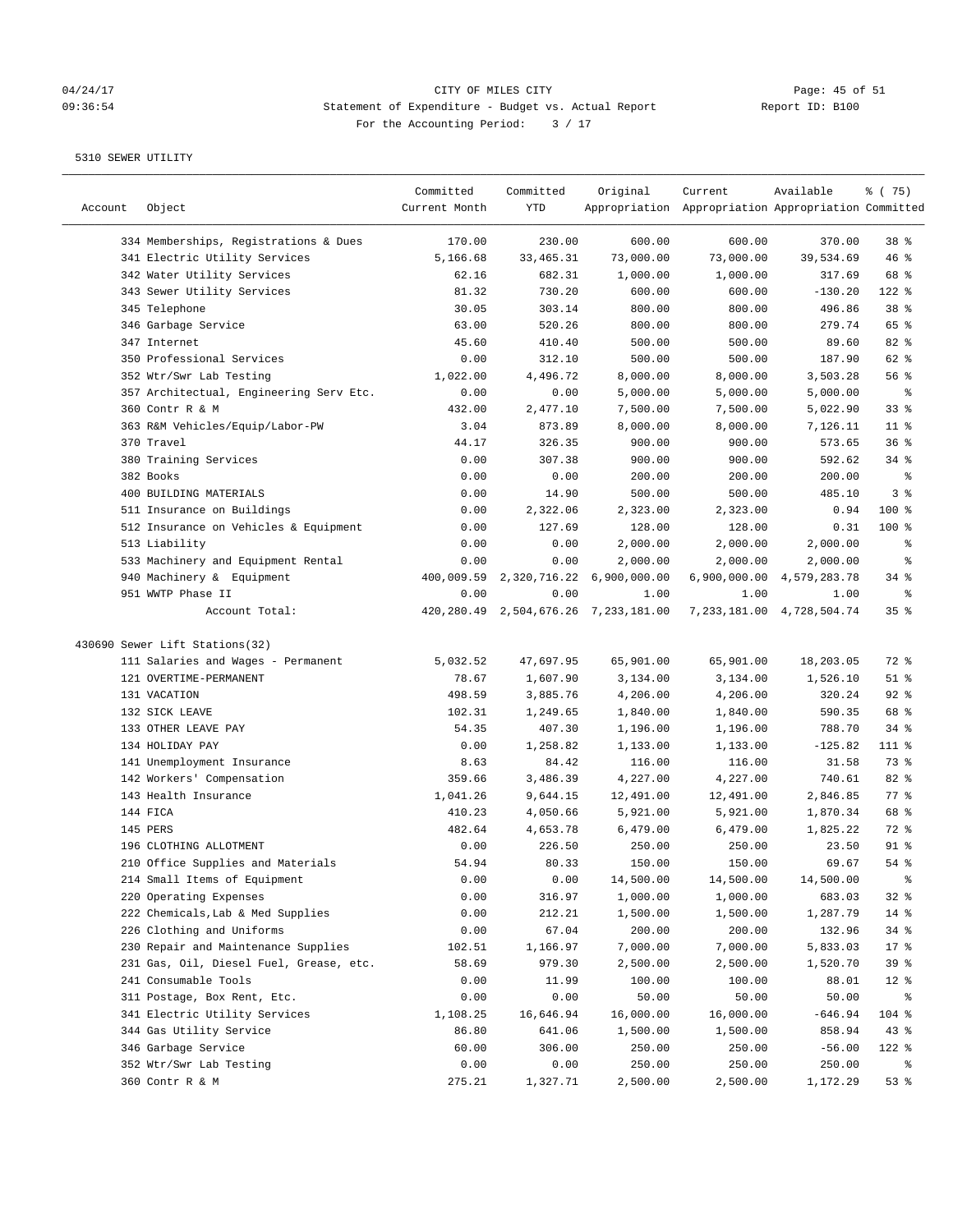## 04/24/17 Page: 46 of 51 09:36:54 Statement of Expenditure - Budget vs. Actual Report Report ID: B100 For the Accounting Period:  $3 / 17$

| Account              | Object                                   | Committed<br>Current Month | Committed<br><b>YTD</b> | Original                                  | Current<br>Appropriation Appropriation Appropriation Committed | Available                 | % (75)          |
|----------------------|------------------------------------------|----------------------------|-------------------------|-------------------------------------------|----------------------------------------------------------------|---------------------------|-----------------|
|                      | 369 Other Repair and Maintenance         | 0.00                       | 0.00                    | 1,000.00                                  | 1,000.00                                                       | 1,000.00                  | $\epsilon$      |
|                      | 370 Travel                               | 29.44                      | 163.81                  | 625.00                                    | 625.00                                                         | 461.19                    | 26%             |
|                      | 380 Training Services                    | 0.00                       | 179.22                  | 625.00                                    | 625.00                                                         | 445.78                    | 29%             |
|                      | 382 Books                                | 0.00                       | 0.00                    | 50.00                                     | 50.00                                                          | 50.00                     | ÷,              |
|                      | 400 BUILDING MATERIALS                   | 0.00                       | 0.00                    | 100.00                                    | 100.00                                                         | 100.00                    | $\approx$       |
|                      | 511 Insurance on Buildings               | 0.00                       | 3,156.06                | 3,157.00                                  | 3,157.00                                                       | 0.94                      | 100%            |
|                      | 513 Liability                            | 0.00                       | 0.00                    | 3,750.00                                  | 3,750.00                                                       | 3,750.00                  | $\approx$       |
|                      | 532 Land Rental                          | 0.00                       | 0.00                    | 700.00                                    | 700.00                                                         | 700.00                    | ៖               |
|                      | 533 Machinery and Equipment Rental       | 0.00                       | 0.00                    | 150.00                                    | 150.00                                                         | 150.00                    | န့              |
|                      | Account Total:                           | 9,844.70                   | 103,508.89              | 164,551.00                                | 164,551.00                                                     | 61,042.11                 | 63 %            |
|                      | Account Group Total:                     |                            |                         | 465, 724.20 2, 897, 089.44 7, 869, 268.00 |                                                                | 7,869,268.00 4,972,178.56 | 37 <sup>8</sup> |
| 490000 DEBT SERVICE  |                                          |                            |                         |                                           |                                                                |                           |                 |
| 490200 Revenue Bonds |                                          |                            |                         |                                           |                                                                |                           |                 |
|                      | 608 Prpl-Wastewater Project Phase I      | 0.00                       | 31,000.00               | 63,000.00                                 | 63,000.00                                                      | 32,000.00                 | 49 %            |
|                      | 619 Principal-WWTP Phase II              | 0.00                       | 122,000.00              | 236,000.00                                | 236,000.00                                                     | 114,000.00                | $52$ %          |
|                      | 626 Interest-Wastewater Project Phase I  | 0.00                       | 19,125.00               | 37,785.00                                 | 37,785.00                                                      | 18,660.00                 | $51$ %          |
|                      | 639 Interest-WWTP Phase II               | 0.00                       | 829.45                  | 98,592.00                                 | 98,592.00                                                      | 97,762.55                 | 1 <sup>8</sup>  |
|                      | Account Total:                           | 0.00                       | 172,954.45              | 435, 377.00                               | 435, 377.00                                                    | 262, 422.55               | 40 %            |
|                      | Account Group Total:                     | 0.00                       | 172,954.45              | 435, 377.00                               | 435, 377.00                                                    | 262, 422.55               | $40*$           |
| 510000 MISCELLANEOUS |                                          |                            |                         |                                           |                                                                |                           |                 |
|                      | 510330 Comprehensive Liability Insurance |                            |                         |                                           |                                                                |                           |                 |
|                      | 513 Liability                            | 0.00                       | 20,709.55               | 20,710.00                                 | 20,710.00                                                      | 0.45                      | 100%            |
|                      | Account Total:                           | 0.00                       | 20,709.55               | 20,710.00                                 | 20,710.00                                                      | 0.45                      | 100%            |
|                      | Account Group Total:                     | 0.00                       | 20,709.55               | 20,710.00                                 | 20,710.00                                                      | 0.45                      | $100$ %         |
|                      | 520000 OTHER FINANCING USES              |                            |                         |                                           |                                                                |                           |                 |
|                      | 521000 Interfund Operating Transfers Out |                            |                         |                                           |                                                                |                           |                 |
|                      | 820 Transfers to Other Funds             | 4,132.00                   | 42,769.00               | 60,746.00                                 | 60,746.00                                                      | 17,977.00                 | 70 %            |
|                      | Account Total:                           | 4,132.00                   | 42,769.00               | 60,746.00                                 | 60,746.00                                                      | 17,977.00                 | 70 %            |
|                      | Account Group Total:                     | 4,132.00                   | 42,769.00               | 60,746.00                                 | 60,746.00                                                      | 17,977.00                 | 70 %            |
|                      | Fund Total:                              |                            |                         | 469,856.20 3,133,522.44 8,386,101.00      |                                                                | 8,386,101.00 5,252,578.56 | 378             |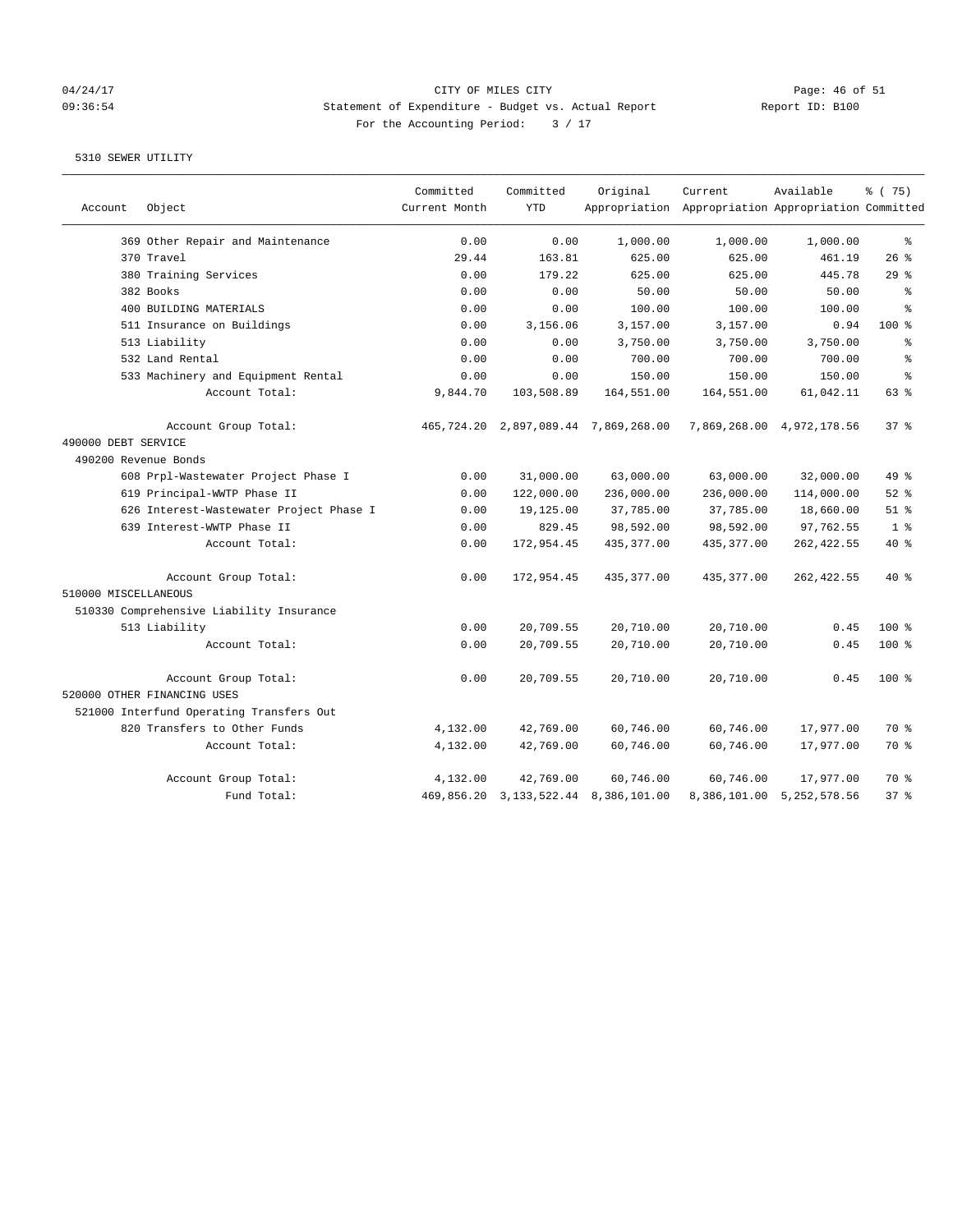## 04/24/17 Page: 47 of 51 09:36:54 Statement of Expenditure - Budget vs. Actual Report Changer Report ID: B100 For the Accounting Period: 3 / 17

5510 AMBULANCE FUND

| Account | Object                                      | Committed<br>Current Month | Committed<br>YTD | Original    | Current<br>Appropriation Appropriation Appropriation Committed | Available    | 8 (75)          |
|---------|---------------------------------------------|----------------------------|------------------|-------------|----------------------------------------------------------------|--------------|-----------------|
|         | 420000 PUBLIC SAFETY-GASB68                 |                            |                  |             |                                                                |              |                 |
|         | 420730 Emergency Medical Services-Ambulance |                            |                  |             |                                                                |              |                 |
|         | 111 Salaries and Wages - Permanent          | 14,656.72                  | 133,636.30       | 148,003.00  | 148,003.00                                                     | 14,366.70    | $90*$           |
|         | 112 SALARIES AND WAGES - PART PAID          | 1,279.00                   | 2,804.00         | 9,000.00    | 9,000.00                                                       | 6, 196.00    | $31$ %          |
|         | 121 OVERTIME-PERMANENT                      | 1,354.04                   | 13,108.39        | 60,000.00   | 60,000.00                                                      | 46,891.61    | $22$ %          |
|         | 131 VACATION                                | 157.39                     | 7,504.19         | 10,000.00   | 10,000.00                                                      | 2,495.81     | 75 %            |
|         | 132 SICK LEAVE                              | 1,097.32                   | 2,536.51         | 10,000.00   | 10,000.00                                                      | 7,463.49     | $25$ %          |
|         | 133 OTHER LEAVE PAY                         | 157.39                     | 681.89           | 2,000.00    | 2,000.00                                                       | 1,318.11     | 34%             |
|         | 134 HOLIDAY PAY                             | 0.00                       | 4,264.51         | 7,000.00    | 7,000.00                                                       | 2,735.49     | 61 %            |
|         | 141 Unemployment Insurance                  | 28.05                      | 246.75           | 367.00      | 367.00                                                         | 120.25       | 67%             |
|         | 142 Workers' Compensation                   | 694.31                     | 5,972.33         | 6,160.00    | 6,160.00                                                       | 187.67       | 97%             |
|         | 143 Health Insurance                        | 2,522.84                   | 22, 319.29       | 30,111.00   | 30,111.00                                                      | 7,791.71     | 74 %            |
|         | 144 FICA                                    | 349.66                     | 2,552.52         | 3,437.00    | 3,437.00                                                       | 884.48       | 74 %            |
|         | 147 Firemen's Pension                       | 2,148.72                   | 18,787.83        | 34,270.00   | 34,270.00                                                      | 15,482.17    | 55 %            |
|         | 210 Office Supplies and Materials           | $-1, 344.12$               | 21.18            | 2,502.00    | 2,502.00                                                       | 2,480.82     | 1 <sup>8</sup>  |
|         | 214 Small Items of Equipment                | 15.48                      | 3,036.39         | 5,000.00    | 5,000.00                                                       | 1,963.61     | 61 %            |
|         | 217 Small Item Equ/Inspector                | 86.88                      | $-36.39$         | 0.00        | 0.00                                                           | 36.39        | ႜ               |
|         | 220 Operating Expenses                      | 95.96                      | 3,887.20         | 4,022.00    | 4,022.00                                                       | 134.80       | 97%             |
|         | 222 Chemicals, Lab & Med Supplies           | $-518.58$                  | 21, 454.58       | 20,000.00   | 20,000.00                                                      | $-1, 454.58$ | 107 %           |
|         | 223 Operating Exp/Inspector                 | 0.00                       | 2,051.00         | 0.00        | 0.00                                                           | $-2,051.00$  | ್ಠಿ             |
|         | 230 Repair and Maintenance Supplies         | 14.94                      | 903.19           | 3,000.00    | 3,000.00                                                       | 2,096.81     | $30*$           |
|         | 231 Gas, Oil, Diesel Fuel, Grease, etc.     | 916.04                     | 5,644.32         | 18,000.00   | 18,000.00                                                      | 12,355.68    | $31$ %          |
|         | 241 Consumable Tools                        | 0.00                       | 46.59            | 1,000.00    | 1,000.00                                                       | 953.41       | 5 <sup>8</sup>  |
|         | 300 PURCHASED SERVICES                      | 731.00                     | 916.00           | 1,000.00    | 1,000.00                                                       | 84.00        | $92$ $%$        |
|         | 311 Postage, Box Rent, Etc.                 | 2.67                       | 4.07             | 100.00      | 100.00                                                         | 95.93        | 4%              |
|         | 320 Printing, Duplicating, Typing &         | 0.00                       | 0.00             | 200.00      | 200.00                                                         | 200.00       | နွ              |
|         | 334 Memberships, Registrations & Dues       | 0.00                       | 35.00            | 0.00        | 0.00                                                           | $-35.00$     | နွ              |
|         | 341 Electric Utility Services               | 115.97                     | 1,140.28         | 2,645.00    | 2,645.00                                                       | 1,504.72     | $43$ %          |
|         | 342 Water Utility Services                  | 23.48                      | 215.28           | 400.00      | 400.00                                                         | 184.72       | 54%             |
|         | 343 Sewer Utility Services                  | 28.08                      | 251.62           | 250.00      | 250.00                                                         | $-1.62$      | 101 %           |
|         | 344 Gas Utility Service                     | 133.61                     | 662.18           | 1,200.00    | 1,200.00                                                       | 537.82       | 55%             |
|         | 345 Telephone                               | 128.83                     | 1,182.56         | 1,500.00    | 1,500.00                                                       | 317.44       | 79 %            |
|         | 346 Garbage Service                         | 0.00                       | 404.03           | 500.00      | 500.00                                                         | 95.97        | 81 %            |
|         | 347 Internet                                | 28.10                      | 270.54           | 400.00      | 400.00                                                         | 129.46       | 68 %            |
|         | 350 Professional Services                   | 1,899.62                   | 24,662.05        | 35,000.00   | 35,000.00                                                      | 10,337.95    | 70 %            |
|         | 360 Contr R & M                             | 0.00                       | 1,258.24         | 5,000.00    | 5,000.00                                                       | 3,741.76     | 25%             |
|         | 364 R&M Vehicles - Fire/Amb                 | 1,073.51                   | 10,367.92        | 15,150.00   | 15,150.00                                                      | 4,782.08     | 68 %            |
|         | 370 Travel                                  | 388.92                     | 1,383.93         | 2,500.00    | 2,500.00                                                       | 1,116.07     | 55 <sup>8</sup> |
|         | 380 Training Services                       | 1,603.66                   | 3,033.66         | 5,000.00    | 5,000.00                                                       | 1,966.34     | 61 %            |
|         | 382 Books                                   | 0.00                       | 1,033.22         | 1,000.00    | 1,000.00                                                       | $-33.22$     | 103 %           |
|         | 400 BUILDING MATERIALS                      | 0.00                       | 2,379.68         | 3,000.00    | 3,000.00                                                       | 620.32       | 79 %            |
|         | 512 Insurance on Vehicles & Equipment       | 0.00                       | 1,193.93         | 1,194.00    | 1,194.00                                                       | 0.07         | 100 %           |
|         | 810 Losses (Bad debt expense - Enterprise   | $-122.15$                  | 180,670.25       | 102,000.00  | 102,000.00                                                     | $-78,670.25$ | $177$ %         |
|         | 811 Contractual Allowances (Ambl)           | 33,510.96                  | 155,228.70       | 140,000.00  | 140,000.00                                                     | $-15,228.70$ | 111 %           |
|         | 940 Machinery & Equipment                   | 0.00                       | 0.00             | 230,000.00  | 230,000.00                                                     | 230,000.00   | ಿ               |
|         | Account Total:                              | 63,258.30                  | 637,715.71       | 921,911.00  | 921,911.00                                                     | 284, 195.29  | 69 %            |
|         | Account Group Total:                        | 63,258.30                  | 637,715.71       | 921, 911.00 | 921,911.00                                                     | 284, 195.29  | 69 %            |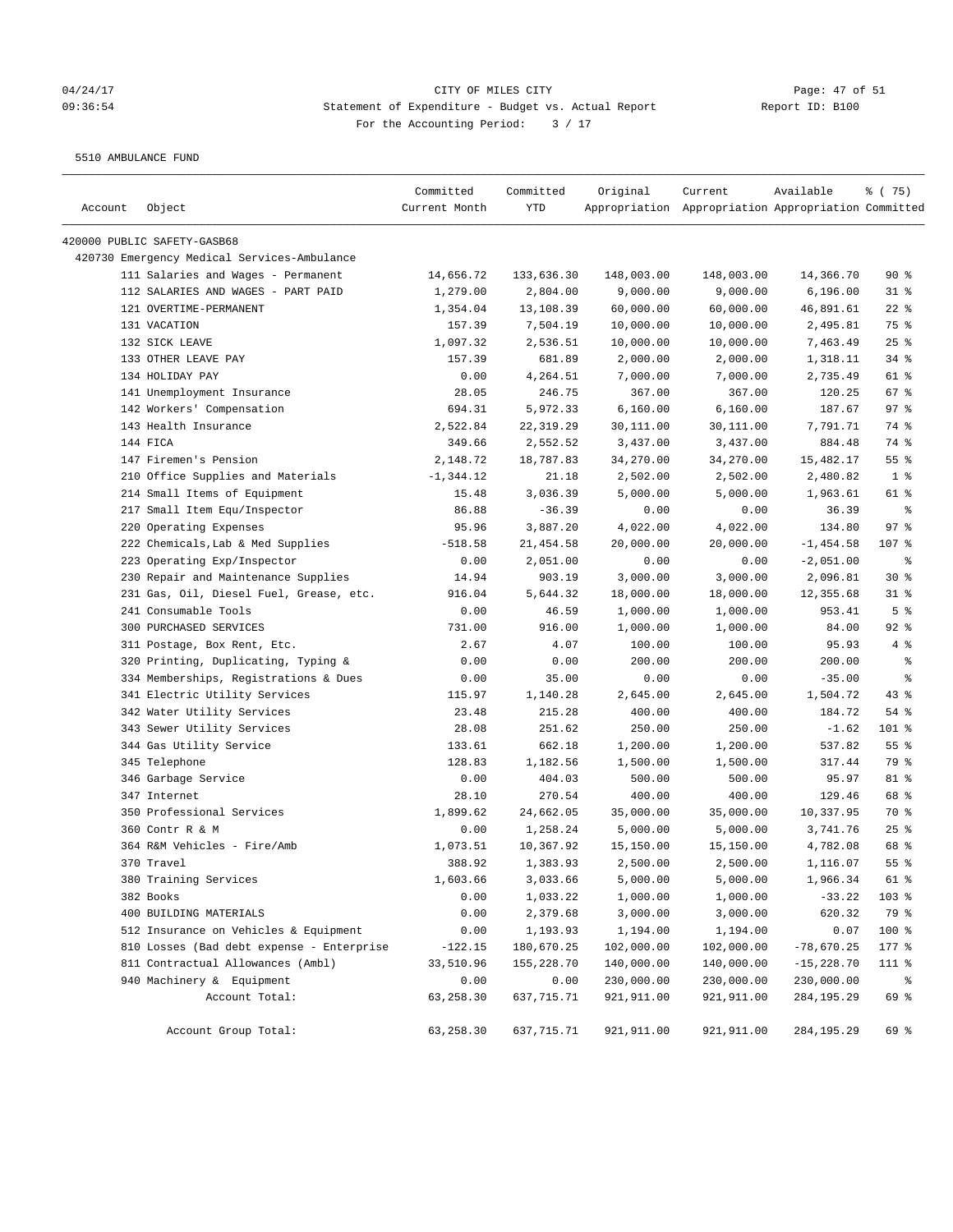### 04/24/17 CITY OF MILES CITY Page: 48 of 51 09:36:54 Statement of Expenditure - Budget vs. Actual Report Report ID: B100 For the Accounting Period:  $3 / 17$

### 5510 AMBULANCE FUND

| Object<br>Account                        | Committed<br>Current Month | Committed<br><b>YTD</b> | Original<br>Appropriation | Current    | Available<br>Appropriation Appropriation Committed | % (75)         |
|------------------------------------------|----------------------------|-------------------------|---------------------------|------------|----------------------------------------------------|----------------|
|                                          |                            |                         |                           |            |                                                    |                |
| 490000 DEBT SERVICE                      |                            |                         |                           |            |                                                    |                |
| 490500 Other Debt Service Payments       |                            |                         |                           |            |                                                    |                |
| 602 Prpl-Ambulance                       | 0.00                       | 13,180.36               | 9,000.00                  | 9,000.00   | $-4,180.36$                                        | $146$ %        |
| 629 Interest-Ambulance                   | 0.00                       | 101.59                  | 4,283.00                  | 4,283.00   | 4,181.41                                           | 2 <sup>8</sup> |
| Account Total:                           | 0.00                       | 13,281.95               | 13,283.00                 | 13,283.00  | 1.05                                               | $100*$         |
| Account Group Total:                     | 0.00                       | 13,281.95               | 13,283.00                 | 13,283.00  | 1.05                                               | $100*$         |
| 510000 MISCELLANEOUS                     |                            |                         |                           |            |                                                    |                |
| 510330 Comprehensive Liability Insurance |                            |                         |                           |            |                                                    |                |
| 513 Liability                            | 0.00                       | 1,535.72                | 1,536.00                  | 1,536.00   | 0.28                                               | $100*$         |
| Account Total:                           | 0.00                       | 1,535.72                | 1,536.00                  | 1,536.00   | 0.28                                               | $100*$         |
| Account Group Total:                     | 0.00                       | 1,535.72                | 1,536.00                  | 1,536.00   | 0.28                                               | $100*$         |
| 520000 OTHER FINANCING USES              |                            |                         |                           |            |                                                    |                |
| 521000 Interfund Operating Transfers Out |                            |                         |                           |            |                                                    |                |
| 820 Transfers to Other Funds             | 2,151.00                   | 24,359.00               | 25,814.00                 | 25,814.00  | 1,455.00                                           | 94%            |
| Account Total:                           | 2,151.00                   | 24,359.00               | 25,814.00                 | 25,814.00  | 1,455.00                                           | $94$ $%$       |
| Account Group Total:                     | 2,151.00                   | 24,359.00               | 25,814.00                 | 25,814.00  | 1,455.00                                           | 94%            |
| Fund Total:                              | 65,409.30                  | 676,892.38              | 962,544.00                | 962,544.00 | 285,651.62                                         | 70 %           |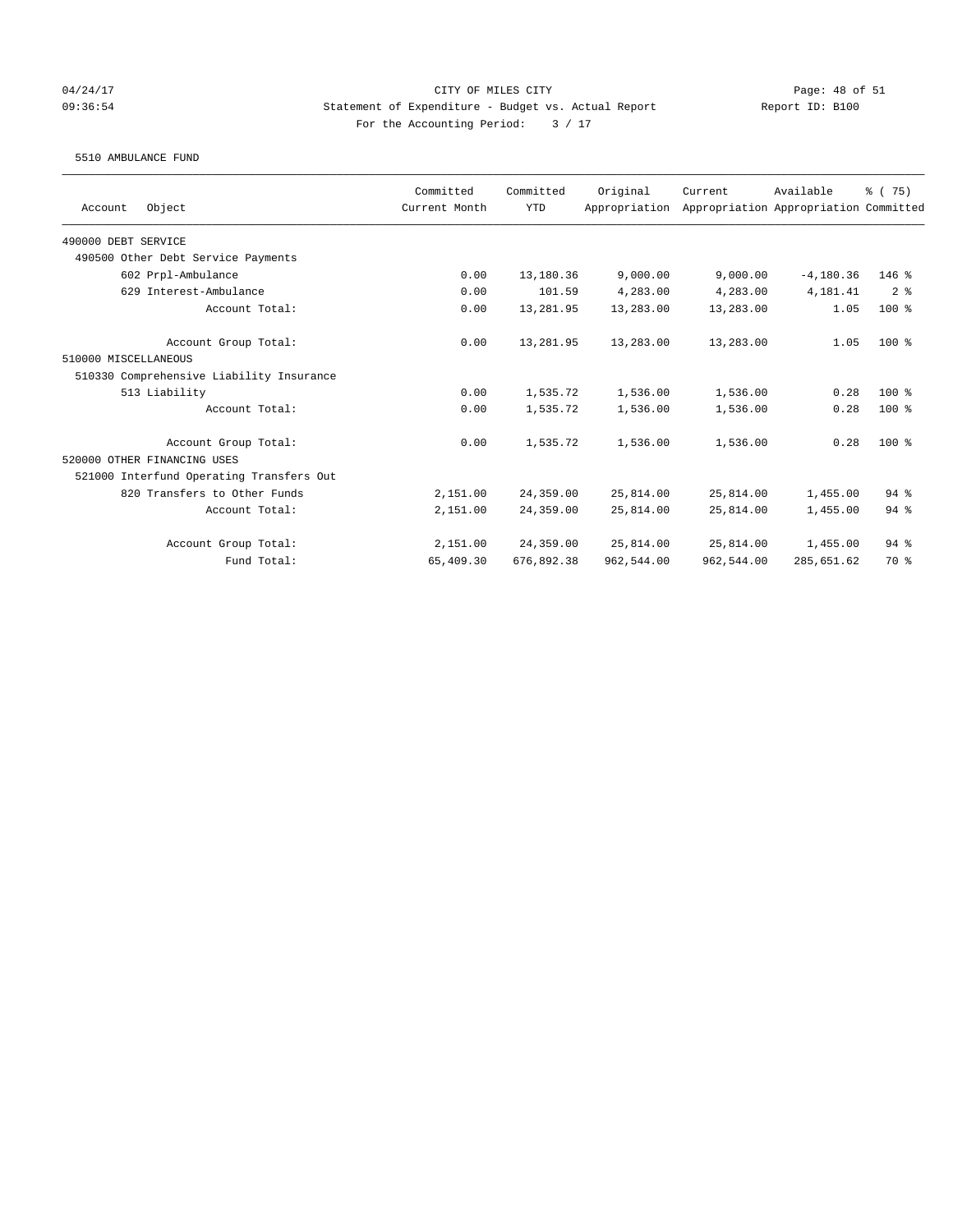# 04/24/17 Page: 49 of 51 09:36:54 Statement of Expenditure - Budget vs. Actual Report Changer Report ID: B100 For the Accounting Period: 3 / 17

5610 AIRPORT OPERATING

| Account             | Object                                     | Committed<br>Current Month | Committed<br><b>YTD</b> | Original   | Current<br>Appropriation Appropriation Appropriation Committed | Available    | % (75)         |
|---------------------|--------------------------------------------|----------------------------|-------------------------|------------|----------------------------------------------------------------|--------------|----------------|
|                     | 430000 Public Works-GASB68                 |                            |                         |            |                                                                |              |                |
| 430300 Airport (87) |                                            |                            |                         |            |                                                                |              |                |
|                     | 111 Salaries and Wages - Permanent         | 7,939.25                   | 75,130.32               | 80,594.00  | 80,594.00                                                      | 5,463.68     | 93%            |
|                     | 121 OVERTIME-PERMANENT                     | 0.00                       | 2,298.89                | 5,000.00   | 5,000.00                                                       | 2,701.11     | 46%            |
|                     | 131 VACATION                               | 141.20                     | 1,981.57                | 10,000.00  | 10,000.00                                                      | 8,018.43     | $20*$          |
|                     | 132 SICK LEAVE                             | 26.38                      | 723.45                  | 6,000.00   | 6,000.00                                                       | 5,276.55     | $12*$          |
|                     | 133 OTHER LEAVE PAY                        | 395.76                     | 2,052.22                | 4,340.00   | 4,340.00                                                       | 2,287.78     | 47 %           |
|                     | 134 HOLIDAY PAY                            | 0.00                       | 1,539.70                | 2,500.00   | 2,500.00                                                       | 960.30       | 62 %           |
|                     | 141 Unemployment Insurance                 | 12.75                      | 126.12                  | 163.00     | 163.00                                                         | 36.88        | 77 %           |
|                     | 142 Workers' Compensation                  | 473.90                     | 4,602.47                | 5,922.00   | 5,922.00                                                       | 1,319.53     | 78 %           |
|                     | 143 Health Insurance                       | 1,379.05                   | 12, 411.45              | 16,545.00  | 16,545.00                                                      | 4,133.55     | 75 %           |
|                     | 144 FICA                                   | 650.44                     | 6,335.34                | 8,296.00   | 8,296.00                                                       | 1,960.66     | 76 %           |
|                     | 145 PERS                                   | 711.66                     | 7,021.04                | 9,076.00   | 9,076.00                                                       | 2,054.96     | 77 %           |
|                     | 196 CLOTHING ALLOTMENT                     | 0.00                       | 375.00                  | 300.00     | 300.00                                                         | $-75.00$     | $125$ %        |
|                     | 210 Office Supplies and Materials          | 12.11                      | 570.60                  | 1,100.00   | 1,100.00                                                       | 529.40       | $52$ %         |
|                     | 214 Small Items of Equipment               | 0.00                       | 0.00                    | 500.00     | 500.00                                                         | 500.00       | $\epsilon$     |
|                     | 220 Operating Expenses                     | 263.03                     | 3,678.27                | 3,500.00   | 3,500.00                                                       | $-178.27$    | 105 %          |
|                     | 230 Repair and Maintenance Supplies        | 1,985.50                   | 8,951.69                | 10,000.00  | 10,000.00                                                      | 1,048.31     | 90%            |
|                     | 231 Gas, Oil, Diesel Fuel, Grease, etc.    | 197.19                     | 1,526.63                | 5,500.00   | 5,500.00                                                       | 3,973.37     | $28$ %         |
|                     | 237 Aviation Fuel                          | 0.00                       | 178,407.10              | 286,000.00 | 286,000.00                                                     | 107,592.90   | 62 %           |
|                     | 239 Tires, Tubes Etc.                      | 398.14                     | 398.14                  | 1,000.00   | 1,000.00                                                       | 601.86       | 40 %           |
|                     | 250 Supplies for Resale                    | 0.00                       | 192.00                  | 400.00     | 400.00                                                         | 208.00       | 48 %           |
|                     | 311 Postage, Box Rent, Etc.                | 0.00                       | 111.85                  | 300.00     | 300.00                                                         | 188.15       | 37%            |
|                     | 319 Other Communication and Transportation | 72.95                      | 577.10                  | 650.00     | 650.00                                                         | 72.90        | 89 %           |
|                     | 330 Publicity, Subscriptions & Dues        | 0.00                       | 477.72                  | 300.00     | 300.00                                                         | $-177.72$    | 159 %          |
|                     | 334 Memberships, Registrations & Dues      | 0.00                       | 490.00                  | 0.00       | 0.00                                                           | $-490.00$    | $\epsilon$     |
|                     | 341 Electric Utility Services              | 1,079.93                   | 7,780.66                | 8,500.00   | 8,500.00                                                       | 719.34       | 92%            |
|                     | 344 Gas Utility Service                    | 824.37                     | 4,306.25                | 5,000.00   | 5,000.00                                                       | 693.75       | 86 %           |
|                     | 345 Telephone                              | 121.73                     | 1,881.38                | 3,800.00   | 3,800.00                                                       | 1,918.62     | 50%            |
|                     | 347 Internet                               | 27.20                      | 257.60                  | 650.00     | 650.00                                                         | 392.40       | $40*$          |
|                     | 350 Professional Services                  | 0.00                       | 0.00                    | 1,500.00   | 1,500.00                                                       | 1,500.00     | နွ             |
|                     | 363 R&M Vehicles/Equip/Labor-PW            | 417.88                     | 6,402.72                | 5,000.00   | 5,000.00                                                       | $-1,402.72$  | $128$ %        |
|                     | 367 Plumbing, Heating, Electrical          | 0.00                       | 0.00                    | 1,000.00   | 1,000.00                                                       | 1,000.00     | နွ             |
|                     | 380 Training Services                      | 0.00                       | 0.00                    | 150.00     | 150.00                                                         | 150.00       | နွ             |
|                     | 511 Insurance on Buildings                 | 0.00                       | 3,108.22                | 3,109.00   | 3,109.00                                                       | 0.78         | $100*$         |
|                     | 512 Insurance on Vehicles & Equipment      | 0.00                       | 1,949.40                | 1,850.00   | 1,850.00                                                       | $-99.40$     | $105$ %        |
|                     | 513 Liability                              | 0.00                       | 0.00                    | 4,700.00   | 4,700.00                                                       | 4,700.00     | နွ             |
|                     | 911 FFA AIP17-2017                         | 0.00                       | 2,500.00                | 110,000.00 | 110,000.00                                                     | 107,500.00   | 2 <sup>8</sup> |
|                     | 939 AIP-3-30-055-016-2015                  | 0.00                       | 315,407.90              | 252,800.00 | 252,800.00                                                     | $-62,607.90$ | $125$ %        |
|                     | 940 Machinery & Equipment                  | 0.00                       | 4,200.00                | 0.00       | 0.00                                                           | $-4, 200.00$ |                |
|                     | Account Total:                             | 17,130.42                  | 657,772.80              | 856,045.00 | 856,045.00                                                     | 198,272.20   | $77$ %         |
|                     | Account Group Total:                       | 17,130.42                  | 657,772.80              | 856,045.00 | 856,045.00                                                     | 198,272.20   | 77 %           |
| 490000 DEBT SERVICE |                                            |                            |                         |            |                                                                |              |                |
|                     | 490500 Other Debt Service Payments         |                            |                         |            |                                                                |              |                |
|                     | 641 Principal - Aeronautics Loan 08        | 0.00                       | 4,921.00                | 4,921.00   | 4,921.00                                                       | 0.00         | 100 %          |
|                     | 642 Interest - Aeronautics Loan 08         | 0.00                       | 356.73                  | 357.00     | 357.00                                                         | 0.27         | 100 %          |
|                     | 645 Equipment-Principle                    | 422.14                     | 3,799.26                | 5,426.00   | 5,426.00                                                       | 1,626.74     | 70 %           |
|                     | 646 Equipment-Interest                     | 54.09                      | 486.81                  | 289.00     | 289.00                                                         | $-197.81$    | 168 %          |
|                     | 648 MT Aero Principle 06-2015              | 0.00                       | 16,953.00               | 16,953.00  | 16,953.00                                                      | 0.00         | 100 %          |
|                     | 649 MT Aero Interest06-2015                | 0.00                       | 2,479.38                | 2,480.00   | 2,480.00                                                       | 0.62         | 100 %          |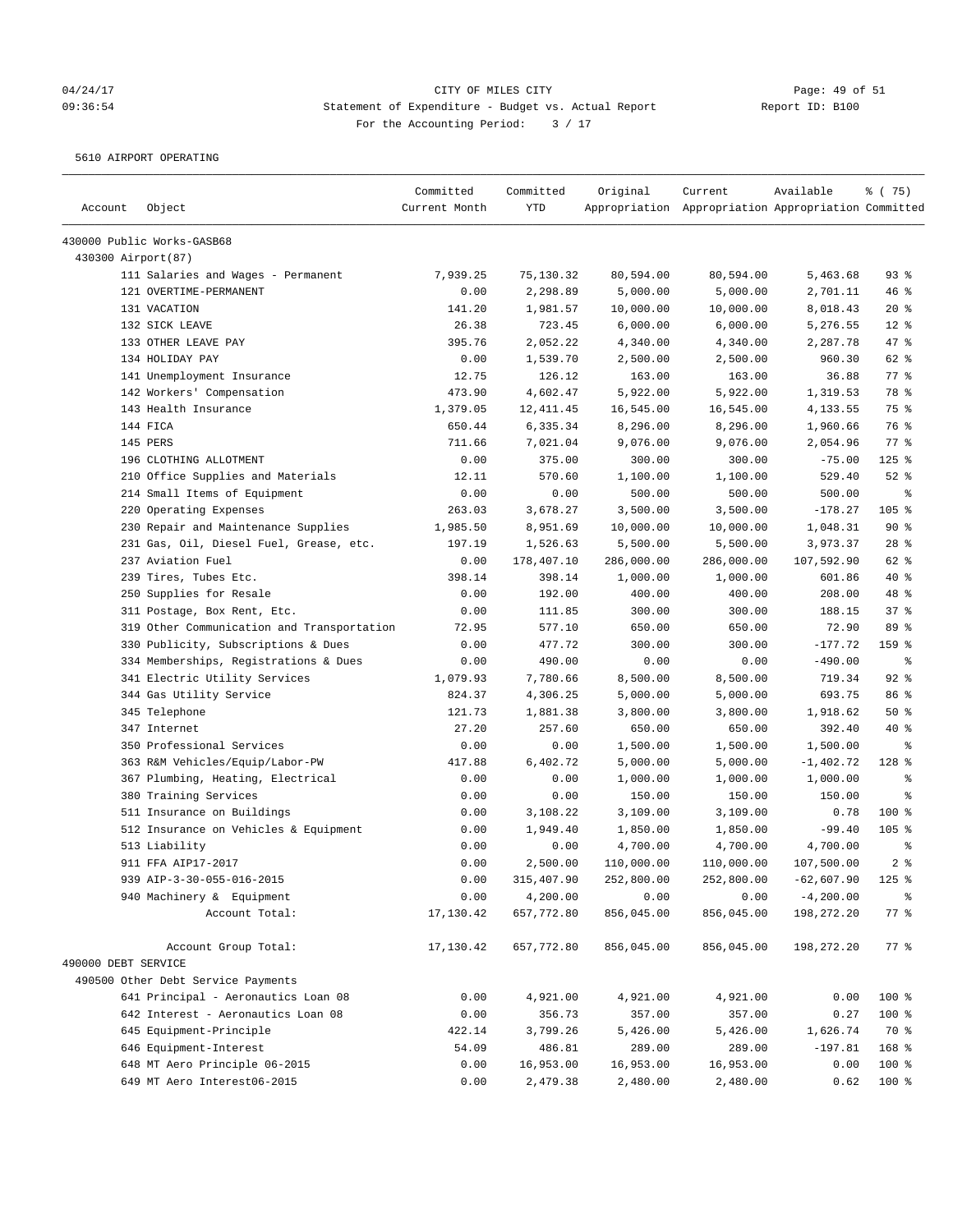## 04/24/17 Page: 50 of 51 09:36:54 Statement of Expenditure - Budget vs. Actual Report Report ID: B100 For the Accounting Period:  $3 / 17$

#### 5610 AIRPORT OPERATING

| Account | Object                                   | Committed<br>Current Month | Committed<br>YTD | Original<br>Appropriation | Current    | Available<br>Appropriation Appropriation Committed | % (75) |
|---------|------------------------------------------|----------------------------|------------------|---------------------------|------------|----------------------------------------------------|--------|
|         | 650 Principle-Purchase Fuel Truck        | 1,759.01                   | 15,570.87        | 20,892.00                 | 20,892.00  | 5,321.13                                           | 75 %   |
|         | 651 Interest-Purchase Fuel Truck         | 90.99                      | 1,079.13         | 1,308.00                  | 1,308.00   | 228.87                                             | 83%    |
|         | Account Total:                           | 2,326.23                   | 45,646.18        | 52,626.00                 | 52,626.00  | 6,979.82                                           | 87%    |
|         | Account Group Total:                     | 2,326.23                   | 45,646.18        | 52,626.00                 | 52,626.00  | 6,979.82                                           | 87%    |
|         | 520000 OTHER FINANCING USES              |                            |                  |                           |            |                                                    |        |
|         | 521000 Interfund Operating Transfers Out |                            |                  |                           |            |                                                    |        |
|         | 820 Transfers to Other Funds             | 1,634.00                   | 14,706.00        | 19,609.00                 | 19,609.00  | 4,903.00                                           | 75 %   |
|         | Account Total:                           | 1,634.00                   | 14,706.00        | 19,609.00                 | 19,609.00  | 4,903,00                                           | 75 %   |
|         | Account Group Total:                     | 1,634.00                   | 14,706.00        | 19,609.00                 | 19,609.00  | 4,903.00                                           | 75 %   |
|         | Fund Total:                              | 21,090.65                  | 718,124.98       | 928,280.00                | 928,280.00 | 210, 155.02                                        | 77.8   |